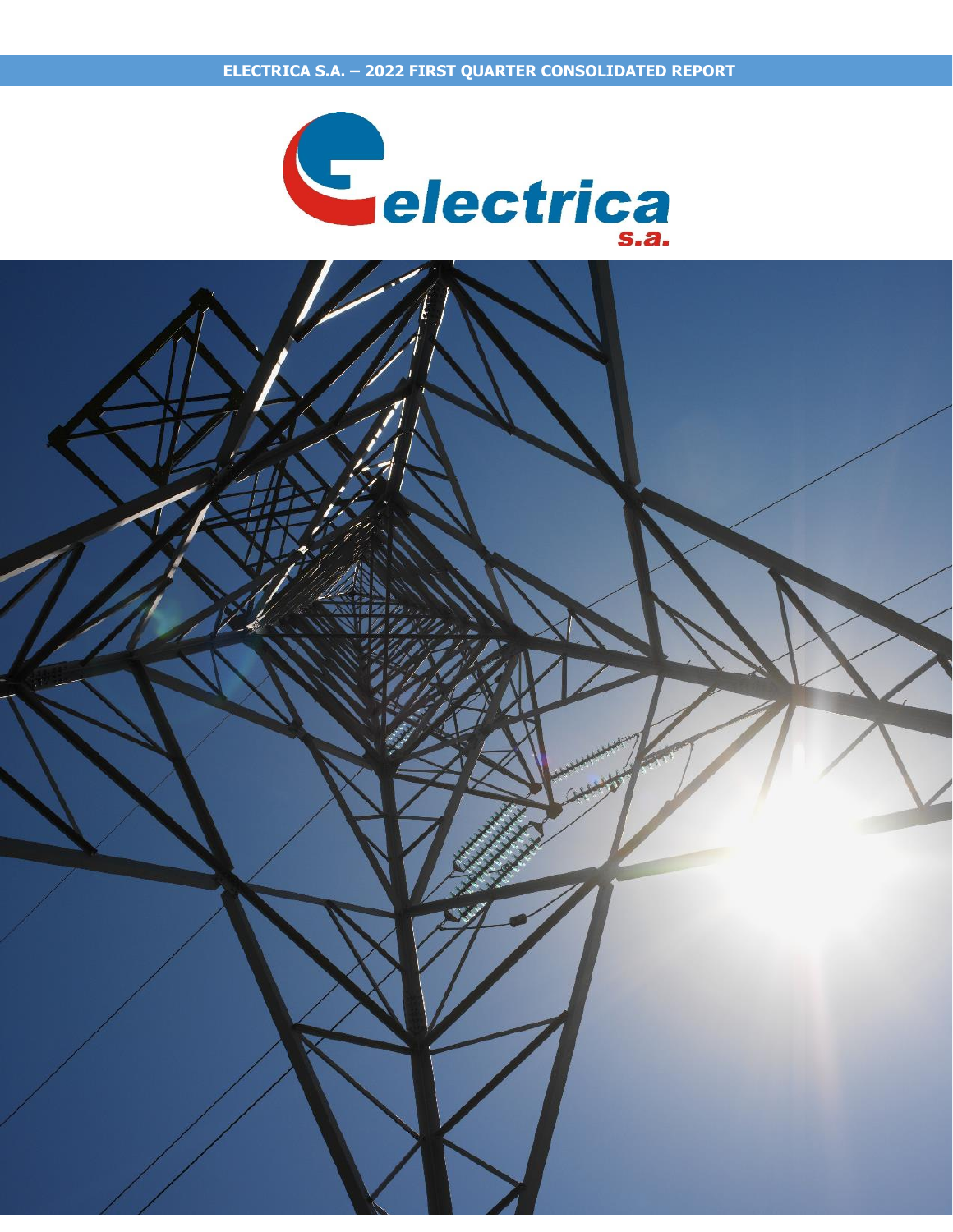# **2022 FIRST QUARTER CONSOLIDATED DIRECTORS' REPORT**

# **(Q1 2022)**

**(based on the condensed consolidated interim financial statements prepared in accordance with IAS 34)** 

**REGARDING THE ECONOMIC AND FINANCIAL ACTIVITY OF SOCIETATEA ENERGETICA ELECTRICA S.A.** 

**in compliance with art. 67 of the Law no. 24/2017 on issuers of financial instruments and market operations and with annex no. 13 to ASF Regulation no. 5/2018 and the Bucharest Stock Exchange Code**

**for the three month period ended 31 March 2022**

Free translation from the Romanian version of the report, which will prevail in the event of any discrepancies with the English version.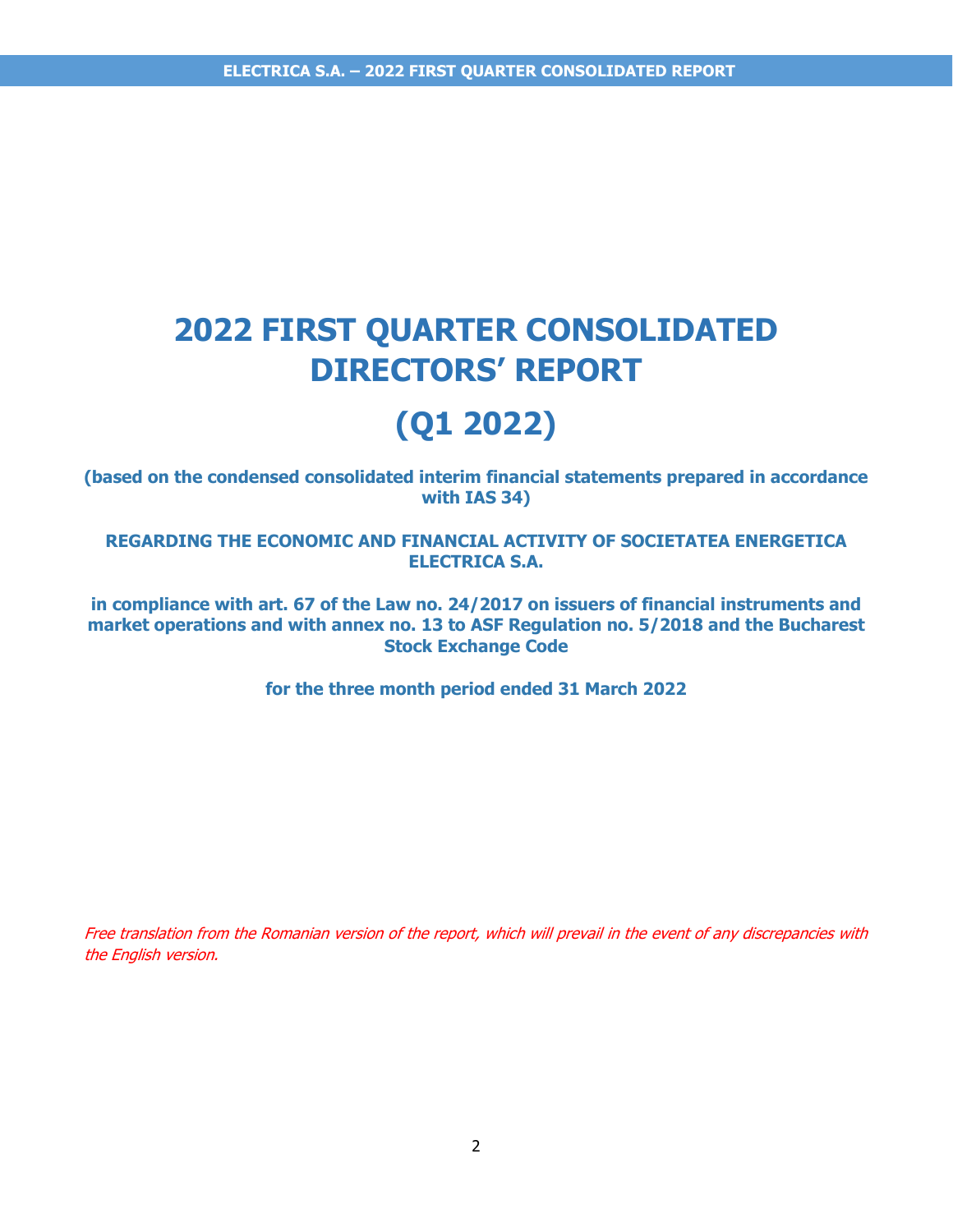# **Table of contents**

| 1.   |                                                                                             |
|------|---------------------------------------------------------------------------------------------|
| 2.   |                                                                                             |
| 2.1. |                                                                                             |
| 2.2. |                                                                                             |
| 3.   |                                                                                             |
| 3.1. |                                                                                             |
| 3.2. |                                                                                             |
| 3.3. |                                                                                             |
| 4.   |                                                                                             |
| 5.   |                                                                                             |
| 6.   |                                                                                             |
| 7.   |                                                                                             |
| 8.   |                                                                                             |
| 9.   |                                                                                             |
| 9.1  | Economic and financial indicators of Electrica Group as of 31 March 2022 according to Annex |
|      |                                                                                             |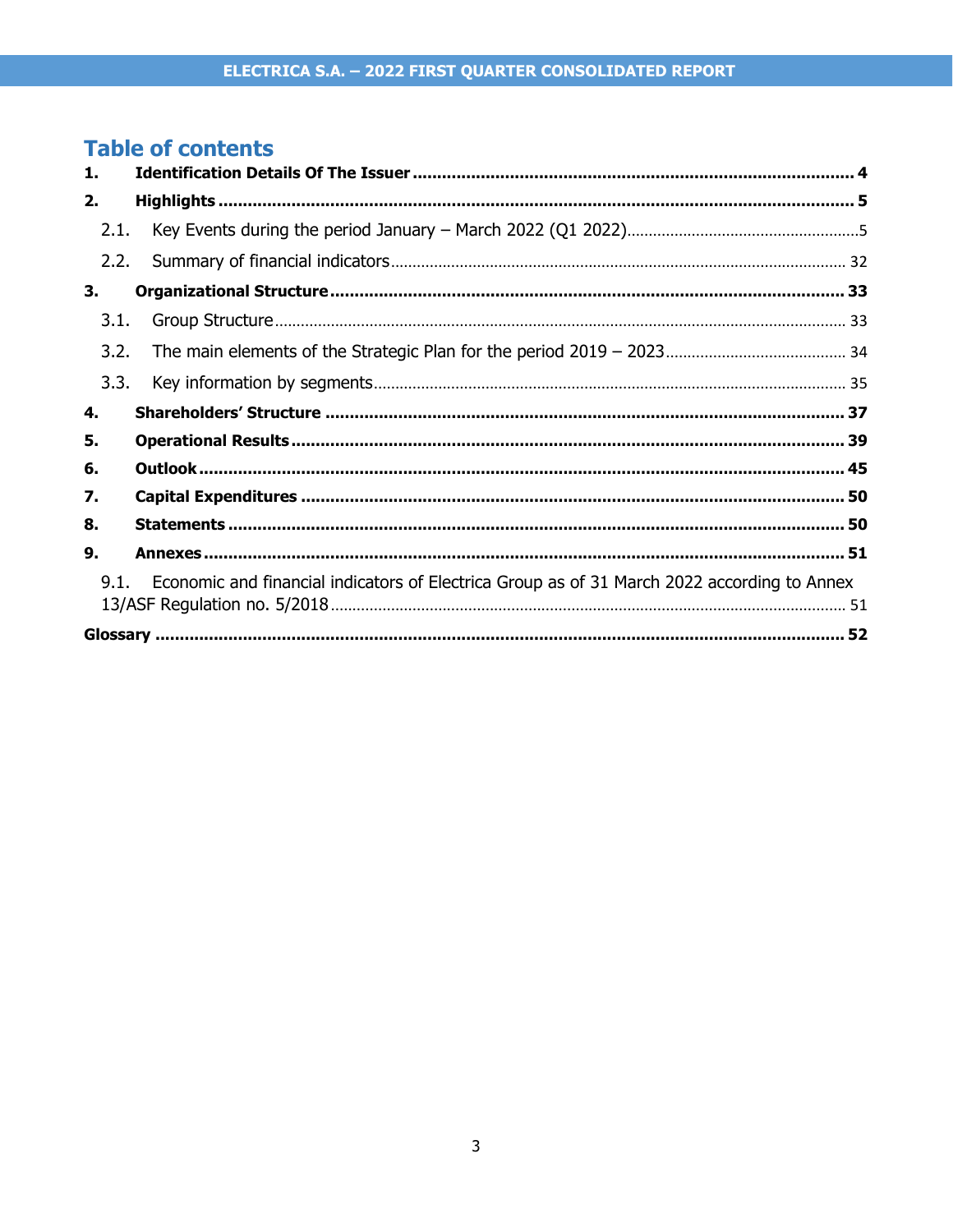## <span id="page-3-0"></span>**1. Identification Details Of The Issuer**

**Report date**: 13 May 2022

**Company name**: Societatea Energetica Electrica S.A.

Headquarters: no. 9 Grigore Alexandrescu Street, 1<sup>st</sup> District, Bucharest, Romania

**Phone/fax no**: 004-021-2085999/ 004-021-2085998

**Sole Registration Code**: 13267221

**Trade Registry registration number**: J40/7425/2000

**LEI Code (Legal Entity Identifier):** 213800P4SUNUM5AUDX61

**Subscribed and paid in share capital**: RON 3,464,435,970

**Main characteristic of issued shares**: 346,443,597 ordinary shares of 10 RON nominal value, out of which 6,890,593 treasury shares and 339,553,004 shares issued in dematerialized form and freely transferable, nominative, tradable and fully paid

**Regulated market where the issued securities are traded**: the Company's shares are listed on the Bucharest Stock Exchange (ticker: EL), and the Global Depositary Receipts (ticker: ELSA) are listed on the London Stock Exchange

**Applicable accounting standards:** International Financial Reporting Standards as approved by the European Union; interim financial statements based on the International Accounting Standard IAS 34 – Interim Financial Reporting

**Reporting period:** 2022 First Quarter (period 1 January – 31 March 2022)

**Audit/Review:** The condensed consolidated interim financial statements as of and for the three month period ended 31 March 2022 are not reviewed or audited by an independent financial auditor

|                             | <b>Ordinary Shares</b>        | <b>GDR</b>                        |  |
|-----------------------------|-------------------------------|-----------------------------------|--|
| <b>ISIN</b>                 | ROELECACNOR5                  | US83367Y2072                      |  |
| <b>Bloomberg Symbol</b>     | 00VZ                          | ELSA: LI                          |  |
| Currency                    | <b>RON</b>                    | <b>USD</b>                        |  |
| <b>Nominal Value</b>        | <b>RON 10</b>                 | $\overline{\phantom{0}}$          |  |
| <b>Stock Market</b>         | Bucharest Stock Exchange REGS | London Stock Exchange MAIN MARKET |  |
| Ticker<br>Courset Floatrico | EL                            | <b>ELSA</b>                       |  |

Source: Electrica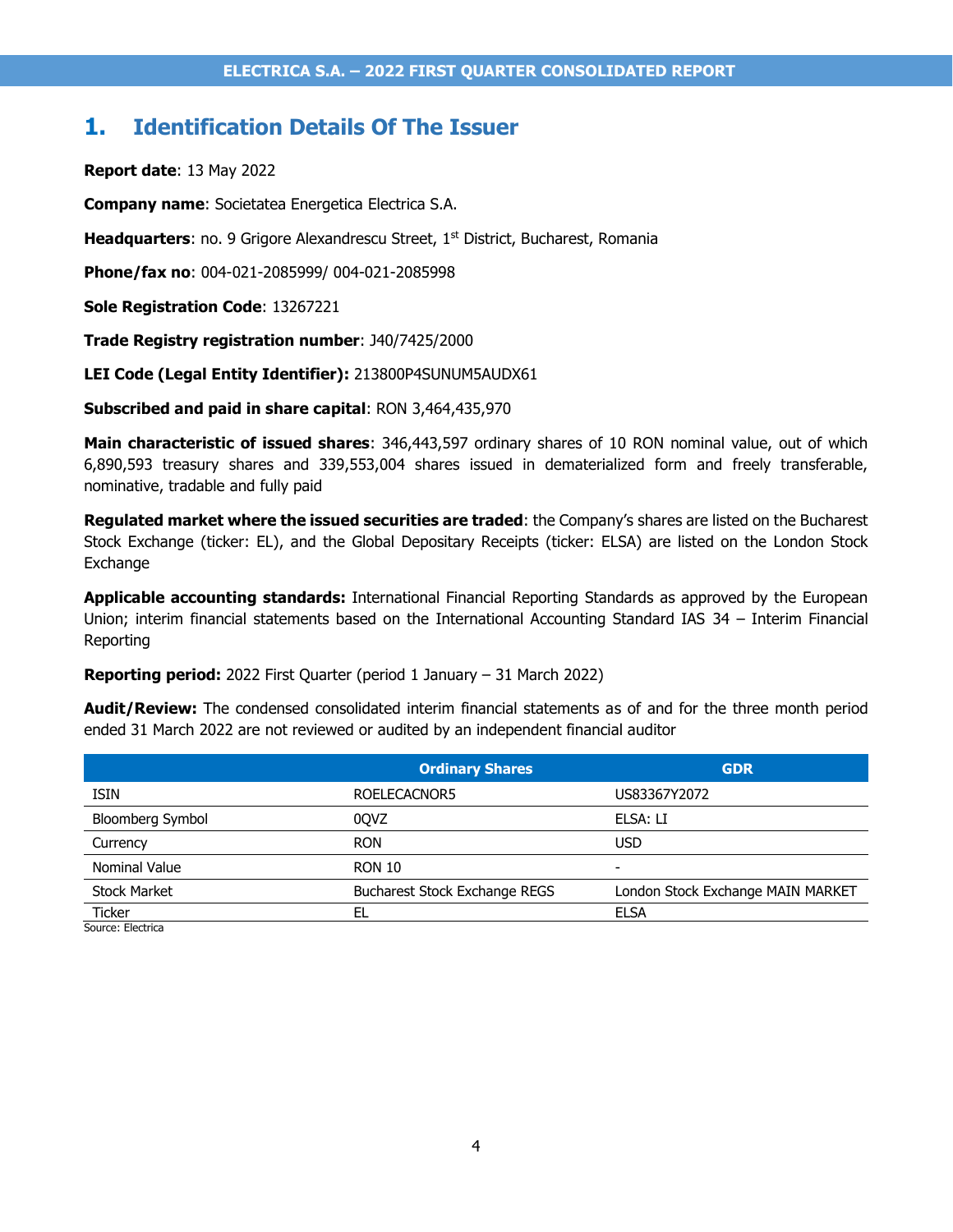# <span id="page-4-0"></span>**2. Highlights**

The Group's core business segments are the distribution of electricity to users, the supply of electricity to household and non-household consumers, the segment of services related to the external distribution networks as well as the segment regarding the production of electricity from renewable sources.

Electrica's distribution segment operates through its subsidiary Distributie Energie Electrica Romania ("DEER") and it is geographically limited to 18 counties from the hystorical regions Muntenia and Transylvania. The Group holds exclusive distribution licenses for these regions, which are valid until 2027, and may be extended for another 25 years.

The electricity and natural gas supply segment operates through Electrica Furnizare ("EFSA") subsidiary, and the main activity is the supply of electricity to final customers, on the universal service segment and as supplier of last resort, as well as a competitive supplier, all over Romania.

The Group holds an electricity supply license covering the entire territory of Romania, which was renewed in 2021 for a period of 10 years. In order to extend the economic activities of Electrica Furnizare S.A. (EFSA) in Hungary, the electricity trading license was granted by the Hungarian Energy and Public Utilities Regulatory Authority (MEKH) for Electrica Furnizare, by Decision no. H879/2022. Also, the Group holds a natural gas supply license valid until 2022.

Within the external electricity network maintenance segment, SERV provides maintenance, repair and various services to group companies (car rental, rental of buildings etc.) as well as repairs, maintenance and other energy related services to third parties.

Through the acquisition of the new subsidiary Electrica Energie Verde 1 S.R.L. (formerly Long Bridge Millennium S.R.L.) on August 31, 2020, then in 2021 the establishment of a new legal entity Electrica Productie Energie S.A., as well as the four contracts for the sale-purchase of shares in four project companies whose object is the main activity of the production of energy from renewable sources, the Group entered the segment of electricity production, especially from renewable sources.

### <span id="page-4-1"></span>**2.1. Key Events during the period January – March 2022 (Q1 2022)**

**During the three months period ended 31 March 2022** the following main events took place:

#### ◼ **General Meetings of Shareholders (GMS) ELSA:**

▪ On March 21, 2022, the Extraordinary General Meeting of Shareholders (EGMS) of Shareholders of ELSA took place, being approved the mandate of the Electrica representative for participation in the EFSA EGMS, for the approval of a total ceiling of short-term financing that can be contracted by EFSA during the financial year 2022 from banking institutions (commercial banks or international financial institutions) with the Electrica guarantee.

#### ◼ **Main decision of ELSA's Board of Directors (BoD):**

- At the meeting on January 3, 2022, BoD ELSA decided to appoint Mr. Stefan-Alexandru Frangulea, as interim executive director of the Financial Department, starting with January 4, 2022, until December 31, 2022.
- During the meeting held on January 31, 2022, BoD ELSA endorsed the draft amendment to the Constitutive Act of Electrica, which it submits to the consultation of the interested parties,and will be submitted for the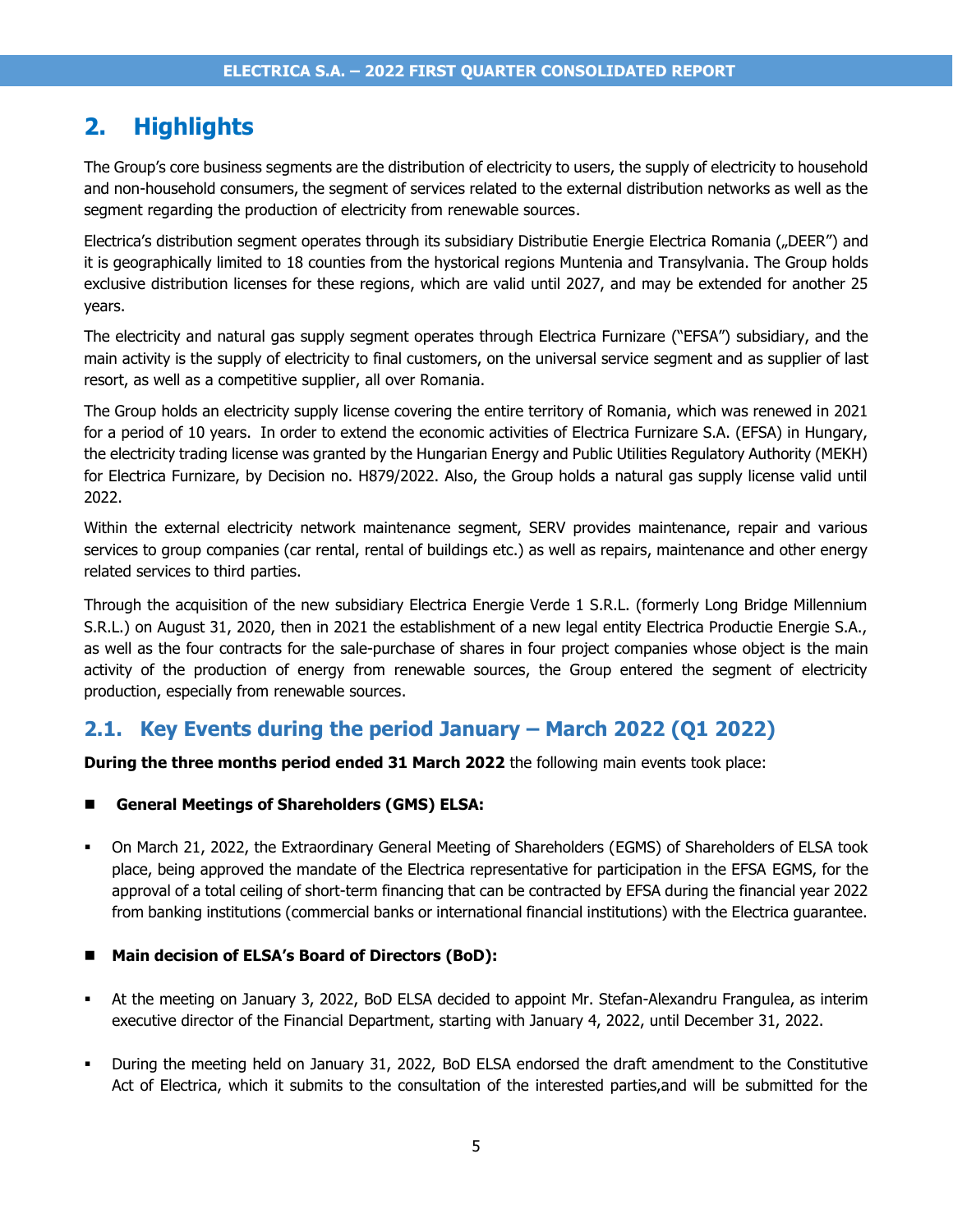#### **ELECTRICA S.A. – 2022 FIRST QUARTER CONSOLIDATED REPORT**

approval of the General Meeting of Shareholders, after the completion of the consultation process. The initial deadline for submitting proposals, February 21, 2022, was extended until May 14, 2022. The amendment proposals can be found on the company's website, together with the Articles of Incorporation in the form proposed by the Board of Directors of the Company, by accessing the following link: [https://www.electrica.ro/investitori/guvernanta-corporativa/politici-corporative/.](https://www.electrica.ro/investitori/guvernanta-corporativa/politici-corporative/)

During the meeting of February 2, 2022, BoD ELSA approved the implementation of a process of reorganization of the company's personnel structure and the application of the collective redundancy measure, the modification of the organizational structure of the Company with effect from 01.03.2022, the notification of the relevant authorities and of the Union regarding the final decision of the Company to implement the reorganization process and to carry out the collective dismissal of the employees who currently occupy the posts to be abolished, as well as the transmission of all data and information stipulated by art. 72 of the Labor Code, including the result of the information and consultation process with the Trade Union.

Regarding the necessity and opportunity of carrying out the reorganization process of the Company's personnel structure, it is mentioned that it is part of a larger complex of measures considered by the executive management and the Board of Directors of the Company, regarding the global transformation process of the Electrica group, to prepare both Electrica and each of its subsidiaries, to act agilely in a field marked by volatility, uncertainty and complexity, to face the challenges in the internal and external environment and to strengthen their financial performance, on the basis of which they can transpose the development projects about which shareholders and investors are informed in accordance with the transparency principles adopted by the Company.

The organizational measures stipulated in the Reorganization Plan have as objectives the resizing and redefining of the company's personnel scheme, as well as of the way of its organization and functioning, in order to adapt optimally between the number of personnel and the functions performed by it to the current conditions of activity on the energy market. Through the implementation of the organizational transformation project, a reduction from 120 positions to 85 positions was obtained and a flattened structure by reducing the number of hierarchical levels. As a result of this approach, the number of organizational entities within the Company decreased by 19%, while the number of management / coordination positions decreased by 25%.

#### ■ Other relevant events

- On January 3, 2022, the mandate of Chief Financial Officer of Mr. Mihai Darie ended, by reaching the term of four years.
- By Decision no. H879 / 2022, issued by the Hungarian Energy and Public Utilities Regulatory Authority (MEKH), on February 2, 2022 was granted the Electricity Trading License for EFSA - the Company's supply subsidiary. This license will allow EFSA to register and trade electricity in Hungary, on the wholesale market, including the derivatives market, and the operations will take place at EFSA's headquarters.
- On March 31, 2022, at the recommendation of the Strategy and Corporate Governance Committee, BoDELSA decided to reposition Electrica Energie Verde 1 SRL (EEV1) within the Group by concluding a transaction between EFSA, as seller and sole shareholder of EEV1, and Electrica Productie Energie S.A. (EPE), as the buyer and approved the granting of a loan in the amount of up to the RON equivalent of the amount of EUR 9,541,000 for a maximum term of one year, from ELSA to EPE in order to finance the acquisition of the shares of EEV1 as well as of taking over the related shareholder loans. The transaction will have as object the acquisition by EPE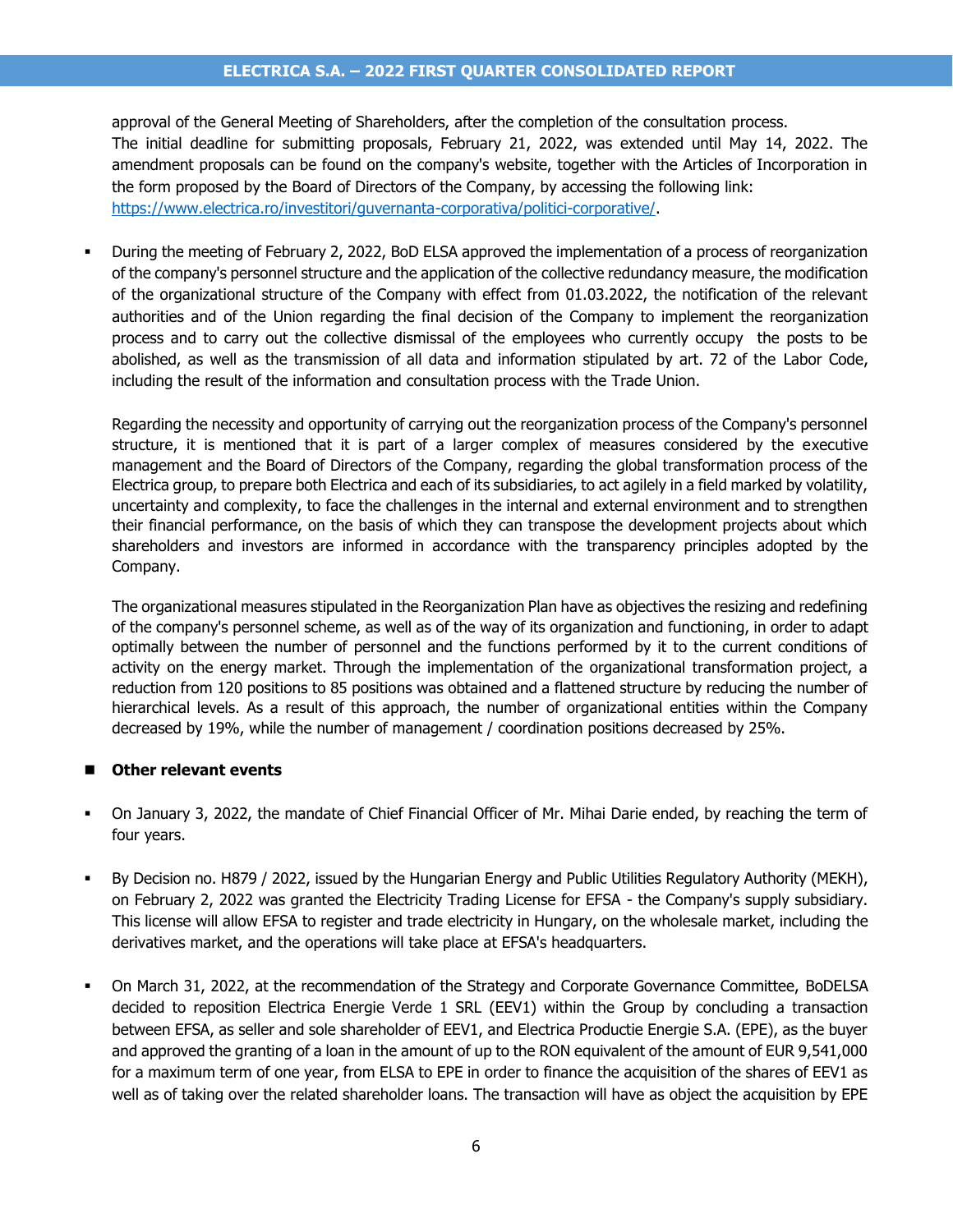of all the shares of EEV1 for a price of EUR 9,541,000 and will be completed following the signing of all relevant contracts and documents.

#### ◼ **Treasury aspects**

- On January 25, 2022, was signed the Credit Agreement no. 2022012502 concluded by DEER and BCR by which the Lender makes available to the Borrower a multi-product credit facility up to the value of RON 180,000 th for a period of 1 year, and by the additional act no. 1 signed on March 7, 2022 the credit facility increased from RON 180,000 th to RON 220,000 th.
- On January 26, 2022, the additional documents were signed for the group's subsidiaries, including for ELSA in order to extend the contract no. 3189 / 28.01.2020 for the IDL intraday credit limit concluded with ING Bank within the cash-pooling structure through which the bank makes available to the borrower a credit facility in the total amount of RON 210,000 th until January 27, 2023.
- On February 2, 2022, was signed the Credit Agreement no. 11673879 concluded by EFSA and Transilvania Bank through which the Lender makes available to the Borrower a loan ceiling up to the value of RON 190,000 th until 01.08.2022.
- On February 4, 2022, was signed the Credit Agreement no. 17/8130/2022 concluded by EFSA and BRD Groupe Societe Generale SA by which the Lender makes available to the Borrower a loan in the form of a ceiling up to the value of RON 220,000 th until 03.08.2022.
- On February 17, 2022, was signed the Credit Facility Agreement no. WB / C / 14 concluded by EFSA and ING by which the Lender makes available to the Borrower a non-committing multi-product credit facility up to a maximum value of RON 170,000 th for issuing bank guarantees valid for 6 months from the date of the contract, respectively August 16, 2023.
- On March 25, 2022, was signed the Credit Facility Agreement no. WB / C / 370 concluded by DEER and ING by which the Lender makes available to the Borrower a non-committing credit facility up to a maximum value of RON 220,000 th for the issuance of bank guarantees valid for 12 months from the date of the contract, respectively March 25, 2023.

#### ■ Litigations

File ARB-5670 - Borislavschi (RO) vs Energetica Electrica (RO)

On February 7, 2022, was settled amicably the dispute that is the subject of file no. ARB-5670 - Borislavschi (RO) vs Energetica Electrica (RO), pending before the International Court of Arbitration in Vienna, by concluding a transaction.

We specify the fact that, on October 18, 2021, the request for summons formulated by Mrs. Augusta Romana Alexandra Borislavschi Popescu was communicated to the company, as defendant who held the position of Executive Director of the Corporate Governance & M&A Department for a period of 4 years, through which the applicant requests:

1. Obligation of the defendant to pay the amount of RON 166,738, representing the percentage of 55%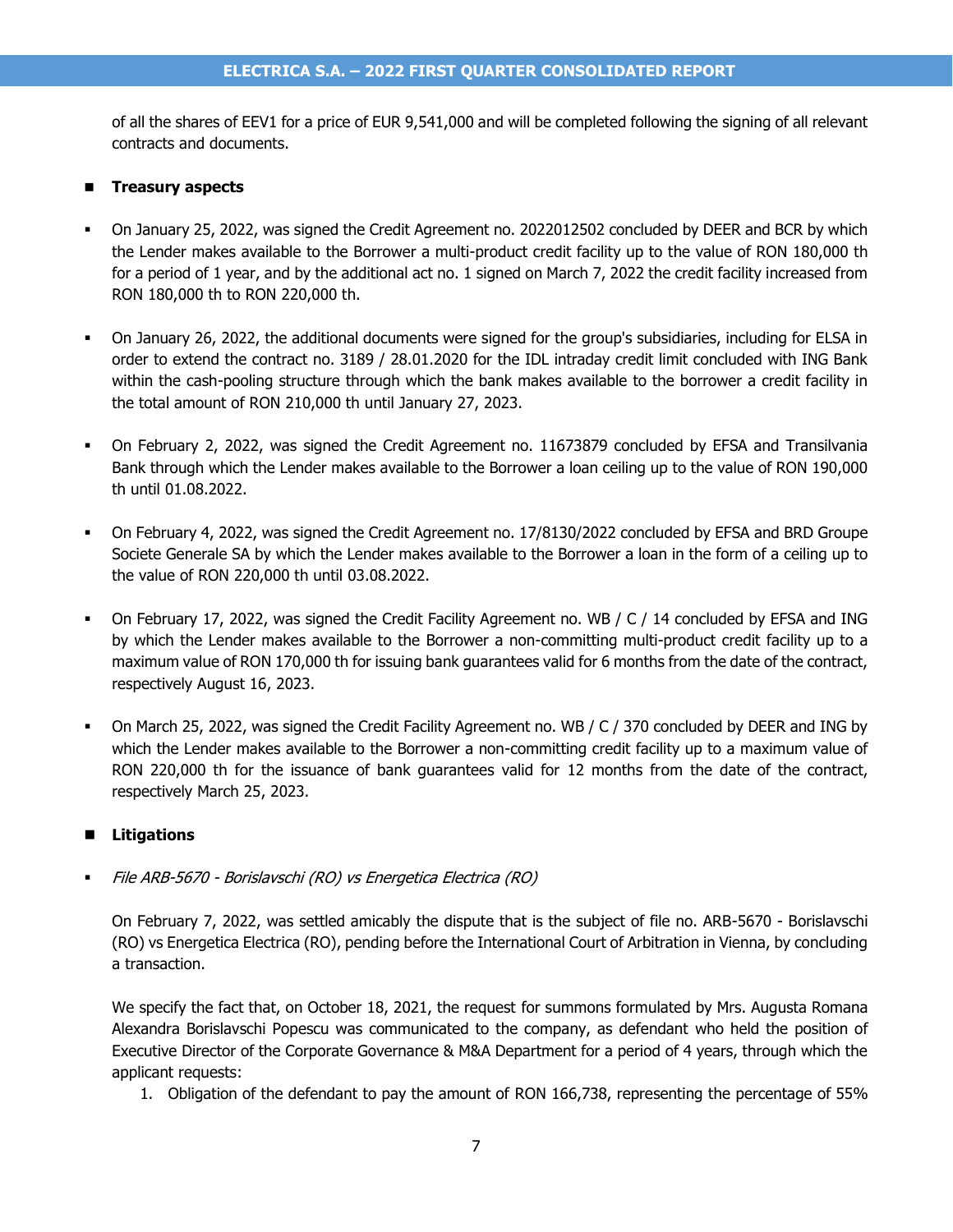of the OAVT package, in accordance with the provisions of Annex 3 to the mandate contract no. 42 / 10.08.2015;

- 2. Obligation of the defendant to pay damages for non-execution of the obligation to pay the percentage of 55% of the OAVT package;
- 3. Obliging the defendant to pay the amount of RON 11,973, representing the annual variable remuneration for 2018;
- 4. Obliging the defendant to pay the amount of RON 24,756, representing the annual variable remuneration for 2019;
- 5. Updating the amounts provided in the previous points, with penalizing legal interest. The requested penalties will be calculated as legal interest plus 8% payable for each day of delay from the date of registration of the application, until the payment of the percentage of 55% of the OAVT package by the defendant;
- 6. Obligation of the defendant to pay the expenses occasioned by the request for arbitration.

#### ▪ File no 371/33/2017

On March 28, 2022, the dispute between DEER and D.G.R.F.P. Cluj Napoca and ANAF, which is the subject of file no. 371/33/2017, was definitively resolved by the High Court of Cassation and Justice, by admitting the appeal declared by DEER against the civil sentence no. 163 of July 8, 2019, pronounced by the Cluj Court of Appeal, the partial annulment of the appealed sentence and the annulment of Decision no. 275 of October 31, 2016 regarding the settlement of the DEER appeal, of the Taxation Decision no. F-MM 180 of March 30, 2016 (total amount of RON 32,295,033) and of the Fiscal Inspection Report no. F-MM 160 of March 30, 2016 and for the additional profit tax established for 2009 and the related accessories, maintaining the other provisions of the appealed sentence and rejecting the appeals declared by the defendants D.G.R.F.P. Cluj-Napoca - Maramures County Public Finance Administration and the National Agency for Fiscal Administration (ANAF) against the same sentence, as unfounded.

We mention the fact that, by the decision of July 8, 2019, the court admitted in part the action filed by the plaintiff Transilvania Nord SA Electricity Distribution Company (SDTN, current DEER), in contradiction with the defendants D.G.R.F.P. Cluj Napoca and ANAF, partially annulled Decision no. 275 / 31.10.2016 regarding the settlement of the appeal, with the consequence of partially admitting the appeal, partially annulled the Tax Decision no. F-MM 180 of March 30, 2016 and the Fiscal Inspection Report no. F-MM 160 of March 30, 2016, respectively regarding the additional payment obligations established by the plaintiff, consisting of VAT for the period 01.12.2009 – 31.08.2015 and its ancillary obligations, respectively interest / increase of delay and penalties related to VAT, maintaining , otherwise, the contested documents, including regarding the additional payment obligations consisting in the profit tax for the period 01.01.2009 – 31.12.2014 and its accessory obligations, respectively interest / delay increases and penalties related to the profit tax.

File no 192/2/2015

On March 31, 2022, the High Court of Cassation and Justice definitively resolved case no. 192/2/2015 and rejected the request for summons. File no. 192/2/2015 has as object:

- annulment of the Order of the President of ANRE no. 146/2014 regarding the establishment of the regulated rate of return applied to the approval of tariffs for the electricity distribution service provided by the concessionaire distribution operators starting with January 1,2015 and the abrogation of art. 122 of the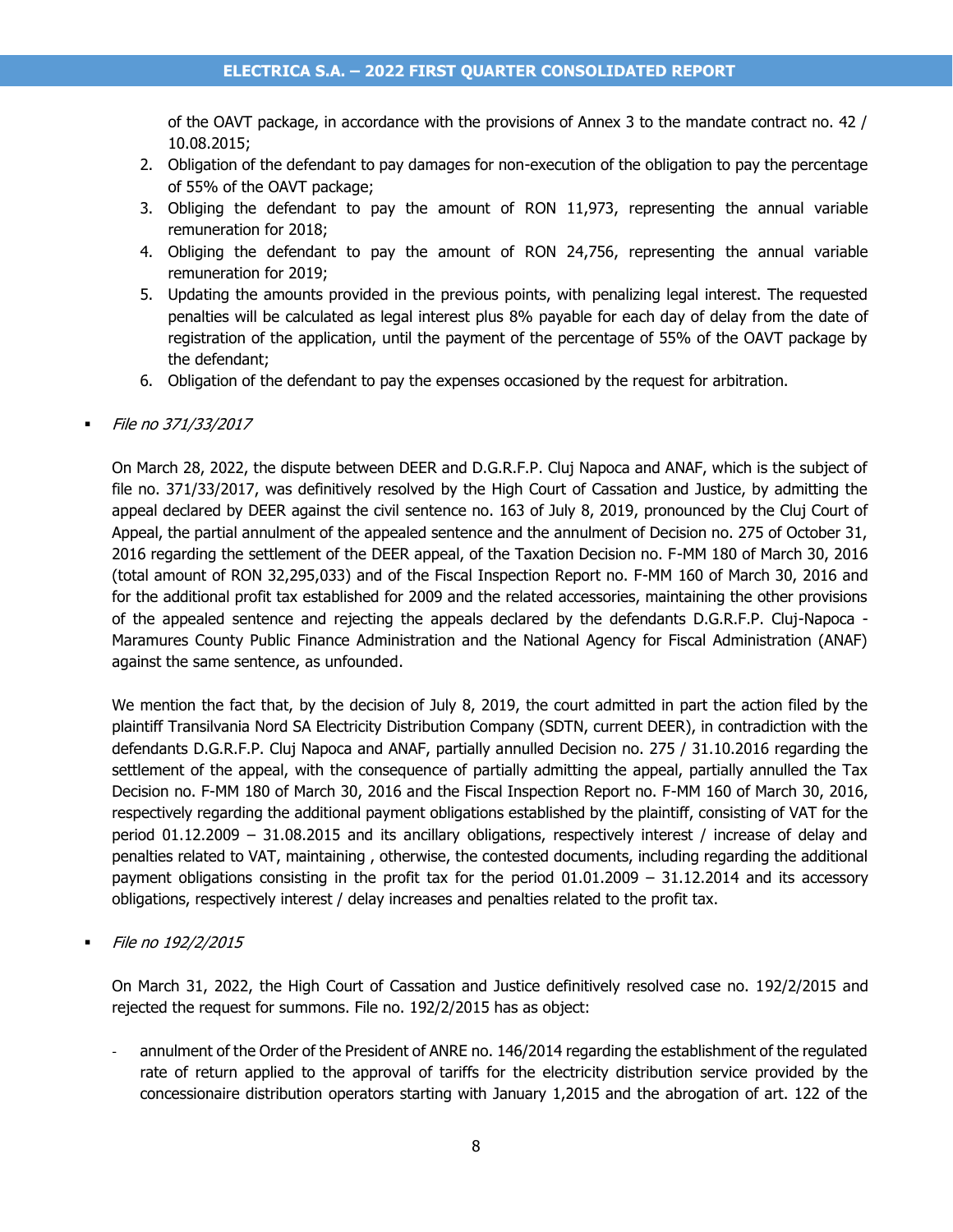Methodology for establishing the tariffs for the electricity distribution service, approved by the Order of the President of ANRE no. 72/2013;

as a direct consequence of the total annulment of the Order of the President of ANRE no. 146/2014, the total annulment of (i) the Order of the President of ANRE no. 156/2014 regarding the approval of the specific tariffs for the electricity distribution service and of the price for the reactive electricity, for the Commercial Company "Electricity Distribution Branch Electrica Distributie Transilvania Sud" - S.A., (ii) ANRE Order no. 155/2014 regarding the approval of the specific tariffs for the electricity distribution service and of the price for the reactive electricity, for the Commercial Company "Electricity Distribution Branch Electrica Distributie Transilvania Nord" - S.A. , (iii) Order of the President of ANRE no. Order no. 154/2014 regarding the approval of the specific tariffs for the electricity distribution service and of the price for the reactive electricity, for the Commercial Company "Electricity Distribution Branch Electric Distribution Muntenia Nord" - S.A.

In the file no. 192/2/2015, was connected the ELSA-ANRE file no. 317/2/2015 regarding the annulment of the Order of the President of ANRE no. 154/2014.

The introduction of the shares was communicated through the current report dated January 21, 2015.

#### ◼ **Transactions with related parties in Q1 2022 and until now**

During the reporting period and until now, the following events have been reported, according to art. 108 of Law no. 24/2017, republished:

- Transactions concluded between OPCOM DEER, OPCOM EFSA, DEER EFSA and Transelectrica EFSA, whose value exceeds the threshold of 5% of ELSA's net assets, calculated on the basis of Electrica's individual financial statements for 2020, respectively exceeds the value of RON 202,466,778.
- The publication, on January 26, 2022, of the Independent Limited Assurance Report of the financial auditor regarding the transactions reported by ELSA in the second semester of 2021.

#### ◼ **Measures adopted in COVID-19 context**

In the context of the crisis generated by the COVID-19 pandemic, ELSA's representatives frequently communicated with all the stakeholders, announcements being released to present the measures taken by the Group companies and COVID-19's impact on them.

In the fight against COVID-19 pandemic, ELSA has adopted all the necessary measures so that the **activity of the companies within the Group to continue to be carried out under normal conditions**.

After the return of the staff from the work from home period, all the conditions for the prevention and minimization of the illness factors were ensured.

Regarding the **electricity and natural gas supply segment**, the cash collection activities through own cashiers, the activities of the customer relations centers, as well as the field activities for B2B customers (Business-to-Business) take place under this period's normal conditions, ensuring the provision of all services offered prior to the initiation of the state of emergency, the safety of employees and customers continuing to be a priority. The effect of GEO no. 29/2020 for small and medium enterprises, by which the postponement of payments of electricity and natural gas bills is possible based on state of emergency certificates received by companies, was minimal,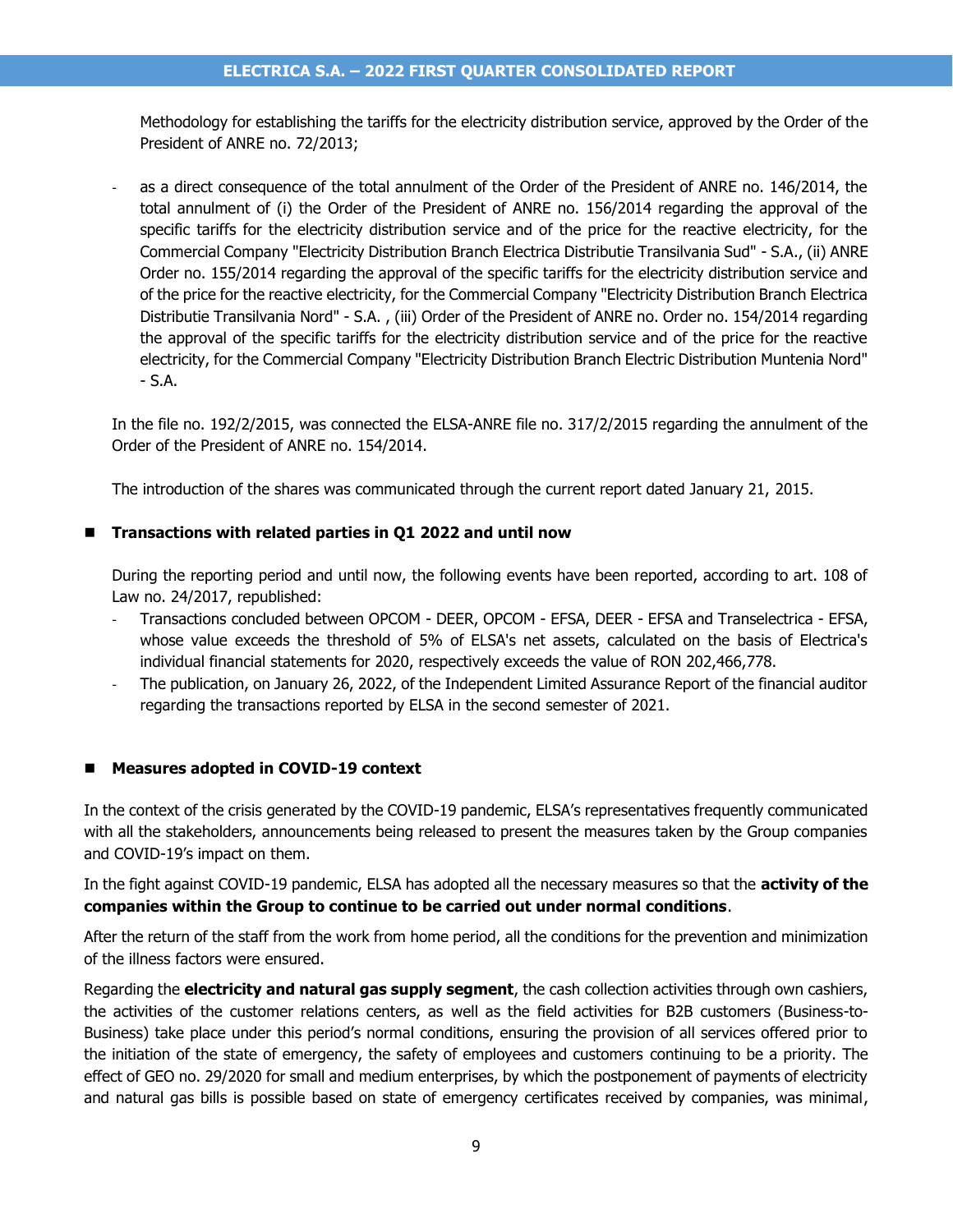considering the extensive portfolio of EFSA. At the same time, the evolution of the receivables collection intervals of delay during 2022 did not register significant changes compared to the previous year.

**The action plans of the distribution operator** consider keeping the general preventive measures for their own staff, users and collaborators, as well as the organizational measures to ensure safe management and operation of the network infrastructure, at a higher level of quality of the electricity distribution service.

The management permanently monitors **the financial performance and liquidity of the Group companies** on several tiers, to ensure the availability of the necessary funds for carrying out the activity, by analyzing with priority the cash flow, including the impact that the legislative changes may have on the Group's activities. The aim is to secure the collection of receivables from customers, to use the banking structures for liquidity concentration ("cash-pooling"), as well as the financing facilities available for the companies within the Group.

#### ◼ **Subsequent events**

Below are presented the relevant events that took place at the Group level in the period between the closing of Q1 2022 and the date of the present report.

#### ◼ **ELSA General Meeting of Shareholders (GMS):**

▪ On 28 February 2022, **ELSA's BoD convened the OGMS and EGMS**, meetings that took place on 20 April 2022.

Within the **OGMS, ELSA shareholders have** mainly **approved** the following:

- the audited annual financial statements for 2021 and the annual budget for 2022, both at individual and consolidated level;
- distribution of the net profit for the financial year 2021: total value of gross dividends  $-$  RON 152.8 mn., value of gross dividend/share - RON 0.45, ex-date – May 24, 2022, registration date – May 25, 2022, date of dividends' payment – June 17, 2022;
- discharge of liability of the members of ELSA's Board of Directors for the financial year 2021;
- Amendment of the Remuneration Policy of the Directors and Executive Managers;
- the Remuneration Report for the Directors and Executive Managers of ELSA.

**The shareholders who participated in the EGMS**, approved the ceiling up to RON 900 mn. for Electrica's bond issues during 2022-2023, in order to finance investment projects.

#### ◼ **Decisions of the ELSA's BoD:**

▪ On 15 April 2022, the **ELSA's BoD convened the ELSA's EGMS**, meeting to be **held on 9 June 2022**.

The following are mainly **subject to EGMS** approval:

Empowerment of Electrica's representative to participate in EFSA's EGMS and to express a favourable vote regarding the approval of increasing the total ceiling of short-term financing that can be contracted by EFSA during the financial year 2022 from banking institutions (commercial banks or international financial institutions - IFI) for financing its current activity in the amount of up to RON 1.5 bn., as it was approved by Electrica EGMS Resolution No. 1 dated March  $21<sup>st</sup>$  2022, up to the amount of RON 1.7 bn. (which includes the amounts approved/that will be approved until the date of the EGMS), with the guarantee of Electrica, the value of the guarantee provided by Electrica (which will not be real guarantee) being of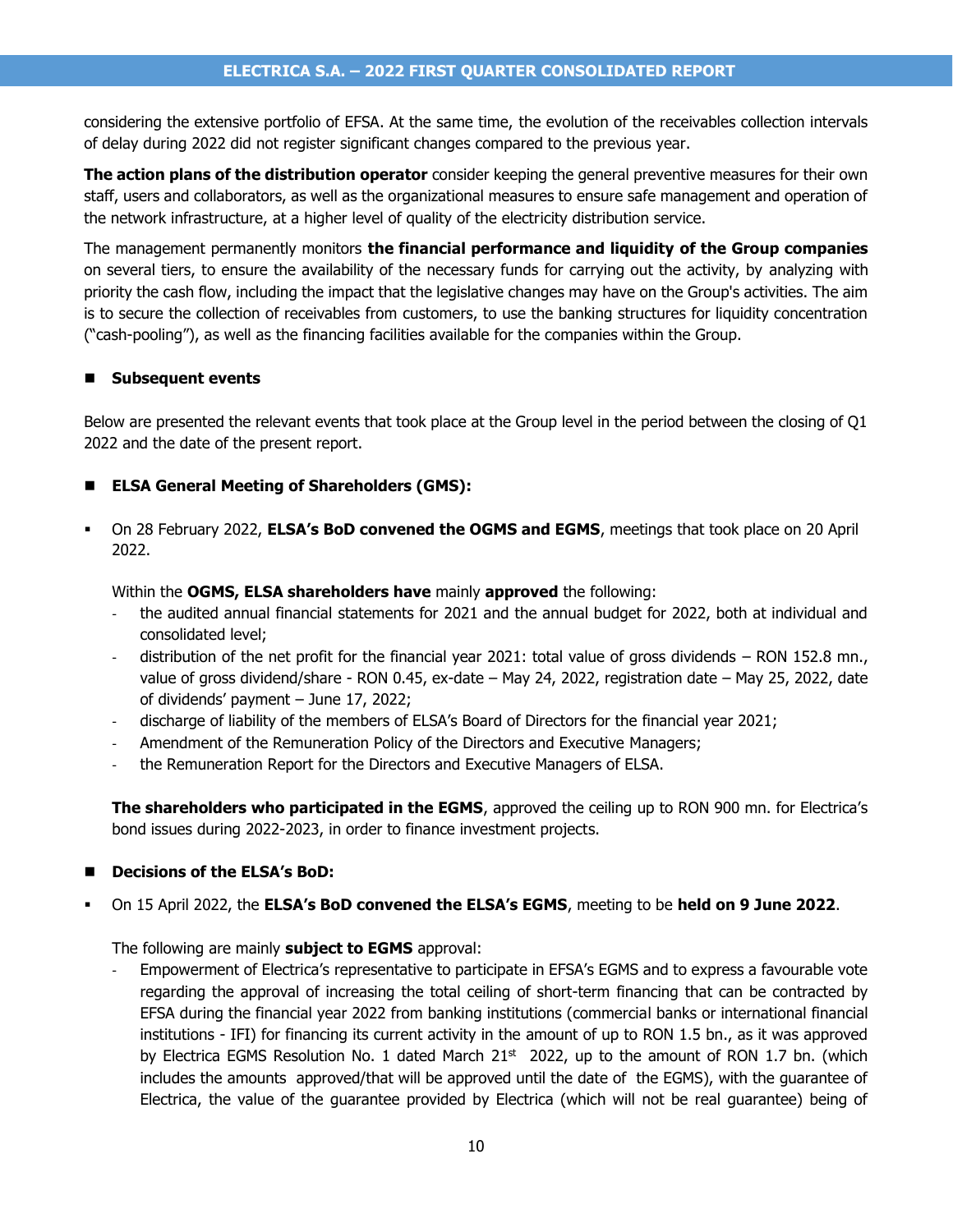#### **ELECTRICA S.A. – 2022 FIRST QUARTER CONSOLIDATED REPORT**

maximum RON 1.87 bn. (which includes the guarantees approved/that will be approved until the date of the EGMS, for the financing contracted from the above indicated ceiling).

- Approval of a total ceiling of guarantees (which will not be real guarantees) that may be granted by Electrica in the amount of up to RON 1.87 bn. (which includes the guarantees approved/that will be approved until the date of the EGMS, for the financing contracted from the above indicated ceiling) for the guarantee of short-term financing that may be contracted by EFSA during the financial year 2022 from banking institutions (commercial banks or international financial institutions - IFIs) for the financing of the current activity in the amount of RON 1.7 bn. (which includes the amounts approved/that shall be approved until the date of the EGMS), as foreseen on the item above.
- Empowerment of Electrica's representative to participate in DEER's EGMS and to express a favourable vote regarding the approval of a total ceiling of medium and long term financing that can be contracted by DEER during the financial year 2022 from banking institutions (commercial banks or international financial institutions - IFI) to cover the additional costs related to own technological consumption as well as to finance the working capital and the investment projects in value of up to RON 700 mn., with the guarantee of Electrica, the value of the guarantee provided by Electrica (which will not be real guarantee) being of maximum RON 770 mn.
- Approval of a total ceiling of guarantees (which will not be real guarantees) that may be granted by Electrica in the amount of up to RON 770 mn. for the guarantee of medium- and long-term financing that may be contracted by DEER during the financial year 2022 from banking institutions (commercial banks or international financial institutions - IFIs) to cover the additional costs related to own technological consumption as well as to finance working capital and investment projects in the amount of RON 700 mn. as foreseen on the item above.
- During the meeting held on 15 April 2022, the ELSA's BoD approved the **consolidated value of the CAPEX Plan** of Electrica Group for 2022, in total amount of RON 750.5 mn. From this value:
	- RON 689.0 mn represents the 2022 annual investment plan of the distribution subsidiary Distributie Energie Electrica Romania S.A. regarding the investments (the financial part of the investments' individual plan);
	- RON 47.2 mn represents the 2022 annual investment plan of Electrica Furnizare S.A. regarding the investments (the financial part of the investments' individual plan);
	- RON 3.6 mn represents the 2022 annual investment plan of Electrica Serv S.A. regarding the investments (the financial part of the investments' individual plan).
- During the meeting held on 15 April 2022, the ELSA's BoD approved the **revised version of the Electrica Group's Strategy for the period 2019 – 2023**, which can be consulted on the company's website by accessing the following link: [https://www.electrica.ro/en/investors/strategy-overview/.](https://www.electrica.ro/en/investors/strategy-overview/) Updating Electrica Group's Strategy enhances the benefits obtained through the transformation processes carried out within the distribution and supply companies and addresses the opportunities in order to prepare the Group for a sustainable growth. The revised version of the Strategy focuses on agile and digital transformation of the business, as well as on business development in complementary areas.

#### ■ Other relevant events

During the meeting held on April 15, 2022, the ELSA's BoD took note of the notification submitted by Mr. Ştefan-Ionut Pascu regarding his resignation from the position of Chief Business Development Officer and considers 30 April 2022 as the effective termination date, representing the last day on which the mandate contract is in force.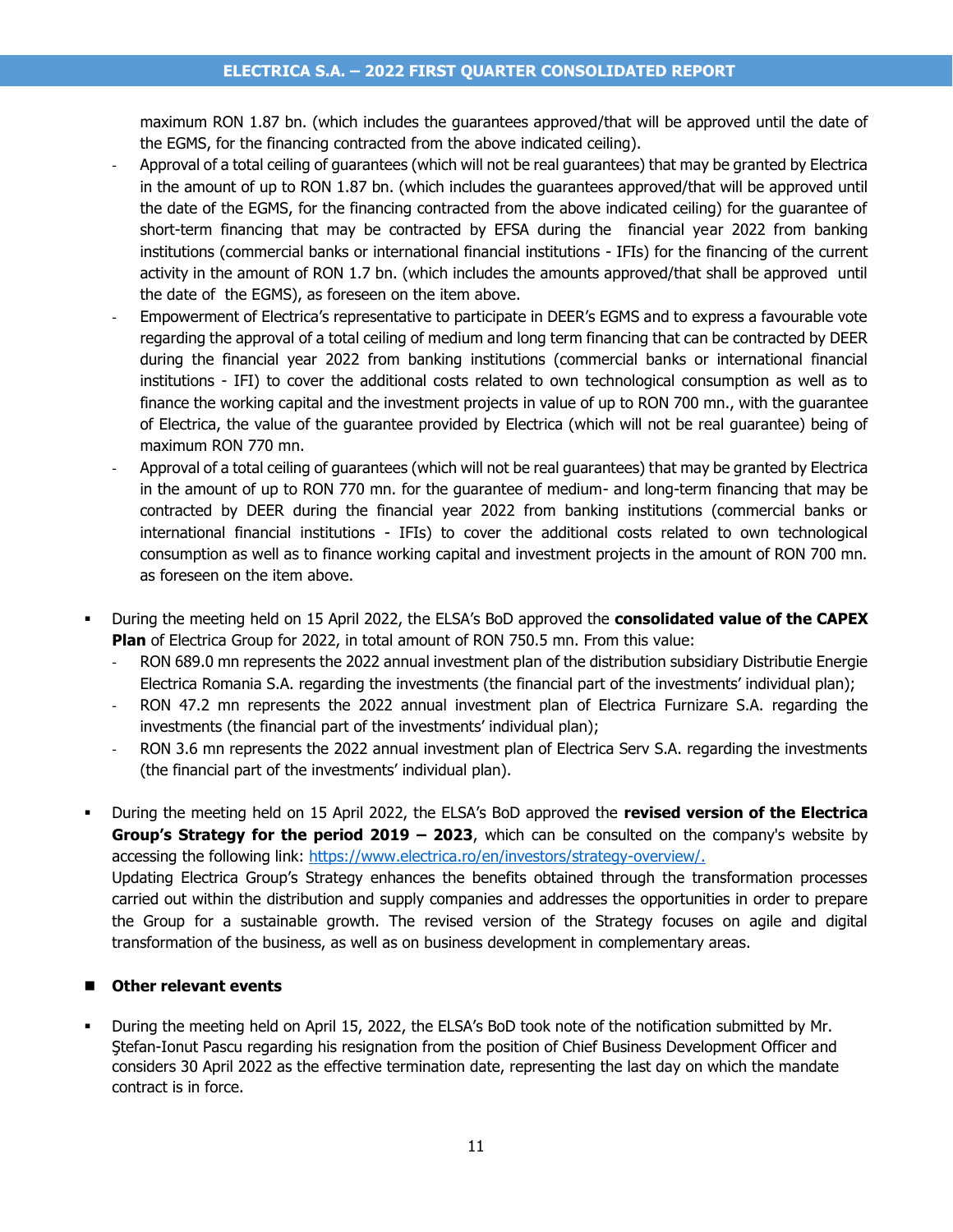- During the meeting held on May 5<sup>th</sup> 2022, the ELSA's BoD decided to revoke Mrs. Georgeta-Corina Popescu from the position of Chief Executive Officer without cause, starting with 16 May 2022, this being the last day when the mandate contract takes effect.
- At the same time, BoD decided to appoint Mr. Chirita Alexandru-Aurelian as interim CEO, starting with 17 May 2022 for a period of 3 months, or until the appointment of a new CEO.

#### ■ Litigations

File no 887/90/2013

In IPB no. 6100/6 April 2022 was published the final consolidated table of the receivables of the debtor Oltchim S.A., updated as a result of the distributions made on behalf of the receivables, the issued court decisions and the Decision of the European Tribunal of Justice in Luxembourg pronounced on 15 December 2021, in case T565/19 which remained final. In the final consolidated table, updated as indicated above, Electrica is registered with the amount of RON 116,058,538, representing the secured claim, with the right to vote.

We remind that, on February 3<sup>rd</sup> 2022, it was published in the IPB no. 2049/3 February 2022 the updated final consolidated table of the receivables of the debtor Oltchim SA, as a consequence of the decision of the European Tribunal of Justice in Luxembourg, pronounced on 15 December 2021, in case T565/19, a decision that partially annulled the Decision of the European Commission no. C (2018) 8592 final, dated 17 December 2018, which established a series of measures regarding the recovery by Romania of the state aid granted to Oltchim SA, in violation of art.108 paragraph 3 of the TFEU, through some companies, including Electrica. In its ruling, the European court annulled several measures to recover state aid established by the European Commission, including Measure 3, which also refers to the total sums in amount of RON 554,959,671.97 (RON 45,106,237.96 representing the secured debt and the amount of RON 509,853,434.01 representing the unsecured debt), considered state aid with which Electrica was listed in the table of debts.

At that time, the Decision was enforceable, but not final, and could be attacked by the European Commission within two months since its communication. In the final updated consolidated table, Electrica was registered with the amount of RON 116,058,538 representing the secured claim, with the right to vote, the amount of RON 45,106,237.96 lei representing the secured claim registered under the condition precedent of pronouncing a final decision amending the decision of the EU Tribunal, without the right to vote and the amount of RON 509,853,434.01 representing the unsecured debt registered under the condition precedent of the pronouncement of a final decision amending the decision of the EU Tribunal, without the right to vote.

#### Subsequent issues related to the Treasury

- On April 15, 2022, was signed the Credit Agreement no. 20220416018 concluded by EFSA and BCR by which the Lender makes available to the Borrower a multi-product credit facility up to the value of RON 220,000 th for a period of 2 years, respectively 15.04.2024.
- On April 18, 2022, Electrica concluded with EFSA a Framework Contract for issuing corporate guarantees in the form of parental guarantee type (PCG), valid until December 31, 2026, through which ELSA will issue corporate guarantees in the form of Parental Guarantee (PCG) in favour of EFSA, within the limits of the corporate approvals granted by the competent bodies within ELSA.
- On April 21, 2022, was signed the Additional Act no. 2 to the Intragroup Loan Agreement no. 87/23 December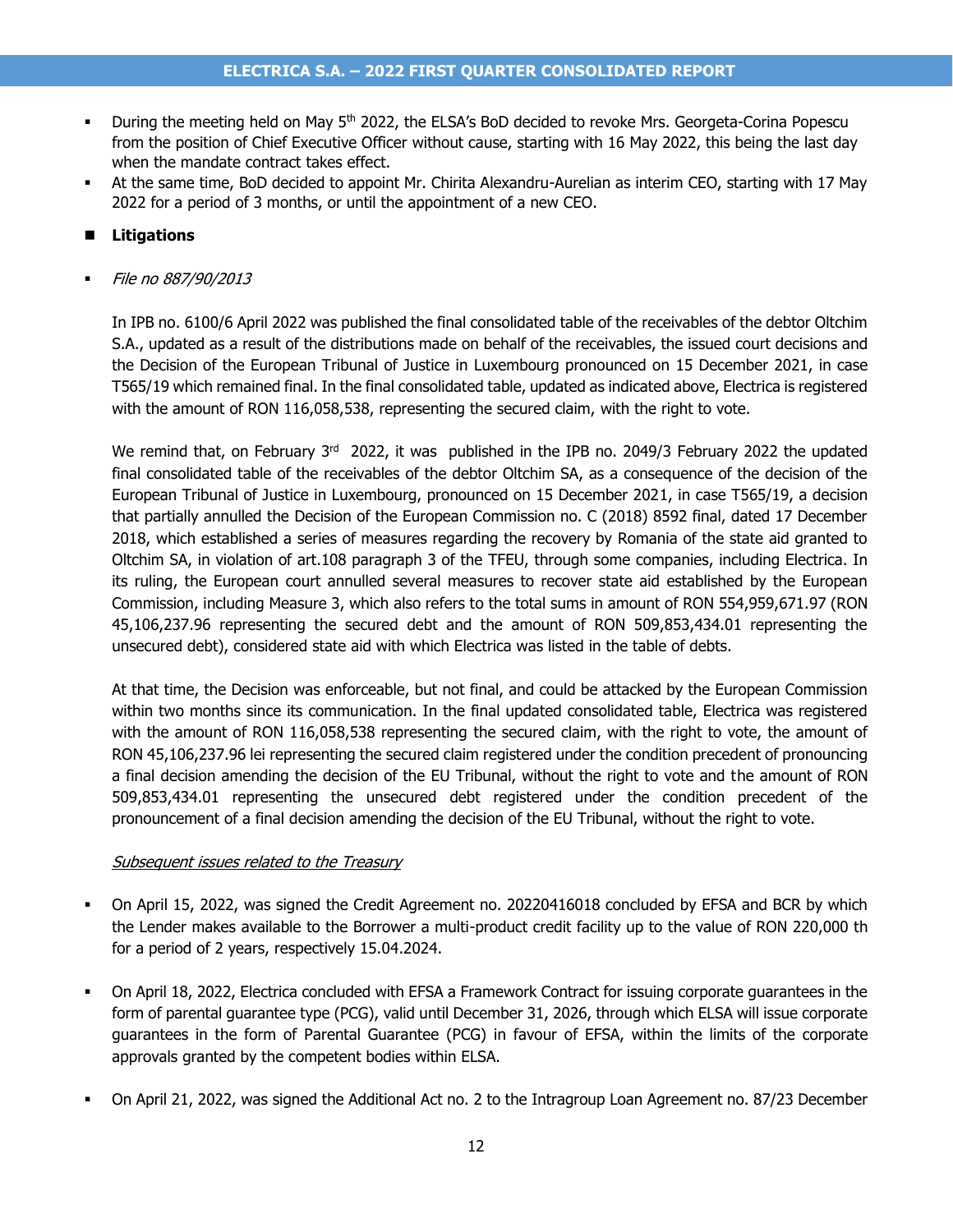2021 concluded by ELSA with EFSA, which extends the duration for which the amount of 130,000 thousand. RON which can be borrowed by EFSA under the Contract for one month from 23.04.2022 to 23.05.2022.

#### **Distribution segment**

At the end of 2020, Electrica has successfully completed the merger of the three electricity distribution companies within the Group. Starting with  $1<sup>st</sup>$  January 2021, the new company Distributie Energie Electrica Romania S.A. (DEER) becomes the most important electricity distribution operator at national level, with a coverage of 40.7% of the Romanian territory, which serves over 3.8 million network users.

By implementing the merger, medium and long-term benefits could be obtained for all stakeholders.The current priorities for the distribution segment are:

- cost efficiency:
- accelerating the main business processes digitization;
- orientation towards the smart grid concept by promoting on a large scale the smart metering;
- operational performance improving;
- distribution service quality increasing;
- **■** distribution network losses reduction.

During 2021, the new company Distributie Energie Electrica Romania S.A. (DEER), created by the merger of the three electricity distribution companies within the Group, started the implementation of a multi-annual legal postmerger integration program, having as objectives the continuous improvement in the operational area and building a performance based culture within the Electrica Group, in a customer-centric paradigm, keeping costs under control. The long-term goal of the management team is a corporate cultural transformation of the organization, focused on efficiency and performance, so as to ensure the sustainability of the business.

In this approach, efforts to maximize efficiency potential focus on three relevant areas:

- 1. a unified organizational structure and efficiency of support activities;
- 2. the optimization of imbalances and the cost of purchasing electricity to cover losses in distribution networks;
- 3. the optimization of the function of Information and Communication Technology and related components.

#### ◼ **Distribution activity**

**ANRE** has issued documents for the regulatory framework that requires additional efforts from distribution operators in order to comply with the new requirements:

#### **a) Regulations regarding tariffs:**

- **The distribution tariffs approved for 2022** were approved by **ANRE Order no. 119/24 November 2021,** the regional average tariffs for DEER having the following increase compared to the 2021 tariffs: MN +8.1%; TN +10.4%; TS +7.4% in force starting with  $1<sup>st</sup>$  of January 2021
- As a result of GEO 27/2022, **the distribution tariffs for 2022 were modified starting with 1st of April 2022 to cover the additional costs related to Network Losses for 2021**. By **ANRE Order no. 28/23rd of March 2022**, the regional average tariffs for DEER were approved, having the following increases compared to the 2021 tariffs:  $MN + 24\%$ ;  $TN + 17\%$ ;  $TS + 20\%$ . This tariff increase will allow the recovery of the amount of RON 363 mn (RON 353 million recognized NL 2021 loss to which inflation was applied) representing the difference between the average effective cost of energy acquisition for own technological consumption (NL) and the ex-ante price established by ANRE for the year 2021 between April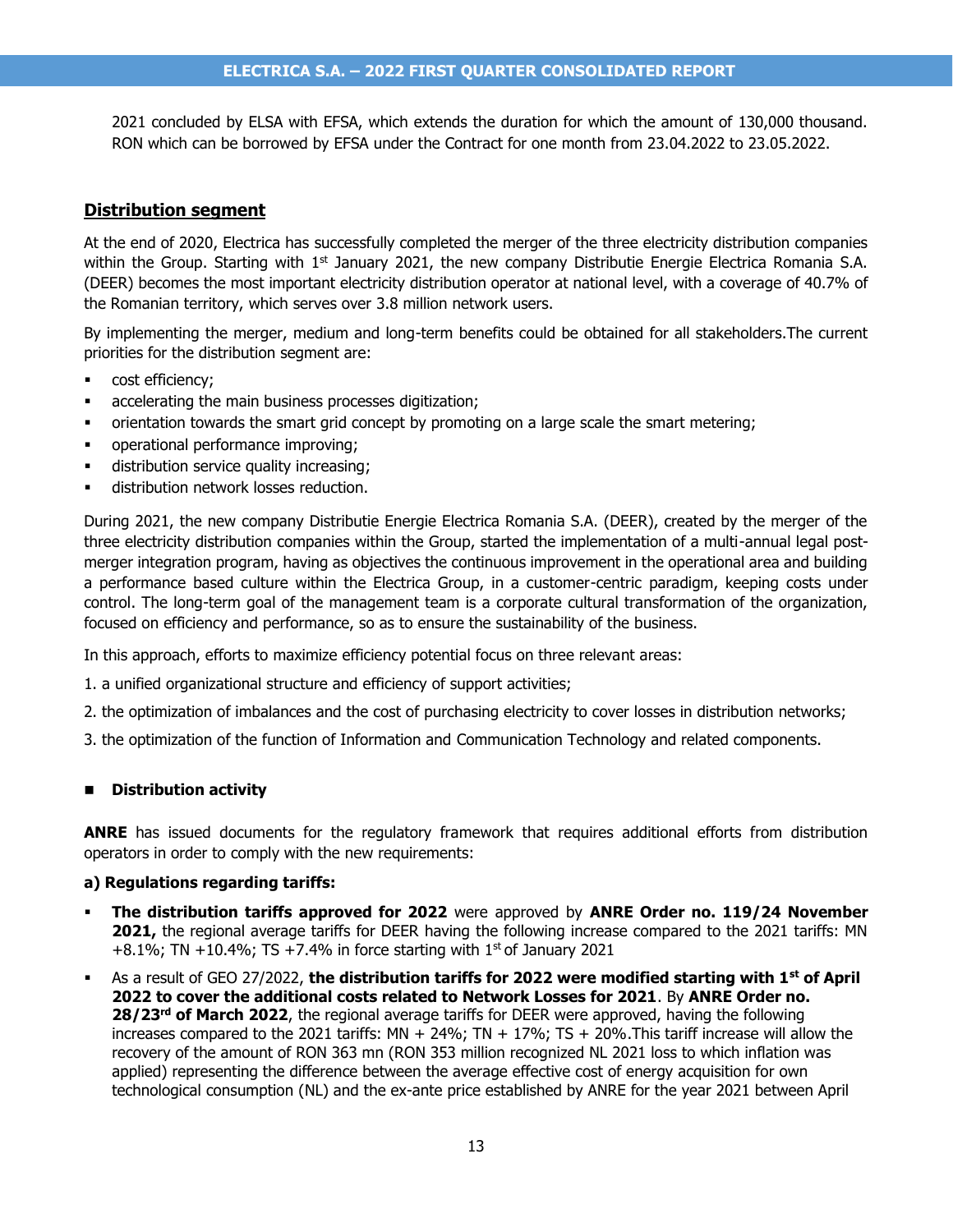$1<sup>st</sup>$ , 2022 and December 31<sup>st</sup>, 2022, which will favorably impact the net result for the distribution segment in the remaining period of 2022.

- ANRE Decision no. 610/2022 on the approval of the model for the publication of the costs **regarding the operation, maintenance and development of the electric transmission and distribution networks - in force starting with 1st of May 2022**
	- The DSOs will publish quarterly on their own web pages, both the realized and the budgeted costs.
- Draft for the approval of the Procedure regarding the substantiation and approval of the **development and investment plans of the transmission system operator and of the electricity distribution operators - public debate**
	- alignment with the amendments to the Energy Law, regarding the obligation of DSO to elaborate the development plan for 10 years for Electrical Distribution Network, the plan for **the period 2023-2032 is sent on the 1st of July 2022.** The development plan approved by ANRE will be published on the DSO page every 2 years, together with the results of the consultation.
	- **the obligations of DSO and TSO (OR) are aligned and numerous changes appear:**
		- The elaboration of the 10-year development plans, of the investment plans for the period or annually is made on the basis of an internal OR procedure and is submitted to the public debate.
		- **The 10-year development plan** envisages:
			- o analysis of the **evolution of production** and consumption, assessment of the need **for vehicle recharging points, the potential for dispatchable consumption in the area;**
			- o studies on the **digitization and integration of the necessary flexibility services in the Electrical Distribution Network** in the medium and long term;
			- o analysis of measures and programs designed to ensure the **cyber security of information systems**.
		- **The 10-year development plan** includes:
			- $\circ$  value estimates of the impact of delays or non-realization of investments included in the previous edition of the development plan;
			- $\circ$  the stage of implementation of the new obligations regarding the digitization of the network, flexibility services, integration of dispatchable consumption and distributed production from renewable sources;
			- $\circ$  presentation and argumentation of the way of correlation and compliance of the Plan with the Energy Strategy of Romania in the medium and long term and with PNIESC.
		- Benefits in total and stress levels will reduce the costs approved for each year of the regulatory period and the entire period;
		- If the OR does not own or partially own the vehicles, the DSO has the right to request the agreement of ANRE for the establishment in the reference year of a regulatory period;
		- The value of the investment plan from own sources must be equal to the minimum of the forecasted amortization related to the period, and not annually.

#### **b) Licenses**

▪ **ANRE Order no. 24/2022 on amending the Regulation for granting licenses and authorizations in the electricity sector, approved by ANRE Order no. 12/2015 - in force starting with 25th of March 2022**

- elimination of the legal ban on issuing a single license to the electricity market operator on the Romanian electricity market.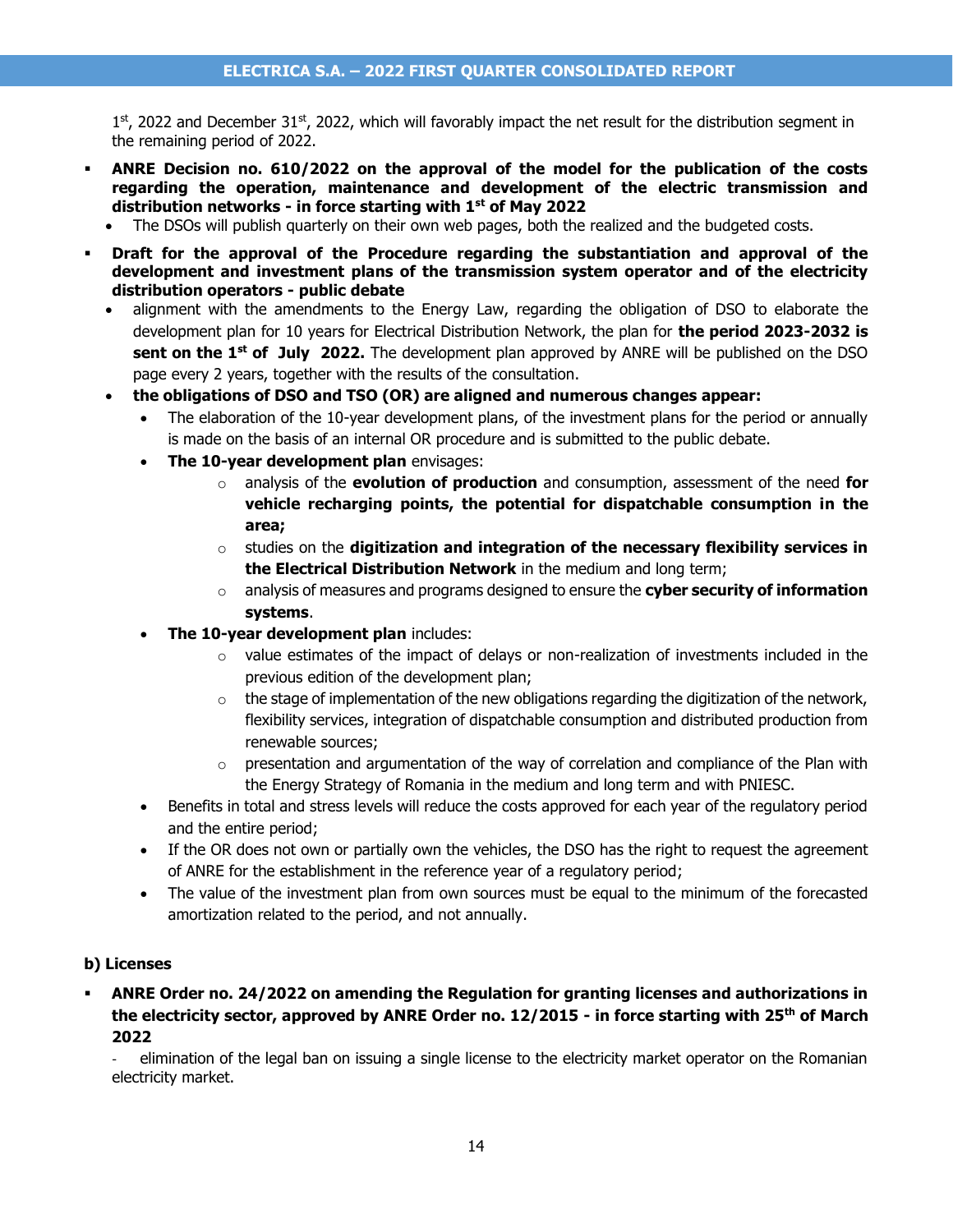- It was published **ANRE Decision no. 491/30<sup>th</sup> of March 2022** regarding the granting of the license of the market operator of the Romanian Commodity Exchange
- **Draft order on the approval of the Regulation for granting licenses and authorizations in the electricity sector - public debate**
	- renaming the types of licenses granted by ANRE, in accordance with the provisions of art. 10 para. (2) of the Energy Law.
	- taking over in the regulation of all the exceptional situations provided by law in which the provision of services and activities in the field of electricity is allowed without a license issued by ANRE, in accordance with the provisions of art. 10 para.  $(4^2)$ , para. (5), para. (6) and para. (6<sup> $\land$ </sup>2) of the Energy Law
	- the explicit specification of the situation of modification of the license for the commercial exploitation of energy capacities by including in its content some energetic capacities on which the applicant may have a provisional exploitation right, until the date when the license holder obtains the definitive exploitation right, in the case of the transfer of ownership / use over the respective energy capacities.

#### **c) Smart metering regulations (SM):**

- Draft Decision amending the Calendar for the implementation of smart electricity metering **systems at national level for the period 2019 - 2028 approved by ANRE Decision no. 778/2019 public debate**
	- the modification of the SM implementation calendar at national level, corresponding to the period 2019 2028, in compliance with the provisions of the normative acts applicable to the field, in force, which establish the regulatory framework regarding the SMI implementation process at national level and which of the approved SMI implementation schedule.

#### **d) Technical regulations**

#### **Network connection**

- **ANRE issued orders for connection in order to harmonize with the provisions of GEO no. 143/2021:**
	- i. **household connection** In the case of household customers, upon commissioning of the connection works performed, DSO will reimburse the applicant the effective value of the design and execution of the connection, up to an average value of a connection, established according to a methodology approved by ANRE. The assets resulting from the connection works become the property of the distribution operator from the moment of commissioning, at the value reimbursed to the household customer, being recognized by ANRE as part of the regulated assets base.
	- ii. **non-household connections** In the case of non-household customers, the equivalent value of the connection works, including those of the connection / connection design performed, is fully paid by the customers. The assets resulting from the connection works enter the patrimony of the DSO from the moment of commissioning, without being recognized by ANRE as part of the base of the regulated assets.

#### **iii. Order issued:**

- $\triangleright$  ANRE Order no. 17/02.03.2022 Order amending and supplementing the Regulation on the connection of users to electricity networks of public interest, approved by ANRE Order no. 59/2013 in force starting with 4<sup>th</sup> of March 2022
- $\triangleright$  ANRE Order no. 18/02.03.2022 Order approving the Procedure regarding the connection to the low voltage electrical networks of public interest of the consumption places belonging to the users of household customers - in force starting with  $7<sup>th</sup>$  of March 2022 - abrogate the ANRE Order no. 17/2021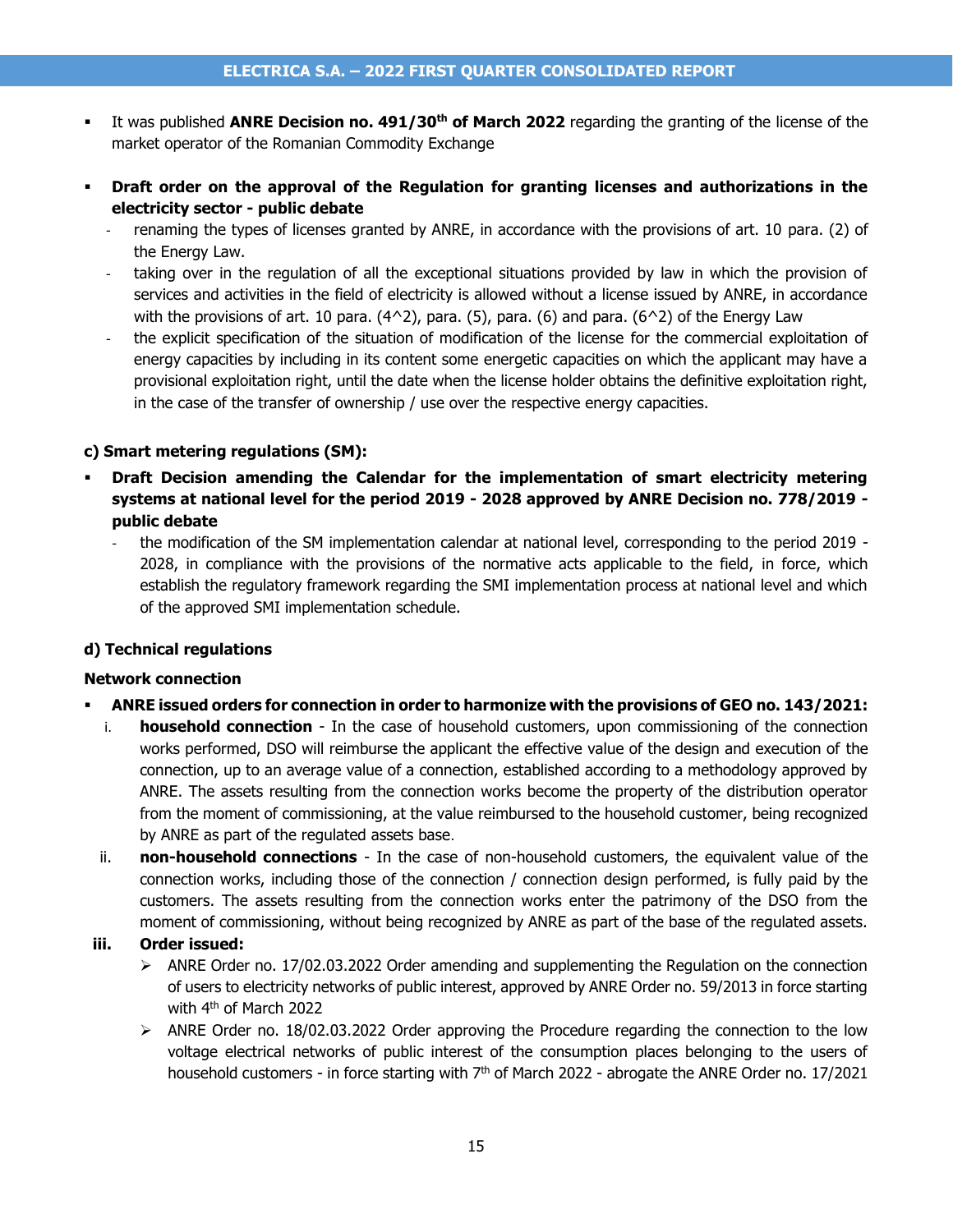- ➢ ANRE Order no. 21/09.03.2022 Order for the modification and completion of the Methodology for establishing the tariffs for connecting users to the electricity networks of public interest, approved by ANRE Order no.  $11/2014$  - in force starting with  $11<sup>th</sup>$  March 2022
- $\triangleright$  ANRE Order no. 22/09.03.2022 Order for the modification and completion of the ANRE Order no. 141/2014 for the approval of the specific tariffs and specific indices used to establish the tariffs for connecting users to the electricity networks of public interest - in force starting with  $11<sup>th</sup>$  March 2022
- $\triangleright$  ANRE Order no. 23/09.03.2022 Order regarding the approval of the average values used by the distribution operator for the reimbursement to the requesting household customers, of the equivalent value of the design and execution works of a connection - in force starting with 11<sup>th</sup> March 2022
- ANRE Order no. 63/2022 for the amendment of ANRE Order no. 95/2018 on the approval of the **mandatory clauses in the contracts for the provision of services in order to carry out the connection works to the electricity networks of public interest - in force starting with 31st of March 2022**
	- clarification of the applicability situations of the obligatory Clauses correlated with the modification of art. 44, para. (4) of the Connection Regulation, introduced by ANRE Order no 160/2020. And it introduces the possibility for the certified economic operator to be able to constitute the guarantee of good execution of the contract in support of the network operator, through a guaranteed instrument issued by non-banking financial institutions.
	- the contracts for the provision of services to carry out the connection works to the electricity networks of public interest concluded before the date of entry into force of this order shall be updated, by the conclusion by the parties of an additional act within 30 days from the date of entry into force of the order.
- **ANRE Order no. 137/2021 Order for the approval of the Procedure regarding the determination of the available capacity in the electrical networks for the connection of new installations of electricity production - in force starting with 1st of March 2022:**
	- rules for determining the capacity available in the electrical transmission network/electrical distribution network at the 110 kV voltage level;
	- rules for the data publication regarding available capacities;
	- deadlines and frequency of data publication regarding available capacities by network operators: monthly starting with  $1<sup>st</sup>$  of April 2022; twice a month starting with  $1<sup>st</sup>$  of July 2022.
- **Connection projects for the purpose of elaborating the draft orders is to harmonize with the provisions of the ANRE regulatory framework in which the legislative amendments of GEO no. 143/2021, namely with the provisions of ANRE Orders no. 17/2022, no. 18/2022 and no. 19/2022**
	- draft projects consider:
		- $\circ$  modification and completion of ANRE Order no. 74/2014 for the approval of the Framework Content of the technical connection approvals
		- $\circ$  modification and completion of ANRE Order no. 5/2014 for the approval of the Framework Content of the connection certificates
		- $\circ$  approval of framework contracts for connection to electricity networks of public interest will abrogate ANRE Order no. 164/2020
	- **Draft order for the approval of the Procedure regarding the connection to the electric networks of public interest of the recharging points for electric vehicles - public debate**
	- connection of a new place of consumption, consisting of one or more recharging points for electric vehicles;
		- $\circ$  connection of a place of consumption / place of consumption and production, with recharging points for electric vehicles, with / without storage facilities, new;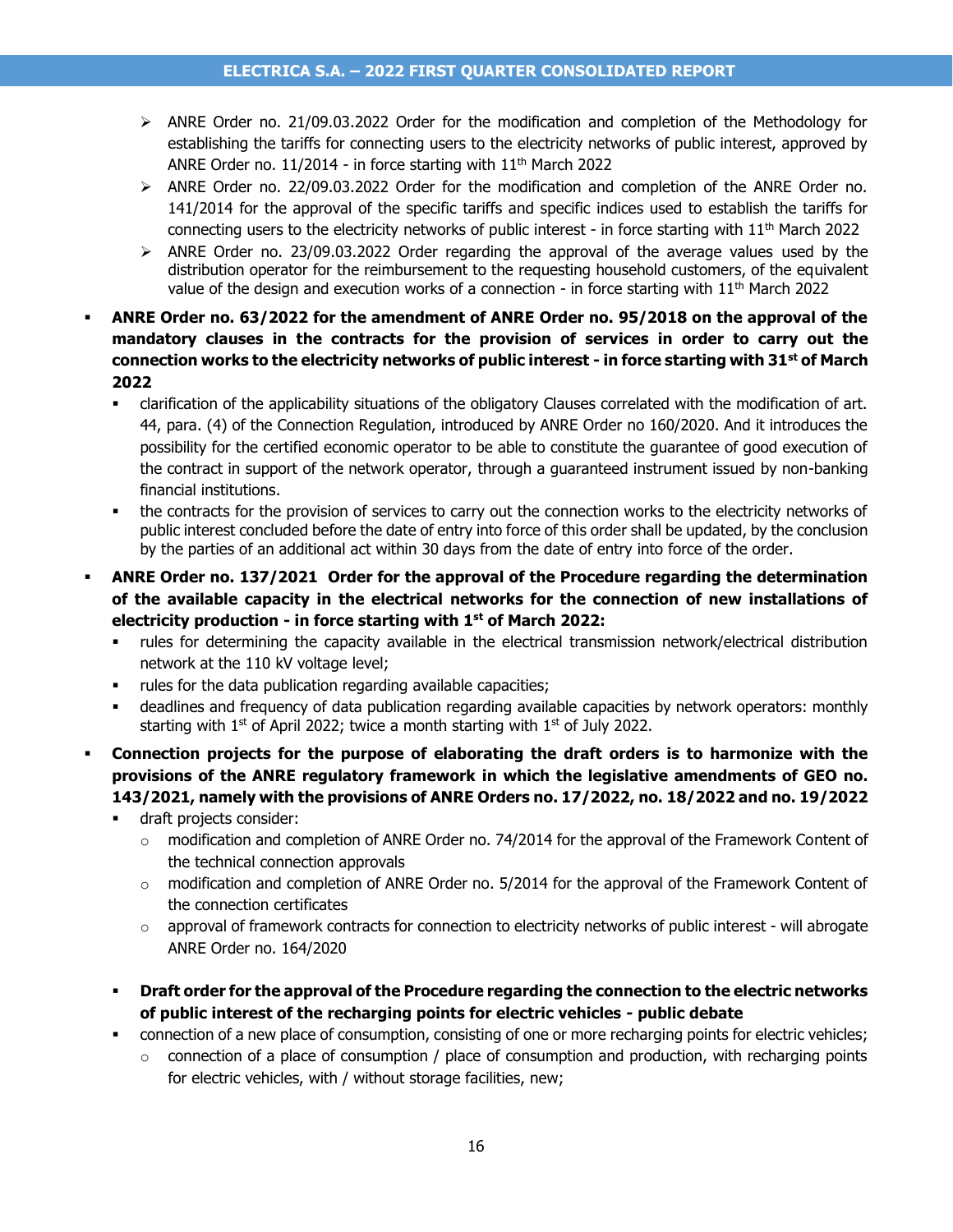- $\circ$  installation at a place of consumption / place of consumption and production with / without existing storage installation of one or more recharging points for electric vehicles.
- it is applied in conjunction with the provisions of the Connection Regulation, of the Household Connection Procedure and of the Prosumers Connection Procedure, in force.
- establishes, for certain stages or actions within the connection process, shorter deadlines, similar to those provided for the connection of prosumers.
- when installing at an existing place of consumption one or more recharging points for electric vehicles, without exceeding the approved power, the existing ATR / CfR is not updated, and in the existing electrical installations upstream of the delimitation point no works are performed additional.
- the obligation of OD to draw up its own procedures, within 30 days of publication in the Official Gazette, for the organization of the connection activity of the categories of users to whom the document is addressed and to make available to interested parties all relevant information regarding the connection process.

#### **Prosumers**

- **ANRE Order no. 15/23.02.2022 - Methodology for establishing the rules for the sale of electricity produced in power plants from renewable sources with installed power of up to 400 kW per place of consumption belonging to prosumers - in force since 1st of May 2022**
	- The distribution operators ensure the acquisition, installation, sealing, verification, reading and, if necessary, the replacement of the electricity metering groups produced, located in the users' installations, according to the ANRE regulations.
	- Consumers who own electricity generation units in RES with an installed capacity of up to 400 kW per place of consumption may sell the electricity produced and delivered in the electricity network to the electricity suppliers with whom they have concluded electricity supply contracts, according to ANRE regulations.
	- At the request of prosumers who produce electricity in power generation units with a power installed at the place of consumption:
		- $\circ$  up to 200 kW the electricity suppliers with whom they have concluded electricity supply contracts are obliged to make a quantitative compensation in the bill of the prosumers between the electricity produced and delivered in the network and the consumed one and to report in the bills of the prosumers the difference of between the amount delivered and the amount consumed, if the amount of energy produced and delivered to the network is greater than the amount of electricity consumed, prosumers may use the amount of electricity carried over for a maximum period of 24 months from the date billing.
		- $\circ$  between 200 kW and 400 kW the electricity suppliers are obliged to purchase the electricity produced and delivered at a price equal to the weighted average price registered in the DAM in the month in which the respective energy was produced and to make the financial regularization between the prosumers. the delivered electricity and the consumed electricity from the network.
	- Quantitative compensation of prosumers with installations with a power of up to 200 kW per place of consumption, will be granted until  $31^{st}$  of December 2030, and after this period the respective prosumers can sell the electricity produced under the conditions provided for prosumers with installed capacities between 200 kW and 400 kW, per place of consumption.
- ANRE Order no. 19/02.03.2022 Order approving the Procedure regarding the connection to the **electricity networks of public interest of the places of consumption and production belonging to the prosumers - in force starting with 7th of March 2022 - abrogate ANRE Order no. 15/2021**
	- harmonization with the provisions of GEO no. 143/2021.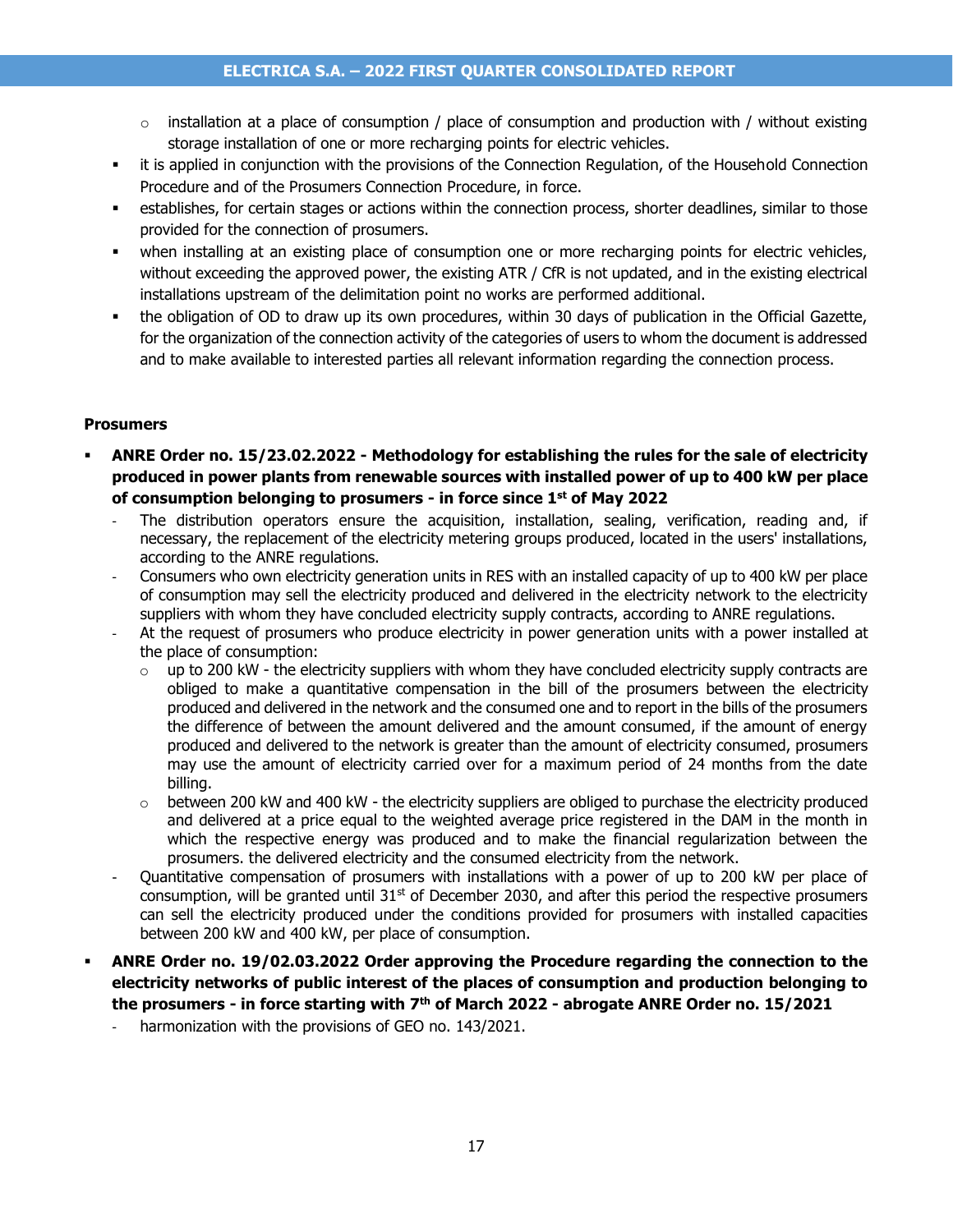#### **Distribution service performance standard**

- ANRE Order no. 64/2022 for the modification and completion of the Performance Standard for **the electricity distribution service, approved by ANRE Order no. 46/2021 - in force starting with 31st of March 2022:**
	- **household clients**, the index reading period may be longer than one month, but must not exceed 3 **months**, for non-compliance compensation is granted 10 lei
	- **non-household clients**, the index reading period may be longer than one month, but must not exceed 6 months, for non-compliance compensation is granted 10 lei
	- **prosumers**, the periodicity of reading the index of the measuring group is a calendar month compensation 10 lei regardless of voltage level
	- DSO does not grant compensation to users whose metering units are located on their property and who did not allow access to DSO in order to read the index of metering units within the range specified in the invoices issued by electricity suppliers, with prior notification / approval of up to three times the number of users
	- DSO has the obligation to ensure access to historical consumption data of users who benefit from intelligent electricity metering systems, in accordance with the provisions of the framework conditions for achieving the timetable for the implementation of intelligent electricity metering systems at national level - if DSO does not meet the deadlines for a period of one month, he is obliged to pay the user compensation in the amount of 30 lei to LV
	- modification of the DSO calendar regarding the installation of quality analyzers
		- by 31.12.2023 will monitor at least 50% of the number of power stations and at least 20% of the number of substations,
		- by 31.12.2025 will monitor at least 75% of the number of power stations and at least 60% of the number of substations,
		- until 31.12.2026 will fully monitor (100%) the power stations and at least 80% of the number of substations,
		- starting with 01.01.2028 will fully monitor (100%) the transformation stations.
		- The substations monitored according to each stage also include the substations that fully supply users integrated in intelligent electricity metering systems.
- DSO have the obligation to submit to ANRE until  $30<sup>th</sup>$  of June 2022, the implementation program for monitoring the continuity and quality of electricity with analyzers mounted in power stations and substations

#### **Commercial Regulations**

- **ANRE Order no. 82/2021** for the amendment and completion of the Regulation for the supply of electricity to final customers, approved by ANRE Order no. 235/2019 and the abrogate of ANRE Order no. 130/2015 regarding the approval of the Procedure regarding the electricity supply of the DSO own consumption places – in force from  $1<sup>st</sup>$  July 2021 (except for the provisions of art. I points 25-27, 33 and 34 which enter into force on 1st July 2022):
	- in case of the electricity supplier change, the customers can communicate to the new supplier the self-read index at the date of sending the change of supplier notification; the supplier has the obligation to take over and send to the DSO the index self-read by the final customer; the self-read index is taken into account by the DSO when setting the electricity consumption in the process of changing the supplier;
	- if the final customer does not send the self-read index, the DSO has the obligation to read the index of the measuring equipment in the period between the date of sending the supplier change notification and the date of the actual change of the supplier;
	- the DSO has the obligation to create and maintain in the database, for each consumption place, for each month from the period January - December, information on the estimated active electricity consumption, established as appropriate, based on: (i) consumption of electricity recorded at the consumption place in the similar period of the previous year or of the determined electricity consumption taking into account the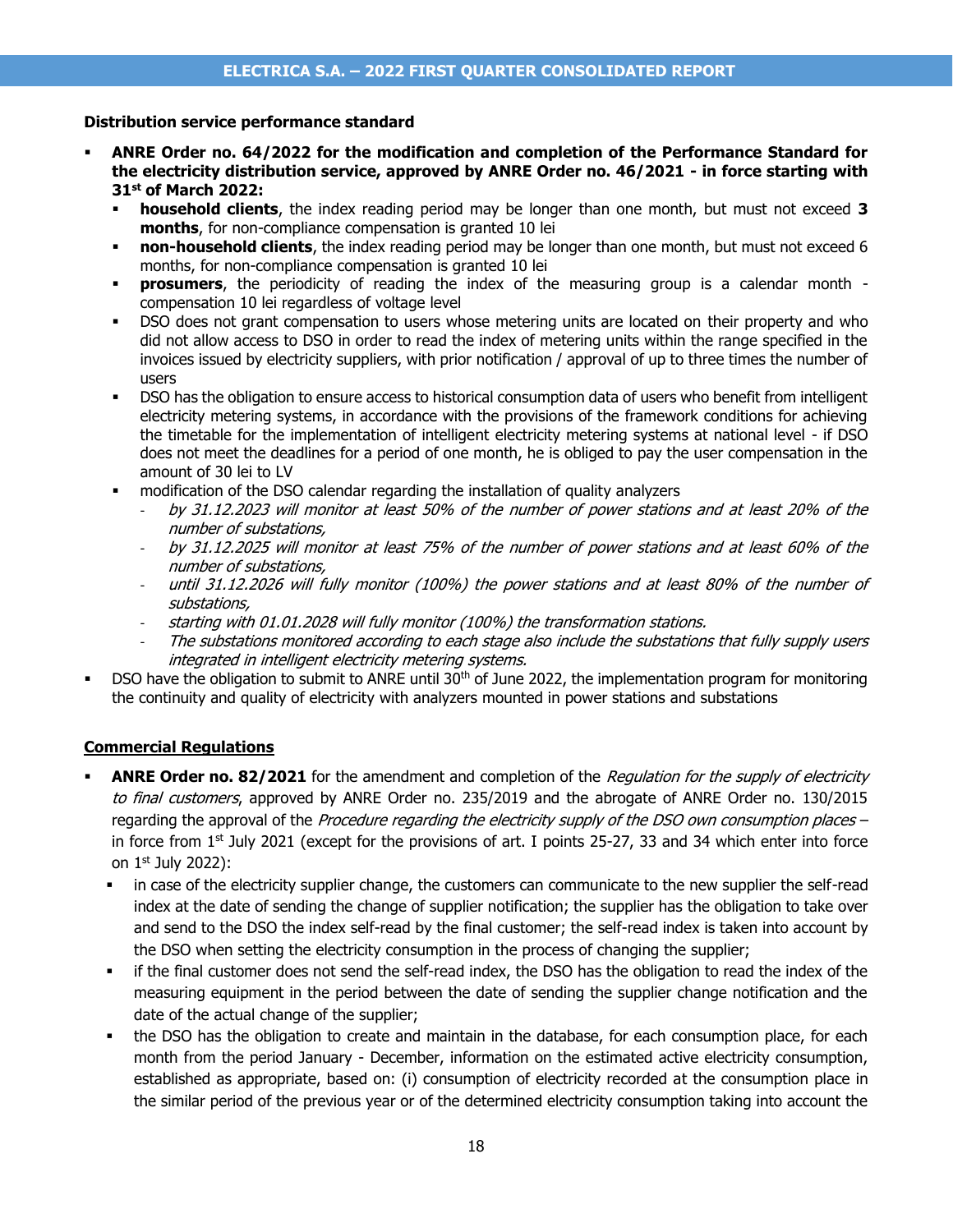most recent readings made by the DSO; (ii) the specific consumption profile, determined by the DSO for the respective category of final customer if there is no consumption history for the place of consumption.

- the DSO has the obligation to allow free access to all electricity suppliers to the data in the database and to inform them on how to access the data;
- **until 1<sup>st</sup> November 2021**, the DSOs have the obligation to make available to the electricity suppliers the consumption data provided in the order and to publish on its own web pages information regarding the way of accessing these data;
- **Example 1 starting with 1<sup>st</sup> January 2022**, in the case of consumption places for which consumer agreements are concluded, the distribution service invoicing will be performed by the DSO, based on these agreements, if there is no index for these consumption places read by the DSO or by the end customer.

#### **Annual report and sanctions**

- **ANRE Order no. 1/19.01.2022 - Order for the abrogation of ANRE Order no. 32/2016 on the approval of the Methodology for drawing up the Annual Report by licensees in the electricity and heat sector and on the modification of some ANRE orders - in force since 21st of January 2022**
	- the obligation of the license holders to draw up the Annual Activity Report is eliminated.
	- the ANRE Order no. 32/2016 is abrogated the information from the annexes from the Methodology preparation of the Annual Report must be sent to ANRE in accordance with the provisions of other orders.
- **ANRE Order no. 12/23.02.2022 - Order for approving the Procedure regarding the establishment and individualization of the contravention sanctions related to the turnover resulting from the control activity - in force from 1st of March 2022**
	- This order scope is to in force the necessary rules for establishing and individualizing the sanctions related to the turnover provided in the Law on electricity and natural gas no. 123/2012, art. 95 para. (2) and (3).
- **ANRE Order no. 13/23.02.2022 - Order approving the Procedure regarding the establishment and individualization of the contravention sanctions related to the turnover, by the ANRE Regulatory Committee, as a result of the investigation actions - in force starting with 28th of February 2022.**
	- It aims at establishing and individualizing the sanctions in case of committing the contraventions provided in art. 93 para. (1) and art. 194 of the Law on Electricity and Natural Gas no. 123/2012, with subsequent amendments and completions, hereinafter referred to as the Law, for which sanctions are provided from the turnover of the year prior to the application of the sanction.

#### **c) Primary legislation:**

- **Energy law no. 123/2012 - amended by Government Emergency Ordinance "GEO" no. 143/2021 - in force starting with 31 of December 2021**
	- the possibility of concluding directly negotiated bilateral transactions;
	- the obligation of DSO to ensure the reading of the index of the measuring group for the final household customers at a time interval of maximum 3 months.
	- The role of DSO as a neutral market facilitator in the acquisition of electricity for network losses coverage, according to transparent, non-discriminatory, and market-based procedures, in compliance with ANRE regulations
	- **household connections** In the case of household customers, upon commissioning of the connection works performed, DSO will reimburse the applicant the effective value of the design and execution of the connection, up to an average value of a connection, established according to a methodology approved by ANRE. The assets resulting from the connection works become the property of the distribution operator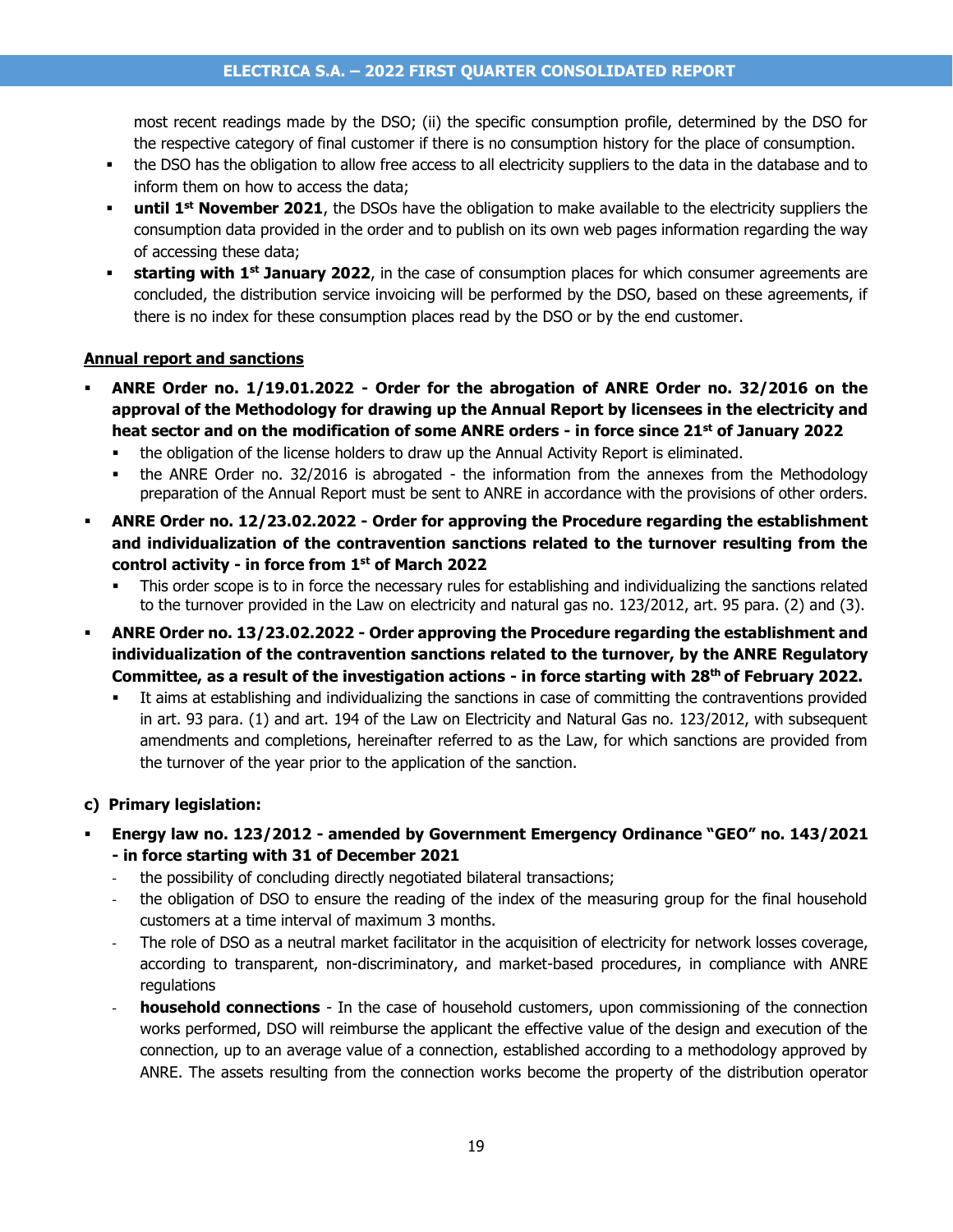from the moment of commissioning, through the effect of this law, to the value reimbursed to the household customer, being recognized by ANRE as part of the regulated assets base.

- **non-household connections** In the case of non-household customers, the value of the connection works, including those for the design of the connection / connection made, is fully borne by the customers. The assets resulting from the connection works enter the patrimony of the DSO from the moment of commissioning, through the effect of the present law, without being recognized by ANRE as part of the base of the regulated assets.
- in case the final customers do not have SM, DSO provides them with individual conventional meters that accurately measure their real consumption. DSO ensures that end customers can easily read their conventional meters, either directly or indirectly, through an online interface or other appropriate interface that does not involve physical connection to the meter.
- ANRE has the obligation to issue the regulations provided in the Law within the terms expressly provided from the date of entry into force of the Law (60 days or 6 months)
- **Law no. 259/29.10.2021 for the approval of GEO no. 118/2021 regarding the establishment of a compensation scheme for the consumption of electricity and natural gas for the cold season 2021- 2022, as well as for the completion of the GEO no. 27/1996 regarding providing facilities to persons residing or working in some localities in the Apuseni Mountains and in the Biosphere Reserve "Danube Delta"**
	- For the period 1<sup>st</sup> of November 2021 31<sup>st</sup> of March 2022, a support scheme was established for the payment of invoices related to the consumption of power and gas for several categories of final customers.
	- In order to regularize the amounts related to the support scheme, **the electricity / natural gas distribution operators have the obligation, in April-June 2022, in addition to the readings established according to the regulations in force, to read the meter index to final customers** who have benefited from the support scheme and to communicate to the electricity / natural gas suppliers their measurement data.
	- Exemption of some categories of small consumers (SMEs, PFA) from the payment of distribution tariffs, transport, green certificates, contribution for high efficiency cogeneration and excise.
- GEO no. 3/2022 for the amendment and completion of the GEO no. 118/2021 for household **customers increases the maximum consumption limit from 1500 kWh to 1900 kWh (380kWh / month) – in force starting with 26th of January 2022**
	- **for domestic customers** in the period  $1^{st}$  of February 2022 31<sup>st</sup> of March 2022, the final invoiced price of electricity is capped at 0.8 lei / kWh, VAT included, (compared to 1 lei / kWh), of which the price component of energy is maximum 0.336 lei / kWh (compared to 0.525 lei / kWh);
	- **for non-household customers** in the period February 1, 2022 March 31, 2022, the final billed price of electricity is capped at the minimum of 1 lei / kWh, VAT included, of which the energy price component is a maximum of 0.525 lei / kWh
	- The DSOs have the obligation in April-June 2022, in addition to the readings established according to the regulations in force, to read the meter index to household customers and to transmit to the electricity / natural gas suppliers their measurement data.
- **GEO no. 27/2022 on the measures applicable to final customers in the electricity and natural gas market during the period 1st of April 2022 – 31st of March 2023 - in force starting with 22nd of March 2022**
	- in order to cover the additional costs related to network losses for 2021, ANRE modifies the regulated tariffs, with applicability starting with  $1<sup>st</sup>$  of April 2022.
	- the resulting tariffs do not change between  $1<sup>st</sup>$  of April 2022 31st of March 2023.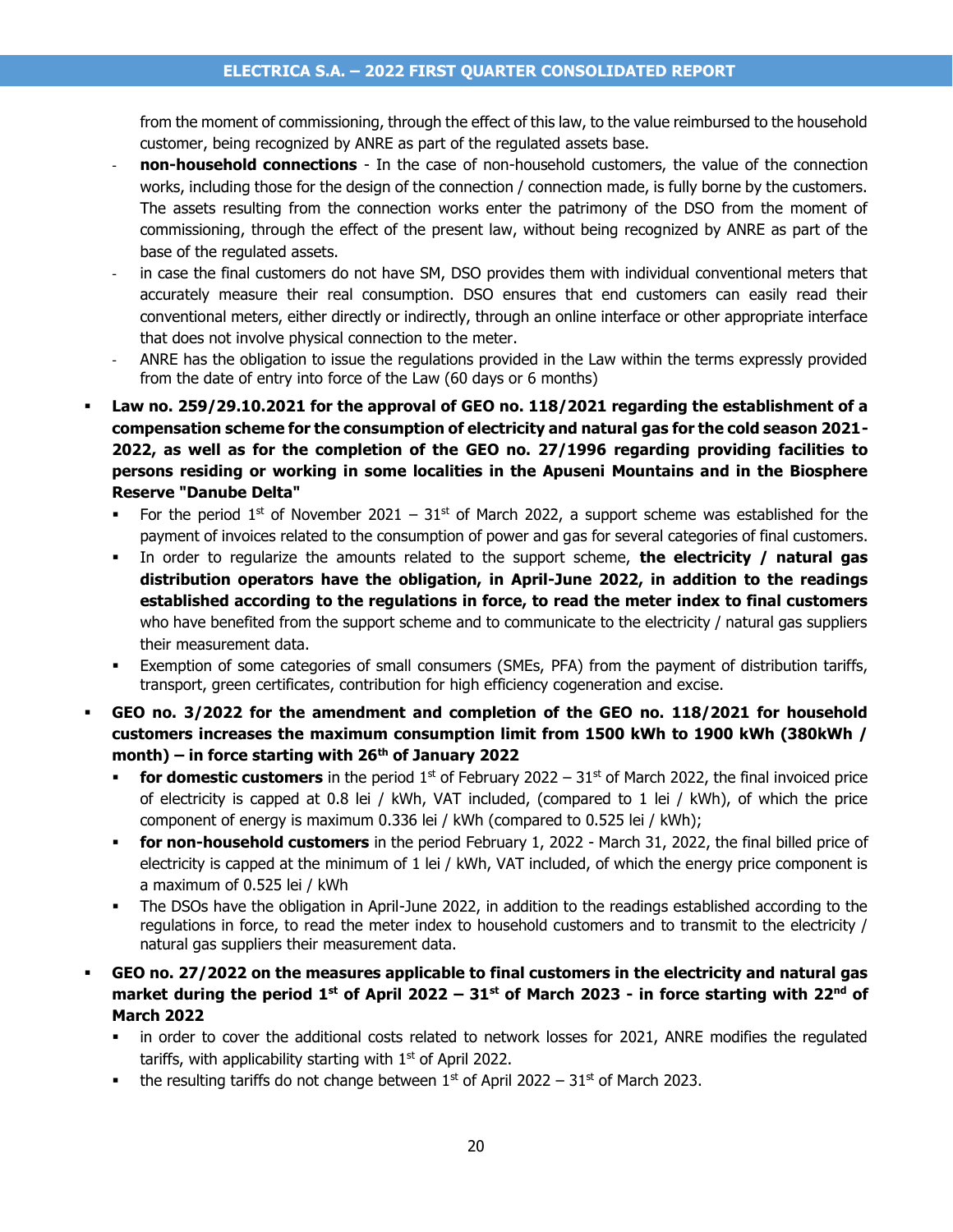- the additional costs financed from bank loans made during the GEO period to cover the network losses are capitalized, with a duration of 5 years and RRR =  $50\%$  x RRR RP4.
- the electricity costs purchased for network losses after the date of entry into force of the GEO will be recognized in the regulated tariffs, according to ANRE methodologies.
- the transmission and distribution tariffs will be modified according to the costs registered until 31 $st$  of March 2023, in a period of up to 5 years, after until  $31<sup>st</sup>$  of March 2023.
- producers in the portfolio of the Romanian state, have the obligation to respond in 5 working days with partial or total sales offers, energy purchase requests addressed by TSO and DSO, individually or in aggregate, directly or through dedicated platforms in the organized market. Failure to comply with the provision is sanctioned with a fine of  $100,000 \div 400,000$  lei

#### **d) Alignment with the European legislation - EU Regulation no. 943/2019:**

#### **Electricity market functioning**

- **ANRE Order no. 128/2021 - Order for the approval of suspension and re-establishment Rules of market activities and for the applicable settlement Rules – in force since 1st of October 2022:**
	- determining the situations and conditions in which TSO can suspend market activities with diminishing the impact on the coupling of DAM and IM energy markets;
	- identification of the market activities that can be suspended and of the procedure of their suspension and restoration: stages, role and responsibilities TSO / designated electricity market operator / factors involved;
	- the communication procedure detailing the tasks and actions that each party must perform;
	- the suspension during the collapse period and the restoration from collapse of SEN of all contracts on the wholesale market (including transactions concluded on DAM and IM), and its sale / acquisition will be made at a single restoration price, respectively the settlement method applicable in these situations and the way of making payments and contesting the settlement.
	- the order will be applied starting with 1<sup>st</sup> of October 2022, the date from which the ANRE Order no. 23/2016 repeals.
- ANRE Order no. 65/2022 for the approval of the Regulation on the organized framework for **contracting electricity by large final customers - in force starting with 1st of April 2022**
	- the extension of the market share, by accepting the TSO and the DSO their market share being intended exclusively for the acquisition of network losses;
	- application of regulation inclusive by the producers to whom the measures of GEO no. 27/2022 apply
	- use of standard contract or EFET type;
	- reduction of the average power per settlement interval from 10 MW to 5 MW, for a better profiling of the end customers offers;
	- the possibility for the initiator to opt for the variation of the contracted power per settlement interval with a maximum of 0.5 MW per settlement interval;
	- minimum delivery time of one month;
	- the option regarding the full / partial trading of the initial offer.
- **Draft order regarding the modification of ANRE Order no. 65/2022 for the approval of the Regulation on the organized framework for contracting electricity by large final customers - public debate**
	- the possibility of introducing initiating offers by the producers participating in the market;
	- elimination of the specification according to which the large final electricity customer includes the transmission and system operator and the distribution operators who purchase, individually or by aggregation, electricity to cover their own technological consumption from the networks they operate, in order to avoid resale to the operators of the electricity purchased on this market, based on the license held.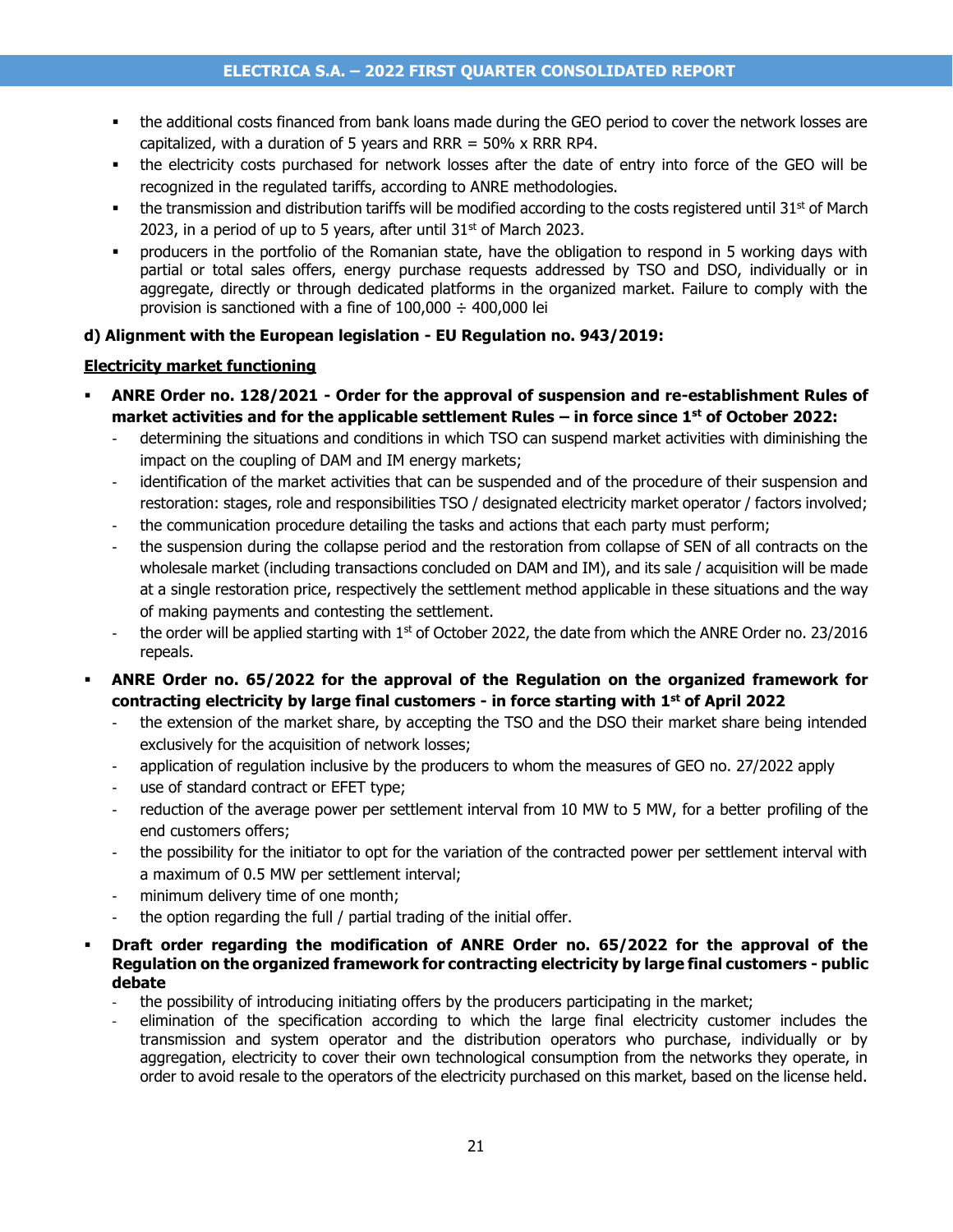They can participate in the market from the position of final customer, which, according to the definition in the Energy Law, represents any natural or legal person who buys electricity for their own consumption.

- **ANRE Order 3/2022 approving the Regulation on the organization and operation of the online supplier change platform (POSF) and for contracting the supply of electricity and natural gas - in force since August 28, 2022**
	- The online platform (POSF) is unique at national level, end customers and economic operators involved in changing the supplier and contracting the supply have the obligation to use exclusively this platform.
	- Implementation of the platform starting with August 28, 2022.
	- Duration of the supplier change process 24 hours
	- The client is obliged to register the self-read index in POSF
	- The client uploads the self-read index at the beginning of the supplier change process and a second selfread index at the date of the actual change of the supplier. If the end customer does not upload the index on the date of the actual change of the supplier, OD has the obligation to register in POSF, within 5 days from the date of the actual change of the supplier by the end customer, the index read by OD or provided by the intelligent measurement system.
	- The regulation details: how the POSF is organized and operated, the content of the POSF database, the data needed to create the POSF access account, the rights and obligations of POSF users, the rules for concluding the supply contract, the actual supplier change procedure.
	- ANRE is the administrator and operator of the Online Platform intended for the change by the final customer of the electricity and / or natural gas (POSF) supplier
	- In the period between the date of entry into force of the Order and August 28, 2022, all economic operators are obliged to comply with any ANRE requests for the realization and implementation of POSF.
- **d) Draft Order on the approval of the Regulation on the organization and functioning of the market for fixed-term contracts organized by the company Bursa Romana de Marfuri S.A. - public debate**
	- The present draft order envisages the establishment of an organized framework for the trading of electricity on the Market of futures contracts, through electronic trading platforms managed by the company Bursa Romana de Marfuri S.A. (RCE).

#### ◼ **Investments**

At the end of the first quarter of 2022, the operator Distributie Energie Electrica Romania (DEER) made and put into operation investments amounting to RON 44.2 mn, representing 8% of the value of the commissioning program planned for 2022 (RON 587.1 mn, of which RON 558.5 mn plan for 2022, and 28.6 mn RON values related to 2021 plan); RON 33.9 mn from the 2022 plan and RON 4.4 mn recoveries related to 2021 and 5.9 mn additional works compared to the 2022 plan, resulting from legislative changes regarding the connection. For the accomplishment of some additional works compared to the plan, for the connection of the users, expenses of RON 46.6 mn were estimated in CAPEX, taking into account the legal requirements introduced by the Emergency Ordinance no. 143 / 28.12.2021 for the amendment and completion of the Law on electricity and natural gas no. 123/2012, as well as for the modification of some normative acts.

#### **Supply segment**

#### ■ Key Projects

Starting from the significant changes in the energy market regarding the regulatory framework and growing competition, EFSA finished an ambitious internal transformation project which set to successfully meet the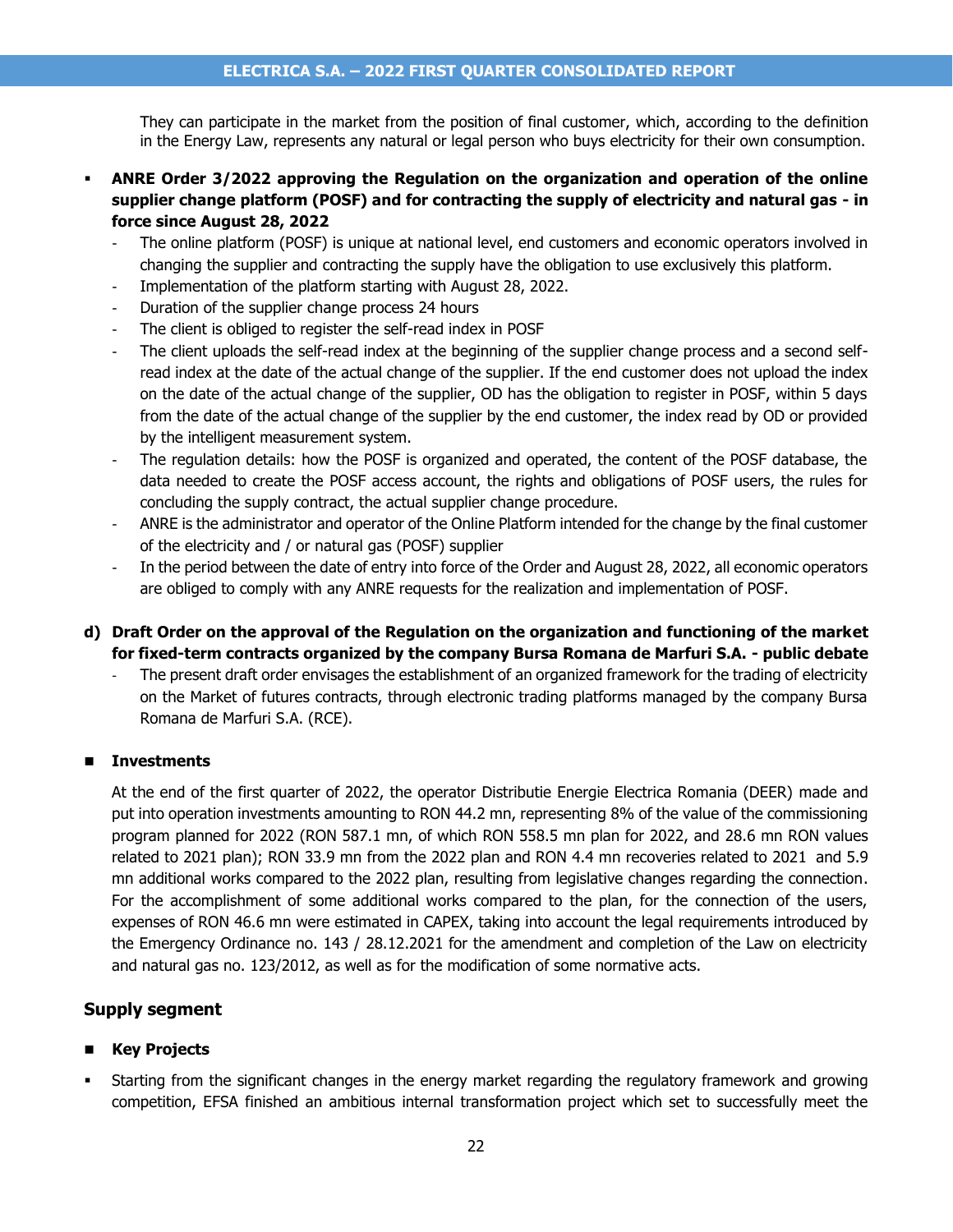current and future challenges and which mainly targeted the internal reorganization of the company, in terms of internal and external work processes and streamlining the customer experience in all points of contact, as well as the development of new skills specific to the sales area.

- In the first stage, the project focused on developing the sales strategy and in the second stage, the effort focused on internal processes, systems and technology improvement, and, naturally, on upgrading organizational structures.
- During 2021, EFSA continued to implement the redefinition and adaption processes to the current challenges of the energy market, by optimizing and rethinking its activities, in order to provide the company's customers with services at the highest professional level. In Q1 2022, EFSA continued its efforts to transform the internal processes in the sales and customer relations areas, focusing on digitization and automation.
- The current priorities in the supply segment are:
	- $\checkmark$  improving operational performance;
	- $\checkmark$  speeding up the digitization of main business workstreams;
	- $\checkmark$  continuous development of value-added products and services;
	- $\checkmark$  increasing the quality of supply service.

#### ◼ **Regulatory framework**

#### **a) Primary legislation**

In 2022, with an impact on the activity of supplying electricity and natural gas, the following normative acts were adopted:

- **GEO no. 143/2021** for the amendment of the Law on electricity and natural gas no. 123/2012, in force since December 31, 2021:
	- the ordinance mainly aims at transposing Directive (EU) 2019/944 on the internal market in electricity, including amendments / completions regarding, mainly:
	- provision of universal service (SU): by any provider on the competitive market (by providing the obligation regarding the elaboration of offers for SU and the provision of SU, upon request), only to domestic customers;
	- electricity supply price: elimination of the provisions regarding the regulation / approval of supply prices to final customers; mention, however, of the possibility of interventions in price formation for the protection of vulnerable customers or those in energy poverty, in compliance with certain conditions and notification to the European Commission;
	- wholesale electricity market: elimination of the obligation for transactions on this market to take place in a public and centralized manner; the new provisions explicitly mention "directly negotiated bilateral transactions";
	- obligations (various) suppliers: abrogation of the provisions regarding the establishment of single physical contact points at max. 50 km for customers receiving universal service;
	- (various) supplier rights: introduction of the possibility for suppliers to charge final customers (without distinction) commissions for the termination of supply contracts concluded for a determined duration and with fixed prices, in case of their early termination by the customer; introducing the possibility of charging a commission for changing the supplier, less for domestic customers and small businesses;
	- change of electricity supplier: introduction of the 24-hour supplier change deadline until 2026 and on any working day; providing for the right of customers to collectively change their supplier;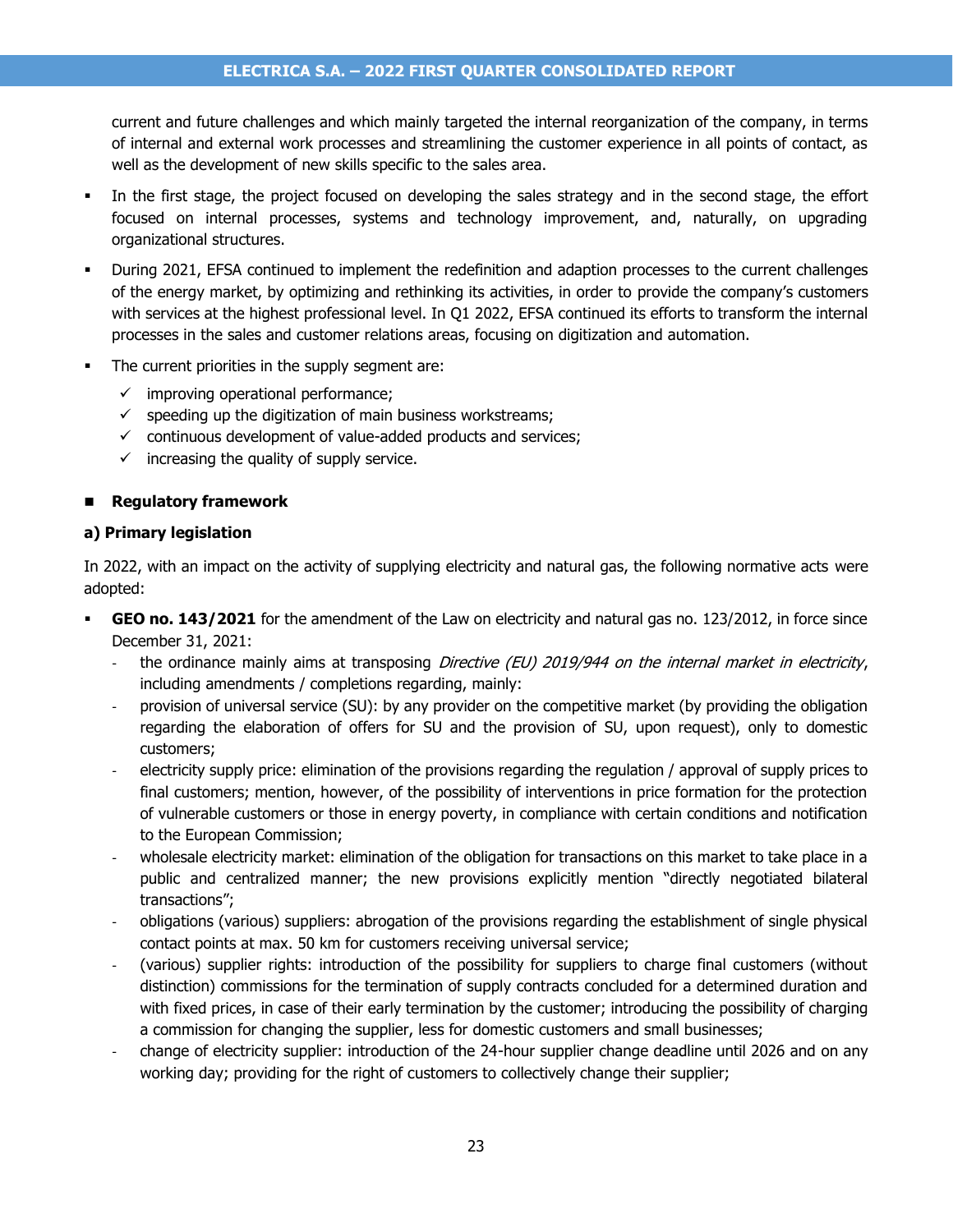#### **ELECTRICA S.A. – 2022 FIRST QUARTER CONSOLIDATED REPORT**

- standard offers for electricity / price comparators: extension of suppliers' obligations regarding the elaboration of standard offers and their loading in the ANRE price comparator to include micro-enterprises (i.e. the enterprise that has less than 10 employees and whose figure annual business and / or whose total annual balance does not exceed 2 million euros) with an estimated annual consumption below 100,000 kWh;
- deceptive / incorrect commercial practices in the activity of supplying electricity / natural gas: maintaining the contravention found by ANRE only in relation to the non-domestic client and eliminating the correlative fine for non-compliance, from turnover and replacement with a fixed amount fine; for the relationship with the domestic clients, the commission of the contravention will be ascertained by the National Authority for Consumer Protection (ANPC);
- electricity and natural gas invoicing: obligation to issue the regularization invoice for household customers once at max. 3 months, contravention for non-compliance, sanctioned with a fine;
- ban on electricity disconnection: introduction of the possibility for ANRE to provide for other cases of nondisconnection in addition to those provided for vulnerable customers;
- contraventions: return to the definition of the contravention committed repeatedly as implying the commission of at least twice the same contravention act, during 12 consecutive months (compared to the commission of at least twice before);
- prosumers: introduction of quantitative compensation (compared to previously only financial compensation), increase of power limits.
- **GEO no. 118/2021** regarding the establishment of a compensation scheme for the consumption of electricity and natural gas for the cold season 2021-2022, approved with modifications and completions by Law no. 259/2021:
	- the provided support scheme will be applied for the period November 2021- March 2022 and was established in the context of the price increase on the international electricity and natural gas markets, as well as of the effects caused by these increases for the Romanian population;
	- the following consumer support schemes are provided:
	- compensation for household customers if it falls within the maximum consumption limits provided for the entire application period (i.e. 1,500 kWh for electricity, 1,000 m3 for natural gas), respectively monthly and in the reference price of 0.68 lei / kWh for energy electricity, respectively 125 lei / MWh for natural gas; the value of the compensation is 0.291 lei / kWh for electricity, respectively 33% of the natural gas bill;
	- exemption from the payment of regulated tariffs, other contributions and excise duties for SMEs, individual medical practices and other liberal professions, micro-enterprises, authorized natural persons, individual enterprises, family enterprises (i.e. regulated introduction / withdrawal tariffs, distribution tariff , system services tariff, transport tariff, green certificates, contribution for high efficiency cogeneration and excise for electricity; transport cost, distribution tariff and excise - for natural gas);
	- final price cap billed at maximum 1 lei / kWh, of which the price component of electricity of max. 0.525 lei / kWh for electricity, respectively no more than 0.37 lei / kWh, of which the price component of natural gas of max. 0.250 lei / kWh for natural gas for domestic customers, public and private hospitals, public and private educational units and nurseries, non-governmental organizations, religious units, public and private providers of social services;
	- suspension of payment of bills on request, only for vulnerable consumers, for a period of min. 1 month and max. 6 months;
	- mechanisms are also provided for the settlement of the amounts related to the support schemes from the state budget to the electricity and natural gas suppliers.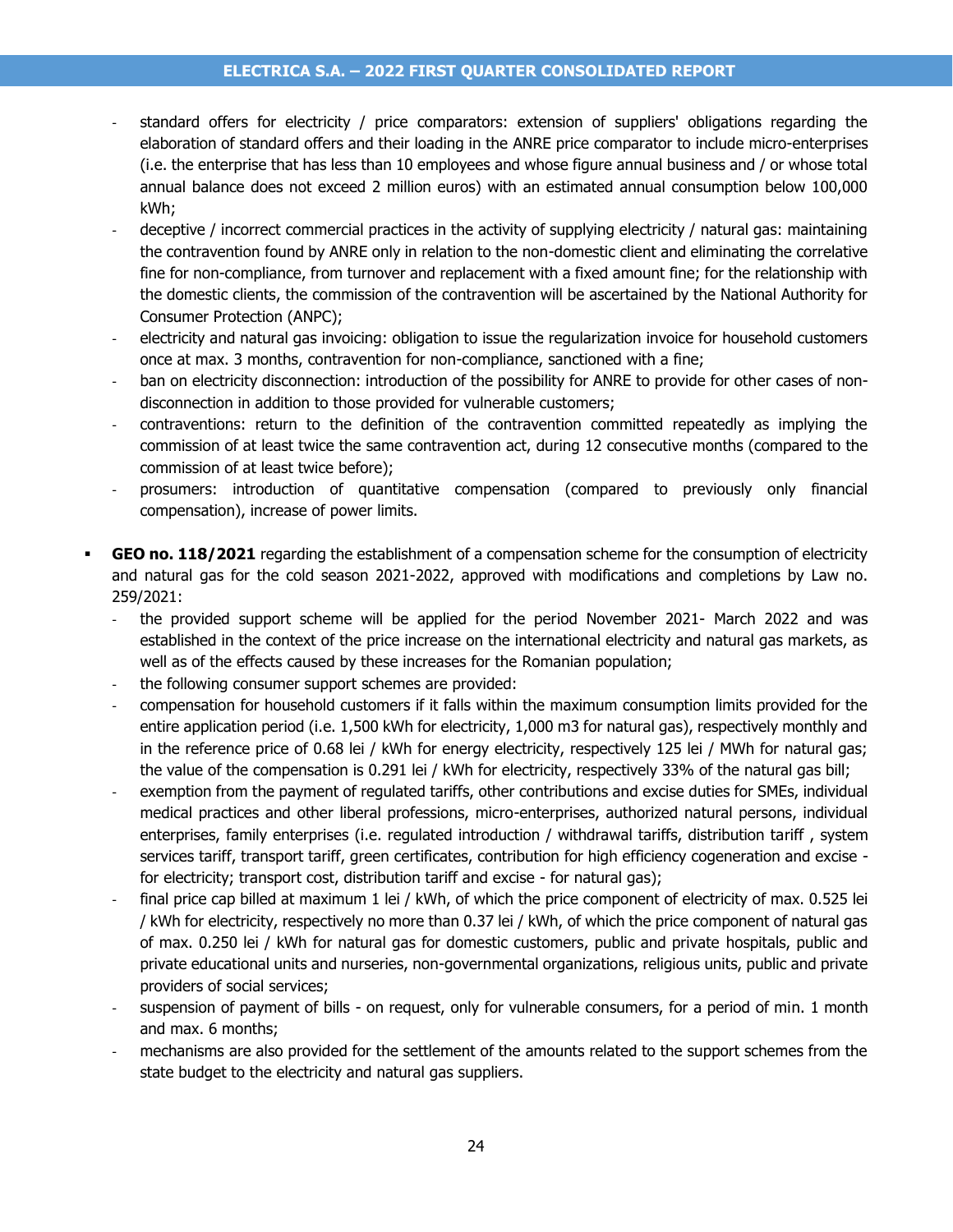- **GEO no. 2/2022** regarding the establishment of social protection measures for employees and other professional categories in the context of prohibition, suspension or limitation of economic activities, determined by the epidemiological situation generated by the spread of SARS-CoV-2 coronavirus, as well as for amending and supplementing normative acts:
	- the ordinance provides for amendments and completions of GEO no. 118/2021 as follows:
	- extending the scope of application of the ceiling by including in the category of beneficiaries and public cultural institutions and cultural establishments subordinated to the central and local public administration authorities;
	- the provision of the interdiction to disconnect or interrupt, until 30.06.2022, the supply of electricity for non-payment of household customers;
	- the provision, in case of invoices that do not comply with the legal provisions regarding the application of the support schemes (compensation, exemption, capping), of their ex officio restoration in max. 15 days from the date of issue. For the invoices already issued, the deadline for their restoration is 15 days from the entry into force of this GEO, so until February 3, 2022 (inclusive). Also, the execution of the obligation to pay the invoices being recalculated is suspended, until the issuance of the new invoices.
- **GEO no. 3/2022** for the amendment and completion of GEO no. 118/2021:
	- are provided, with the application between February 1 and March 31, 2022 the following amendments and completions of GEO no. 118/2021:
	- increasing the consumption margin for granting compensation, from 300 kWh / month  $(+ 10%)$  to 500 kWh / month (+ 10%) for electricity and from 200 m3 / month to 300 m3 / month for natural gas;
	- changing the capped price for domestic customers (from 1 lei / kWh to 0.8 lei / kWh for electricity and from 0.37 lei / kWh to 0.31 lei / kWh for natural gas) and introducing the capping for all customers nonhousehold appliances (1 lei / kWh for electricity and 0.37 lei / kWh for natural gas);
	- the capping still targets both the final price and the purchase component of electricity / natural gas: for domestic customers - 0.8 lei / kWh the final price for electricity, of which 0.336 lei / kWh the price component of electricity; 0.31 lei / kWh final price for natural gas, of which 0.200 lei / kWh natural gas price component; for non-household customers: 1 lei / kWh final price for electricity, of which 0.525 lei / kWh price component of electricity; 0.37 lei / kWh final price for natural gas, of which 0.250 lei / kWh natural gas price component;
	- the recovery of the capped amounts will be made according to the thresholds indicated above, corroborated with the application period: from November 1, 2021 to January 31, 2022, by the difference between the average monthly purchase price and the threshold of 525 lei / MWh for electricity and 250 lei / MWh for natural gas. From February 1, the recovery is made: for household customers - by the difference between the average monthly purchase price and the threshold of 336 lei / MWh for electricity and 200 lei / MWh for natural gas; for non-household customers - due to the difference between the average monthly purchase price and the threshold of 525 lei for electricity and 250 lei / MWh for natural gas.
- **Joint order of the Minister of Labor and Social Solidarity (no. 183 / 14.02.2022), the Minister of Energy (no. 112 / 12.02.2022) and the Minister of Finance (no. 173 / 15.02.2022)** for approving the procedure and deadlines for the settlement of the amounts related to the compensation scheme, the documents based on which the settlement is made, as well as other measures necessary for the application of the provisions of the Government Emergency Ordinance no. 118/2021:
	- it is applied for the settlement requests of the amounts related to the compensation scheme, submitted or re-deposited after the date of entry into force of the order, the previously submitted settlement requests are solved according to the norms applicable at the date of their submission;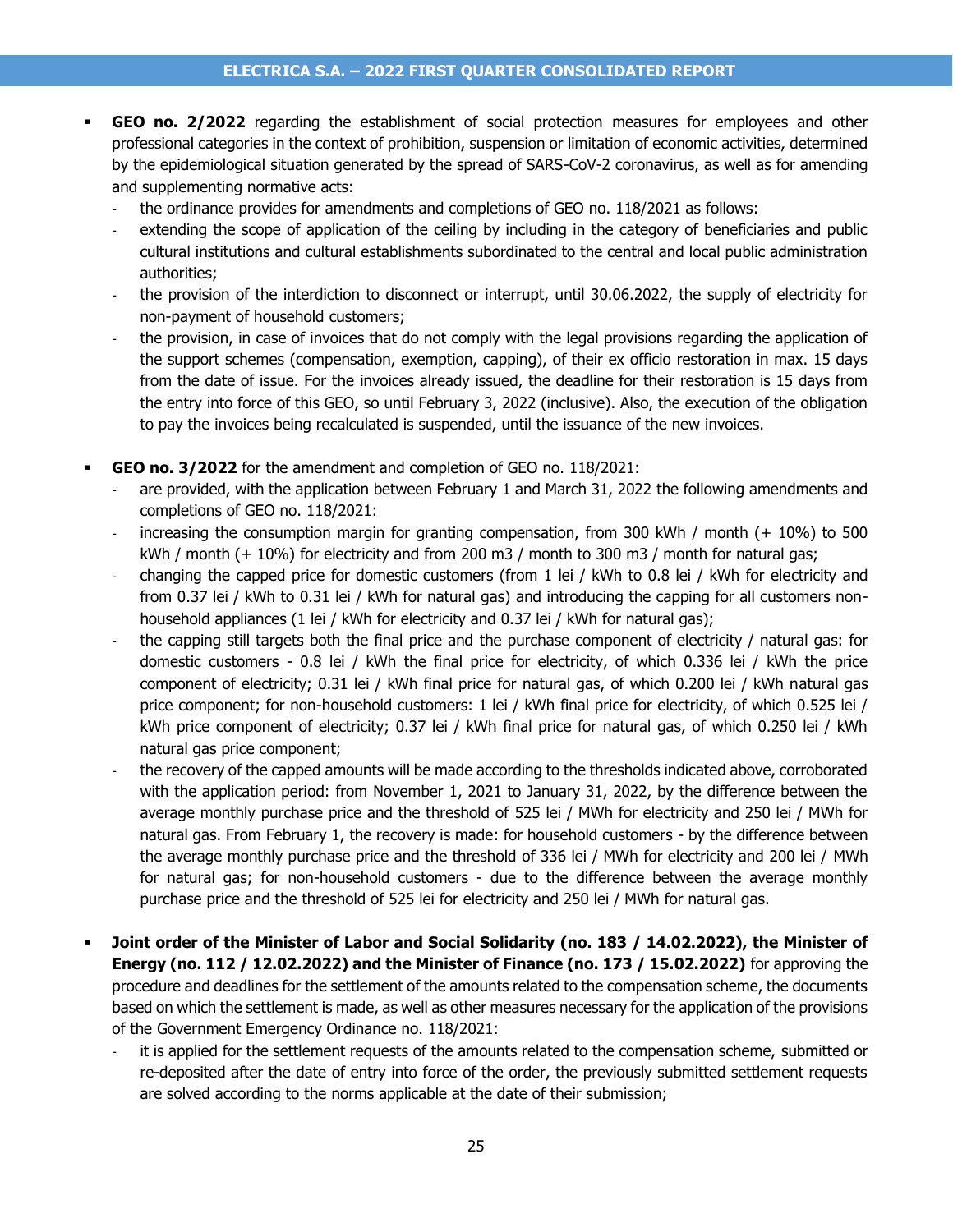- repeals the Order of the Minister of Labor and Social Solidarity, of the Minister of Energy and of the Minister of Finance no. 1,155 / 1,240 / 1,480 / 2021
- clarifications are provided regarding the application of the support schemes and the settlement to the suppliers of the afferent amounts; the deadline for requesting payment of compensation by suppliers is July 31, 2022;
- compensation scheme for household customers: the documents to be sent by the suppliers for settlement and the related terms are provided (the documents refer to a single calendar month and are prepared separately for electricity / natural gas);
- scheme for exemption of non-household clients from the payment of requlated tariffs, excise duties, contributions, etc. - the following are provided: the documents that must be sent by the suppliers for settlement; a model application and self-declaration; the fact that, when the supplier changes, the compensation is made pro rata;
- capping it is provided that: the subscription (the equivalent value of the subscription services) is not included in the final invoiced price capped the average price from the settlement formula refers to the quantities purchased by each supplier; the difference for settlement will be calculated monthly.
- **GEO no. 27/2022** regarding the measures applicable to final customers in the electricity and natural gas market during the period April 1, 2022— March 31, 2023, as well as for the modification and completion of some normative acts in the energy field:
	- the application period of the support scheme (ceiling type) is 1 year, respectively April 1, 2022 March 31, 2023.
	- for electricity the final invoiced price is: maximum 0.68 lei / kWh (VAT included) for household customers with average monthly consumption (achieved at the place of consumption in 2021) less than or equal to 100 KWh, maximum 0.8 lei / kWh (VAT included) for household customers with average monthly consumption between 100 kWh and 300 KWh inclusive, maximum 1 lei / kWh (VAT included) for nonhousehold customers (the classification of household customers is based on the average monthly consumption In 2021, capped prices will apply for the entire period regardless of the amount consumed. In the case of household customers who did not initially qualify for capping but whose consumption in 2022 falls, suppliers issue in February 2023 regularization invoices using capped price for the tranche in which it consumed).
	- for natural gas the final invoiced price is: maximum 0.31 lei / kWh (VAT included) for domestic customers, maximum 0.37 lei / kWh (including VAT) for non-household customers whose annual natural gas consumption is achieved in the year 2021 at the place of consumption is at most 50,000 MWh for thermal energy producers.
	- customers connected after January 1, 2022 will be billed with a ceiling: household electricity customers with 0.68 lei / KWh (with the minimum ceiling), domestic gas customers with 0.31 lei / kWh (category ceiling), non-household customers of electricity with 1 lei / kWh (category ceiling) and non-household customers of natural gas with 0.37 lei / kWh (regardless of consumption).
	- customers who do not fit in the ceiling will have adjustable prices per month, the variable being a correction component for the purchase price, so that the cost of the purchase (with PE within 5%) to be transferred to final customers. The only exception is the first two months of the application period, when the price is not adjustable. At the request of the final customers, the suppliers may conclude supply contracts in other conditions than those provided in the article that refers to the uncapped customers.
	- the subscription is included in the ceiling; if the price from the contracts in force concluded with the final clients is lower than the capped price, the contractual price is applied.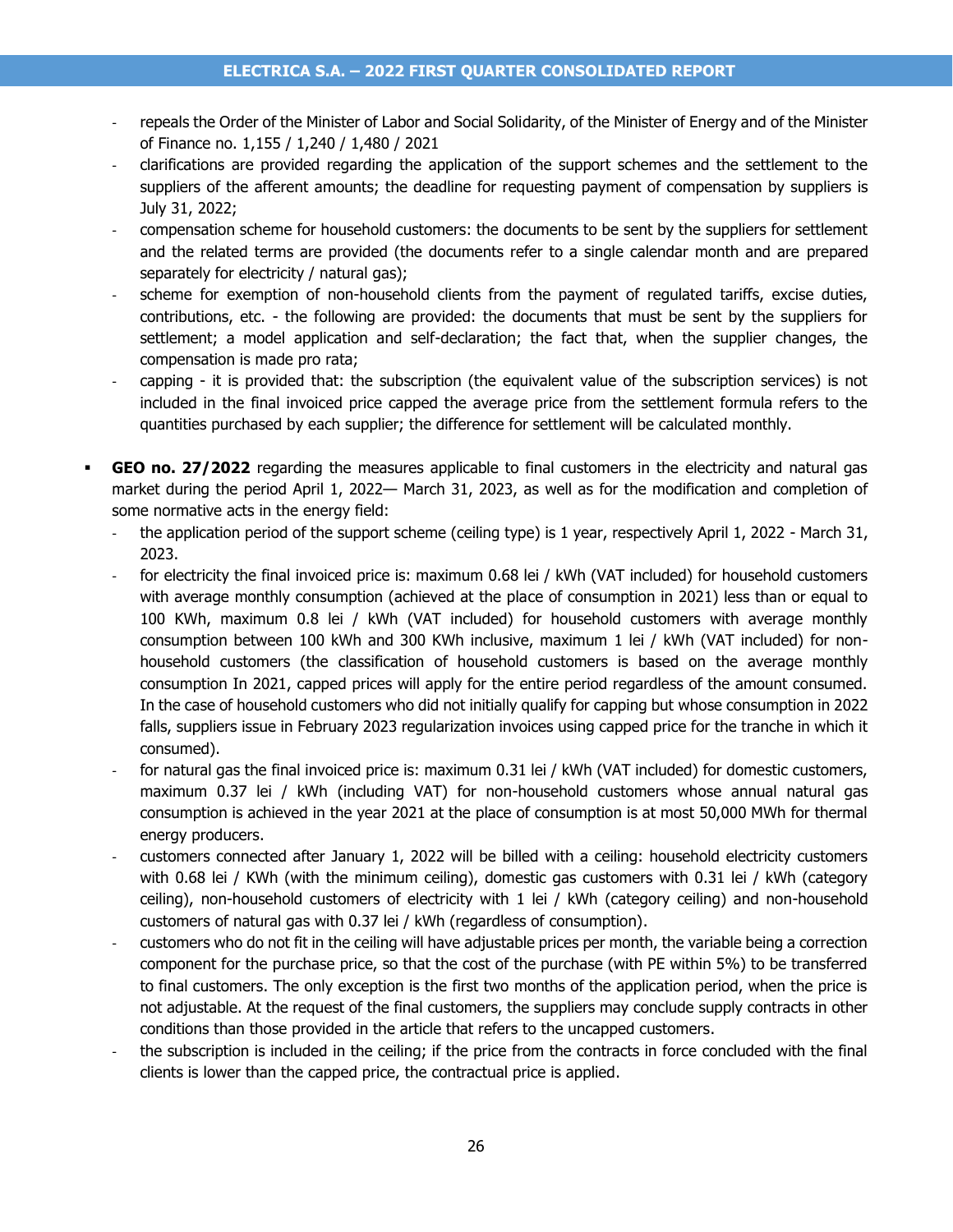- the supply component is 73 lei / MWh for the electricity supply activity and 12 lei / MWh for the natural gas supply activity and for the customers taken over in the last resort regime it is 80 lei / MWh for the electricity supply activity and 13.5 lei / MWh for the natural gas supply activity (GEO establishes the value of the supply component, without specifying that it is a maximum).
- for the purchase of electricity and natural gas, the monthly imbalance must not exceed 5% of the equivalent value of the energy delivered monthly to the final clients in the portfolio, which exceeds this threshold will not be recognized and settled; the purchase made for the supply in the last resort regime does not have the balancing cost limited to 5%; the obligation to set up storage deposits of at least 30% of the amount of natural gas necessary for the consumption of final customers from its own portfolio appears between April 1 and October 31, 2022.
- the recovery of the amounts from the capping is made entirely with the condition of respecting the 5% limit of the cost with the imbalances; losses recorded from the application of the support scheme between November 1, 2021 - March 31, 2022 can also be recovered (a supply cost of 73 lei / MWh is accepted and we have the cost limitation with imbalances to 5% of the acquisition cost) - because its recovery or at a high level it is necessary to bill all consumption, including SoLR, until the beginning of May.
- the supplier has the obligation to notify the clients regarding the changes deriving from the application of the GEO provisions together with the first invoice sent after the entry into force (the fine is between 100 thousand and 400 thousand lei).
- Fines: between 1-5% of turnover for non-compliance with the ceiling and cost limits; between 20 thousand - 400 thousand lei for non-compliance with the provisions for supply in the last resort regime; between 100 thousand and 400 thousand lei if we do not inform the final clients, if we do not keep differentiated / segmented the monthly records of the clients, we do not identify the clients in order to apply the ceilings or if we do not send the documents requested by ANRE.
- **GEO no. 42/2022** for the amendment and completion of the Government Emergency Ordinance no. 27/2022 regarding the measures applicable to final customers in the electricity and natural gas market during the period April 1, 2022— March 31, 2023, as well as for the modification and completion of some normative acts in the energy field:
	- the deadline for submitting documents for the recovery of the amounts capped is extended by applying GEO 118/2021 from May 15 to July 15, 2022;
	- ANRE publishes reporting models in order to settle the capped amounts, models that are drawn up for each category of clients that benefit from capping (average unit costs must be calculated both for the regulated network tariffs and for taxes); a fine of 50 thousand lei was introduced for non-compliance with the instructions for uploading the models and for non-compliance with the deadlines for rectifying the data uploaded on the computer platform and re-submitting the requests / declarations for settlement;
	- in the category of non-household natural gas customers that benefit from capping are also the producers of thermal energy without exceptions.
- Joint Order no. 668/315/965/2022 Order of the Minister of Labor and Social Solidarity, of the Minister of Energy and of the Minister of Finance regarding the amendment and completion of the annex to the Order of the Minister of Labor and Social Solidarity, of the Minister of Energy and of the Minister of Finance no. 183/112/173/2022 for the approval of the procedure and terms of settlement of the amounts related to the compensation scheme, of the documents based on which the settlement is made, as well as of other measures necessary for the application of the provisions of the Government Emergency Ordinance no. 118/2021 regarding the establishment of a compensation scheme for the consumption of electricity and natural gas for the cold season 2021-2022, as well as for the completion of the Government Ordinance no. 27/1996 on granting facilities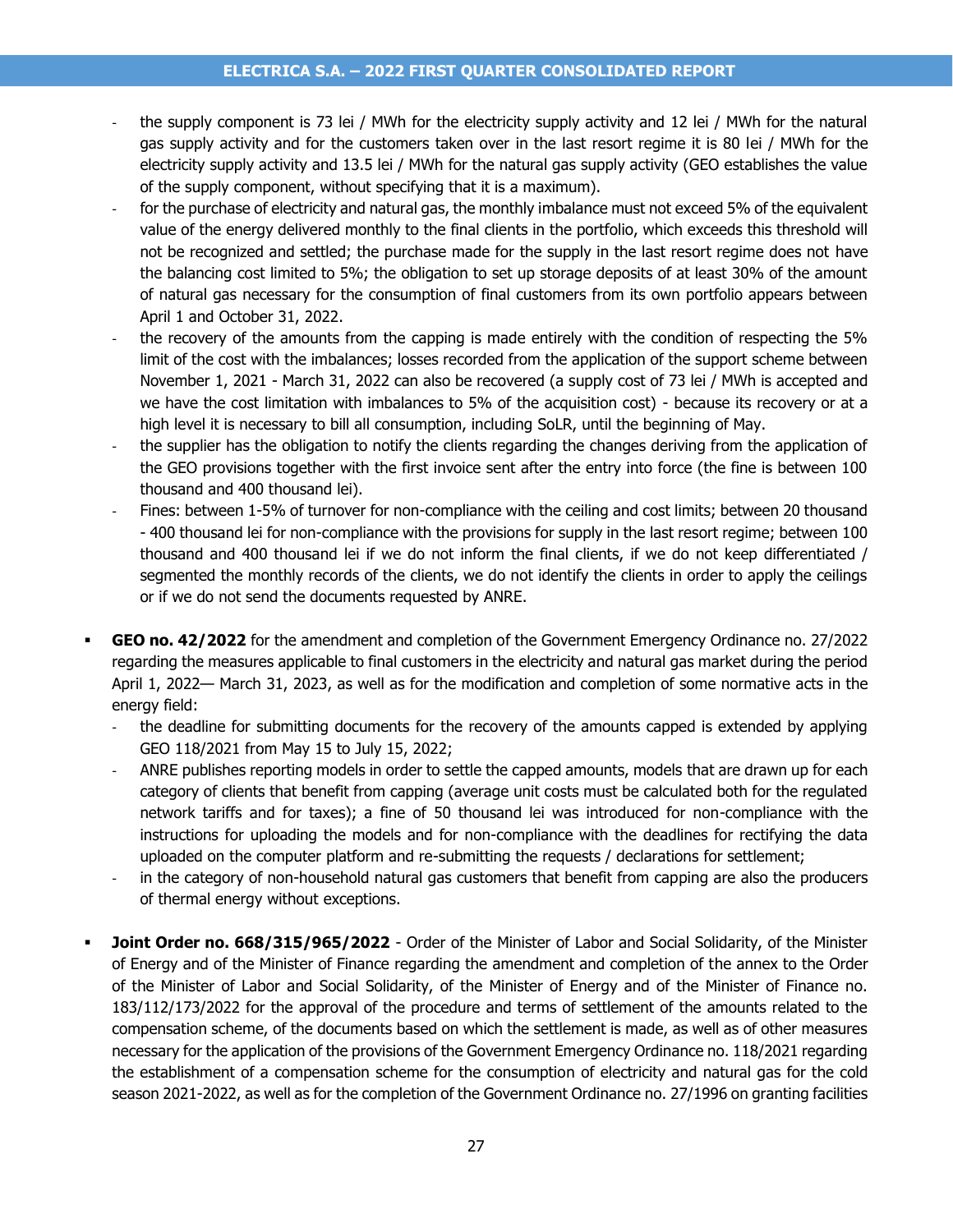to persons residing or working in some localities in the Apuseni Mountains and in the "Danube Delta" Biosphere Reserve:

the annex is amended and supplemented with provisions regarding the updating of the value of green certificates by submitting an application by suppliers and introducing a new chapter detailing aspects regarding the settlement procedure as a result of the regularization procedure provided after the end of GEO 118, respectively after March 31, 2022 (request for settlement of the amounts related to the compensation for each calendar month for which the regularization settlement is requested, declaration on one's own responsibility).

Regarding the legislation related to the energy sector in the first quarter of 2022, in the context of the COVID-19 pandemic, the government decided to successively extend the state of alert until March 9, 2022 by GD no. 1242/2021, GD no. 34/2022 and GD no. 171/2022.

#### **b) Secondary legislation:**

During the reference period, at the level of the regulatory framework, the following changes and completions were registered:

- **ANRE Order no. 1/2022** for the abrogation of ANRE Order no. 32/2016 on the approval of the Methodology for drawing up the Annual Report by licensees in the electricity and heat sector:
	- the obligation of the license holders (including the suppliers) to prepare and send to ANRE the annual report regarding the activities that are the object of the license has been eliminated.
- **ANRE Order no. 3/2022** for the approval of the Regulation on the organization and operation of the online platform for changing the electricity and natural gas supplier and for contracting the supply of electricity and natural gas:
	- application deadline August 28, 2022;
	- initiative in order to achieve the objective provided by the European legislation regarding the change of supplier in 24 hours, starting with the year 2026;
	- ANRE is the administrator and operator of the platform in which data will be uploaded by end customers, suppliers, network operators, aggregators, etc. (including standard offers of suppliers), which will facilitate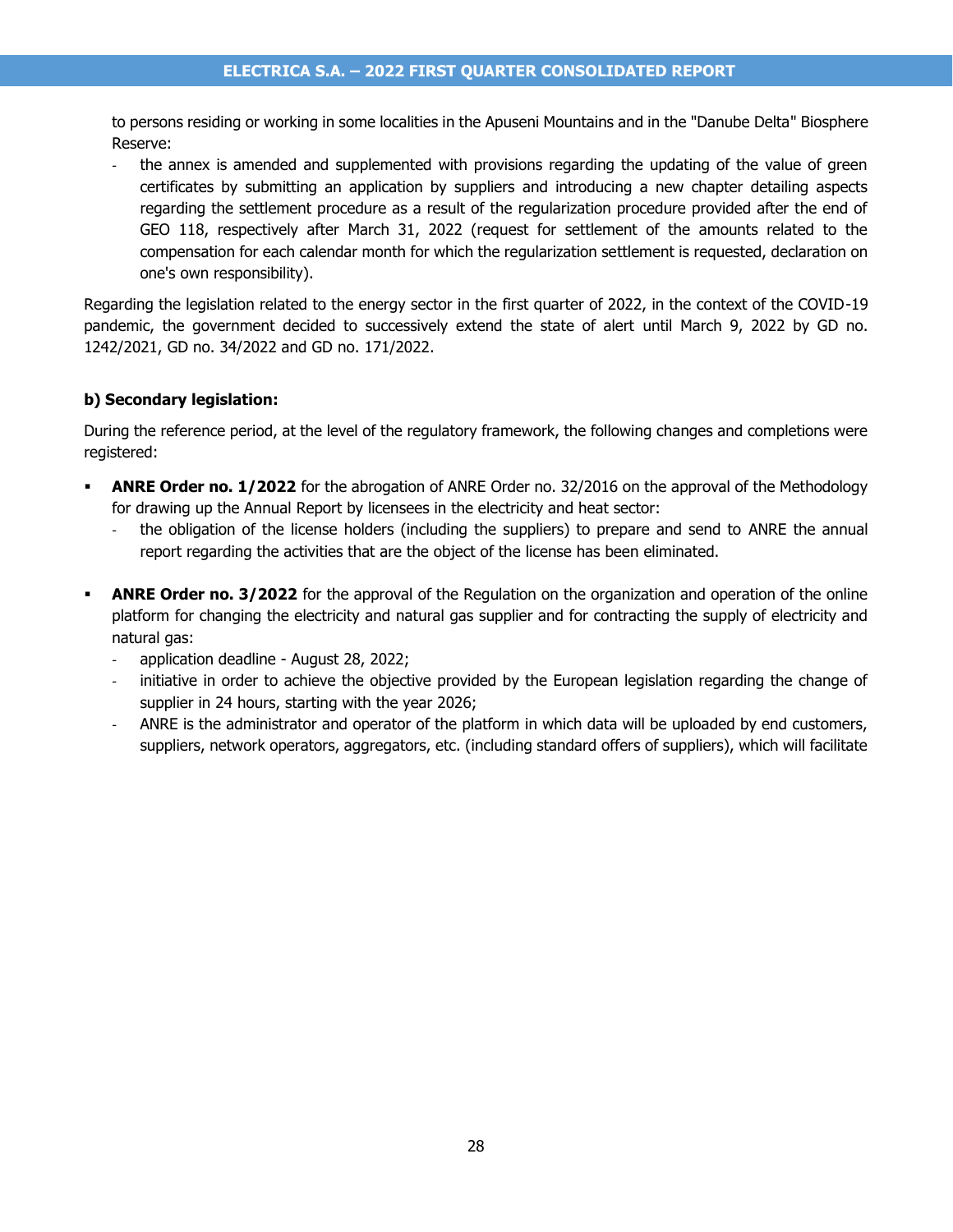the process of changing the supplier by going through the necessary administrative and technical stages and through which customers will be able to contract a new supplier;

- The regulation describes also the rules regarding the conclusion of the supply contract, respectively the effective procedure for changing the supplier, which will replace the procedure in force.
- **ANRE Order no. 4/2022** for the amendment and completion of ANRE Order no. 143/2020 regarding the obligation of producers whose annual production achieved in the previous year exceeds 3,000,000 MWh to offer natural gas on the centralized markets of natural gas:
	- the quantitative weight provided for the period January 1 December 31, 2022 and distributed in order to be offered on each of the standardized products was modified.
- ANRE Order no. 12/2022 for the approval of the Procedure regarding the establishment and individualization of the contravention sanctions related to the turnover resulting from the control activity:
	- the procedure aims to establish the necessary rules for establishing and individualizing the contravention sanctions related to the turnover provided in the Law on electricity and natural gas no. 123/2012;
	- the individualization of the sanctions is made according to the gravity and duration of the deed, the impact produced on the electricity or natural gas market, and of the final customer, respecting the principles of effectiveness, proportionality and the discouraging effect of the sanction;
- **ANRE Order no. 13/2022** for the approval of the Procedure regarding the establishment and individualization of the contravention sanctions related to the turnover, by the Regulatory Committee of the National Energy Regulatory Authority, as a result of the investigation actions:
	- the procedure aims at establishing and individualizing the contravention sanctions related to the turnover provided in the Law on electricity and natural gas no. 123/2012 and applies to the investigation activities carried out by ANRE in the electricity and natural gas sector.
- **ANRE Order no. 14/2022** regarding the establishment of the mandatory quota for the acquisition of green certificates related to the year 2021:
	- the mandatory quota for 2021 was set at the level of 0.449792 GC / MWh (compared to 0.4505 GC / MWh the estimated quota for 2021 and 0.45074 GC / MWh the mandatory quota for 2020).
- **ANRE Order no. 15/2022** for the approval of the Methodology for establishing the rules for the sale of electricity produced in power plants from renewable sources with installed power of up to 400 kW per place of consumption belonging to prosumers:
	- enters into force on May 1, 2022 and repeals ANRE Order no. 50/2021 for the approval of the rules for the sale of electricity produced in power plants from renewable sources with installed power of up to 100 kW belonging to prosumers
	- suppliers must notify the prosumers with whom they already have contracts (with  $P < 100kW$ ) regarding the modification of the applicable legal framework and the possibility to benefit on request from the quantitative compensation mechanism; at the request of the prosumers, the suppliers must send the signed contracts within 10 days;
	- for the application on request of the quantitative compensation mechanism, the installed electric power of the power plant for the production of electricity from renewable sources is at most 200 kW per place of consumption; the quantitative compensation is made at the price of active electricity, and the eventual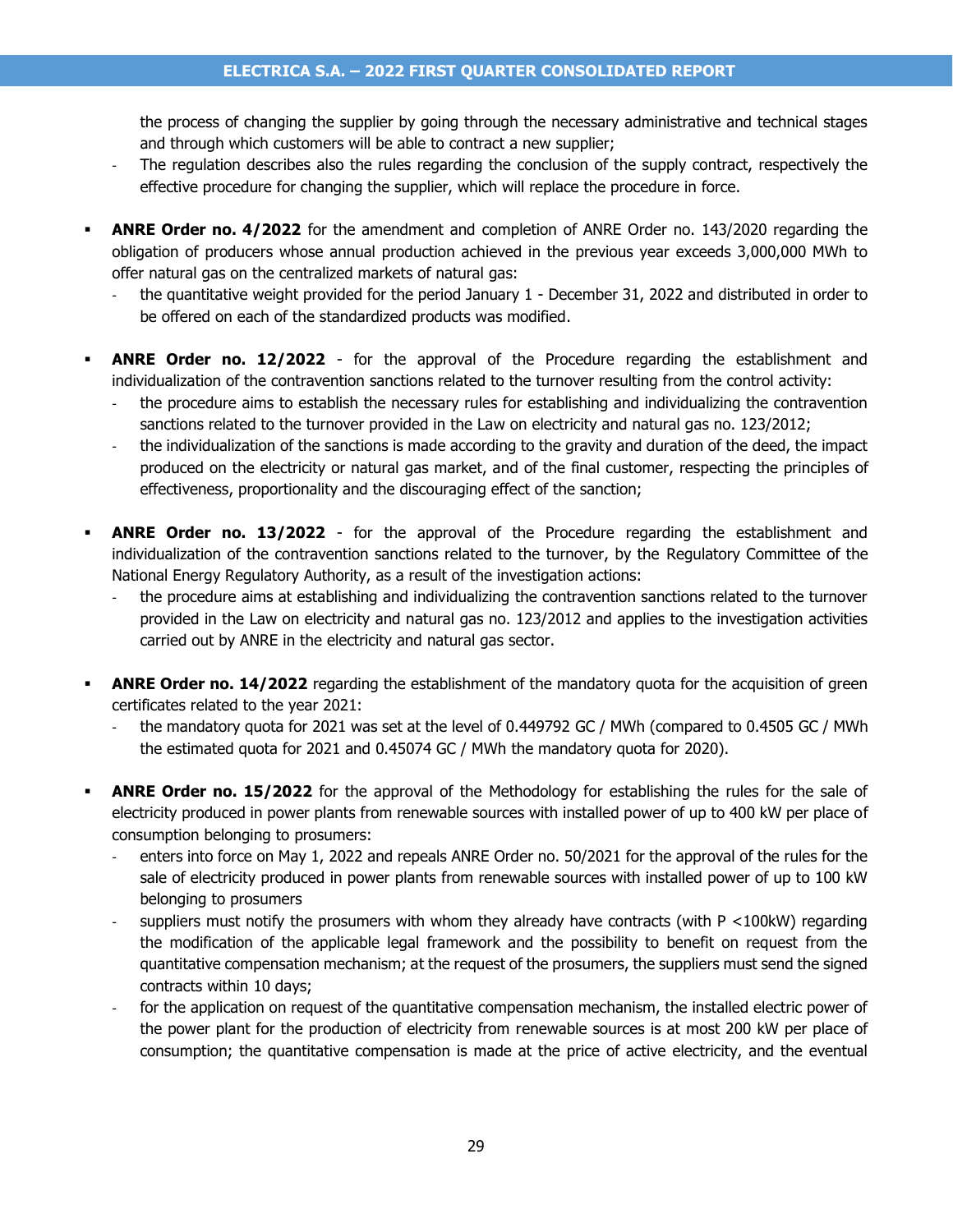surplus is carried forward for a maximum of 24 months - after this period, the unused quantity will enter the process of financial regularization.

- for the application on request of the financial regulation mechanism, the installed electric power of the power plant for the production of electricity from renewable sources is higher than 200 kW, but not more than 400 kW per place of consumption; for financial compensation the reference is the weighted average market price for the next day of the month in which the electricity was produced and delivered
- **ANRE Order no. 24/2022** on the amendment of the Regulation for the granting of licenses and authorizations in the electricity sector, approved by the Order of the President of the National Energy Regulatory Authority no. 12/2015:
	- ANRE may grant several licenses to the operators of the electricity market, depending on the requests (amends the regulation in order to rename the type of license granted to the operator of the electricity market and to eliminate the legal prohibition of issuing a single license of this type on the electricity market in Romania).
- **ANRE Orders no. 27 - 31/2022** for the amendment of the annex to the ANRE Orders no. 118 123/2021 on the approval of the specific tariffs for the electricity distribution service and the price for the reactive electricity, for the Company Delgaz Grid  $-$  S.A / Societatea Distribuție Energie Electric Romania  $-$  S.A/ Societatea Distributie Energie Oltenia — S.A/ Societatea E-Distribuție Banat — S.A/ Societatea E-Distribuție Dobrogea — S.A./ Societatea E-Distribuție Muntenia — S.A.
	- the new tariffs are applicable from 1 April 2022;
	- the low voltage tariffs for Distributie Energie Electrica Romania are higher by 17%- 25% compared to the first quarter of 2022 (there were increases for all categories respectively the lowest of 9.1% at HV  $-$ Transilvania Nord and the highest by 30.2% at MV-Muntenia Nord).
- **ANRE Order no. 25/2022** amending and supplementing the Order of the President of the National Energy Regulatory Authority no. 163/2015 for the approval of the General Conditions associated with the license for the management of the centralized electricity markets.
	- extending the scope of the general conditions associated with the license for the activity of the electricity market operator, in order to create the premises for granting this type of license to other operators of the electricity market;
	- differentiation and clear specification of the rights and prohibitions of the quality of EMO (Energy Market Operator) or the quality of NEMO (Designated Electricity Market Operator).
- **ANRE Order no. 33/2022** for the amendment of Annex no. 1 of the Order of the President of the National Energy Regulatory Authority no. 124/2021 on the approval of the average tariff for the electricity transmission service, of the transmission tariff components for the introduction of electricity into the grid (TG) and for the extraction of electricity from the grid (TL), of the tariff for the system service and of the regulated price for reactive electricity, practiced by the National Electricity Transmission Company "Transelectrica" — S.A.
	- the new tariffs are applicable from 1 April 2022;
	- the average tariff for the electricity transmission service is higher by 17.3%, the transmission tariff the component of electricity introduction into the grid is higher by  $69.8\%$  (TG is  $- 2.53$  lei / MWh), the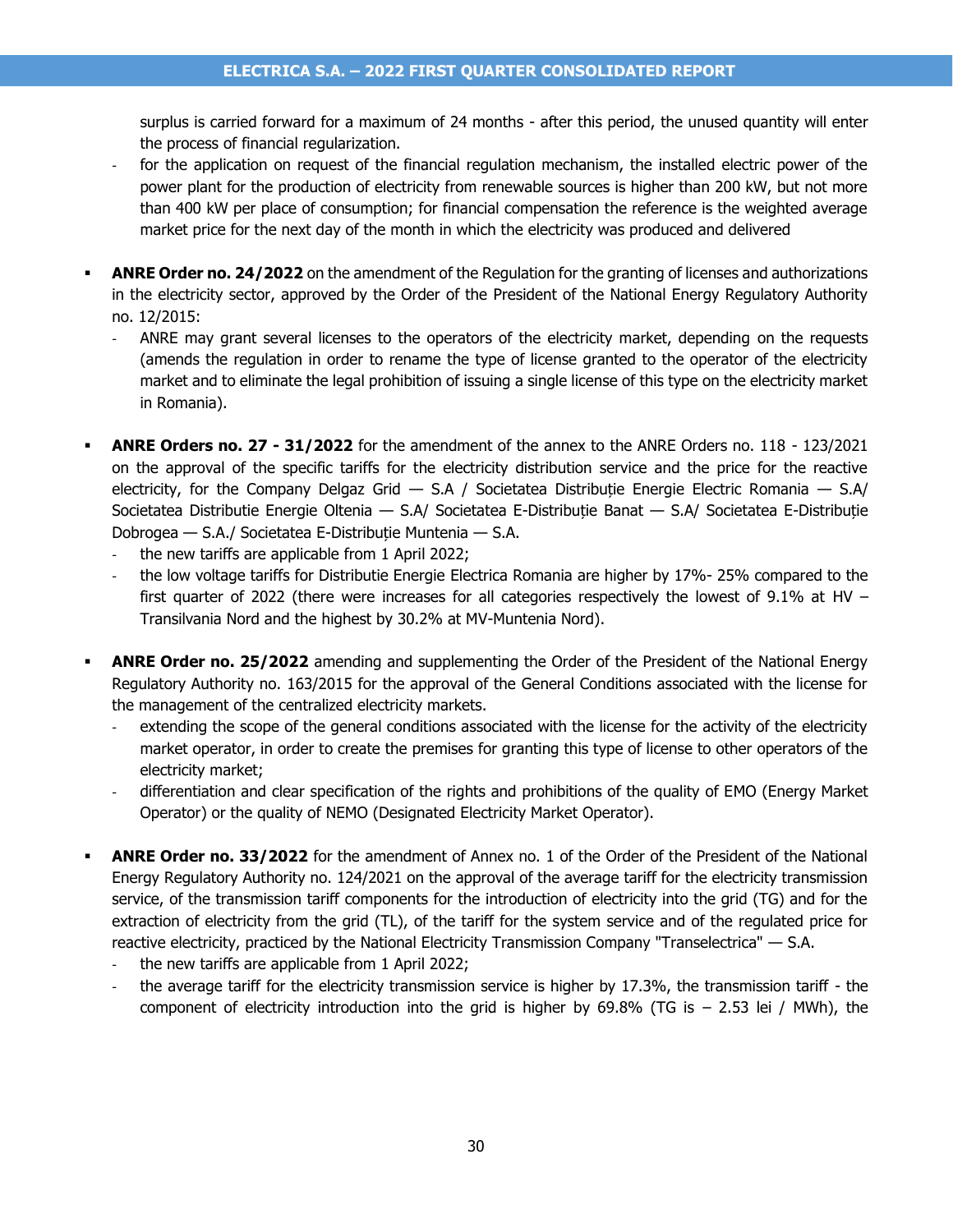transmission tariff - the component for extracting electricity from the network is higher by 13.8% (TL is – 25.57 lei / MWh) compared to the first quarter of 2022.

- **ANRE Order no. 64/2022** for amending and supplementing the Performance Standard for the electricity distribution service, approved by the Order of the President of the National Energy Regulatory Authority no. 46/2021.
	- the reading interval of the index of the metering group is established by contract and can be more than one month, but it should not exceed 3 months in the case of household customers and 6 months in the case of non-household final customers, for prosumers it is a calendar month, for users who benefit from intelligent electricity metering systems The DO has the obligation to ensure access to historical consumption data (non-compliance with these terms leads to payment of some compensations);
	- establishes a timetable for monitoring stations and transformation points the final implementation deadline is 01.01.2028.
- **ANRE Order no. 65/2022** for the approval of the Regulation on the organized framework for contracting electricity by large final customers
	- simplification of the organized framework for contracting electricity for large final customers of electricity (with an annual consumption of more than 70,000 MWh) established by ANRE Order no. 55/2012: elimination of the obligation to use the framework contract, extension of market participation by accepting TSO and OD exclusively for the acquisition of c.p.t., reduction of the average power per settlement range from 10 MW to 5 MW, the possibility for the per settlement interval with a maximum of 0.5 MW per settlement interval, minimum delivery time of one month, elimination of the public negotiation stage.
- **ANRE Order no. 66/2022** for the approval of the Methodology regarding the determination of the level of the minimum natural gas stock that the licenses holders of the natural gas supply have the obligation to lodge in the period April 2022 — October 2022
	- the quantities of natural gas representing the minimum stocks to be stored by each supplier in the period April 2022 - October 2022 represent at least 30% of the quantity of natural gas required for the consumption of final customers in its portfolio for the period 1 November 2022-31 March 2023 (are established reporting models with the quantity broken down for each month and category of consumers and monitoring models with the level of fulfillment of the natural gas storage obligation).
- **ANRE Order no. 67/2022** regarding the application in April 2022 of the provisions of art. 23 of the Methodology for determining and monitoring the contribution for high efficiency cogeneration, approved by the Order of the President of the National Energy Regulatory Authority no. 117/2013
	- during April 2022 ANRE analyzes the value of the contribution for cogeneration, and if it varies by more than +/- 2.5% compared to the value in force, until April 30, 2022 the new value of the contribution will be approved by ANRE order for the year 2022.
- **ANRE decisions** regarding the revocation of some suppliers from the quality of last resort electricity suppliers:
	- revocation of Tinmar Energy S.A. as a supplier of last resort of electricity (starting with 06.04.2022) ANRE Decision no. 525/2022.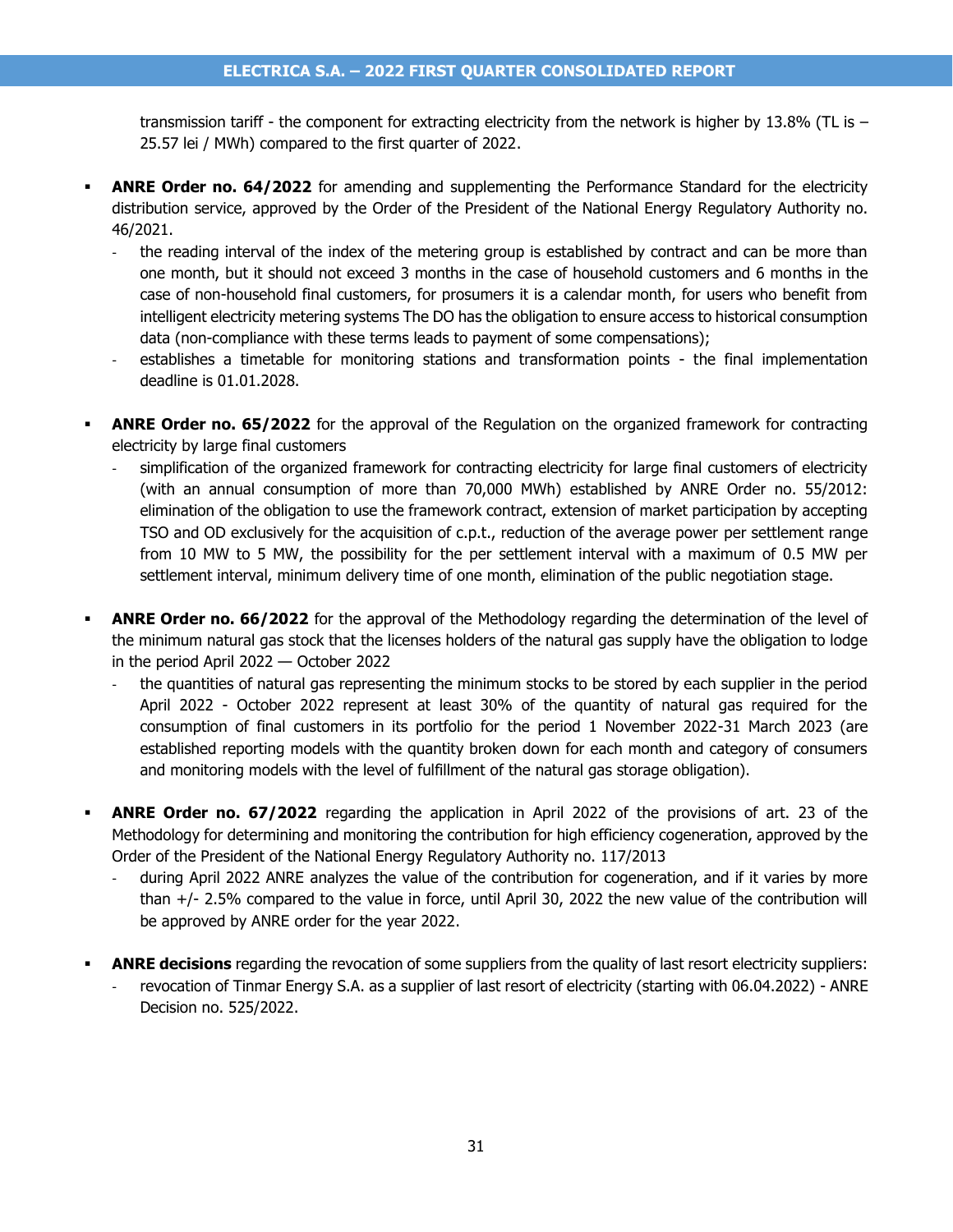### <span id="page-31-0"></span>**2.2. Summary of financial indicators**

A summary of the main financial indicators is presented below:

- In the three month period ended 31 March 2022, EBITDA decreased by RON 250 mn as compared with the same period of 2021, recording a negative value of RON 50.7mn;
- The capital expenses in Q1 2022 were of RON 115.6 mn, increasing by approx. 26.6%, compared to RON 91.3 mn in Q1 2021, in line with the annual evolution of the approved investment plans and the investment plan allocation throughout the year;
- The operating result in Q1 2022 is of RON -174.7 mn, recording a fall of RON 252.4 mn as compared with the same period of the previous year, when the Group recorded an operating profit of RON 77.7 mn. The decrease was mainly due to the performance of the electricity supply segment significantly influenced by the increase in energy costs, to which is added the increase in electricity costs to cover the NL for the distribution segment caused by the difference between the estimated average cost of energy acquisition for own technological consumption (NL) and the ex-ante price set by ANRE for 2022.
- The cost of electricity purchased increased by RON 1,732.9 mn, or 152.1%, to RON 2,872.5 mn in the three month period ended 31 March 2022, compared to RON 1,139.6 mn recorded in the comparative period, mainly as a result of the increase in the electricity purchase price on the supply segment to which is added the increase in electricity costs for NL coverage for the distribution segment;
- In Q1 2022, the revenue from the electricity supply segment increased by RON 818.3 mn y-o-y, or 58.9%, to RON 2,207.5 mn (out of which RON 2,190.9 mn external revenues), mainly as a result of rising selling prices; the contribution of the electricity supply segment to the Group's consolidated revenue is in proportion of 85%;
- Revenue from the distribution segment increased by RON 97.5 mn, or 14.7%, to RON 760 mn (out of which RON 378.5 mn external revenues), compared to Q1 2021; the contribution of the electricity distribution segment to the Group's consolidated revenue is of 14.7%.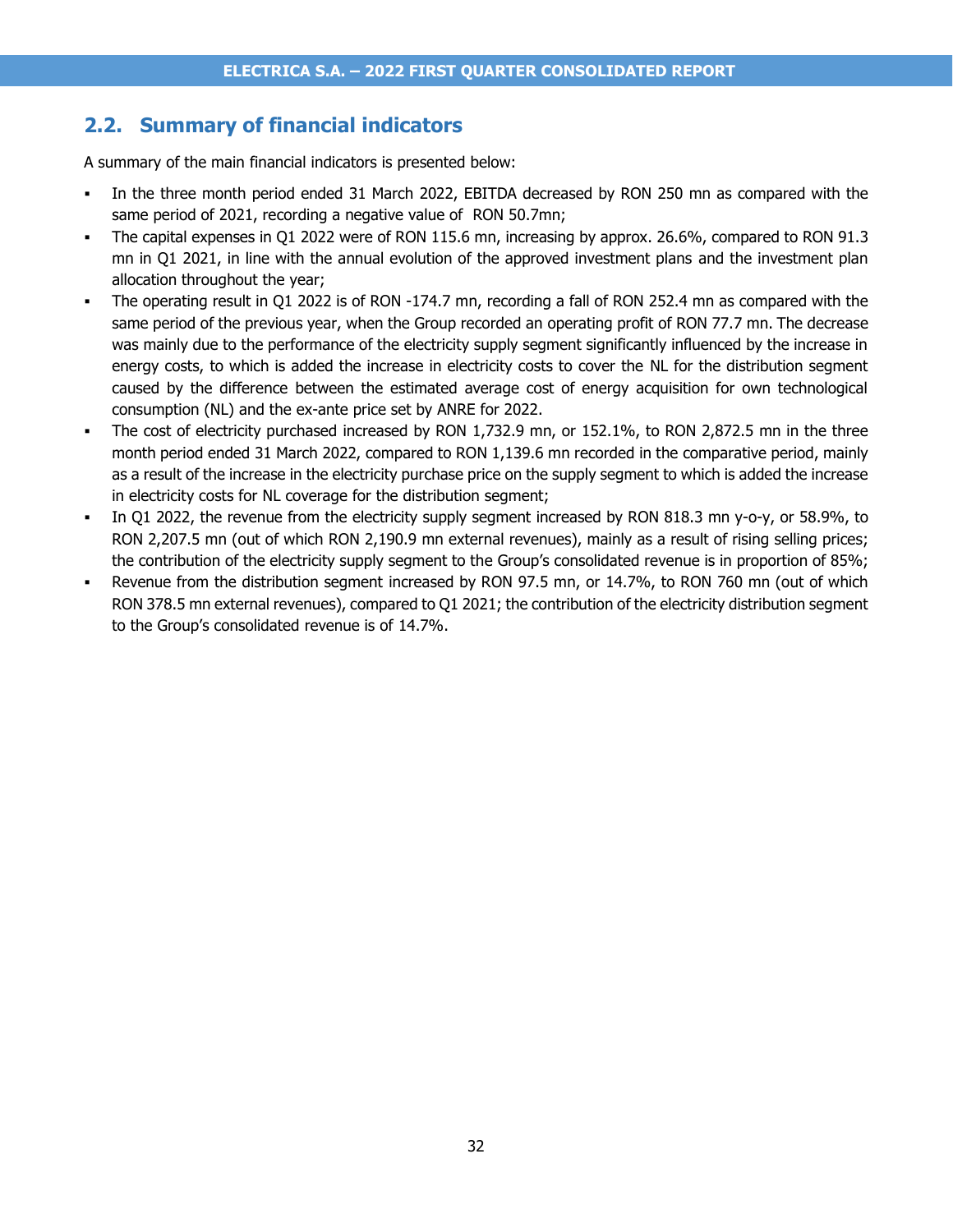# <span id="page-32-0"></span>**3. Organizational Structure**

### <span id="page-32-1"></span>**3.1. Group Structure**

As of 31 March 2022, the most significant shareholder of ELSA is the Romanian State, represented by the Ministry of Energy with a share of ownership of 48.79% from the share capital.

#### **Presentation of Group subsidiaries**

| <b>Subsidiary</b>                                                                           | <b>Activity</b>                                                                                                  | <b>Sole registration</b><br>code | <b>Headquarters</b> | % shareholdings as of<br><b>31 March 2022</b> |
|---------------------------------------------------------------------------------------------|------------------------------------------------------------------------------------------------------------------|----------------------------------|---------------------|-----------------------------------------------|
| Distributie Energie<br>Electrica Romania<br>S.A. $($ "DEER")                                | Electricity distribution in<br>geographical areas<br>Transilvania Nord,<br>Transilvania Sud and<br>Muntenia Nord | 14476722                         | Cluj-Napoca         | 99,99999929%                                  |
| Electrica Furnizare<br>S.A. ("EFSA")                                                        | Electricity and natural gas<br>supply                                                                            | 28909028                         | <b>Bucharest</b>    | 99,9998415011992%                             |
| Electrica Serv S.A.<br>("SERV")                                                             | Services in the energy sector<br>(maintenance, repairs,<br>construction)                                         | 17329505                         | <b>Bucharest</b>    | 99,99998095%                                  |
| Electrica Productie<br>Energie S.A ("EPE")                                                  | Production of electricity                                                                                        | 44854129                         | <b>Bucharest</b>    | 99,9920%                                      |
| Electrica Energie<br>Verde 1 S.R.L.*<br>$($ "EEV1" – former<br>Long Bridge Milenium<br>SRL) | Production of electricity                                                                                        | 19157481                         | <b>Bucharest</b>    | 100%*                                         |
| Sunwind Energy<br>S.R.L.                                                                    | Production of electricity                                                                                        | 42910478                         | Constanta           | 60%                                           |

Source: Electrica

\*indirect shareholding - Electrica Energie Verde 1 SRL is 100% owned by the EFSA subsidiary

#### As at 31 March 2022, the Company's associates are the following:

| <b>Associate</b>          | <b>Activity</b>           | <b>Sole registration</b><br>code | <b>Head</b><br><b>Office</b> | % shareholdings as<br>of 31 March 2022 |
|---------------------------|---------------------------|----------------------------------|------------------------------|----------------------------------------|
| Crucea Power Park S.R.L.  | Production of electricity | 25242042                         | Constanta                    | 30%                                    |
| New Trend Energy S.R.L.   | Production of electricity | 42921590                         | Constanta                    | 30%                                    |
| Foton Power Energy S.R.L. | Production of electricity | 43652555                         | Constanta                    | 30%                                    |

The main activities of the Group are the regulated distribution of electricity through operation and development of electricity distribution networks and the electricity supply to end consumers as well as the production of electricity from renewable sources. The Group is the electricity distribution operator and the main electricity supplier in North Muntenia (Prahova, Buzau, Dambovita, Braila, Galati and Vrancea counties), North Transylvania (Cluj, Maramures, Satu Mare, Salaj, Bihor and Bistrita-Nasaud counties) and South Transylvania (Brasov, Alba, Sibiu, Mures, Harghita and Covasna counties) operating with transformer stations and power lines with voltages from 0.4 kV up to 110 kV.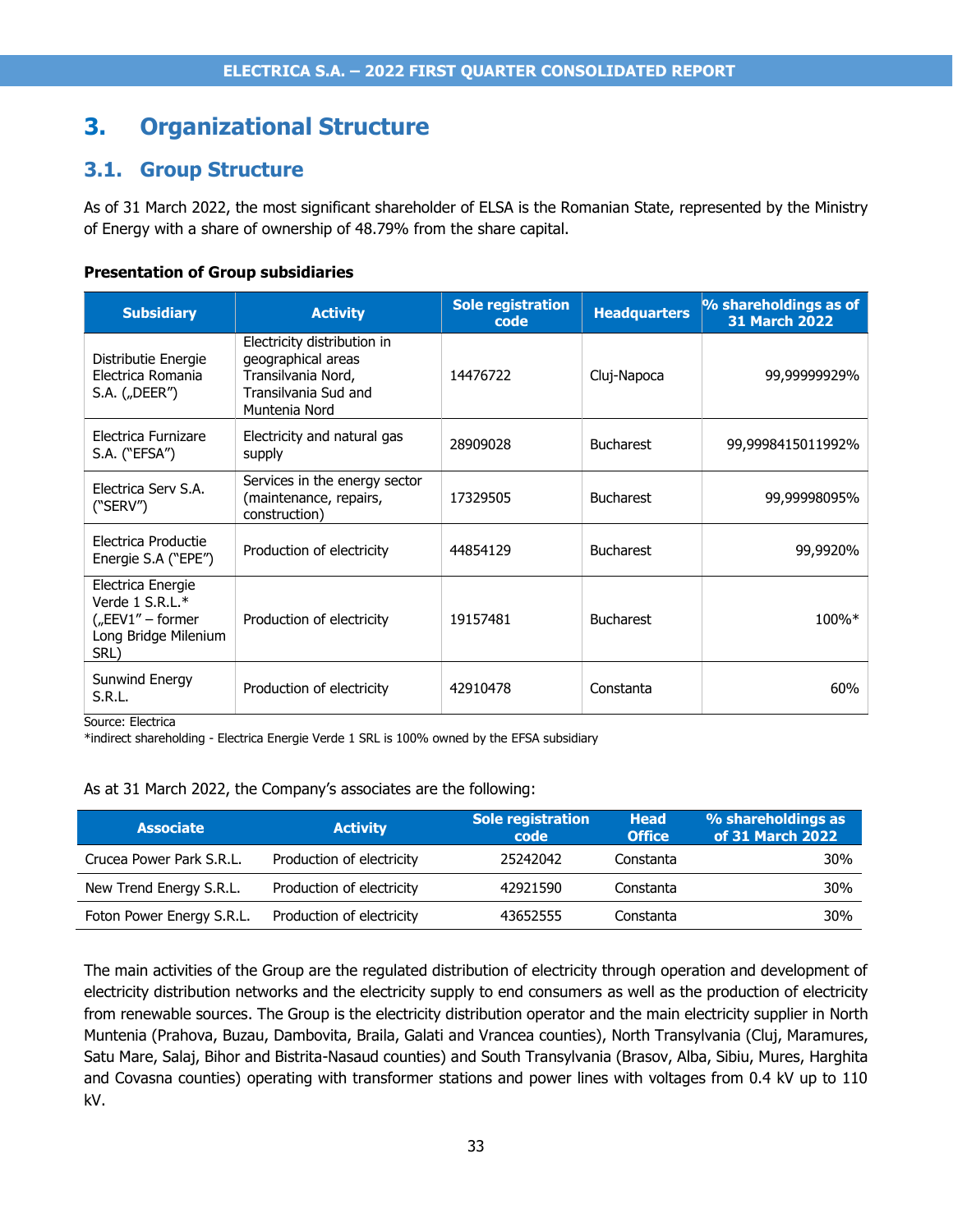The distribution operator for the three regions - TN, TS and MN, invoices the electricity distribution service to electricity suppliers (mainly to EFSA subsidiary, the main electricity supplier in North Muntenia, North Transylvania and South Transylvania), which further invoices the electricity consumption to end consumers.

EFSA is a supplier of electricity in the competitive market and is also a designated supplier of last resort (SoLR) at national level. The SoLR ensure the supply of electricity to final customers who benefit, under the law, from universal service, non-household customers who have not exercised their eligibility and non-household customers taken over because the supply of electricity is not ensured from any other source.

At the same time, EFSA is designated as a supplier of last resort in the natural gas sector, but only with the possibility of taking over the customers left without a supplier.

Regarding the electricity production segment, it is represented, mainly, by the EEV1 subsidiary, which owns a photovoltaic park in Stanesti, Giurgiu county, with an installed capacity of 7.5 MW (operating capacity limited to 6.8 MW). To this were added, during 2021, four production park projects, purchased by ELSA (three photovoltaic with an installed capacity of 163.5 MW and a wind farm with an installed capacity of 121 MW, with attachedan electricity storage capacity of 60 MWh). Also, in 2021, EPE was established, the company's activity is the production of electricity from renewable sources through the acquisition and development of projects, respectively the operation of electricity generation parks from renewable sources, cumulated with the development and operation of independent solutions storage that he intends to develop in the near future.

The establishment of the new subsidiary together with the investments in the four associates are part of the Electrica Group's strategy, which aims to develop a portfolio of electricity generation capacities from renewable sources (wind and photovoltaic) with a cumulative capacity of 400 MW, in parallel with electricity storage capacity with an installed capacity of up to 100 MW.

### <span id="page-33-0"></span>**3.2. The main elements of the Strategic Plan for the period 2019 – 2023**

The Strategic Plan for the period 2019 - 2023, which reflects the vision of the Board of Directors regarding the management of activities in the interest of stakeholders, in the medium and long term, was formulated following an analysis of the following areas:

- the external environment, in order to determine the main external factors with impact on the energy market and the key factors that can significantly influence the evolution of the electricity market in the future;
- industry analysis, in order to identify the trends on the energy market, to evaluate the attractiveness of the market and to determine the critical success factors necessary to compete and survive on this market;
- **•** internal analysis of the Group, in order to evaluate the previous and current performance (in relation to other players in the market).

The Electrica Group remains dedicated to ensuring the balance between generating value for its customers and maximizing profit for shareholders, while maintaining its ambition to become a regional player in the energy field, within a culture of ethics, integrity and sustainability.

The group wants to optimize the contribution of each company to the financial objectives of the group, through a homogeneous and efficient system for risk management. In this sense, a unitary implementation of the strategy will be ensured, with coordinated strategic projects, focused on achieving the new defined objectives.

Governance and investor relations remain the focus of the Group, with continuous improvement and implementation of best practices in corporate governance and investor relations.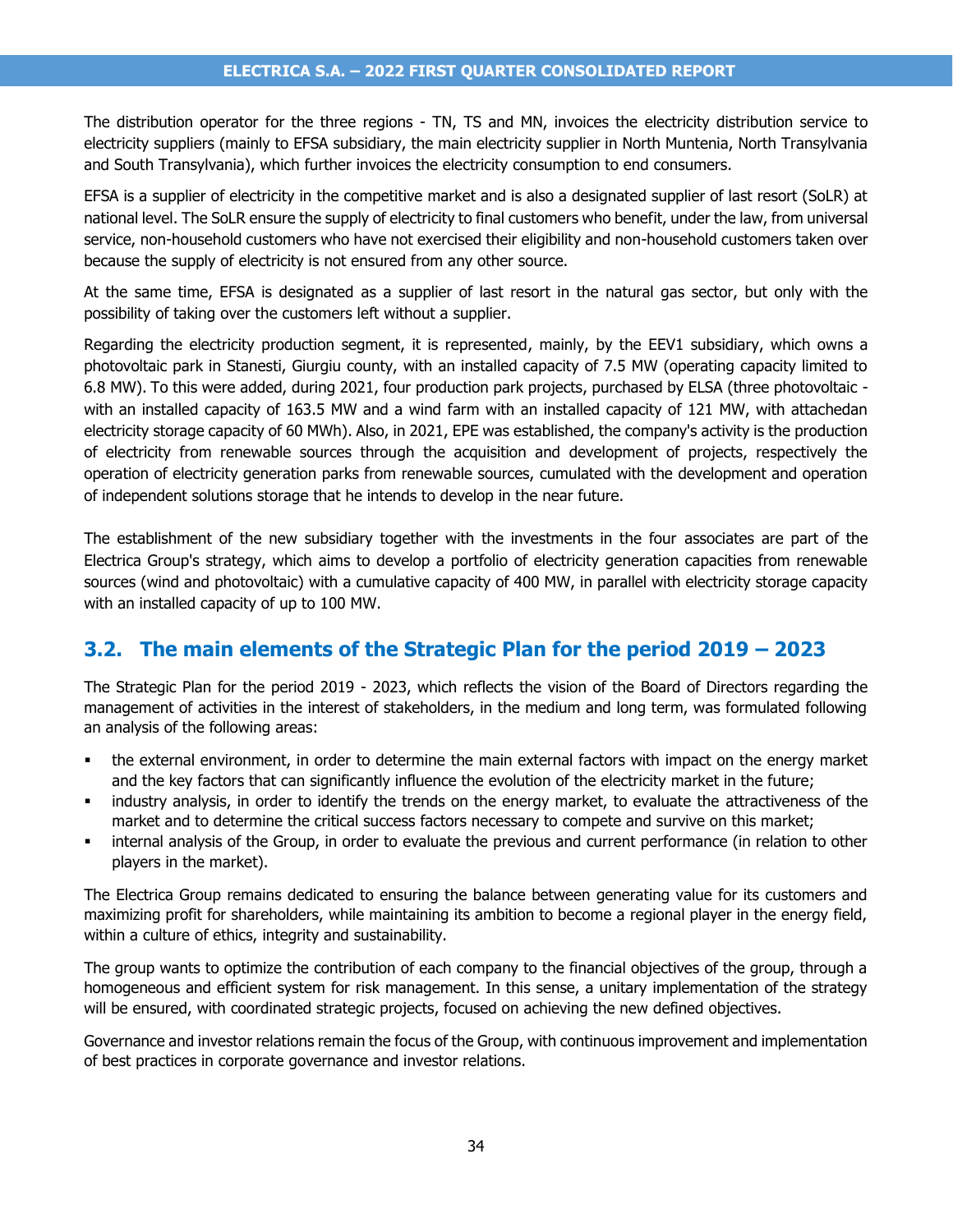For the period 2019-2023, the key objectives of the Group are:

- Expanding in related fields and obtaining synergies with the fields in which the Group operates;
- Improving the operational performance in order to continuously increase the quality of services offered to customers;
- Continuing investments to improve the reliability of the infrastructure;
- Increasing the performance and consolidating the sustainability of the economic results.

In addition to the traditional areas of interest, namely electricity distribution, electricity and gas supply and energy services, there is a high interest in developing new activities, based on innovative technology, while continuing to monitor and analyze growth opportunities through mergers or acquisitions. It also aims at a closer relationship with customers, based on the development of skills, but also on an offer of products and services in line with their needs.

At the same time, the improvement of the corporate governance framework continues, with a close follow-up to the Corporate Governance Action Plan established with the EBRD since 2014.

**In the distribution segment**, as a result of the application, starting with January 1, 2021, of the new unified target organization chart, through which all structures in the area of strategic activities (asset management, energy management, integration program management, ITC&C, strategic project management), financial and support were reunited under a unique coordination at the level of the company resulting from the merger - Distributie Energie Electrica Romania SA (DEER). In the coming years, the process of continuous adaptation and improvement of processes and support technology will continue, as defined by the approved Strategy for the distribution segment.

**In the supply segment**, the reconfiguration and modernization projects of the IT infrastructure continue at an accelerated pace. Thus, at the beginning of this year, the implementation of the SAP Hana system was carried out and currently we are working on the implementation of the SAP-ISU system and the migration of databases. At the same time, other IT&C projects aim to increase the degree of automation and digitization of internal processes, so that operational costs can be optimized.

**In the energy services segment**, after elaborating at the end of year 2020 a concept and a plan of measures for operational optimization, organizational and strategic repositioning of Electrica Serv SA, starting with 2021, it was ordered to start the gradual implementation process with a focus on developing new business lines.

**In the electricity generation segment**, the Group aims to develop a portfolio of electricity generation capacities from renewable sources (wind and photovoltaic) with a cumulative capacity of 400 MW, in parallel with electricity storage capacities with a installed capacity of up to 100 MW.

## <span id="page-34-0"></span>**3.3. Key information by segments**

#### **SUPPLY SEGMENT**

#### **Market data (according to ANRE Report for December 2021)**

- The supply market consists of both the competitive segment and the universal and last resort service segment (SU and LRS);
- The universal and last resort service segment includes six nationally designated providers of last resort;
- The competitive segment includes 92 suppliers (including those of last resort with activity on the competitive segment of the retail market), of which 85 are relatively small (<4% market share).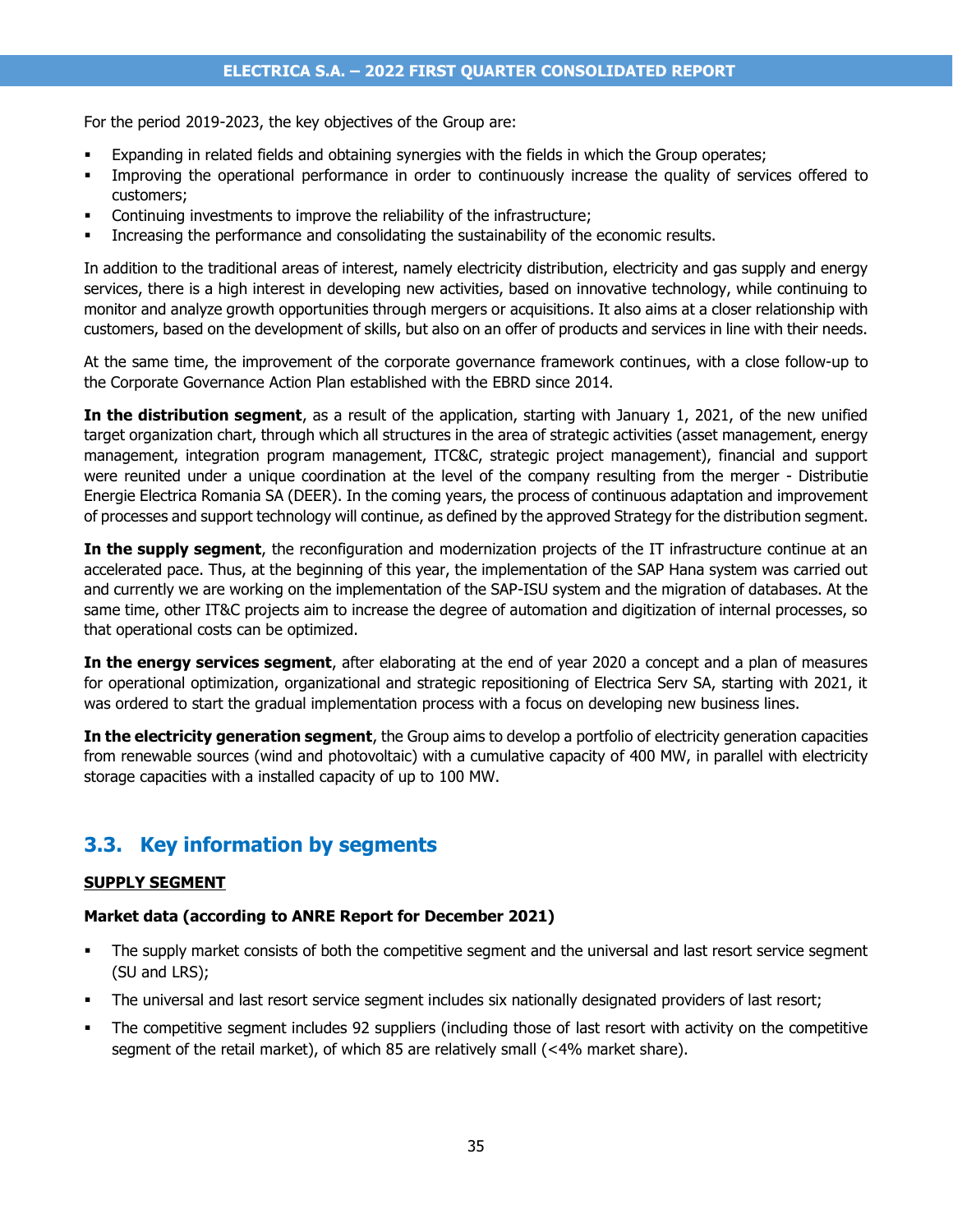#### **ELECTRICA S.A. – 2022 FIRST QUARTER CONSOLIDATED REPORT**

In December 2021, EFSA is the market leader with a share of 18.42%; is also the leader on the SoLR market, with a market share of 30.59%, on the competitive market with a share of 12.72% (according to ANRE report December 2021). In comparison, in 2020, EFSA had a market share in the total electricity market of 19.25%; SoLR market share of 54.56% and a competitive market share of 10.86% (ANRE report for December 2020).

In Q1 2022, the Group supplied 2.3 TWh of electricity to approx. 3.5 mn consumption places (both in last resort and universal service regime and on the competitive market), representing an increase of 0.06% y-o-y.

#### **DISTRIBUTION SEGMENT**

#### **Information for the period ended 31 March 2022**

- The estimated Regulated Assets Base (RAB) at the end of Q1 2022 was RON 6.1 bn
- 201.235 km of electric lines 7,603 km for High Voltage ("HV"), 46.504 km for Medium Voltage ("MV") and 147.128 km for Low Voltage ("LV")
- **Total area covered: 97.196 km<sup>2</sup>, 40.7% of Romania's territory**
- 3.8 mn users at the end of Q1 2022 for the distribution activity
- 4.686 TWh of electricity distributed in Q1 2022, a decrease of 1.1% as compared to Q1 2021.



#### **Figure 1: Quantity of electricity distributed on voltage levels (TWh)**

Source: Electrica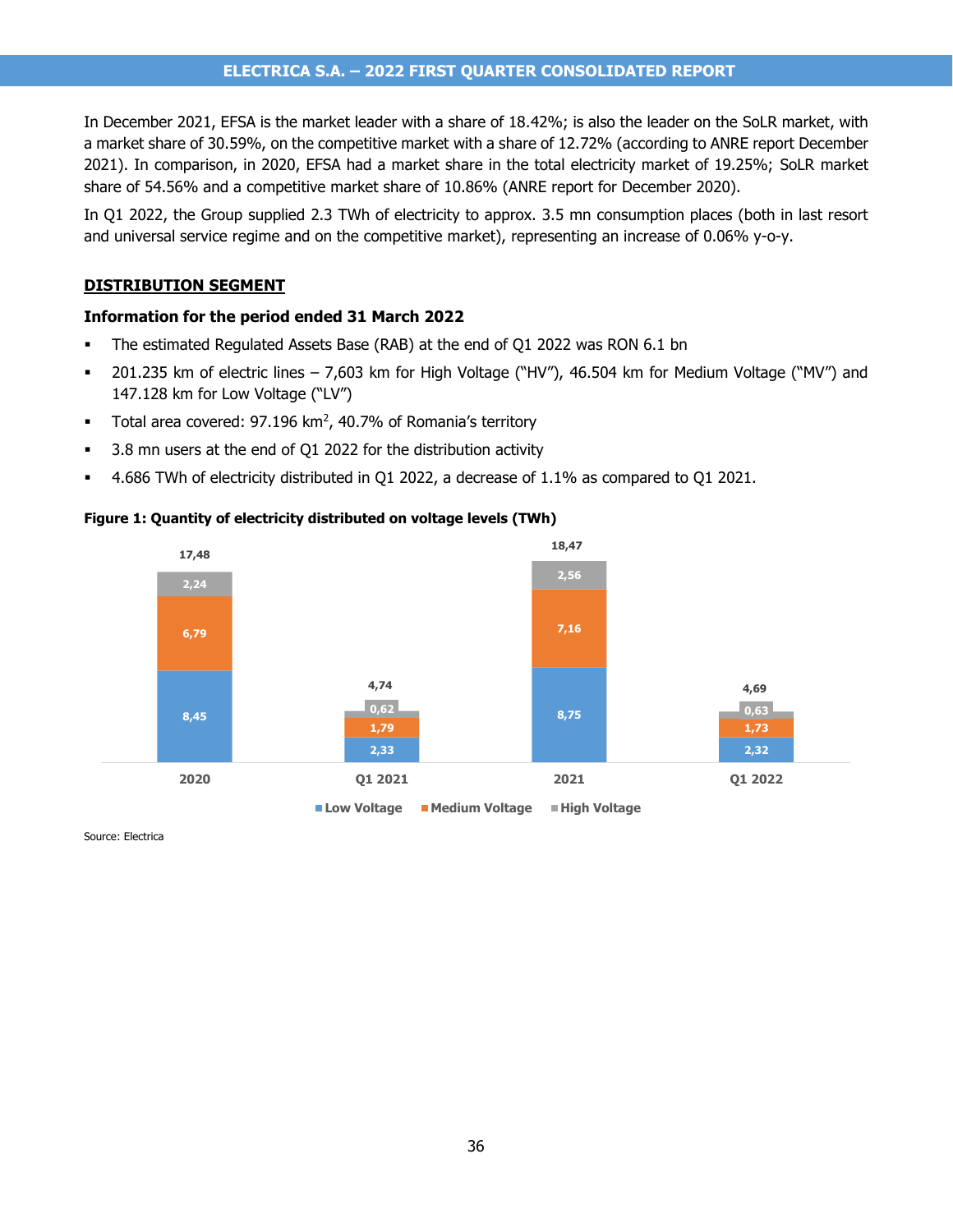# **4. Shareholders' Structure**

Until July 2014, the Romanian State, through its representative (currently, the Ministry of Energy), was the sole shareholder of ELSA. As of 4 July 2014, after the Initial Public Offering, the Company's shares are listed on the Bucharest Stock Exchange (BSE – ticker EL), and the Global Depositary Receipts are listed on the London Stock Exchange (LSE – ticker ELSA).

After the secondary public offer that ended on 3 December 2019, during which a total number of 208,554 new shares were subscribed, with a nominal value of RON 10 and a total nominal value of RON 2,085,540, the ownership structure according to the Central Depository records (Romanian: Depozitarul Central) as of **31 March 2022**, is the following:

| <b>Shareholder</b>                                                      | <b>Number of shares</b><br>held | <b>Stake held</b><br>(% of the share<br>capital) | <b>Shares with</b><br>voting right | <b>Percent of shares</b><br>with voting right |
|-------------------------------------------------------------------------|---------------------------------|--------------------------------------------------|------------------------------------|-----------------------------------------------|
| Romanian State through the<br>Ministry of Energy                        | 169,046,299                     | 48.7948%                                         | 169,046,299                        | 49.7850%                                      |
| The<br>for<br><b>Bank</b><br>European<br>Reconstruction and Development | 17,355,272                      | 5.0096%                                          | 17,355,272                         | 5.1112%                                       |
| Electrica (no voting rights)                                            | 6,890,593                       | 1.9890%                                          | 0                                  | $0.0000\%$                                    |
| Bank of New York Mellon - GDRs                                          | 2,619,216                       | 0.7560%                                          | 2,619,216                          | 0.7714%                                       |
| Other legal persons                                                     | 132,448,913                     | 38.2310%                                         | 132,448,913                        | 39.0068%                                      |
| Individual persons                                                      | 18,083,304                      | 5.2197%                                          | 18,083,304                         | 5.3256%                                       |
| <b>TOTAL</b>                                                            | 346,443,597                     | 100.0000%                                        | 339,553,004                        | 100.0000%                                     |

Source: Central Depository, Electrica

Note 1: The total shares with voting rights - 339,553,004, representing the total number of shares (346,443,597) without the number of own shares held by Electrica (6,890,593), for which the voting right is suspended

Note 2: Paval Holding, NN Group NV and Allianz SE own, directly or indirectly, between 5% and 10% of the total number of shares with voting right

The shares presented to be held by the Bank of New York Mellon represent the global depositary receipts (GDRs) owned by ELSA shareholders that are traded on the London Stock Exchange (LSE). A global depositary receipt represents four shares. The Bank of New York Mellon is the depositary bank for these securities.

Following the stabilization process after the June 2014 IPO, ELSA owns 6,890,593 of its shares, representing 1.989% of the total share capital at 31 March 2022, with suspended voting rights, which does not entitle ELSA the right to receive dividends.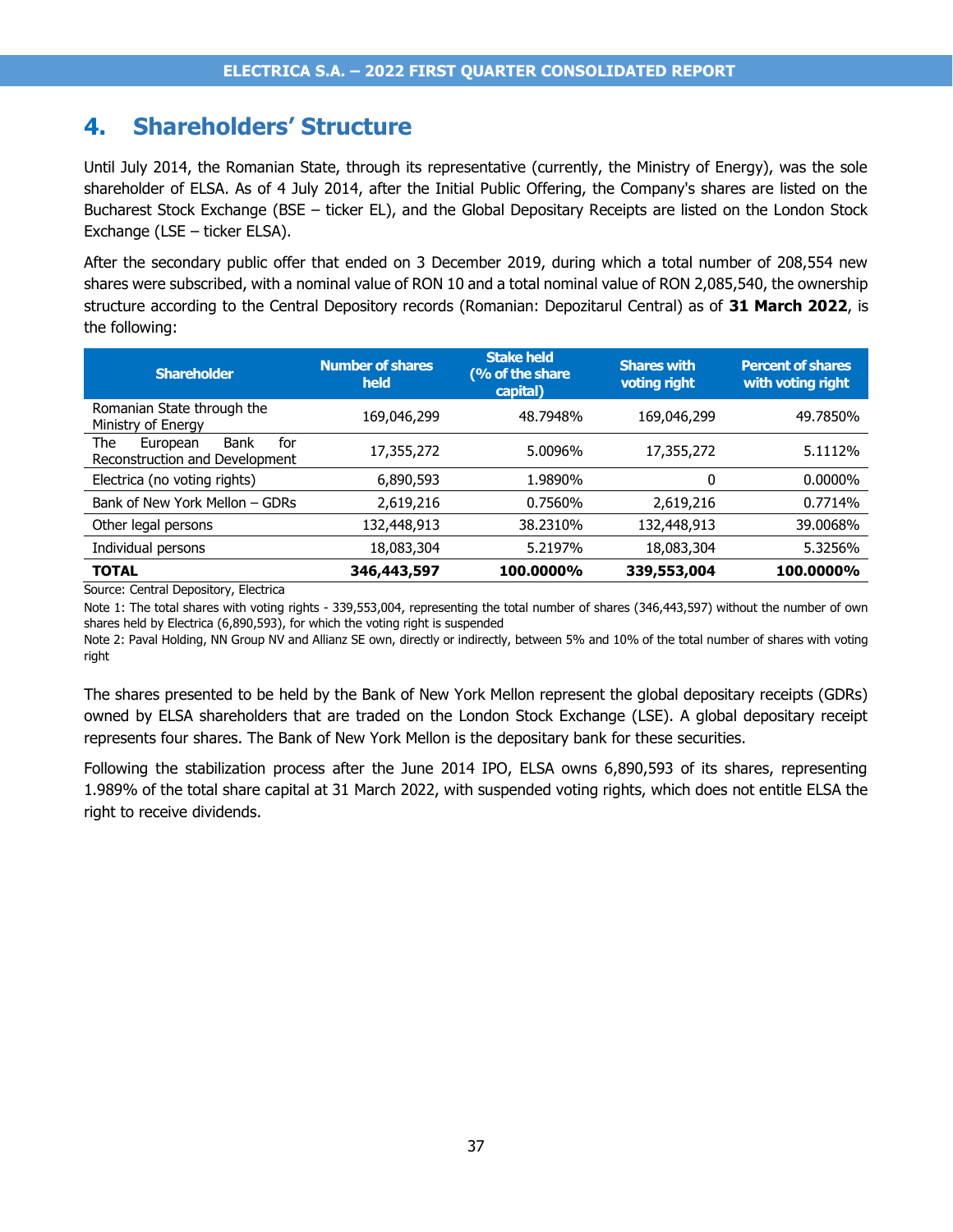### **Figure 2: Shareholders' Structure as of 31 March 2022**



Source: Electrica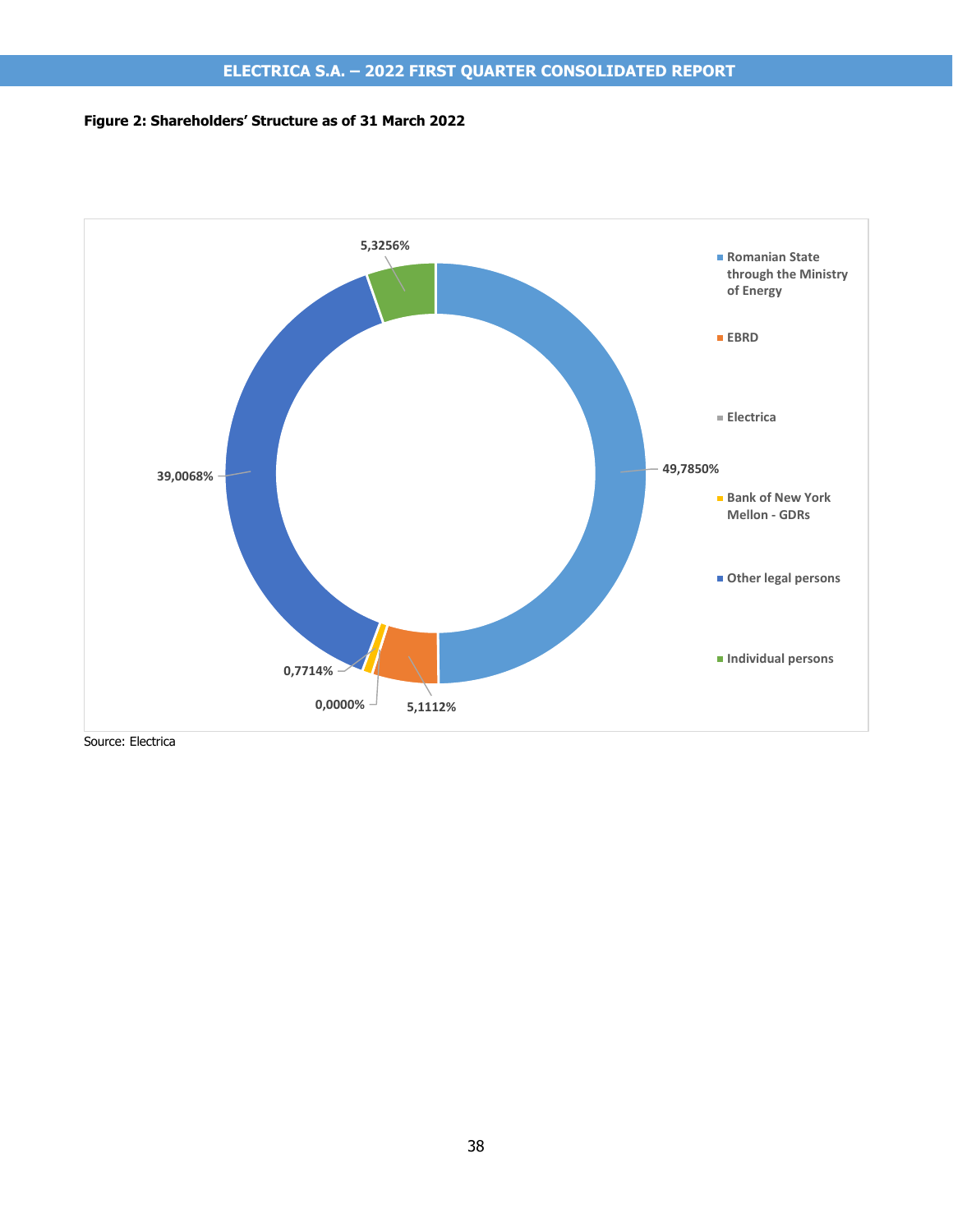# **5. Operational Results**

Selected financial information from the condensed consolidated statement of profit or loss – in RON mn:

| <b>Indicator</b>                                       | <b>31 March 2022</b><br>(not reviewed or<br>audited) | <b>31 March 2021</b><br>(not reviewed or<br>audited) | <b>Variation</b><br>(%) |
|--------------------------------------------------------|------------------------------------------------------|------------------------------------------------------|-------------------------|
| Revenues                                               | 2,579.0                                              | 1,696.2                                              | 52.0%                   |
| Other income                                           | 679.0                                                | 33.1                                                 | 1,951.6%                |
| Electricity and natural gas purchased                  | (2,872.5)                                            | (1, 139.6)                                           | 152.1%                  |
| Construction costs related to concession<br>agreements | (108.3)                                              | (86.9)                                               | 24.6%                   |
| Employee benefits                                      | (187.6)                                              | (186.4)                                              | 0.6%                    |
| Repairs, maintenance and materials                     | (25.5)                                               | (19.5)                                               | 30.7%                   |
| Depreciation and amortization                          | (124.0)                                              | (121.6)                                              | 2.0%                    |
| Other operating expenses                               | (114.9)                                              | (97.5)                                               | 17.9%                   |
| <b>Operating result</b>                                | (174.7)                                              | 77.7                                                 | ۰                       |
|                                                        |                                                      |                                                      |                         |
| Finance income                                         | 0.4                                                  | 2.0                                                  | $-80.1%$                |
| Finance costs                                          | (18.1)                                               | (6.1)                                                | 196.7%                  |
| <b>Net finance cost</b>                                | (17.7)                                               | (4.1)                                                | 332.4%                  |
|                                                        |                                                      |                                                      |                         |
| Share of the result of the associates                  | 0                                                    |                                                      |                         |
|                                                        |                                                      |                                                      |                         |
| <b>Result before tax</b>                               | (192.4)                                              | 73.6                                                 | ۰.                      |
| Income tax benefit/(expense)                           | 34.7                                                 | (15.8)                                               |                         |
| <b>Net result</b>                                      | (157.8)                                              | 57.9                                                 | $\blacksquare$          |

Source: Electrica

#### **Key financial indicators for the period ended 31 March 2022:**

- **Revenues: RON 2.6 bn, a 52.0% increase as compared with Q1 2021;**
- **EBITDA: RON -50.7 mn, a RON 199.3 mn decrease compared to same period of last year;**
- **EBIT**: **RON -174.7 mn**, a RON 252.4 mn decrease compared to Q1 2021 ;
- **EBT**: **RON -192.4 mn**, reduced by RON 266.0 mn compared with Q1 2021;
- **Net result**: loss of **RON -157.8 mn**, a RON 215.7 mn y-o-y decrease.

#### **Revenues and other income**

Electrica's revenues and other income for the three month period ended 31 March 2022 and 31 March 2021 amounted to RON 3,258.0 mn and RON 1,729.3 mn, respectively, representing an increase of approx. RON 1,528.7 mn, or 88.4%; the variation is generated mainly by the revenues' evolution, but also the operating income evolution, mainly subsidies (represent values to be recovered as a result of the application of the capping of electricity prices) recognized by EFSA. Other operating income registered in Q1 2022 compared to Q1 2021, an increase of RON 645.9 mn, of which RON 632.3 mn, recoverable subsidies from the Ministry of Energy, as a result of the application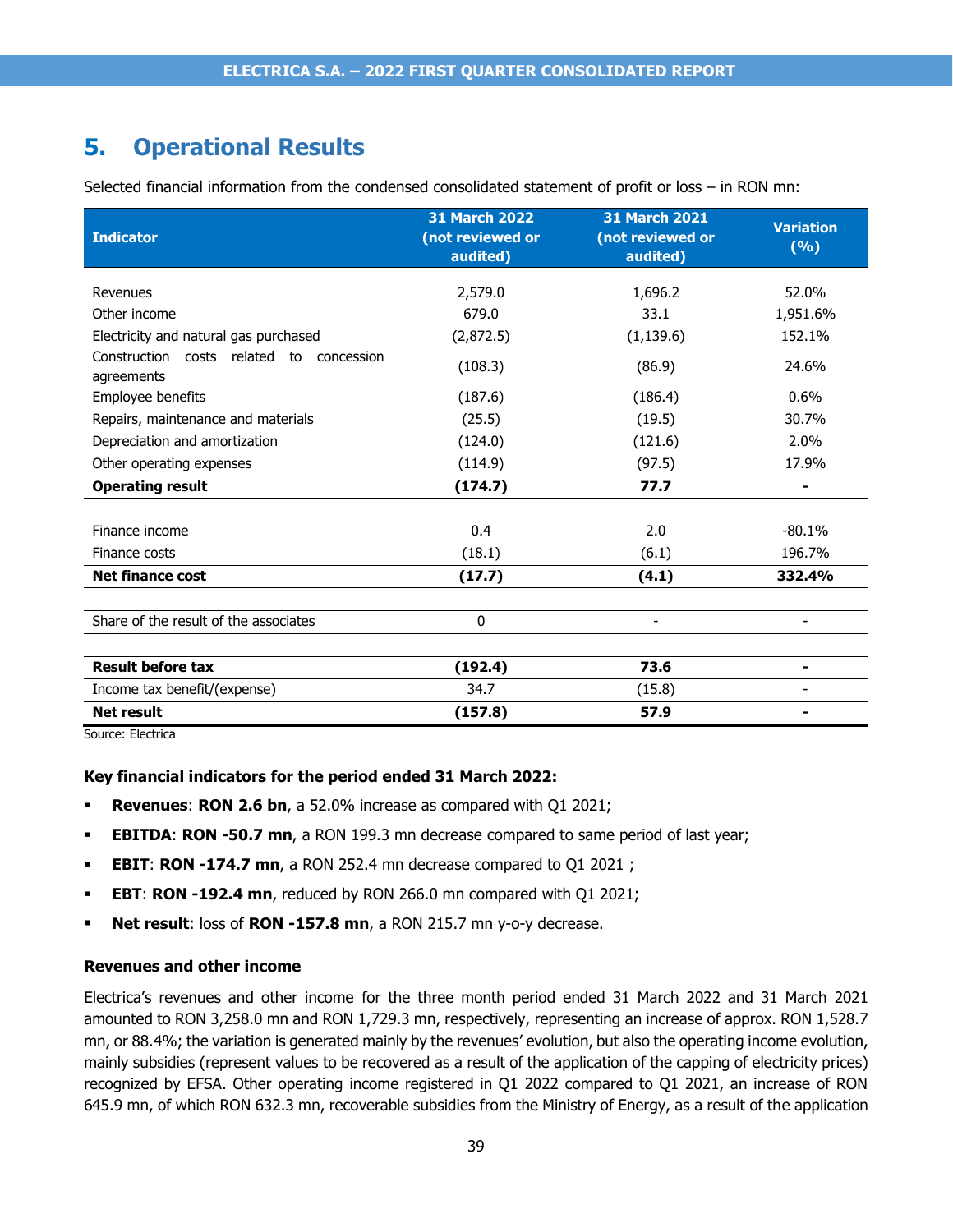of the mechanism for capping energy prices electricity and natural gas approved by Order no. 118/2021 with subsequent amendments and Order no. 27/2022.

On 18 March 2022, it was issued Order no. 27 related to the application, between 1 April 2022 – 31 March 2023, for new capping schemes for electricity and natural gas as well as the regularization with the new calculation schemes for the period 1 November 2021 – 31 March 2022. The Order also provides the method for implementing these schemes and the settlement mechanism of the amounts granted as support to customers and their recoverability from the State budget including the regularization of the amounts to be recovered based on the new schemes for the period 1 November 2021 up to 31 March 2022.

It should be mentioned that due to the increase in energy price on the international and national markets and the impact thereof on Romanian consumers, starting with 1 November 2021 up to 31 March 2022, support schemes were implemented as approved by Order no. 118/2021, followed by Law no. 259/2021 and amended by Order no. 130/2021, Order no. 2/2022, and Order no. 3/2022. The following support mechanisms have been put in place: compensation of household consumers for part of the electricity invoices, exemption (until 31 January 2022) of several types of non-household consumers from payment of regulated tariffs and other taxes/contributions, capping the selling price for household and non-household consumers (until 31 January for certain types of non-household consumers, as of 1 February 2022 for all non-household consumers), suspending the invoice payment for vulnerable consumers.

The compensated amounts will be received from the National Agency for Payments and Social Inspection for household consumers and a from the Ministry of Energy for non-household consumers. The amounts should be recovered in 30 days after submitting the required documentation to the National Agency for Payments and Social Inspection or Ministry of Energy.



### **Revenues**



The revenues increased by RON 882.8 mn, or 52.0%, being the net effect of the following main factors:

- increase of RON 818.3 mn on the supply segment;
- internal revenue (from the Group): the Group's revenues decreased by RON 36.7 mn;
- RON 97.5 mn increase of the distribution segment's revenues.

During the three month period ended 31 March 2022, revenues from the electricity distribution segment increased by approx. RON 97.5 mn, or 14.4%, to RON 760.0 mn, from RON 662.5 mn in the same period of the previous year, as a result of the following factors:

Source: Electrica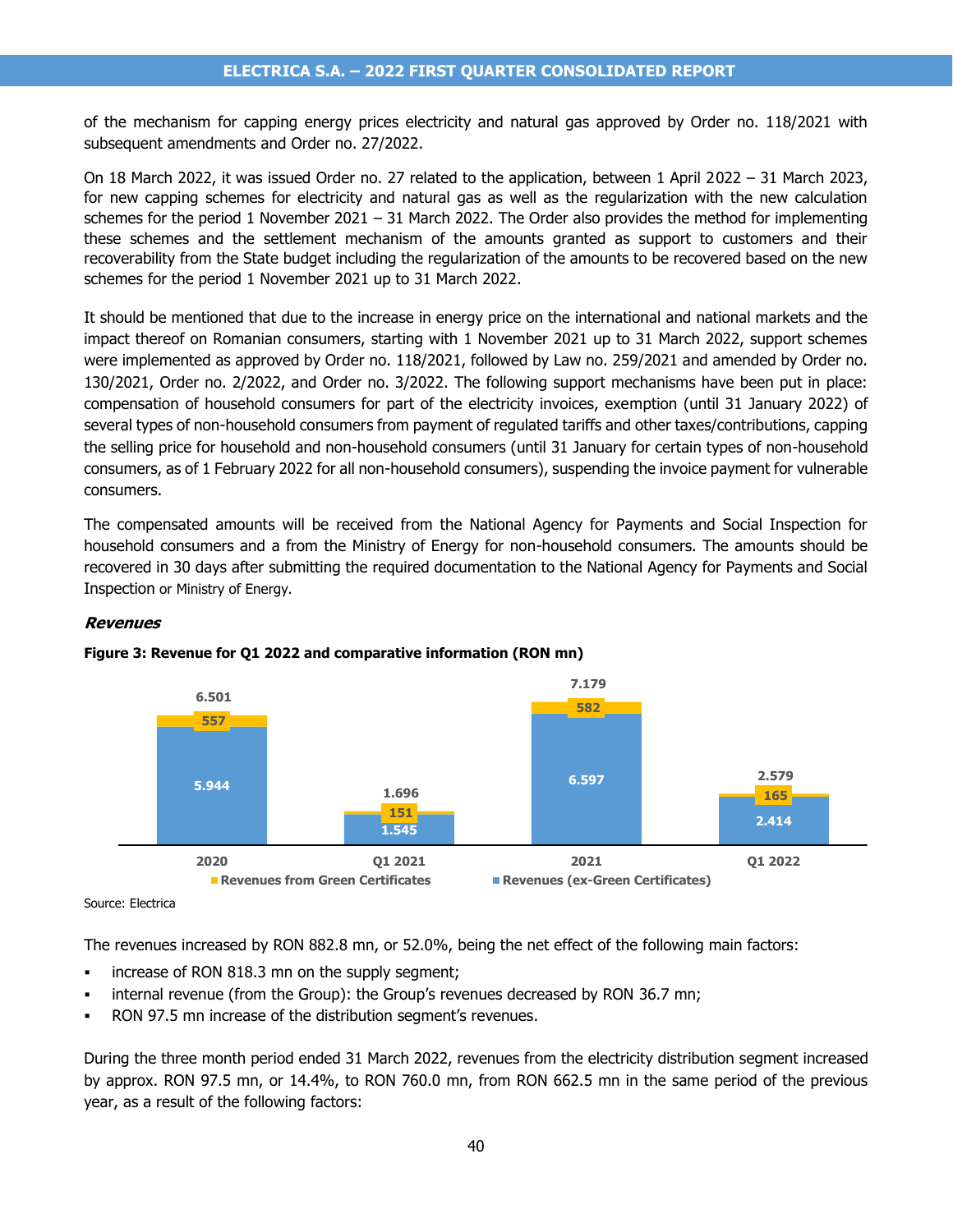- favorable impact of approx. RON 75.5 mn, mainly from the rise in the distribution tariffs by an average of 8.6%, compared to Q1 2021, positive effect reduced by the decrease in the volumes of electricity distributed by approx. 1.1%;
- favorable impact from the evolution of revenues recognized in accordance with IFRIC 12 the revenues from electricity distribution segment are influenced by the recognition of investments into the network under concession agreements, these revenues increasing in Q1 2022 by RON 22.0 mn, compared to the same period last year.

As a result of GEO 27/2022, the distribution tariffs for 2022 increased starting with 1 April 2022, to cover the additional costs related to NL from 2021 estimated at a value of RON 363 mn. Thus, starting with Q2 2022, the distribution tariffs will be higher by 20.3% compared to 2021, implicitly the revenues from electricity distribution will be higher, with a favorable impact on the electricity margin for the distribution segment. The applicable tariffs starting with 1 April 2022 will not change until 1 April 2023.

Also, at the beginning of the current PR4 regulatory period, ANRE made a total negative correction to close PR3 in the amount of RON (730) mn (nominal terms), respectively RON (665) mn (2018 terms), of which RON (341) mn for meters recognized as investments in PR2 (2008-2013). The meter correction was challenged in court by the distribution branch of the Electrica Group, because in 2013, ANRE recognized the meters in BAR based on the principle of non-discrimination of all distribution operators, although they were not registered as fixed assets. The total negative correction related to PR3 decreased the regulated profitability related to PR4, with an average annual value of RON (146) mn.

Regarding the supply segment, the revenue from the electricity supply and natural gas increased by RON 818.3 mn, or 58.9%, to RON 2,207.5 mn, from RON 1,389.2 mn in Q1 2021.

The variation of the supply segment revenue is mainly driven by the net effect between the 116% retail sale price increase in the retail market and the 3.9% fall in the volumes of electricity supplied on the retail market.

The green certificates value included in final consumer invoice, set by ANRE, increased from RON 64.1/MWh in Q1 2021 to RON 72.54/MWh in Q1 2022.

### **Electricity purchased**

In Q1 2022, the expense for electricity purchased increased by RON 1,732.9 mn, or 152.1%, to RON 2,872.5 mn, from RON 1,139.6 mn in the comparative period.

This variation is mainly generated by the increase of electricity costs on the supply segment, but also by the increase in electricity costs for NL coverage.

The table below presents the structure of the electricity purchased expenses for the indicated periods:

| Three month period ending 31 March (RON mn)                 | 2022    | 2021    | $\frac{0}{0}$ |
|-------------------------------------------------------------|---------|---------|---------------|
| Electricity purchased to cover network losses               | 693.2   | 221.0   | 213.7%        |
| Electricity purchased for supply                            | 1,942.2 | 694.0   | 179.9%        |
| Transmission and system services related to supply activity | 72.5    | 73.4    | $-1.1%$       |
| Green Certificates                                          | 164.5   | 151.3   | 8.8%          |
| <b>Total electricity purchased</b>                          | 2,872.5 | 1,139.6 | 152.1%        |
| Courseu Electrica                                           |         |         |               |

Source: Electrica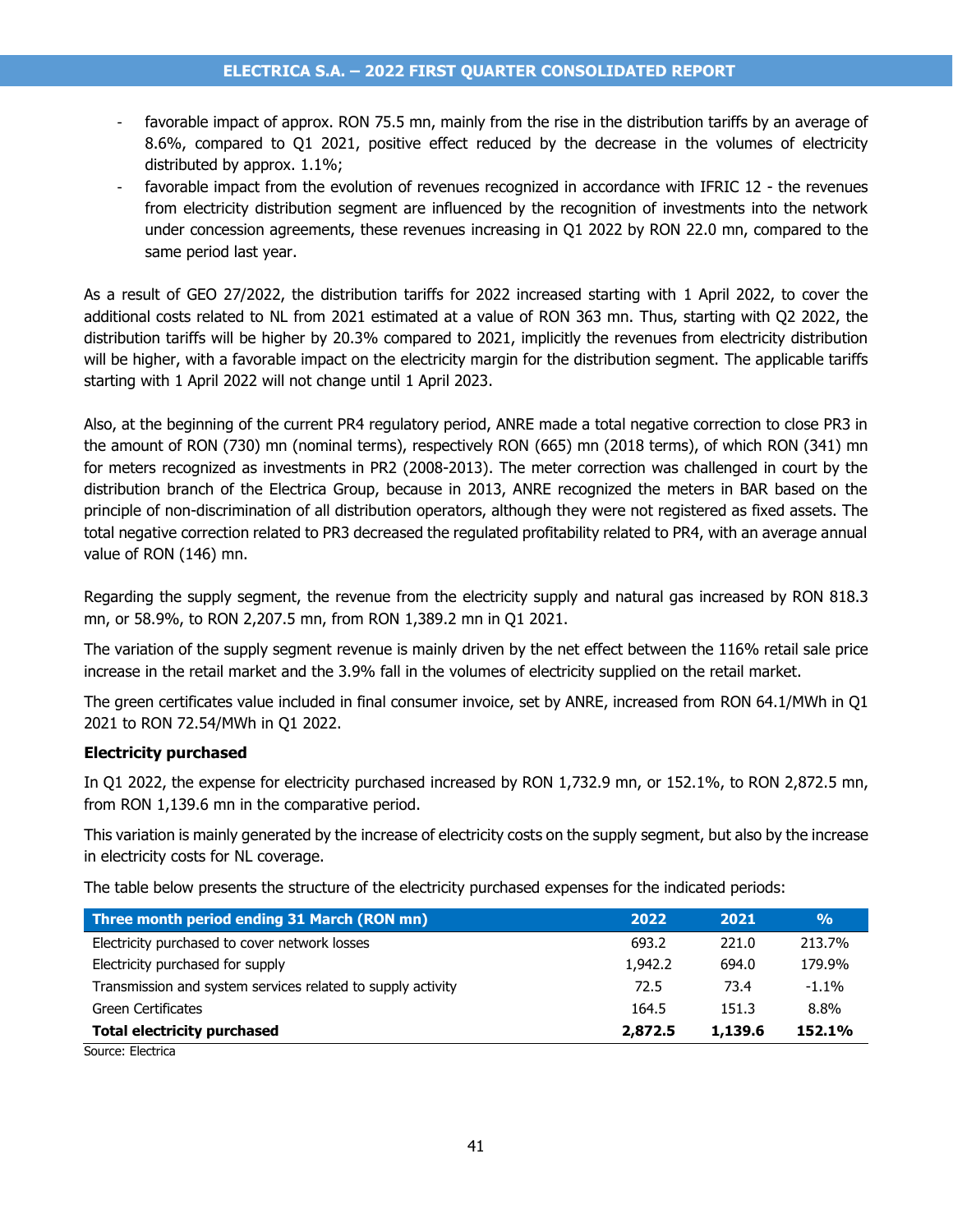The cost of the electricity purchased for supply (including transmission and system services) increased by RON 1,260.7 mn, or 137.2%, to RON 2,179.3 mn in Q1 2022, from RON 918.6 mn recorded in Q1 2021.

The main cause of this evolution is represented by the increase of the prices on the electricity market and the limitation of the transfer to the final customer of these price increases. Thus, the prices on the spot market (Next Day Market) in Romania increased in Q1 2022 by approximately 320%, compared to the same period in 2021.

In 2021, after the complete liberalization of the energy market, the purchase prices were approximately the same both on the competitive segment and on the universal service and SoLR segment. The acquisition market registered since the end of March 2021, significant increases, manifested at international level and determined by the international economic and political context. Thus, the growth registered in the acquisition market was transferred to the final clients, within the limits allowed by the legislation in force and by the contracts concluded with the final client.

It should be noted that energy suppliers are unable to terminate existing contracts according to the Law on Electricity and Natural Gas no. 123/2012, based on Article 57.

Green certificates' (GC) cost is recognized in the statement of profit and loss based on the quantitative quota set by the regulatory authority and influenced by GC amount that the Group has to purchase for the current year and GC purchase price on the centralized market. The green certificates cost is a pass-through cost.

In order to fulfill the legal obligations for the acquisition of green certificates (GC) and considering the observance of the Internal Procurement Procedure, in the first quarter of 2022, the cost of GC acquisition increased by RON 7,165 mn (increase from 144,657 to RON 151,823 mn), respectively an increase of 4.95% compared to the same period of 2021.

This variation was determined by the ANRE regulations regarding:

- the increase of the purchase price of the green certificates by 1.72%, from 142.2107 RON / GC in 2021, to 144.6598 RON / GC in 2022;
- the increase of the quota estimated by ANRE for the acquisition of GC of 11.31%, from 0.4505 GC / MWh in 2021, to 0.5014313 GC / MWh in 2022.

Regarding the distribution segment, in the three month period ended 31 March 2022, the cost of the electricity purchased to cover network losses increased by RON 472.3 mn, or 213.7%, to RON 693.2 mn, from RON 221 mn, the evolution being generated both by a significant increase in the electricity purchase prices (negative effect of RON 501.3 mn) and lower volume of electricity needed to cover network losses (positive impact of RON 28.3 mn).

The Electricity Distribution Operators were directly affected by this significant price increase, being obliged, according to ANRE Order no. 73/2014, to purchase the electricity necessary to cover their own technological consumption (NL), in order to comply with the general conditions associated with the distribution license on the wholesale electricity market, in accordance with the Law on electricity and natural gas no. 123/2012 with subsequent amendments and completions (Art. 45). For Q1 2022, for the Group's electricity distribution subsidiary, the average electricity purchase price for NL was with 136% higher than the value set by ANRE ex-ante in tariffs, generating additional costs of RON 384 mn, amount that will be recovered in future tariffs in a period of up to 5 years after March 31, 2023. based on GEO 27/2022.

According to the methodology applicable to the distribution activity, respectively ANRE Order no. 169/2018 approving the Methodology for establishing tariffs for the electricity distribution service, with subsequent amendments and completions (Methodology), the difference between the energy price for NL achieved in 2022, by each Distribution Operator and the ex-ante price established by ANRE, can be recovered by tariffs starting with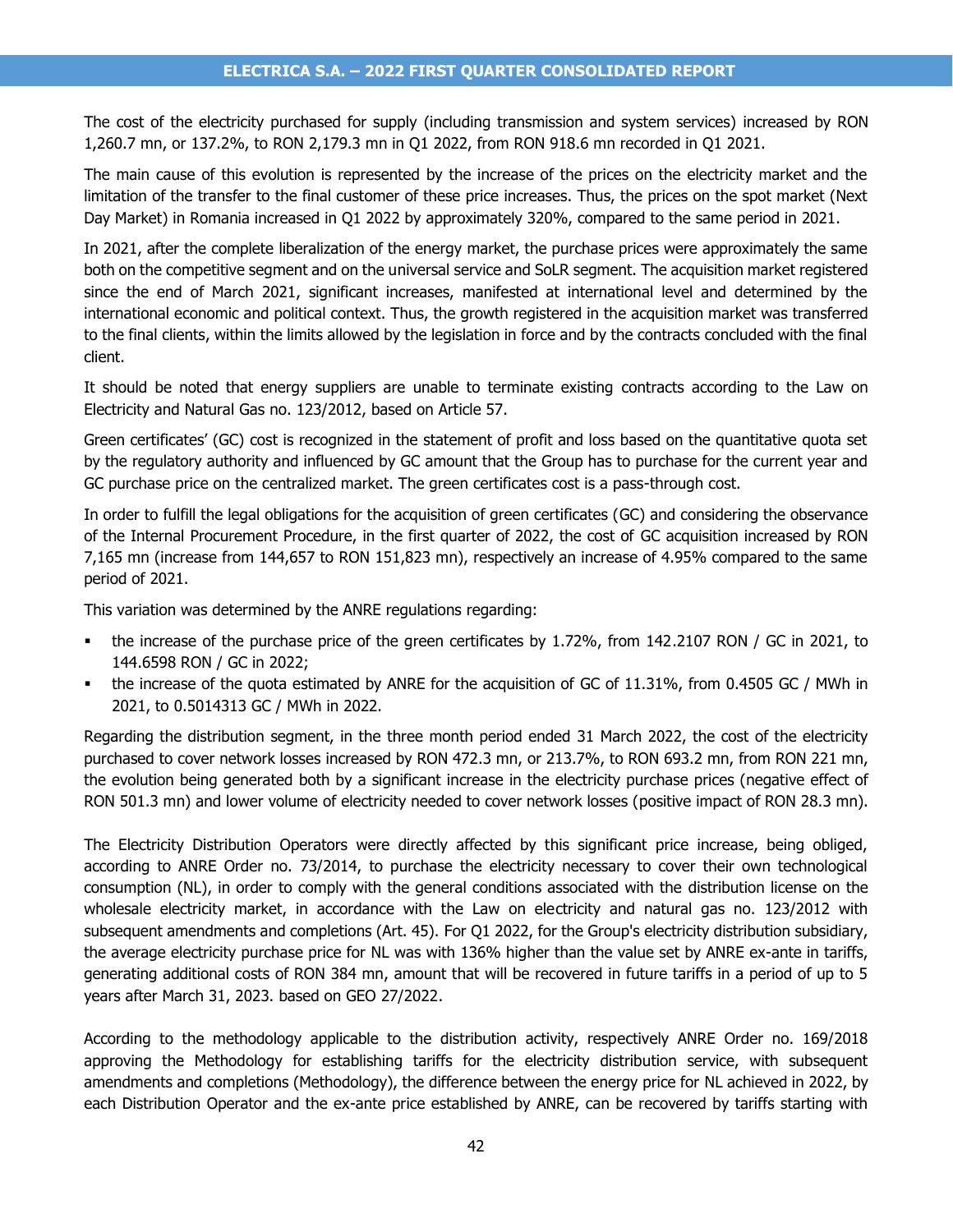2023, within the minimum between the average price realized and the average prices realized in 2021 by the network operators (distribution and transport), within the limits of increasing the tariffs provided by the Methodology. Based on GEO 27/2022, this difference will be recovered through tariffs in a period of up to 5 years after 31 March 2023.

#### **Construction costs**

In Q1 2022, the expenses with the construction of the electrical networks in connection with the concession contracts increased by RON 21.4 mn, or 24.6%, to RON 108.3 mn, from RON 86.9 mn in the comparative period, being correlated with the evolution of the investments realized, related to the Regulated Asset Base, and the allocation of the investment plan throughout the year.

#### **Employee benefits**

The expenses for salaries and employee benefits increased by RON 1.2 mn, or 0.6%, to RON 187.6 mn in Q1 2022, from RON 186.4 mn, so they remain approximately at the same level as compared with the previous similar period.

#### **Repairs, maintenance and materials**

In Q1 2022, the expenses with repairs, maintenance and materials recorded an increase of RON 6.0 mn, compared with the same period of the previous year, both from the evolution of the meteorological conditions with impact in the distribution segment, and from the increase of the expenses with the materials necessary for the new activities carried out by the energy services company.

#### **Other operating expenses**

In the first three months of 2022, the other operating expenses increased by RON 17.4 mn, or 17.9%, to RON 114.8 mn, from RON 97.5 mn in the same period of 2021, mainly from:

- the variation of the impairment loss on trade and other receivables, which has a negative impact of RON 14.4 mn in Q1 2022;
- the favorable effect of the net change in provisions, of approx. RON 9.4 mn;
- higher operating expenses by RON 12.4 mn, especially on the electricity maintenance segment.

#### **EBITDA and EBITDA margin**

#### **Figure 4: EBITDA and EBITDA margin for Q1 2022 and comparative information (RON mn and %)**



Source: Electrica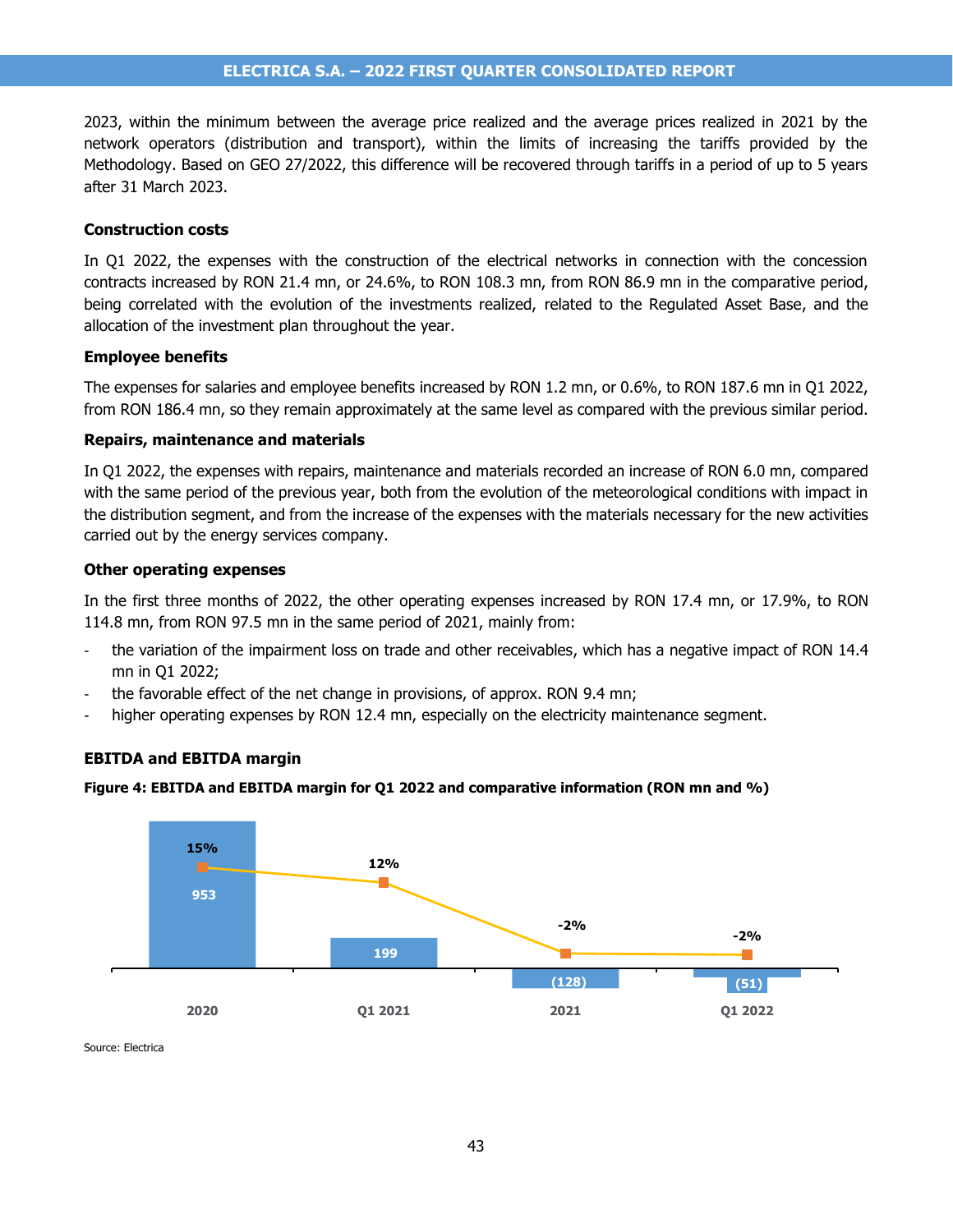#### **Operating result**

The Group operating result (EBIT) decreased by approx. RON 252 mn y-o-y, the EBITDA evolution being alleviated by the increase of the depreciation expense by RON 2.4 mn, or 2%.





Source: Electrica

#### **Net finance cost**

The net finance cost at group level increased by RON 13.6 mn in Q1 2022 compared to the similar period in 2021, mainly as a result of the decrease in finance income and the increase of finance expenses of RON 12 mn related to loans for pre-financing the support scheme for electricity and natural gas consumers established by GEO no. 118/2021, approved with amendments and completions by Law no. 259/2021 and amended by GEO 27/2022, as well as the difference between the energy price for the realized NLand the ex-ante price established by ANRE until the recovery through tariffs.

#### **Net result for the period**

As a result of the above described factors, in the three month period ended 31 March 2022, the net result decreased by RON 215.7 mn, to RON -157.8 mn (loss), from RON 57.9 mn (profit) as compared with the previous similar period.



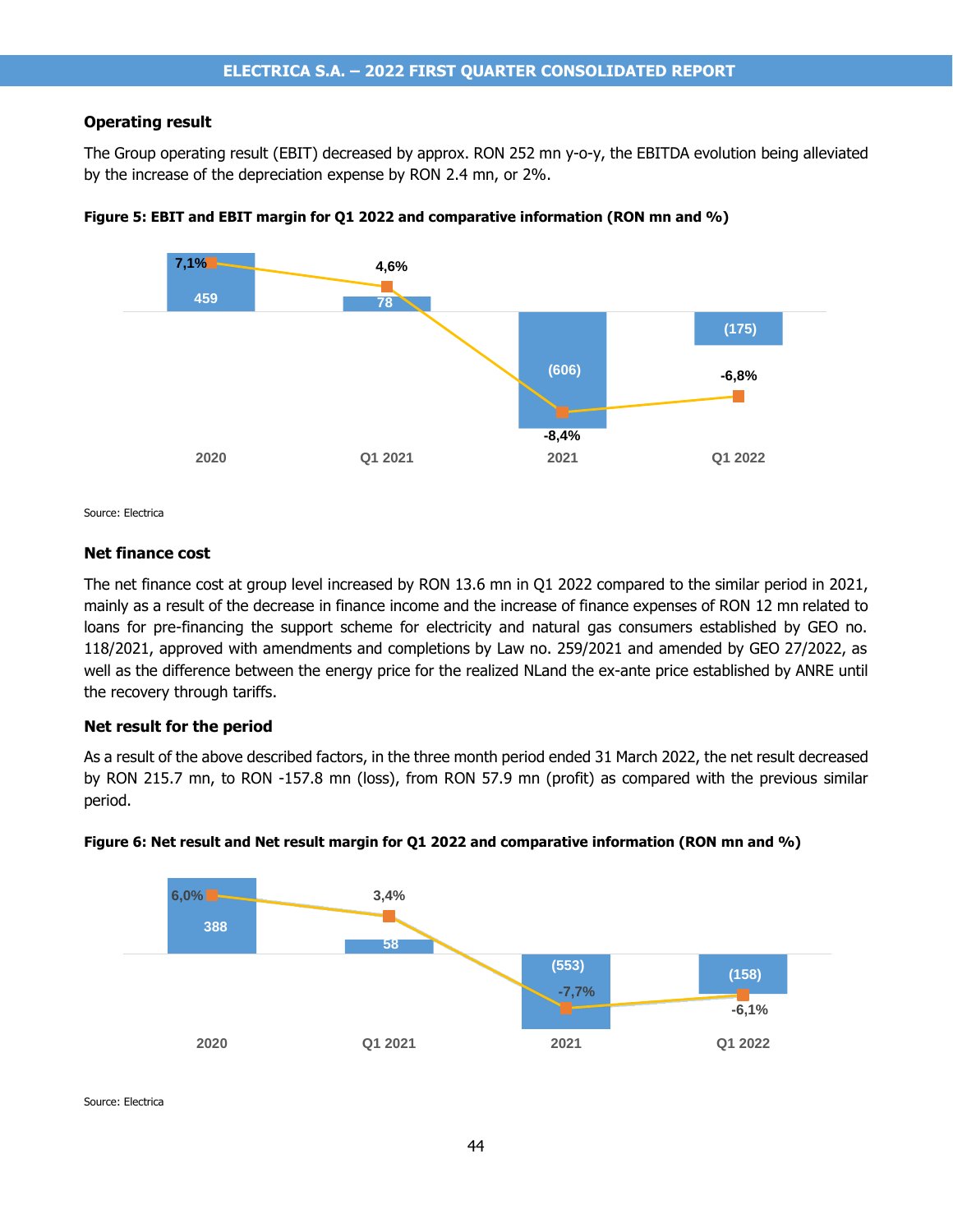# **6. Outlook**

The first quarter of 2022 was under the influence of public health events (COVID-19 pandemic declared by the WHO on March 11, 2020) and the impact of these events on the economic and social environment. Starting with March 9, 2022, Romania is no longer on alert due to COVID 19, so the restrictions in the alert state later became recommendations.

Electrica Group activates in a key economic sector and therefore is closely monitoring both the national and the international context, in order to make the best decisions in the following period and for addressing the challenges on the short and medium term.

Globally, the budgets of countries where the number of pandemic infestations is high and economic sectors such as services, production, transportation, as well as commerce and international trade are affected, all these elements influencing the energy demand, the consumers' behavior, as well as the measures taken by the authorities, both for the energy sector and for the economic environment in general.

The current strategy of the Electrica Group is built on a set of trends and assumptions, and the acceleration of digitalization is one of its objectives. This aspect is even more important as during the following period it is necessary to continue to support the measures of social distancing, the need for remote intervention and back-up, as very relevant aspects for its activities. Thus, it will continue the efforts already started to support investments in IT tools and automation, both for streamlining processes and for increasing the performance of its distribution networks.

Considering the energy policies developed at both EU and national level, as well as the international context of the energy markets, the following trends are expected to characterize on medium and long term the local electricity market:

- Volatility of electricity price, with an accentuated increasing trend correlation of exogenous factors to the industry - tightening of the environmental conditions in which producers must operate, limiting primary energy sources through imperative policies, the lack of policies to stimulate the emergence of new producers – as well as some endogenous ones - the tendency to sell only for short periods and congestion in the balancing and peak area - accentuates price volatility and the increasing trend;
- The ascending evolution, extremely fast, of the trading prices in the wholesale market for electricity and natural gas, both in Romania and in the rest of European countries in the fourth quarter of 2021 as well as in the first 3 months of 2022, has a significant impact on to all market participants and leads to their strategic changes / repositioning in the medium and long term.
- **•** Increased competition between the players in the electricity supply market at national level, especially in terms of diversifying the portfolio of products offered to customers (offers for natural gas, insurance, home appliances etc.) and digital services offered (mobile applications, invoices and online payments, extending the customer service through chat solutions); the supply market liberalization imposed the priorities' rethinking and establishing strategies for maintaining the market share;
- The new legislation introducing provisions related to the non-regulated market transactions, will also influence the electricity market and future strategies of the SoLR regarding portfolios' management. At the same time, the tendencies to cap the prices to the final consumer, in the case of SoLR, represent a risk that must be managed properly;
- In the electricity distribution area, the regulatory trend is to provide remuneration to the distribution operator considering both the quality of the service, as well as the operational costs and efficiency based on comparative analysis between DSOs. An element that affects and will continue to significantly affect the profitability of distribution companies is the increase in the purchase price of NL, a situation which was partially regulated by the entry into force of EMERGENCY ORDINANCE no. 118/2021 regarding the establishment of a compensation scheme for the consumption of electricity and natural gas for the cold season 2021-2022, respectively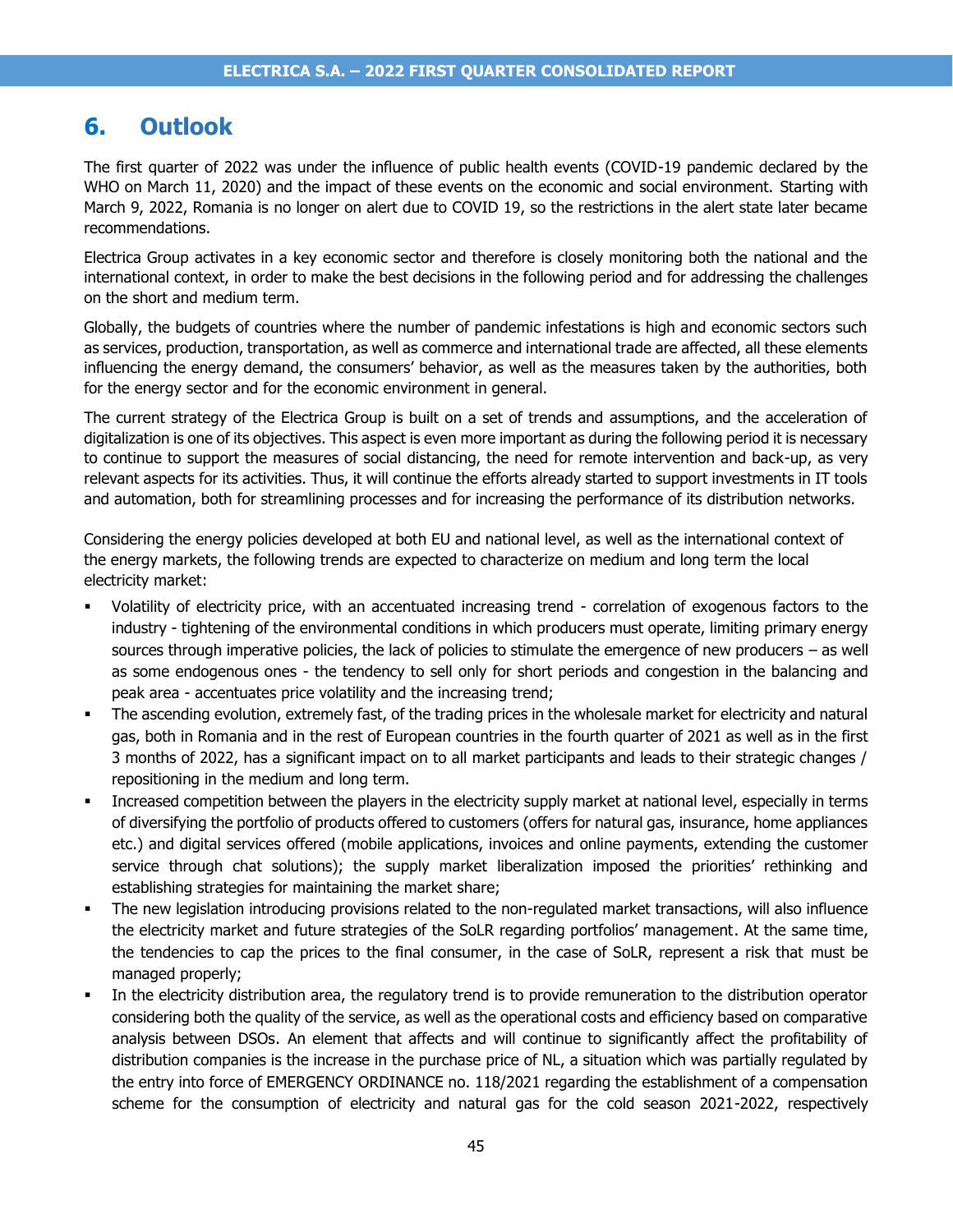### **ELECTRICA S.A. – 2022 FIRST QUARTER CONSOLIDATED REPORT**

EMERGENCY ORDINANCE no. 27/2022 on the measures applicable to final customers in the electricity and natural gas market between April 1, 2022 and March 31, 2023, as well as for the modification and completion of some normative acts in the energy field, without adapting the secondary regulatory framework;

- Electricity distributed generation technologies will determine the distribution operators to adapt their processes and strategies regarding the upgrade and development of the network and to offer solutions to the independent producers, considering the appearance of prosumers, which are active participants in the energy market; in this context, significant investments are necessary in order to improve both the transmission and the distribution infrastructure. The recent high price for electricity will increase the interest of consumers to independently produce some of the energy consumed, which is an acceleration of trends in this regard. Significantly reducing the costs of photovoltaic technologies is a development opportunity for smaller scale generation projects, especially in the home area;
- On the long term, full electric vehicles, light commercial vehicles and electrification of railways are expected to increase the consumption of electricity in the transportation sector.
- Future development of technologies will support energy efficiency policies such as:
	- Development of transmission and distribution networks, including smart grid and smart metering;
	- End-use energy efficiency (thermal integrity of buildings, lighting, electric appliances, motor drives, heat pumps etc.);
- The smart metering implementation will offer complex tariffs options to the consumers, detailed information regarding the consumption profile, which might lead to increased flexibility and demand reduction during peak periods. Thus, the consumers shall be better informed and involved in decision-making process, as active participants. The smart metering implementation pace depends on the implementation calendar adopted at national level;
- The development of the transmission and distribution infrastructure and long-distance interconnection will become a necessity. The electricity market target model, which implies the development of Europe's internal electricity market, will continue to evolve and be in line with future trends and challenges in the energy industry.

#### **Key drivers Description Impact on** GDP evolution and industry structure The economic growth is a determinant factor of electricity demand. Although there is not a one-to-one relationship between GDP growth rate and electricity demand growth rate, there is a positive correlation, mainly between the industrial demand for electricity and economic growth. In the future, household and industrial electricity demand will also be influenced by energy efficiency policies. The increase of electricity consumption was a constant trend in Romania in the last years. The COVID-19 pandemic has temporarily reduced electricity consumption, but the general upward trend will be maintained. GDP evolution and industry structure Demographic evolution and technology development In contrast with the demographic decline recorded at EU and Romanian level, the electricity consumption is positively impacted by the changes in the consumer behaviour and the increase in urbanization. For example, the massive increase in the number of connected devices and implicitly, in a less accelerated manner, in the electricity consumption, maintains the increasing trend of consumption. **Electricity** consumption Changes in regulatory the period April 1, 2022 - March 31, 2023, which capped the prices applicable to final customers, framework Approved schemes to support customers in the payment of electricity / gas bills, with initial application between November 1, 2021 - March 31, 2022, which granted price caps, compensation for household customers and exemptions for SMEs, subsequently extended for involve the ex post recovery by suppliers of the amounts related to these schemes, risking affecting the supply activity in case of delays in settlement of amounts incurred by suppliers or their complete non-recovery. As of 2022, only household customers shall have the right to universal service. Therefore, new competitive contracts must be signed with non-household customers which previously Electricity prices

# **The key drivers of changes in the electricity market are presented in the following table:**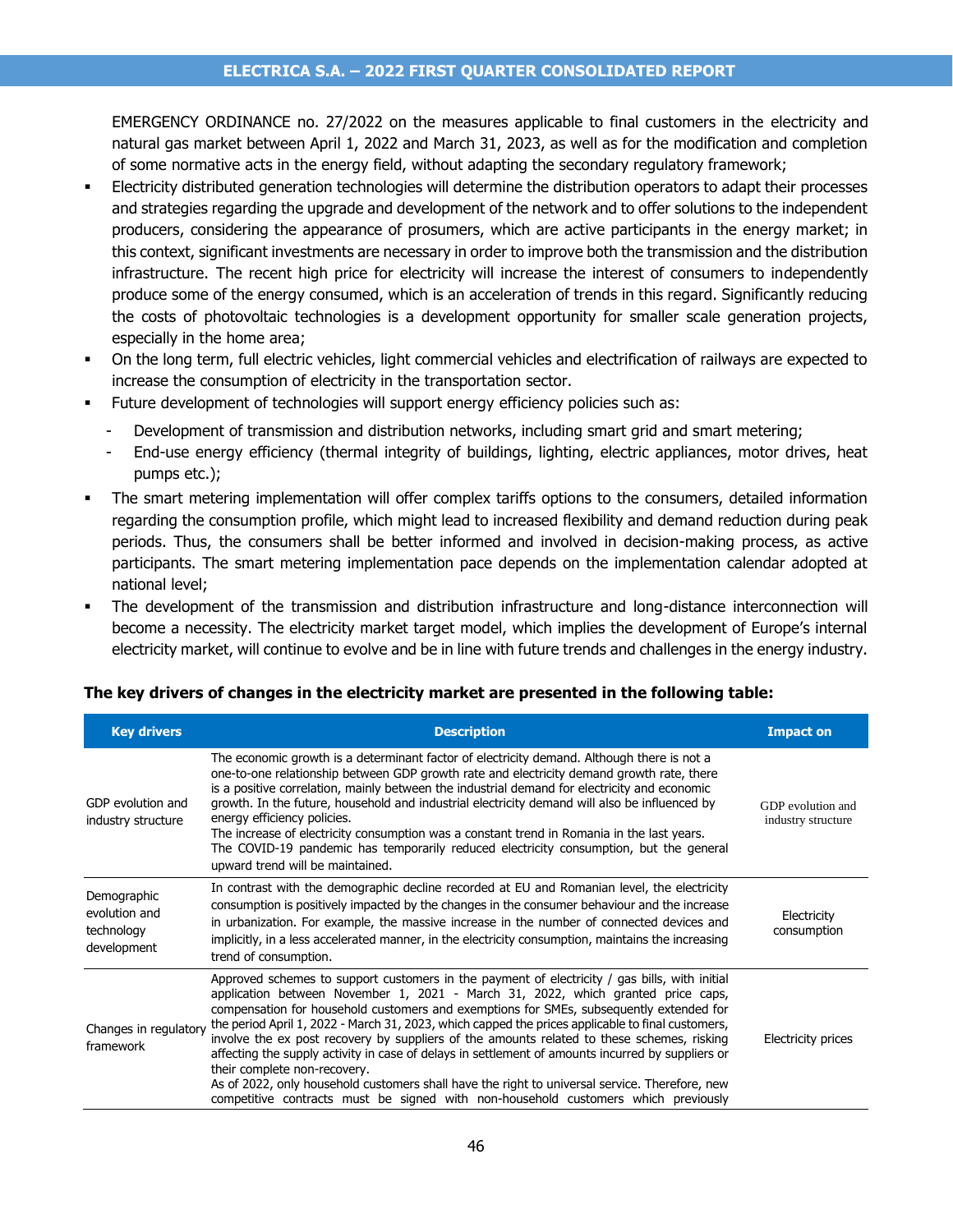### **ELECTRICA S.A. – 2022 FIRST QUARTER CONSOLIDATED REPORT**

| <b>Key drivers</b>                                            | <b>Description</b>                                                                                                                                                                                                                                                                                                                                                                                                                                                                                                                                                                                                                                                                                                                                                                                                                                                                                                                                                                                                                                                                                                                                                                                                                                                                                                                                                                                                                                                                                                                                                                                                                             | <b>Impact on</b>                                                  |
|---------------------------------------------------------------|------------------------------------------------------------------------------------------------------------------------------------------------------------------------------------------------------------------------------------------------------------------------------------------------------------------------------------------------------------------------------------------------------------------------------------------------------------------------------------------------------------------------------------------------------------------------------------------------------------------------------------------------------------------------------------------------------------------------------------------------------------------------------------------------------------------------------------------------------------------------------------------------------------------------------------------------------------------------------------------------------------------------------------------------------------------------------------------------------------------------------------------------------------------------------------------------------------------------------------------------------------------------------------------------------------------------------------------------------------------------------------------------------------------------------------------------------------------------------------------------------------------------------------------------------------------------------------------------------------------------------------------------|-------------------------------------------------------------------|
|                                                               | benefitted from universal service, if not, these customers may be switched to a supplier of last<br>resort.<br>The new <i>Performance Standard for electricity/gas supply</i> shall be enforced in 2022, bringing<br>higher quality requirements for the supply of electricity, as well as higher obligations concerning<br>the compensation of customers, including the obligation to pay compensations to all categories<br>of customers in case of breach of quality standards.<br>Starting with May 1, 2022, the new rules for the sale of electricity produced by prosumers enter<br>into force, respectively quantitative compensation for customers with installed power up to 200<br>kW and financial compensation for customers with installed power between 200 and 400 kW,<br>which will generate a new demand flow for this customer segment.<br>Regarding the distribution segment, in 2019 the 4th regulatory period began (2019-2023), and<br>ANRE approved significant changes to the Methodology for all elements of the tariff (regulated<br>rate of return, base of regulated assets, own consumption technological, operating and<br>maintenance costs, dynamic distribution tariffs starting with 2020).<br>The energy law was amended in the period 2020-2021, so that: in 2021 OD financed the works<br>for connecting domestic and non-domestic customers with lengths of less than 2.5 km, and<br>starting with 2022, the free for non-domestic customers was eliminated. households, and for<br>households the obligation to finance by OD only a connection in average value established by<br>ANRE was maintained. |                                                                   |
| The evolution of the<br>market                                | The transactions concluded on the centralized platforms exceeded the threshold of 700 lei /<br>MWh for the AN 2022 product and 1000 lei / MWh for the short-term products related to the<br>winter period, and on the DAM the weighted average price doubled compared to the beginning<br>electricity price in the of 2021. The distribution operators purchase energy for NL at a price double the ex-ante<br>approved price in the distribution tariffs. OD and OTS can purchase energy for individual or<br>aggregate NL, directly or through dedicated platforms in the organized market, from the<br>producers in the Romanian state's portfolio.                                                                                                                                                                                                                                                                                                                                                                                                                                                                                                                                                                                                                                                                                                                                                                                                                                                                                                                                                                                         | <b>Electricity prices</b>                                         |
| Technological<br>development                                  | Smart networks and smart meters will create benefits for the end consumers, distribution<br>operators and suppliers in terms of energy efficiency, resource optimization and network<br>operation, implementation of demand response etc. It is necessary to prepare the networks<br>and to integrate the distributed resources (storage solutions, micro-grids, local production,<br>electric machines, etc.), also considering the management of their impact.                                                                                                                                                                                                                                                                                                                                                                                                                                                                                                                                                                                                                                                                                                                                                                                                                                                                                                                                                                                                                                                                                                                                                                               | Electricity prices and<br>consumption                             |
| Increase in<br>environmental<br>awareness<br>Courseu Flochica | Romania has adopted the EU 20-20-20 targets, aiming to reduce greenhouse gas emissions,<br>improve energy efficiency and raise the share of renewable energy. Moreover, the 2030<br>Framework provides even more ambitious targets and therefore more efforts are needed from<br>governments and market players to achieve them.                                                                                                                                                                                                                                                                                                                                                                                                                                                                                                                                                                                                                                                                                                                                                                                                                                                                                                                                                                                                                                                                                                                                                                                                                                                                                                               | Electricity prices and<br>consumption,<br>regulatory<br>framework |

Source: Electrica

#### **The regulatory framework perspective and the impact on the energy market**

The regulatory changes with significant impact in the **supply segment** are the following:

- Enforcement of GEO no. 143/2021 amending the Electricity and Gas Law no. 123/2012, which transposes into national legislation Directive (EU) 944/2019 on common rules for the internal market for electricity and brings new rights and obligations for the suppliers of electricity concerning inter alia: obligation to supply universal service (US) to household customers only; removal of the obligation to set up physical customer care centers for US customers at max. 50 km; obligation to issue settlement bills for household customers once every 3 months at the least; right to conclude directly negotiated bilateral transactions on the wholesale markets for any period of time; obligation to procure the electricity needed to cover customers' consumptions, whose breach shall be sanctioned with a fine calculated as a percentage form the annual turnover;
- Implementation, from 1 November 2021 to 31 March 2022, against the background of the surge in the energy price on the international and national markets and the impact thereof on Romanian customers, of the customer support schemes approved by GEO no. 118/2021, as approved with amendments by Law no. 259/2021 and amended by GEO no. 130/2021, in the context of the increase of the prices on the electricity and natural gas markets at international and national level, as well as of the effects caused by these increases for the Romanian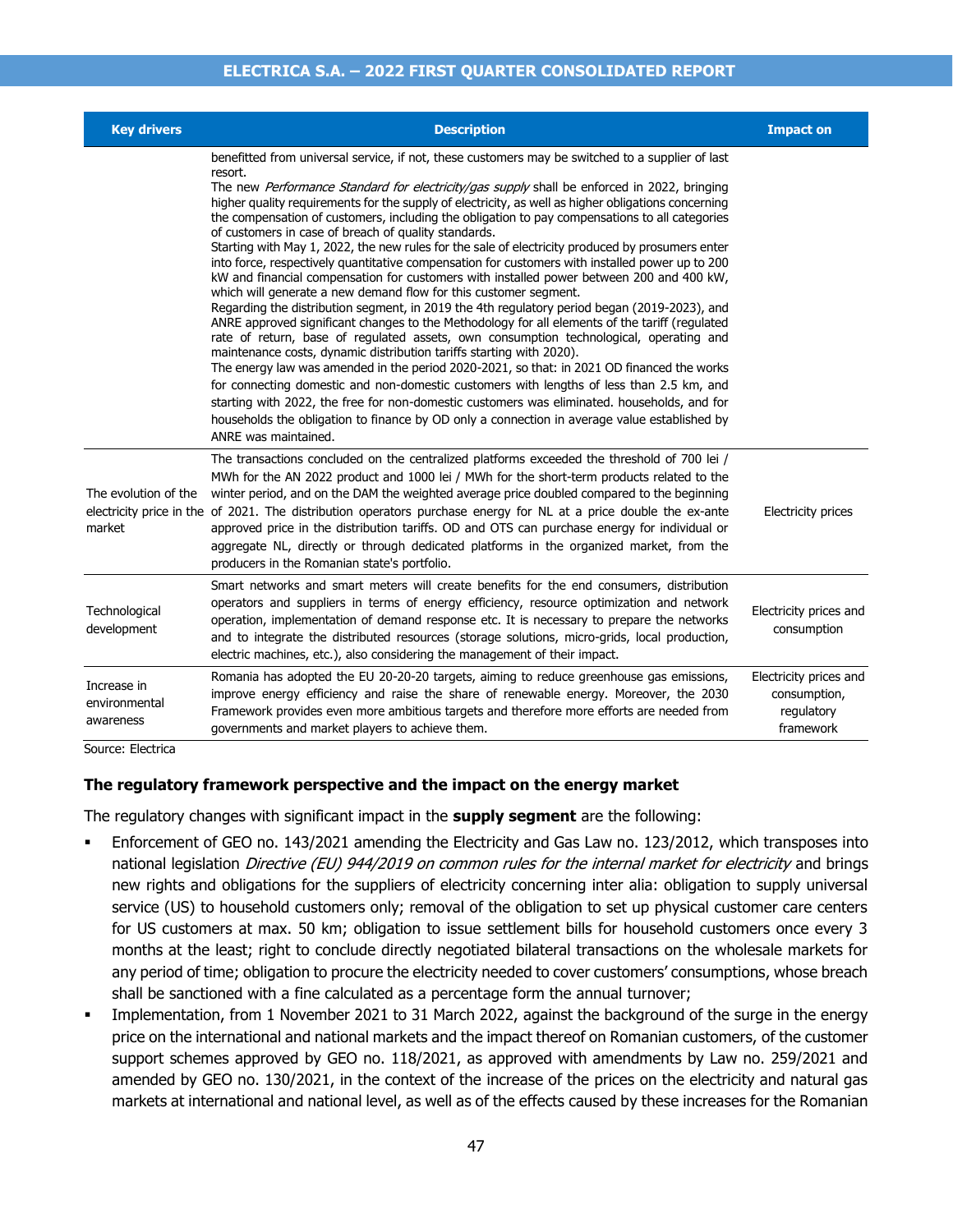population. The way the schemes shall be implemented, i.e. through suppliers, and especially the way suppliers shall be compensated, ex-post, from the state budget for the costs borne, imply cash flow constraints, and uncertainties concerning the full recovery of the costs borne by suppliers with the implementation of the schemes;

- Enforcement, in 2022, of the new *Performance Standard for the supply of electricity/gas*, approved by ANRE Order no. 83/2021, bringing higher quality requirements for the supply of electricity, as well as higher obligations concerning the compensation of customers, including the obligation to pay compensations to all categories of customers in case of breach of the quality standards, and more guaranteed quality indicators;
- Amendment of the *Electricity Supply Regulation*, by ANRE Order no. 82/2021 and no. 91/2021, according to which, as of 1 January 2022, the consumption of electricity from the monthly invoice sent by the network operator to suppliers shall be determined, in the absence of the meter reading, based on a consumption convention. The mentioned provision has a positive impact regarding the level of invoiced consumption and the payment amount related to the distribution tariff for the respective consumption;
- Amendment of the Gas Supply of Last Resort Regulation by ANRE Order no. 125/2021, making more difficult for suppliers of last resort (SoLRs) to voluntarily relinquish this quality, and bringing changes concerning the duration of the supply of last resort (min. 12 months for small customers) and the price setting mechanism (i.e. the supply and transmission components of the final price must be kept unchanged for at least 3 months). Also, the criteria for selection of SoLRs for automatic takeover of customers have been supplemented with the takeover capacity criterion, under which the number of customers taken over may not exceed 30% of SoLR's number of customers.

**For the distribution segment,** the significant changes in the Romanian legislation were detailed *at chapter 1.2.* Key Events. Based on these changes, the expected effects refer to:

GEO no. 27/2022 regarding the measures applicable to final customers in the electricity and natural gas market between 1<sup>st</sup> of April 2022 and 31<sup>st</sup> of March 2023: i) to cover the additional costs related to network losses for 2021, ANRE amends the regulated tariffs, with applicability starting with  $1<sup>st</sup>$  of April 2022, and the resulting tariffs do not change between  $1<sup>st</sup>$  of April 2022 and  $31<sup>st</sup>$  of March 2023; ii) the additional costs financed from bank loans made during the GEO period to cover the network losses are capitalized, with a duration of 5 years and RRR = 50% x RRR RP4; iii) the electricity costs purchased for network losses after the date of entry into force of the GEO will be recognized in the regulated tariffs, according to the ANRE methodologies; iv) the transmission and distribution tariffs will be modified according to the costs registered until  $31^{st}$  of March 2023, in a period of up to 5 years, after  $31<sup>st</sup>$  of March 2023; v) producers in the portfolio of the Romanian state, have the obligation to respond in 5 working days with partial or total sales offers, energy purchase requests addressed by TSO and DSO, individually or in aggregate, directly or through dedicated platforms in the organized market.

**For the supply segment,** the legislative changes brought by the support scheme (granting of caps, compensations and exemptions granted to final customers) applicable during the cold season, respectively November 1, 2021 - March 31, 2022, extended with a capping scheme between April 1, 2022 - March 31, 2023, significantly reduced the migration of customers to and from other suppliers, the price cap eliminating competition from the energy market.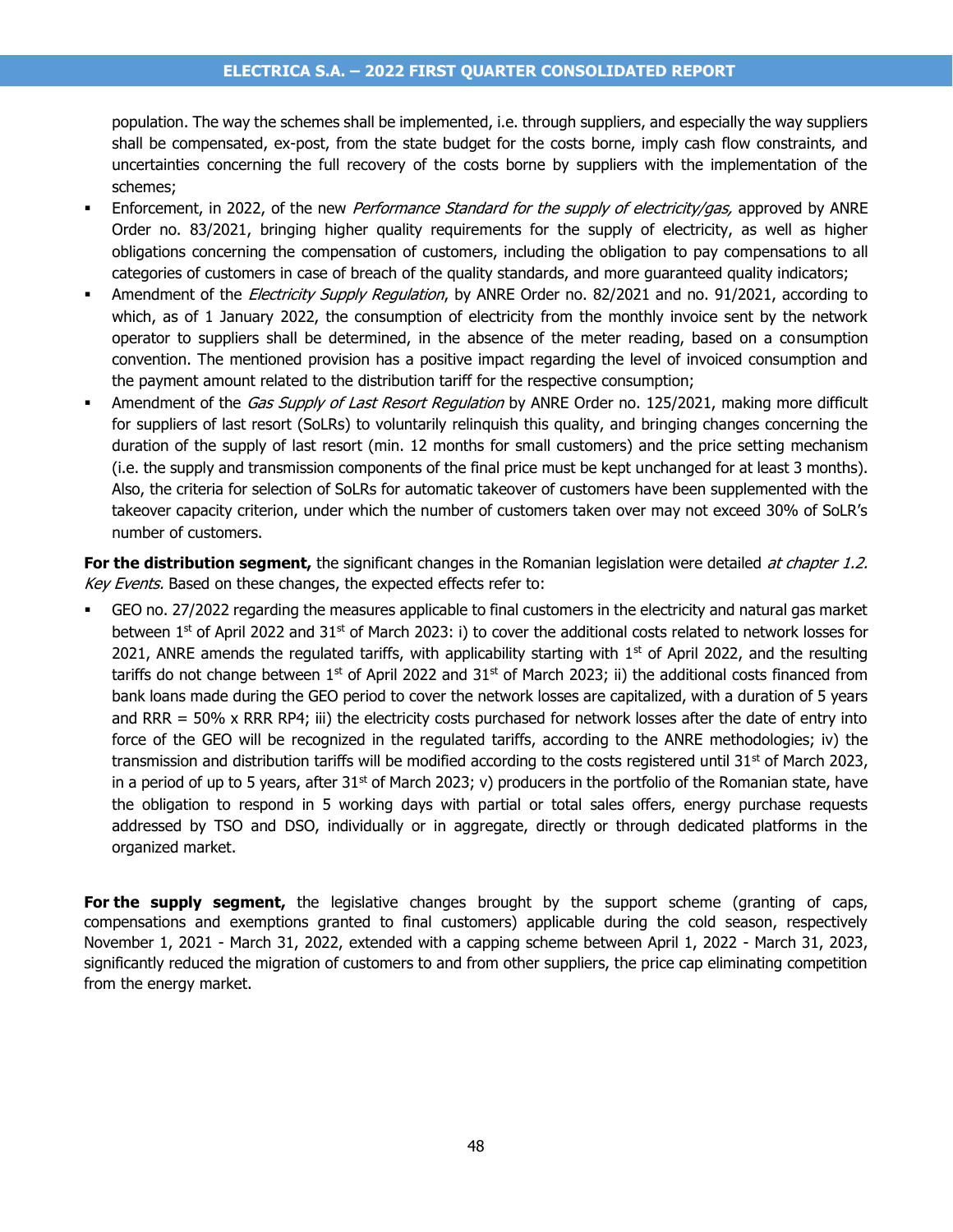#### **The human resources area perspective**

As it resulted from the analyzes used in the elaboration of the human resources strategy, as well as from more recent analyzes, the labor market faces new challenges, as demographic developments, labor migration, and the evolution of the economy will accentuate the shortage of skilled labor. Also, the acceleration of digitization, generated by the pandemic context, the inherent technological changes, as well as the process of succession to a new generation, inherent at the Group level, will determine the transition to new profiles for employees that include a mix of skills and, at the same time, real challenges in recruiting new employees with a high level of expertise in the near future.

Electrica Group operates in a competitive market, where the technological progress is very fast and at a time when the approach of companies and employees is changing towards the work process, as it was defined in the past. Salary packages are no longer the only motivational lever. Non-financial benefits and the organizational climate, are increasingly important to attract employees and retaining the valuable ones.

Career opportunities, broadening the area of competence and assigning more significant responsibilities must be part of the strategies and tools used. At the same time, at Group level, the provision of the necessary human resources and the staff training in key business areas were treated as priority topics, in order to increase labor productivity and individual performance.

The human resources strategy took into account these aspects and, through the proposed projects, aimed at reducing the impact of the negative aspects in the retaining and development of the human resource.

At the same time, considering the evolution of the financial and operational performance, registered during the past years, as well as the transformations and the trends of the energy sector, it was decided to start a corporate reorganization plan as a necessary and opportune measure to adapt to the market context. This initiative pursues a series of strategic objectives, such as:

- increasing financial and operational performance;
- the organization corporate cultural transformation, focused on efficiency and performance, in order to ensure the sustainability of the business;
- work efficiency, staff improvement and specialization;
- accelerating the embracing of the market's best practices and new technologies, increasing transparency and reducing costs.

#### **The IT&C perspective**

For 2022, in line with the objectives and directions included in the IT&C Strategy approved in 2019, the Group aims to complete the consolidation of integrated ERP systems from the Group's subsidiaries, synchronizing these requirements with the needs, decisions and initiatives to reorganize divisions and operational directions. In addition to traditional IT&C infrastructure and services, the Group aims to continue and accelerate digitization initiatives and the application of technologies that lead to faster, more flexible and customer-friendly interaction. Last but not least, the Group set out to analyze the options for the next stage of technological development and harmonization; the future Digitization Strategy should take over the results of the current phase in 2023 and place full emphasis on optimizing internal and other processes, with all stakeholders, based on the Group's advanced Digital Transformation technologies.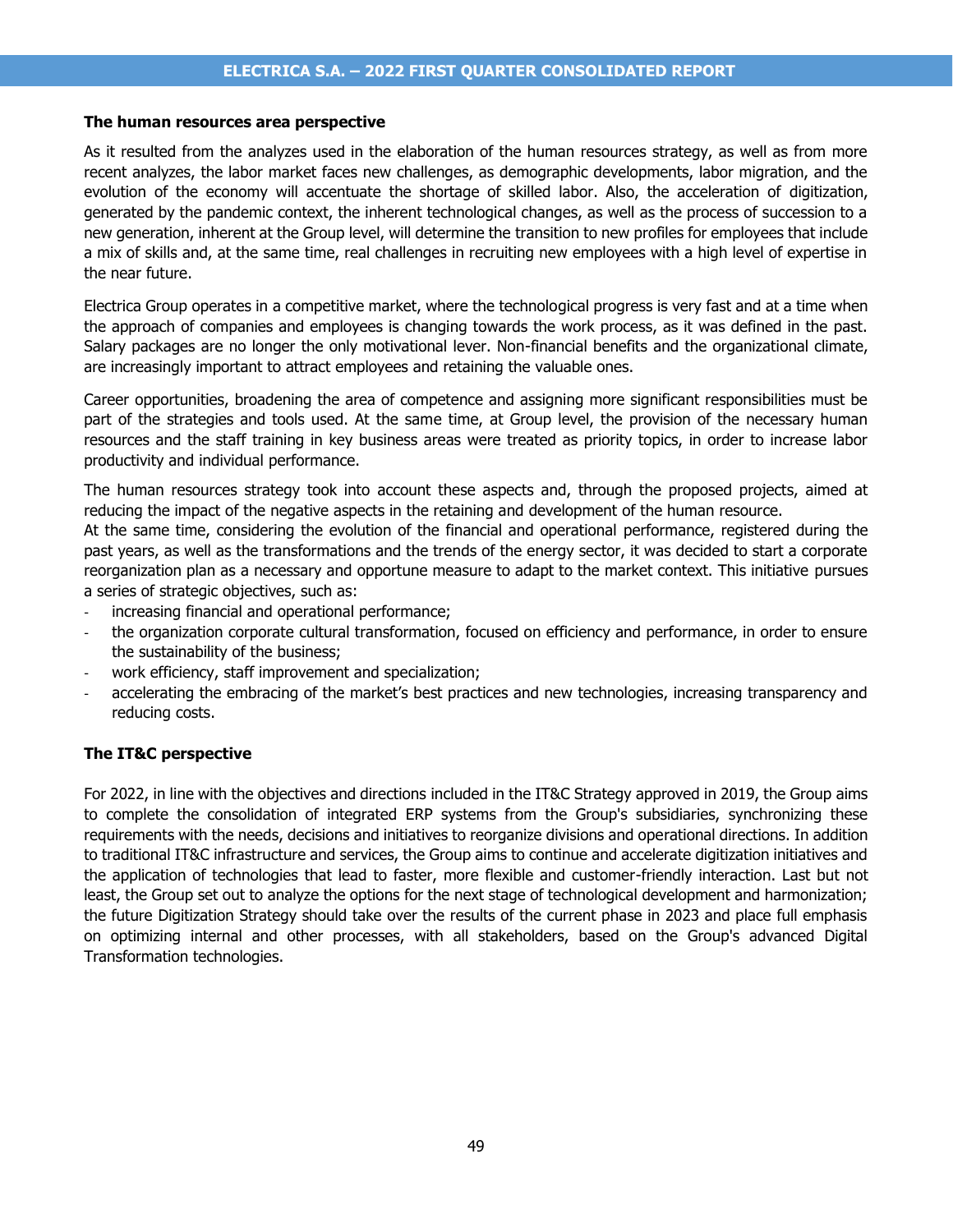# **7. Capital Expenditures**

A core part of Electrica business strategy includes implementing the investment plan. Electrica's activities require significant capital expenditures mostly connected with its operations in the electricity distribution segment. Furthermore, Electrica's assets require periodic maintenance and modernization in order to improve the operational efficiency.

Electrica's capital expenditures in the three month period ended 31 March 2022 and 31 March 2021 amounted to RON 115.6 mn and RON 91.3 mn, respectively.

The volume of investments in the distribution network reflects the Group's effort to accomplish the planned level of investments for 2022, especially in the distribution segment.

The volume of investments had a material impact and, according to Electrica's expectations, will continue to have such impact on the results of Electrica's operations, Electrica's indebtedness and future cash flows.

Capital expenditures in the distribution network will only have the anticipated positive impact on Electrica's result of operations to the extent they are recognized in the Regulated Asset Base by ANRE and considering the rate of return approved by the regulatory authority.

# **8. Statements**

Based on the best available information, we confirm that the interim condensed consolidated financial statements not reviewed or audited for the three month period ended 31 March 2022 prepared in accordance with the International Accounting Standard IAS 34 – Interim Financial Reporting, provides an accurate and real image regarding the Electrica Group's financial position, the financial performance and the cash flows, as required by the applicable accounting standards, and that this Report, prepared in accordance with art. 67 of the law no. 24/2017 on issuers of financial instruments and market operations and to annex no. 13 to ASF Regulation no. 5/2018 for the three month period ended 31 March 2022, comprises accurate and real information regarding the Group's development and performance.

**Chair of the Board of Directors,**

**Iulian Cristian BOSOANCA** 

**Chief Executive Officer,**

**Corina Georgeta POPESCU**

**Chief Financial Officer,**

**Stefan Alexandru Frangulea**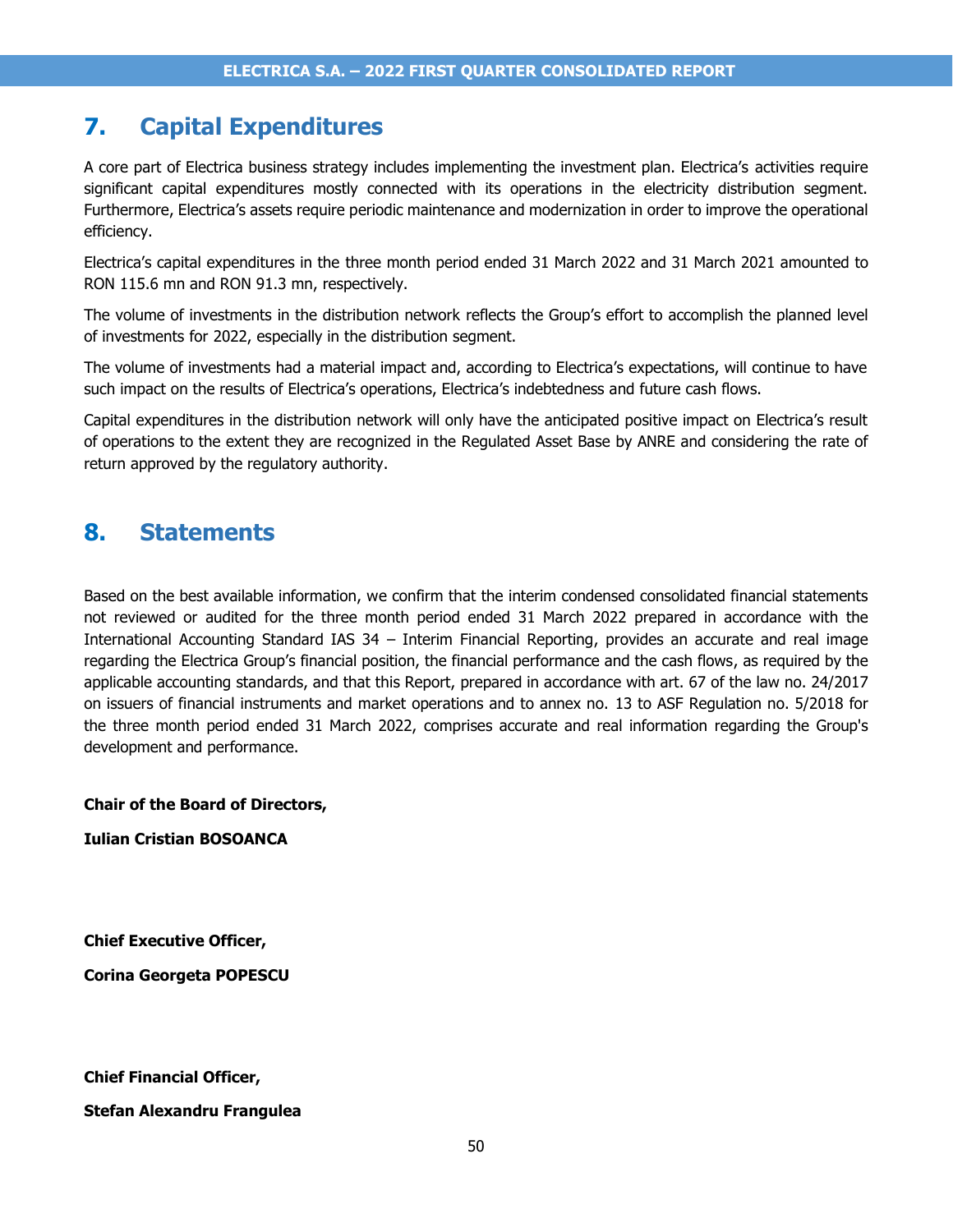# **9. Annexes**

# **9.1. Economic and financial indicators of Electrica Group as of 31 March 2022 according to Annex 13/ASF Regulation no. 5/2018**

| <b>Indicator</b>                 | <b>Formula</b>                                      | <b>Value</b> |
|----------------------------------|-----------------------------------------------------|--------------|
| Current liquidity ratio          | Current assets/Current liabilities                  | 0.8          |
| Capital Gearing Ratio            | Debt/Equity * 100                                   | $6.7\%$      |
| Trade receivables turnover       | Average balance trade receivables/<br>Turnover * 90 | 60 days      |
| Non-current asset turnover ratio | Turnover/Non-current assets                         | 0.4          |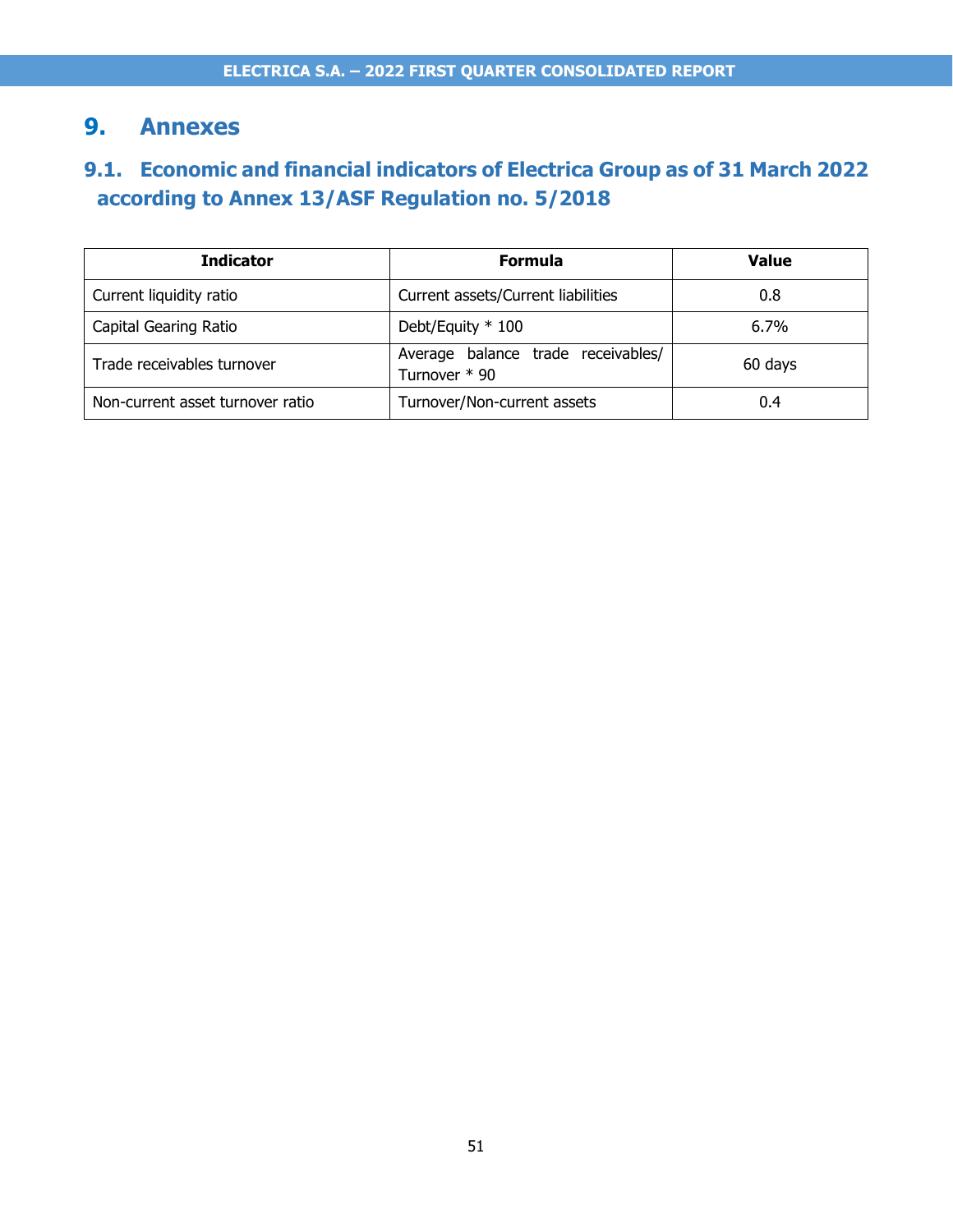# **Glossary**

| <b>ANRE</b>         | Romanian Energy Regulatory Authority                                                 |
|---------------------|--------------------------------------------------------------------------------------|
| <b>BoD</b>          | <b>Board of Directors</b>                                                            |
| <b>BRP</b>          | Balance Responsible Party                                                            |
| <b>BSE</b>          | <b>Bucharest Stock Exchange</b>                                                      |
| <b>CAPEX</b>        | Capital Expenditure                                                                  |
| <b>CGC</b>          | Corporate Governance Code                                                            |
| <b>CMBC (EA/CN)</b> | Centralized Market for Bilateral Contracts (Extended Auction/Continuous Negotiation) |
| <b>CMC</b>          | Competitive Market Component                                                         |
| <b>CMNG-AN</b>      | Centralized Market for Bilateral Natural Gas Contracts - Auction and Negotiation     |
| <b>CMNG-PA</b>      | Centralized Market for Bilateral Natural Gas Contracts - Public Auction              |
| <b>CMNG – OTC</b>   | Centralized Market for Bilateral Natural Gas Contracts - OTC                         |
| <b>CMUS</b>         | Centralized Market for Universal Service                                             |
| <b>CNTEE</b>        | The National Transmission System Operator                                            |
| <b>DAM</b>          | Day Ahead Market                                                                     |
| <b>DAM-NG</b>       | Day Ahead Market - Natural Gas                                                       |
| <b>DEER</b>         | Distributie Energie Electrica Romania                                                |
| <b>DSO</b>          | Distribution System Operator                                                         |
| EBIT                | Earnings before interest and tax                                                     |
| <b>EBITDA</b>       | Earnings before interest, tax, depreciation and amortization                         |
| <b>EDN</b>          | <b>Electrical Distribution Network</b>                                               |
| <b>ELSA</b>         | Electrica S.A.                                                                       |
| <b>EGMS</b>         | <b>Extraordinary General Meeting of Shareholders</b>                                 |
| EU                  | European Union                                                                       |
| <b>EUR</b>          | EURO, the monetary unit of several member states of the European Union               |
| <b>FPM-LT</b>       | Medium and Long Term Flexible Products Market                                        |
| <b>GC</b>           | <b>Green Certificates</b>                                                            |
| <b>GDP</b>          | Gross Domestic Product                                                               |
| <b>GDR</b>          | <b>Global Depositary Receipts</b>                                                    |
| <b>GEO</b>          | Government Emergency Ordinance                                                       |
| <b>GMS</b>          | General Meeting of Shareholders                                                      |
| HV                  | High Voltage                                                                         |
| <b>IAS</b>          | <b>International Accounting Standard</b>                                             |
| <b>IFRIC</b>        | International Financial Reporting Interpretations Committee                          |
| <b>IFRS</b>         | <b>International Financial Reporting Standard</b>                                    |
| <b>IM-NG</b>        | Intraday Market for Natural Gas                                                      |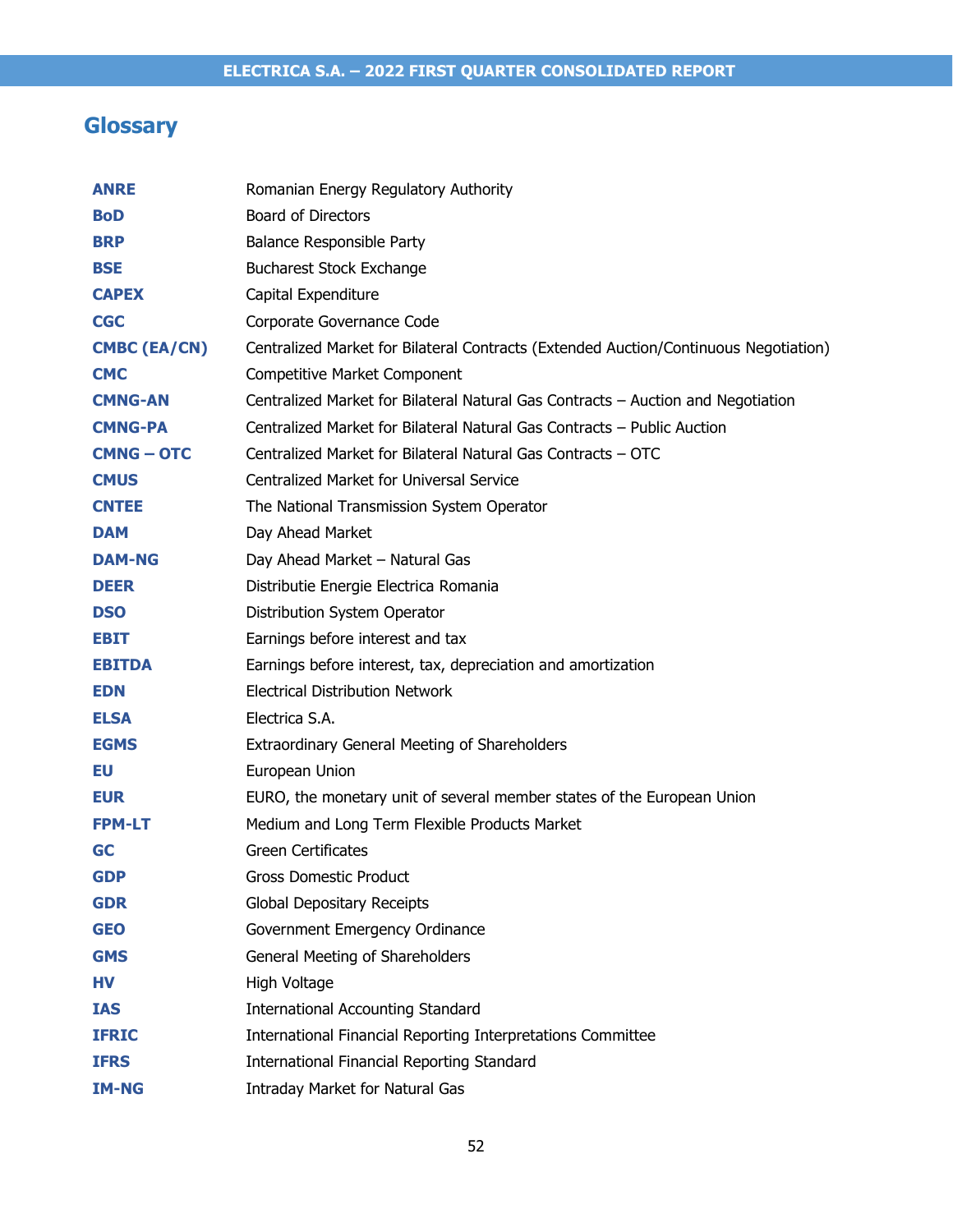| <b>IPO</b>   | <b>Initial Public Offering</b>                                   |
|--------------|------------------------------------------------------------------|
| <b>IR</b>    | <b>Investor Relations</b>                                        |
| <b>ISIN</b>  | International Securities Identification Number                   |
| <b>KPI</b>   | Key Performance Indicators                                       |
| kV           | KiloVolt                                                         |
| <b>LR</b>    | Last Resort                                                      |
| LV           | Low Voltage                                                      |
| <b>MV</b>    | Medium Voltage                                                   |
| <b>MVA</b>   | Mega Volt Ampere                                                 |
| <b>MWh</b>   | MegaWatt hour                                                    |
| <b>MKP</b>   | Management Key Position                                          |
| <b>NAFA</b>  | National Agency for Fiscal Administration                        |
| <b>NES</b>   | National Energy System                                           |
| NL.          | <b>Network Losses</b>                                            |
| <b>NRC</b>   | Nomination and Remuneration Committee                            |
| <b>OMPF</b>  | Order of Ministry of Public Finances                             |
| <b>OGMS</b>  | Ordinary General Meeting of Shareholders                         |
| <b>OHL</b>   | Overhead Line                                                    |
| <b>OHS</b>   | Occupational Health and Safety                                   |
| <b>OPCOM</b> | Romanian Gas and Electricity market operator                     |
| <b>RAB</b>   | Regulated Asset Base                                             |
| <b>RM</b>    | <b>Retail Market</b>                                             |
| <b>RON</b>   | Romanian monetary unit                                           |
| <b>RRR</b>   | Regulated Rate of Return                                         |
| <b>SAD</b>   | Distribution Automation System                                   |
| <b>SCADA</b> | Supervisory Control And Data Acquisition                         |
| <b>SDMN</b>  | Societatea de Distributie a Energiei Electrice Muntenia Nord     |
| <b>SDTN</b>  | Societatea de Distributie a Energiei Electrice Transilvania Nord |
| <b>SDTS</b>  | Societatea de Distributie a Energiei Electrice Transilvania Sud  |
| <b>SEM</b>   | Servicii Energetice Muntenia SA                                  |
| <b>SEO</b>   | Servicii Energetice Oltenia SA                                   |
| <b>SoLR</b>  | Supplier of last resort                                          |
| <b>TWh</b>   | TeraWatt hour                                                    |
| <b>TSO</b>   | Transmission and system operator                                 |
| <b>UM</b>    | Unit of Measurement                                              |
| <b>US</b>    | Universal Service                                                |
| <b>VAT</b>   | Value Added Tax                                                  |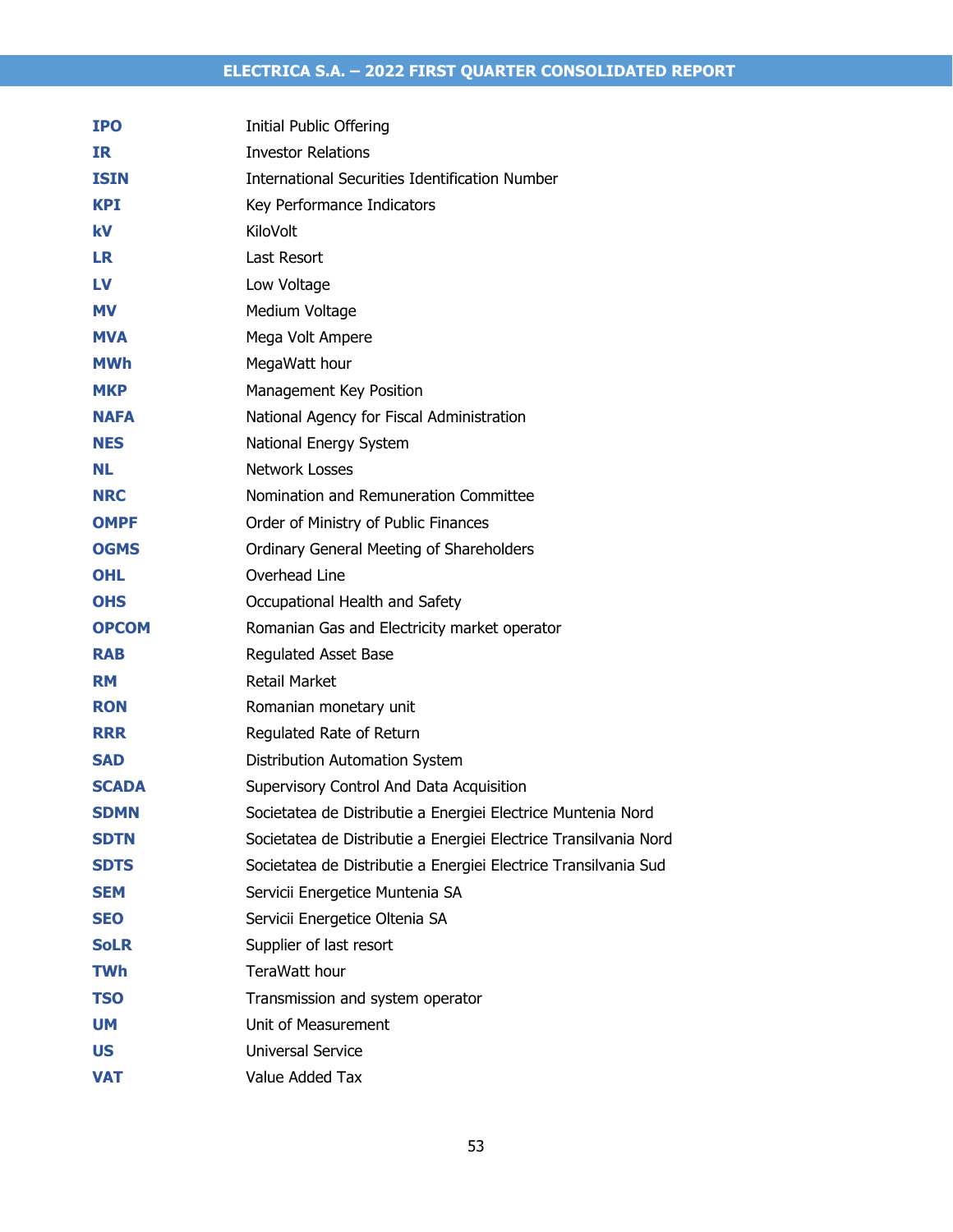

Condensed Consolidated Interim Financial Statements

as at and for the three month period ended

# **31 March 2022**

prepared in accordance with

**International Accounting Standard 34 – "Interim Financial Reporting"**, as adopted by the European Union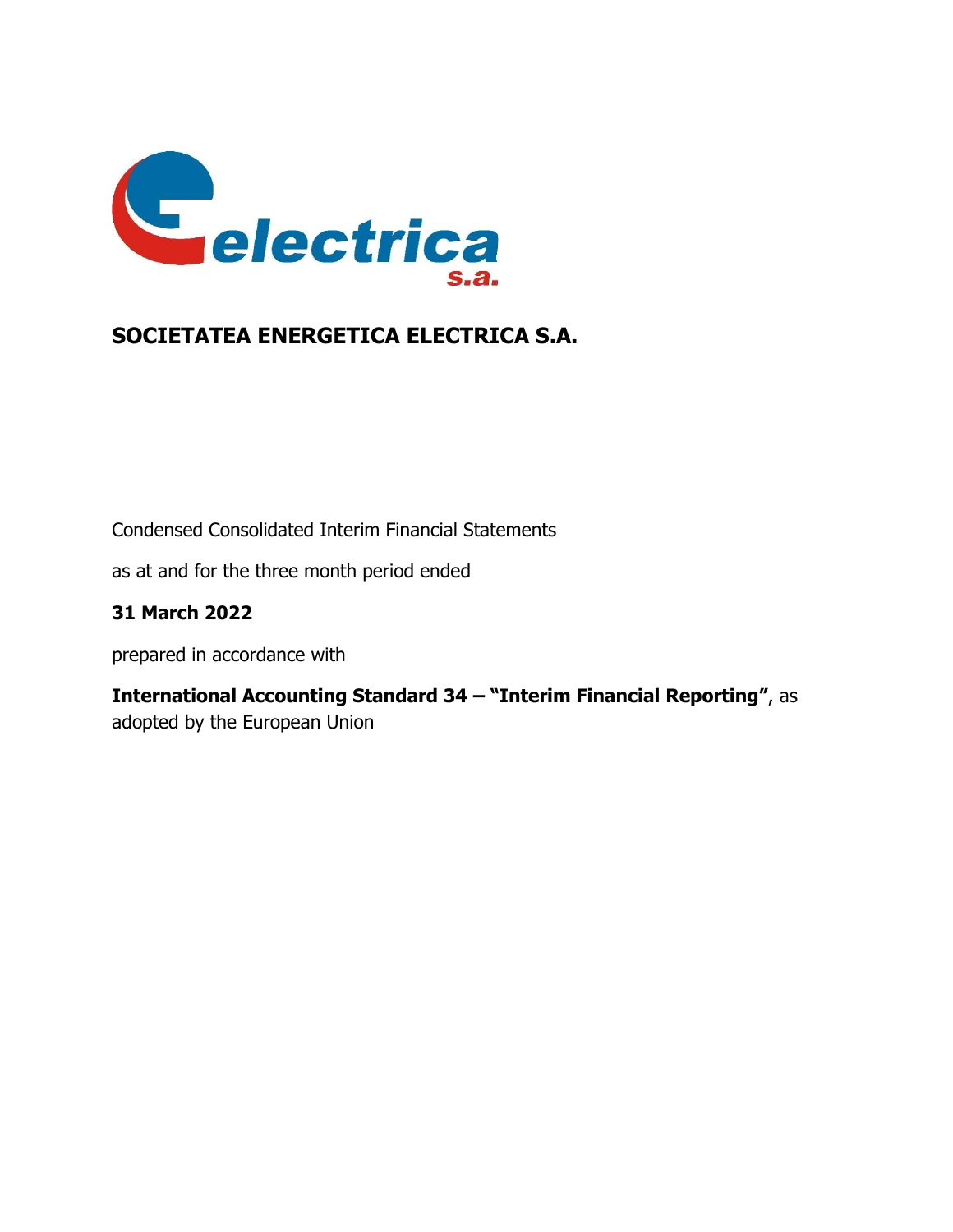#### **CONDENSED CONSOLIDATED INTERIM FINANCIAL STATEMENTS AS AT AND FOR THE THREE MONTH PERIOD ENDED 31 MARCH 2022**

PREPARED IN ACCORDANCE WITH IAS 34 "INTERIM FINANCIAL REPORTING" AS ADOPTED BY THE EUROPEAN UNION

#### **Contents**

| Condensed consolidated statement of financial position          |    |
|-----------------------------------------------------------------|----|
| Condensed consolidated statement of profit or loss              | 3  |
| <b>Condensed consolidated statement of comprehensive income</b> | 4  |
| Condensed consolidated statement of changes in equity           | 5. |
| <b>Condensed consolidated statement of cash flows</b>           |    |

#### **Notes to the condensed consolidated interim financial statements**

| 1.  | Reporting entity and general information | 9  |
|-----|------------------------------------------|----|
| 2.  | Basis of accounting                      | 12 |
| 3.  | Basis of measurement                     | 12 |
| 4.  | Significant accounting policies          | 12 |
| 5.  | Operating segments                       | 13 |
| 6.  | Revenue                                  | 16 |
| 7.  | Other income                             | 16 |
| 8.  | Electricity and natural gas purchased    | 16 |
| 9.  | Earnings per share                       | 17 |
| 10. | Income tax                               | 17 |
| 11. | Trade receivables                        | 18 |
| 12. | Cash and cash equivalents                | 19 |
| 13. | Other payables                           | 19 |
| 14. | Long-term bank borrowings                | 20 |
| 15. | Provisions                               | 22 |
| 16. | Financial instruments - fair values      | 22 |
| 17. | Related parties                          | 23 |
| 18. | Acquisition of subsidiaries              | 25 |
| 19. | Contingencies                            | 26 |
| 20. | Subsequent events                        | 27 |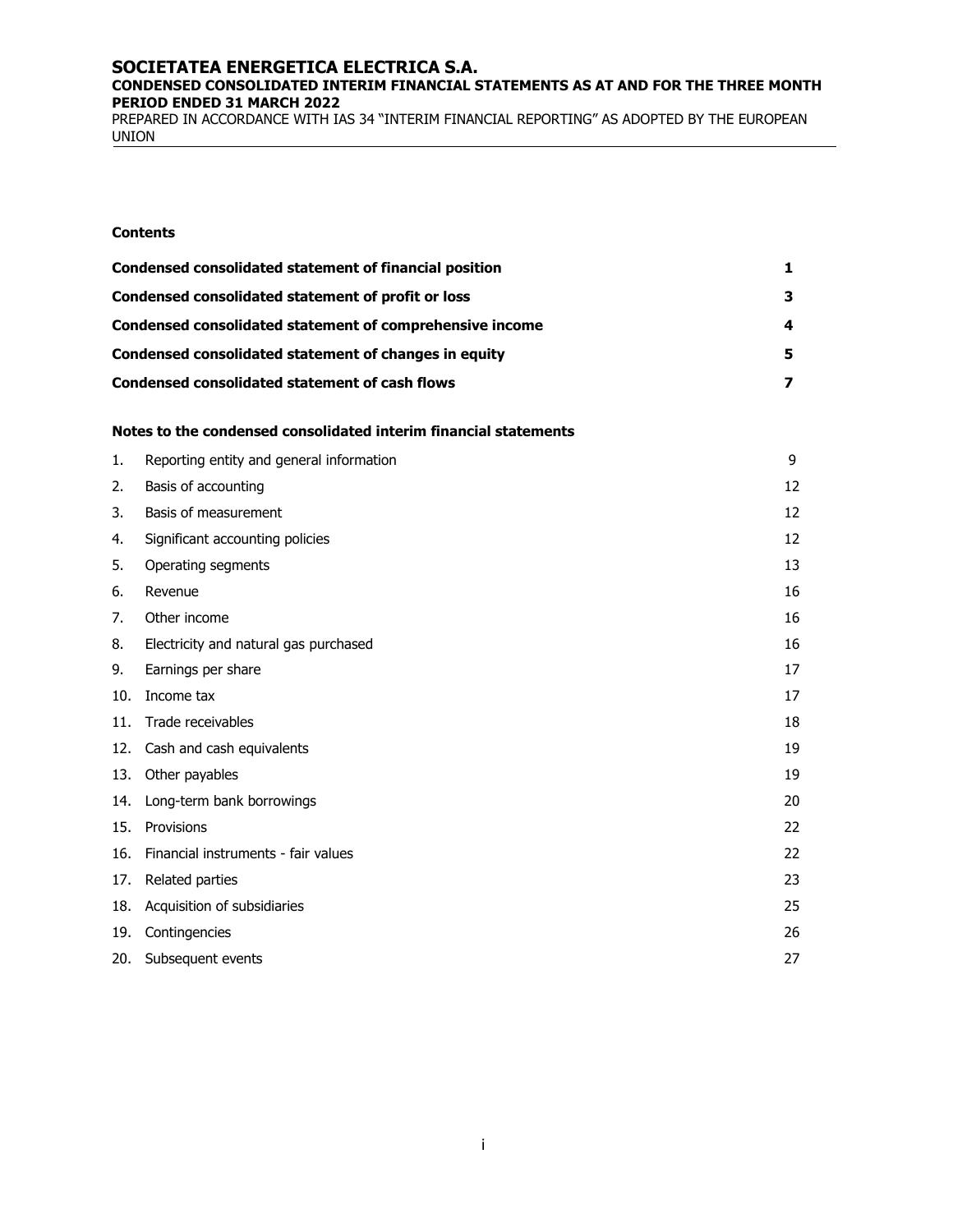**CONDENSED CONSOLIDATED STATEMENT OF FINANCIAL POSITION**

AS AT 31 MARCH 2022

(All amounts are in THOUSAND RON, if not otherwise stated)

|                                                                  | <b>Note</b> | 31 March 2022<br>(unaudited and not<br>reviewed) | 31 December<br>2021<br>(audited) |
|------------------------------------------------------------------|-------------|--------------------------------------------------|----------------------------------|
| <b>ASSETS</b>                                                    |             |                                                  |                                  |
| <b>Non-current assets</b>                                        |             |                                                  |                                  |
| Intangible assets related to concession arrangements             |             | 5,511,333                                        | 5,514,557                        |
| Other intangible assets                                          |             | 9,345                                            | 8,983                            |
| Goodwill                                                         | 18          | 4,430                                            |                                  |
| Property, plant and equipment                                    |             | 495,883                                          | 505,419                          |
| Investments in associates                                        |             | 23,615                                           | 25,810                           |
| Deferred tax assets                                              |             | 58,703                                           | 83,531                           |
| Right of use assets                                              |             | 21,660                                           | 20,945                           |
| Other non-current assets                                         |             | 1,983                                            | 1,661                            |
| <b>Total non-current assets</b>                                  |             | 6,126,952                                        | 6,160,906                        |
| <b>Current assets</b>                                            |             |                                                  |                                  |
| Trade receivables                                                | 11          | 2,099,259                                        | 1,344,619                        |
| Subsidies receivable                                             | 7           | 632,315                                          |                                  |
| Other receivables                                                |             | 50,092                                           | 48,600                           |
| Cash and cash equivalents                                        | 12          | 94,307                                           | 221,830                          |
| Inventories                                                      |             | 67,618                                           | 72,958                           |
| Prepayments                                                      |             | 16,967                                           | 5,034                            |
| Current income tax assets                                        |             | 23,777                                           | 23,777                           |
| Assets held for sale                                             |             | 11,038                                           | 5,412                            |
| <b>Total current assets</b>                                      |             | 2,995,373                                        | 1,722,230                        |
| <b>Total assets</b>                                              |             | 9,122,325                                        | 7,883,136                        |
| <b>EQUITY AND LIABILITIES</b>                                    |             |                                                  |                                  |
| <b>Equity</b>                                                    |             |                                                  |                                  |
| Share capital                                                    |             | 3,464,436                                        | 3,464,436                        |
| Share premium                                                    |             | 103,049                                          | 103,049                          |
| Treasury shares reserve                                          |             | (75, 372)                                        | (75, 372)                        |
| Capital contributions in kind from shareholders                  |             | 7                                                | 7                                |
| Revaluation reserve                                              |             | 99,777                                           | 102,829                          |
| Legal reserves                                                   |             | 408,405                                          | 408,405                          |
| Retained earnings                                                |             | 795,493                                          | 950,228                          |
| Total equity attributable to the owners of the<br><b>Company</b> |             | 4,795,795                                        | 4,953,582                        |
| Non-controlling interests                                        | 18          | (24)                                             |                                  |
| <b>Total equity</b>                                              |             | 4,795,771                                        | 4,953,582                        |
| (Continued on page 2)                                            |             |                                                  |                                  |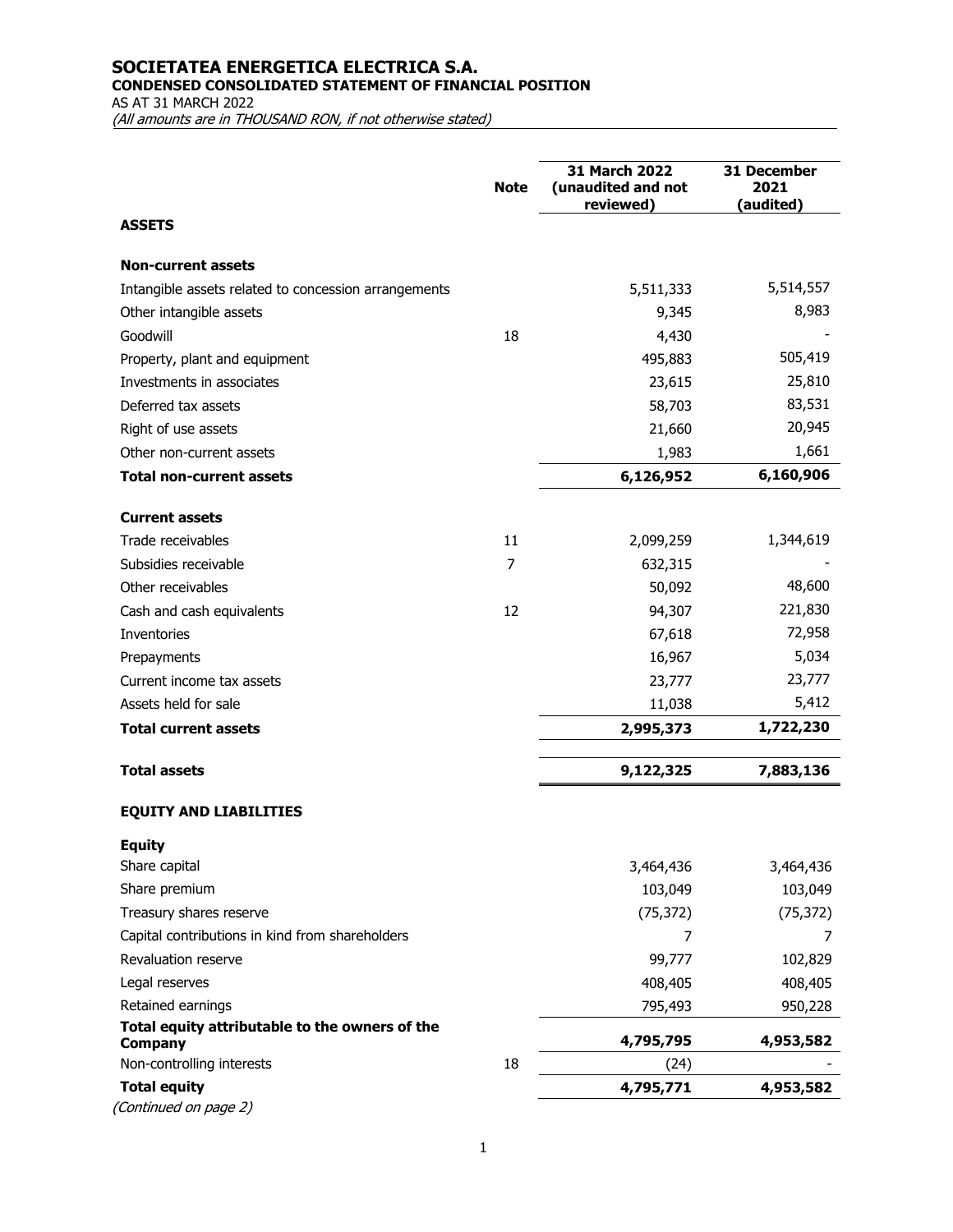### **SOCIETATEA ENERGETICA ELECTRICA S.A. CONDENSED CONSOLIDATED STATEMENT OF FINANCIAL POSITION**

AS AT 31 MARCH 2022

(All amounts are in THOUSAND RON, if not otherwise stated)

|                                              | <b>Note</b> | <b>31 March 2022</b><br>(unaudited and not<br>reviewed) | <b>31 December</b><br>2021<br>(audited) |
|----------------------------------------------|-------------|---------------------------------------------------------|-----------------------------------------|
| <b>Liabilities</b>                           |             |                                                         |                                         |
| <b>Non-current liabilities</b>               |             |                                                         |                                         |
| Long-term bank borrowings                    | 14          | 307,029                                                 | 118,756                                 |
| Lease liabilities                            |             | 13,650                                                  | 12,102                                  |
| Deferred tax liabilities                     |             | 102,439                                                 | 161,926                                 |
| Employee benefits                            |             | 149,177                                                 | 149,177                                 |
| Other payables                               | 13          | 35,763                                                  | 32,732                                  |
| <b>Total non-current liabilities</b>         |             | 608,058                                                 | 474,693                                 |
| <b>Current liabilities</b>                   |             |                                                         |                                         |
| Current portion of long-term bank borrowings | 14          | 412,771                                                 | 509,733                                 |
| Current portion of lease liabilities         |             | 8,625                                                   | 9,442                                   |
| <b>Bank overdrafts</b>                       | 12          | 1,612,392                                               | 627,402                                 |
| Trade payables                               |             | 1,095,191                                               | 891,335                                 |
| Other payables                               | 13          | 444,071                                                 | 271,263                                 |
| Deferred revenue                             |             | 16,921                                                  | 9,662                                   |
| Employee benefits                            |             | 93,785                                                  | 101,102                                 |
| Provisions                                   | 15          | 34,740                                                  | 34,922                                  |
| <b>Total current liabilities</b>             |             | 3,718,496                                               | 2,454,861                               |
| <b>Total liabilities</b>                     |             | 4,326,554                                               | 2,929,554                               |
| <b>Total equity and liabilities</b>          |             | 9,122,325                                               | 7,883,136                               |

The accompanying notes are an integral part of these condensed consolidated interim financial statements.

Georgeta Corina Popescu and Stefan Alexandru Frangulea

**Chief Executive Officer Chief Financial Officer**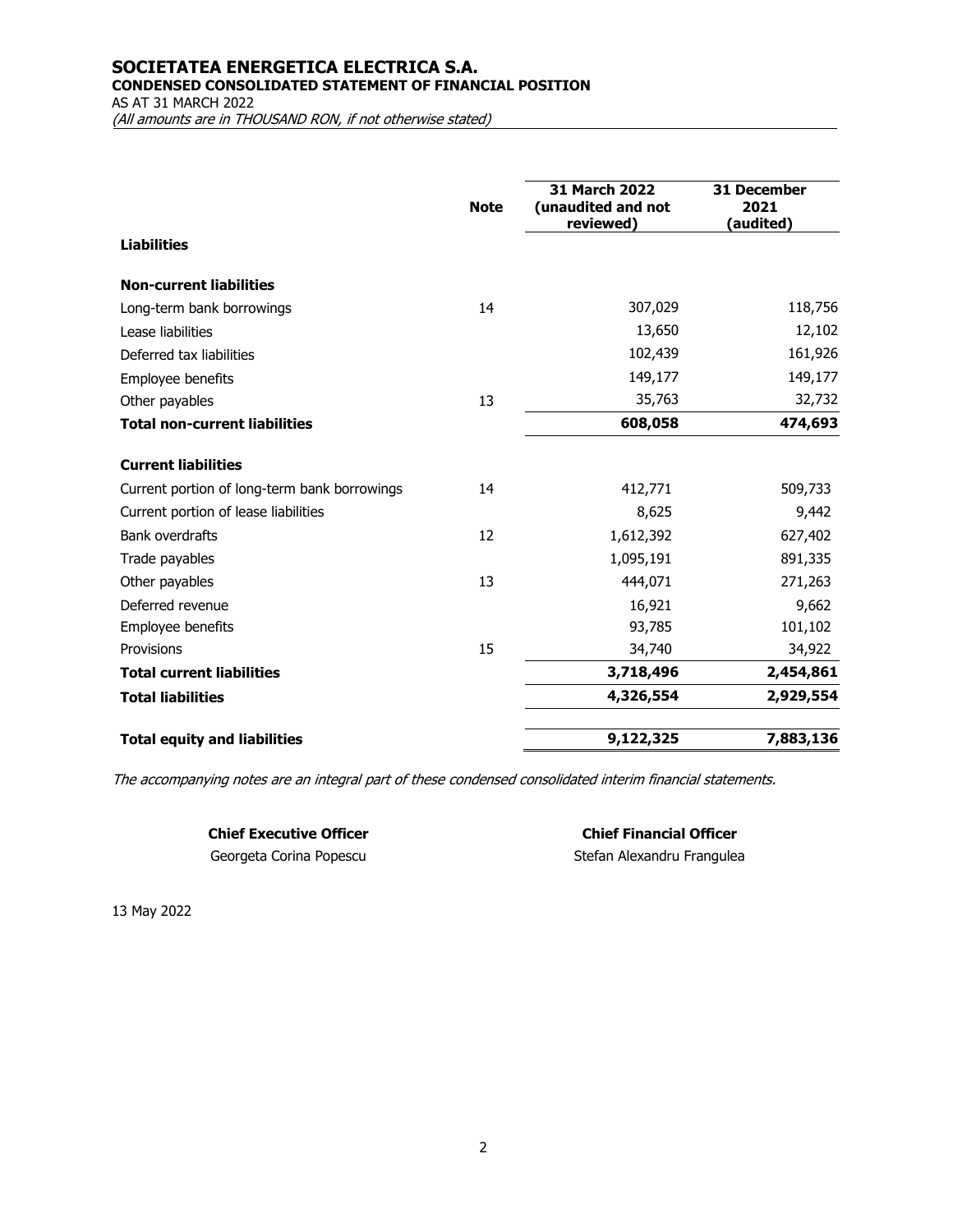### **CONDENSED CONSOLIDATED STATEMENT OF PROFIT OR LOSS**

FOR THE THREE MONTH PERIOD ENDED 31 MARCH 2022

(All amounts are in THOUSAND RON, if not otherwise stated)

|                                                                                          |             | Three month period ended                         |                                                  |
|------------------------------------------------------------------------------------------|-------------|--------------------------------------------------|--------------------------------------------------|
|                                                                                          | <b>Note</b> | 31 March 2022<br>(unaudited and not<br>reviewed) | 31 March 2021<br>(unaudited and not<br>reviewed) |
| Revenue                                                                                  | 6           | 2,579,045                                        | 1,696,223                                        |
| Other income                                                                             | 7           | 678,997                                          | 33,096                                           |
| Electricity and natural gas purchased                                                    | 8           | (2,872,531)                                      | (1, 139, 636)                                    |
| Construction costs related to concession<br>agreements                                   |             | (108, 261)                                       | (86, 911)                                        |
| Employee benefits                                                                        |             | (187, 550)                                       | (186, 444)                                       |
| Repairs, maintenance and materials                                                       |             | (25, 523)                                        | (19, 517)                                        |
| Depreciation and amortization                                                            |             | (124, 049)                                       | (121, 628)                                       |
| Impairment for trade and other receivables, net                                          |             | (19,701)                                         | (5,275)                                          |
| Other operating expenses                                                                 |             | (95, 158)                                        | (92, 178)                                        |
| <b>Operating profit/(loss)</b>                                                           |             | (174, 731)                                       | 77,730                                           |
|                                                                                          |             |                                                  |                                                  |
| Finance income                                                                           |             | 431                                              | 2,007                                            |
| Finance costs                                                                            |             | (18, 141)                                        | (6, 100)                                         |
| <b>Net finance cost</b>                                                                  |             | (17, 710)                                        | (4,093)                                          |
| <b>Share of results of associates</b>                                                    |             | (5)                                              |                                                  |
| Profit/(Loss) before tax                                                                 |             | (192, 446)                                       | 73,637                                           |
| Income tax benefit/(expense)                                                             | 10          | 34,659                                           | (15, 756)                                        |
| Net profit/(loss)                                                                        |             | (157, 787)                                       | 57,881                                           |
| Net profit/(Loss) attributable to:<br>owners of the Company<br>non-controlling interests |             | (157, 787)                                       | 57,881                                           |
| Net profit/(loss)                                                                        |             | (157, 787)                                       | 57,881                                           |
| Earnings/ (Loss) per share                                                               |             |                                                  |                                                  |
| Basic and diluted earnings/ (loss) per share<br>(RON)                                    | 9           | (0.46)                                           | 0.17                                             |

The accompanying notes are an integral part of these condensed consolidated interim financial statements.

**Chief Executive Officer Chief Financial Officer**

Georgeta Corina Popescu and Stefan Alexandru Frangulea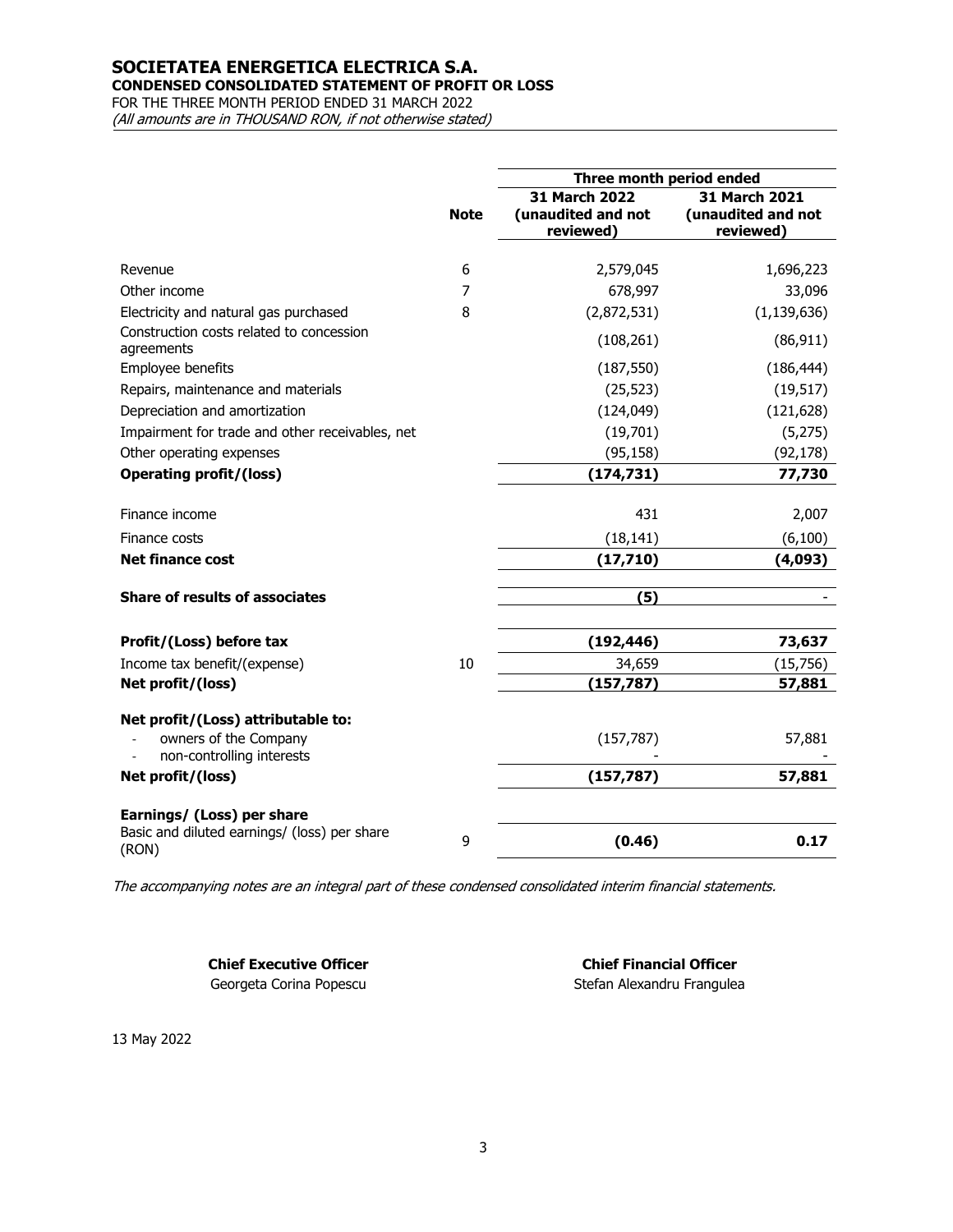### **SOCIETATEA ENERGETICA ELECTRICA S.A. CONDENSED CONSOLIDATED STATEMENT OF COMPREHENSIVE INCOME**

FOR THE THREE MONTH PERIOD ENDED 31 MARCH 2022 (All amounts are in THOUSAND RON, if not otherwise stated)

|                                                    | Three month period ended |                      |
|----------------------------------------------------|--------------------------|----------------------|
|                                                    | <b>31 March 2022</b>     | <b>31 March 2021</b> |
|                                                    | (unaudited and           | (unaudited and       |
|                                                    | not                      | not                  |
|                                                    | reviewed)                | reviewed)            |
|                                                    |                          |                      |
| Net profit/(loss)                                  | (157, 787)               | 57,881               |
|                                                    |                          |                      |
| Other comprehensive income                         |                          |                      |
| Total comprehensive income/(loss)                  | (157, 787)               | 57,881               |
|                                                    |                          |                      |
| Total comprehensive income/(loss) attributable to: |                          |                      |
| owners of the Company                              | (157, 787)               | 57,881               |
| non-controlling interests                          |                          |                      |
| Total comprehensive income/ (loss)                 | (157, 787)               | 57,881               |

The accompanying notes are an integral part of these condensed consolidated interim financial statements.

#### **Chief Executive Officer Chief Financial Officer**

Georgeta Corina Popescu and Stefan Alexandru Frangulea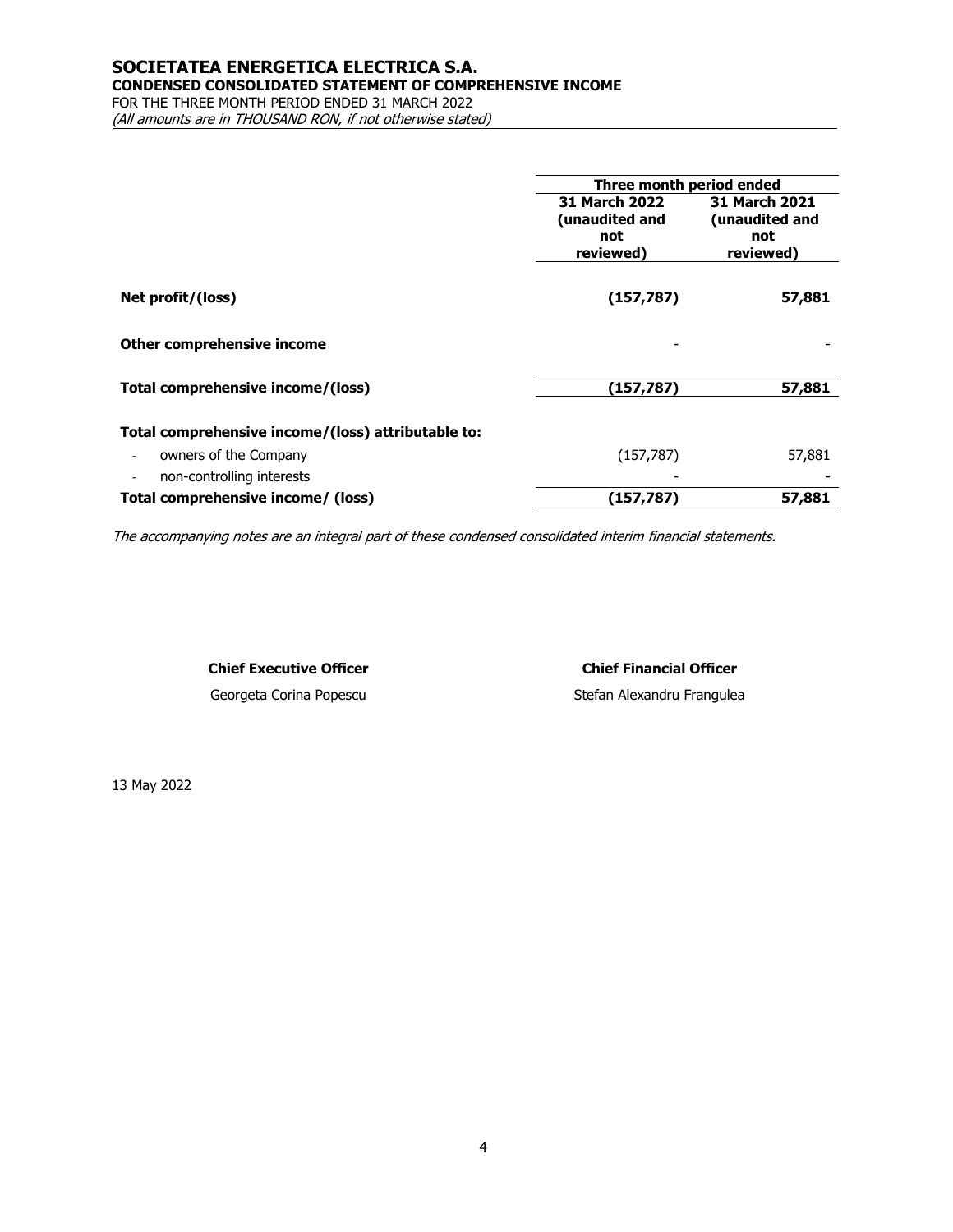### **SOCIETATEA ENERGETICA ELECTRICA S.A. CONDENSED CONSOLIDATED STATEMENT OF CHANGES IN EQUITY**

FOR THE THREE MONTH PERIOD ENDED 31 MARCH 2022 (All amounts are in THOUSAND RON, if not otherwise stated)

|                                                                                                                                     |    |                         |                          |                                      |                                                                 | <b>Attributable to the owners of the Company</b> |                          |                             |                |                                  |                        |
|-------------------------------------------------------------------------------------------------------------------------------------|----|-------------------------|--------------------------|--------------------------------------|-----------------------------------------------------------------|--------------------------------------------------|--------------------------|-----------------------------|----------------|----------------------------------|------------------------|
|                                                                                                                                     |    | <b>Share</b><br>capital | <b>Share</b><br>premium  | <b>Treasury</b><br>shares<br>reserve | <b>Capital</b><br>contributions<br>in kind from<br>shareholders | <b>Revaluation</b><br>reserve                    | Legal<br>reserves        | <b>Retained</b><br>earnings | <b>Total</b>   | Non-<br>controlling<br>interests | <b>Total</b><br>equity |
| <b>Balance at 1 January</b><br>2022<br>(audited)                                                                                    |    | 3,464,436               | 103,049                  | (75, 372)                            | $\overline{\phantom{a}}$                                        | 102,829                                          | 408,405                  | 950,228                     | 4,953,582      |                                  | 4,953,582              |
| <b>Comprehensive income</b><br>Loss for the period<br>(unaudited and not reviewed)                                                  |    |                         |                          |                                      |                                                                 |                                                  | $\overline{\phantom{a}}$ | (157, 787)                  | (157, 787)     | $\blacksquare$                   | (157, 787)             |
| <b>Total comprehensive loss</b><br>(unaudited and not<br>reviewed)                                                                  |    |                         | $\overline{\phantom{a}}$ |                                      | $\overline{\phantom{a}}$                                        |                                                  | $\overline{\phantom{a}}$ | (157, 787)                  | (157, 787)     | $\blacksquare$                   | (157, 787)             |
| <b>Other changes in equity</b><br>(unaudited and not<br>reviewed)                                                                   |    |                         |                          |                                      |                                                                 |                                                  |                          |                             |                |                                  |                        |
| Transfer of revaluation<br>reserve to retained earnings<br>due to depreciation and<br>disposals of property, plant<br>and equipment |    |                         |                          |                                      |                                                                 | (3,052)                                          |                          | 3,052                       |                |                                  |                        |
| Acquisition of subsidiary with<br>non-controlling interests                                                                         | 18 |                         |                          |                                      |                                                                 |                                                  |                          |                             | $\blacksquare$ | (24)                             | (24)                   |
| <b>Balance at 31 March 2022</b><br>(unaudited and not<br>reviewed)                                                                  |    | 3,464,436               | 103,049                  | (75, 372)                            |                                                                 | $\overline{\phantom{a}}$<br>99,777               | 408,405                  | 795,493                     | 4,795,795      | (24)                             | 4,795,771              |

(Continued on page 6)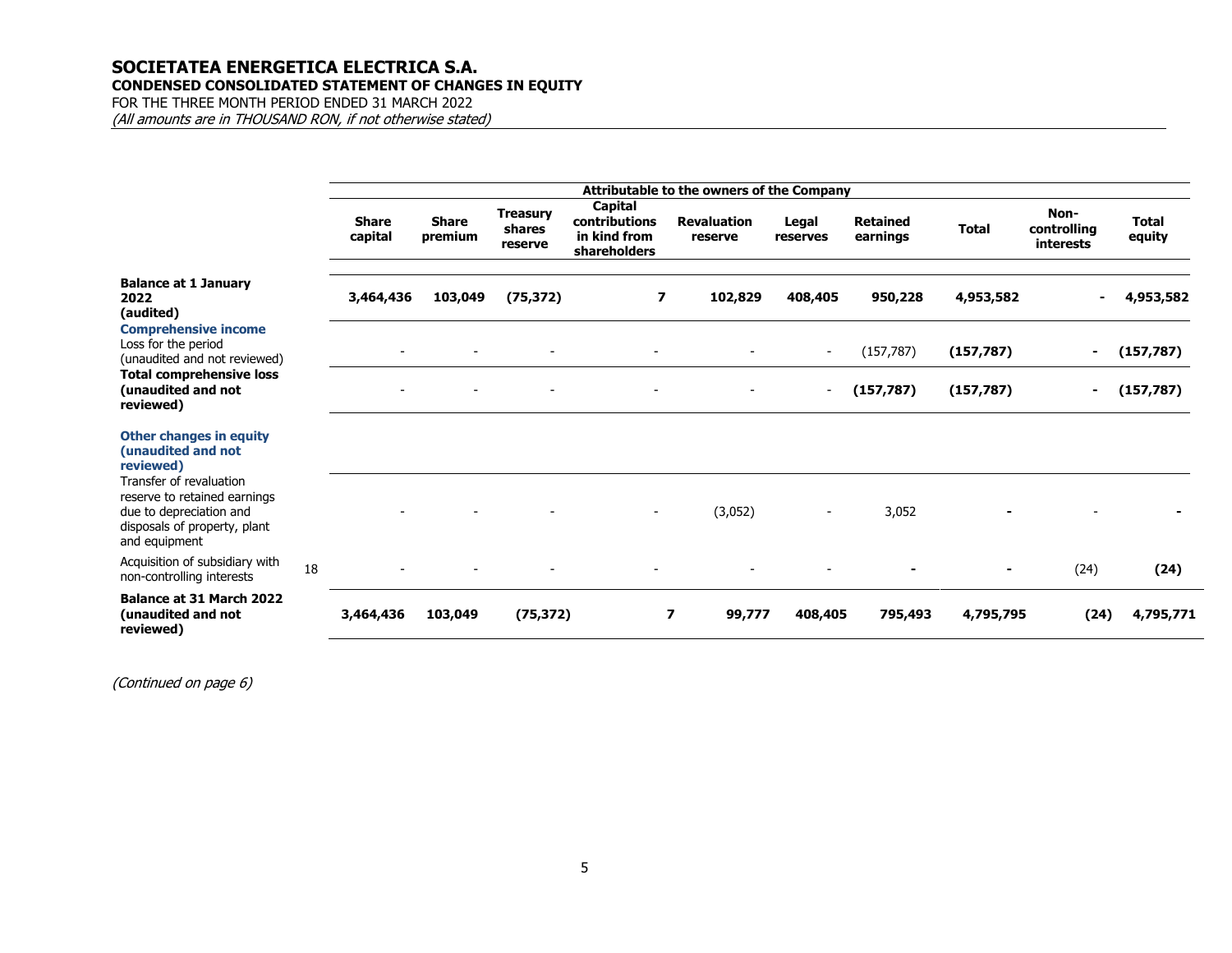#### **SOCIETATEA ENERGETICA ELECTRICA S.A. CONDENSED CONSOLIDATED STATEMENT OF CHANGES IN EQUITY**

FOR THE THREE MONTH PERIOD ENDED 31 MARCH 2022 (All amounts are in THOUSAND RON, if not otherwise stated)

|                                                                                                                               | Attributable to the owners of the Company |                          |                               |                                                          |                               |                          |                             |                 |  |
|-------------------------------------------------------------------------------------------------------------------------------|-------------------------------------------|--------------------------|-------------------------------|----------------------------------------------------------|-------------------------------|--------------------------|-----------------------------|-----------------|--|
|                                                                                                                               | <b>Share</b><br>capital                   | <b>Share</b><br>premium  | Treasury<br>shares<br>reserve | Capital<br>contributions in<br>kind from<br>shareholders | <b>Revaluation</b><br>reserve | Legal<br>reserves        | <b>Retained</b><br>earnings | Total<br>equity |  |
| Balance at 1 January 2021 (audited)                                                                                           | 3,464,436                                 | 103,049                  | (75, 372)                     | 7                                                        | 116,372                       | 392,276                  | 1,759,506                   | 5,760,274       |  |
| <b>Comprehensive income</b><br>Profit for the period (unaudited and not<br>reviewed)                                          |                                           | $\overline{\phantom{a}}$ | $\overline{\phantom{a}}$      |                                                          |                               | $\overline{\phantom{a}}$ | 57,881                      | 57,881          |  |
| Total comprehensive income (unaudited<br>and not reviewed)                                                                    | $\overline{\phantom{a}}$                  | $\blacksquare$           | $\blacksquare$                | $\overline{\phantom{a}}$                                 | $\overline{\phantom{a}}$      | $\overline{\phantom{a}}$ | 57,881                      | 57,881          |  |
| <b>Other changes in equity</b><br>(unaudited and not reviewed)                                                                |                                           |                          |                               |                                                          |                               |                          |                             |                 |  |
| Transfer of revaluation reserve to retained<br>earnings due to depreciation and disposals of<br>property, plant and equipment |                                           |                          | $\blacksquare$                |                                                          | (5,219)                       |                          | 5,219                       |                 |  |
| Balance at 31 March 2021<br>(unaudited and not reviewed)                                                                      | 3,464,436                                 | 103,049                  | (75, 372)                     |                                                          | 111,153                       | 392,276                  | 1,822,606                   | 5,818,155       |  |

The accompanying notes are an integral part of these condensed consolidated interim financial statements.

**Chief Executive Officer Chief Financial Officer** Georgeta Corina Popescu and Stefan Alexandru Frangulea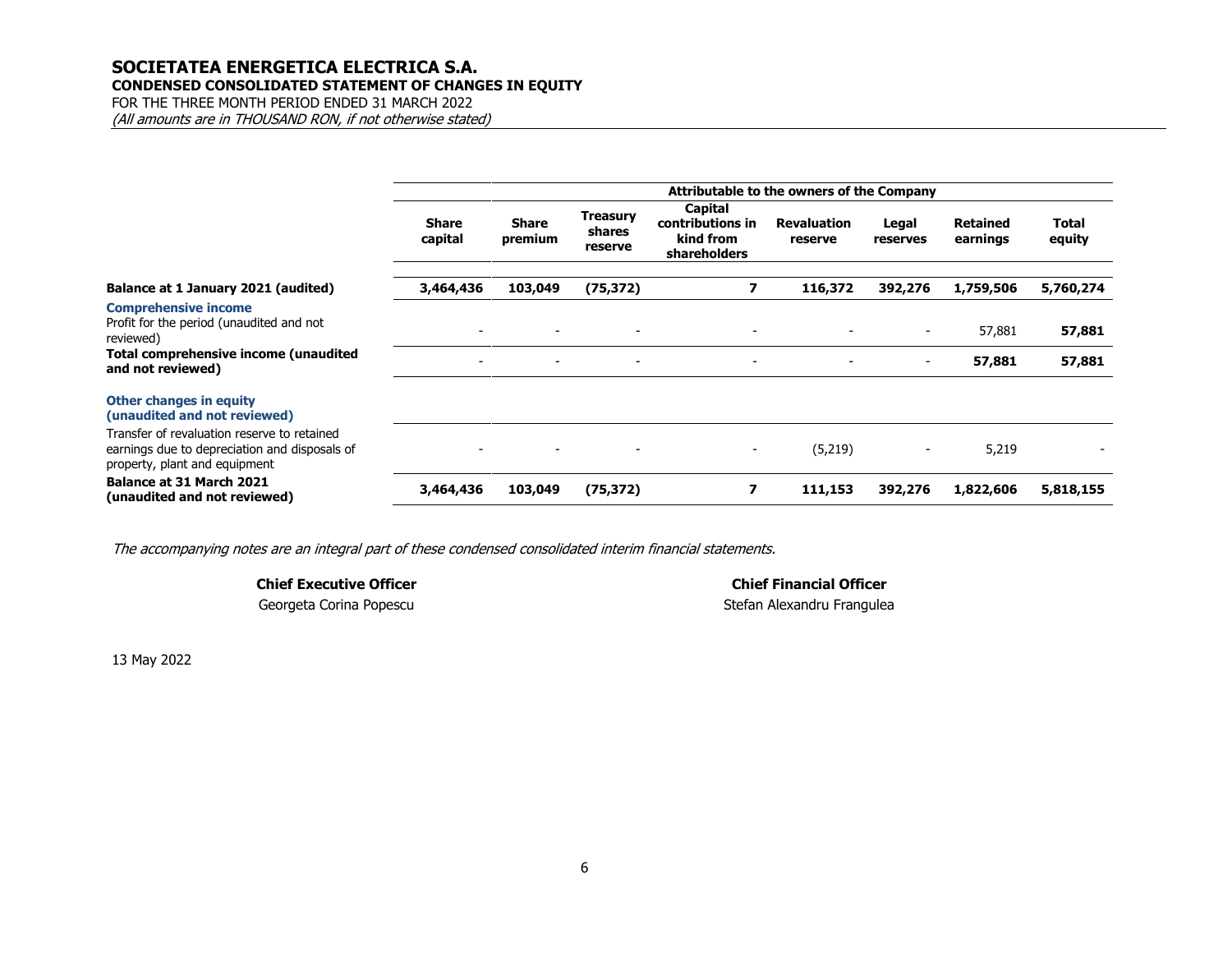**CONDENSED CONSOLIDATED STATEMENT OF CASH FLOWS**

FOR THE THREE MONTH PERIOD ENDED 31 MARCH 2022 (All amounts are in THOUSAND RON, if not otherwise stated)

|                                                             | Three month period ended |                                                  |                                                         |  |
|-------------------------------------------------------------|--------------------------|--------------------------------------------------|---------------------------------------------------------|--|
|                                                             | <b>Note</b>              | 31 March 2022<br>(unaudited and not<br>reviewed) | <b>31 March 2021</b><br>(unaudited and not<br>reviewed) |  |
| Cash flows from operating activities                        |                          |                                                  |                                                         |  |
| (Loss)/Profit                                               |                          | (157, 787)                                       | 57,881                                                  |  |
| <b>Adjustments for:</b>                                     |                          |                                                  |                                                         |  |
| Depreciation                                                |                          | 5,201                                            | 5,045                                                   |  |
| Amortisation                                                |                          | 118,848                                          | 116,583                                                 |  |
| Impairment of property, plant and equipment, net            |                          |                                                  | (137)                                                   |  |
| (Gain)/Loss on disposal of property, plant and<br>equipment |                          | (385)                                            | 50                                                      |  |
| Impairment of trade and other receivables, net              | 11                       | 19,701                                           | 5,275                                                   |  |
| Adjustments for assets held for sale, net                   |                          | (20)                                             | 89                                                      |  |
| Change in provisions, net                                   | 15                       | (182)                                            | 9,248                                                   |  |
| Net finance cost                                            |                          | 17,710                                           | 4,093                                                   |  |
| Income tax (benefit)/expense                                | 10                       | (34, 659)                                        | 15,756                                                  |  |
| Share of loss of associates                                 |                          | 5                                                |                                                         |  |
|                                                             |                          | (31, 568)                                        | 213,883                                                 |  |
| Changes in:                                                 |                          |                                                  |                                                         |  |
| Trade receivables                                           |                          | (782,080)                                        | (125,606)                                               |  |
| Subsidies receivables                                       | 7                        | (632, 315)                                       |                                                         |  |
| Other receivables                                           |                          | (1,638)                                          | 135                                                     |  |
| Prepayments                                                 |                          | (11, 933)                                        | (11, 355)                                               |  |
| Inventories                                                 |                          | 5,340                                            | 10,843                                                  |  |
| Trade payables                                              |                          | 247,749                                          | 40,304                                                  |  |
| Other payables                                              |                          | 175,775                                          | 20,588                                                  |  |
| Employee benefits                                           |                          | (7, 317)                                         | (6, 393)                                                |  |
| Deferred revenue                                            |                          | 7,259                                            | 483                                                     |  |
| Cash generated from/(used in) operating<br>activities       |                          | (1,030,728)                                      | 142,882                                                 |  |
| Interest paid                                               |                          | (17,020)                                         | (5,898)                                                 |  |
| Income tax paid                                             |                          |                                                  | (9,211)                                                 |  |
| Net cash generated from/(used in)operating<br>activities    |                          | (1,047,748)                                      | 127,773                                                 |  |

(Continued on page 8)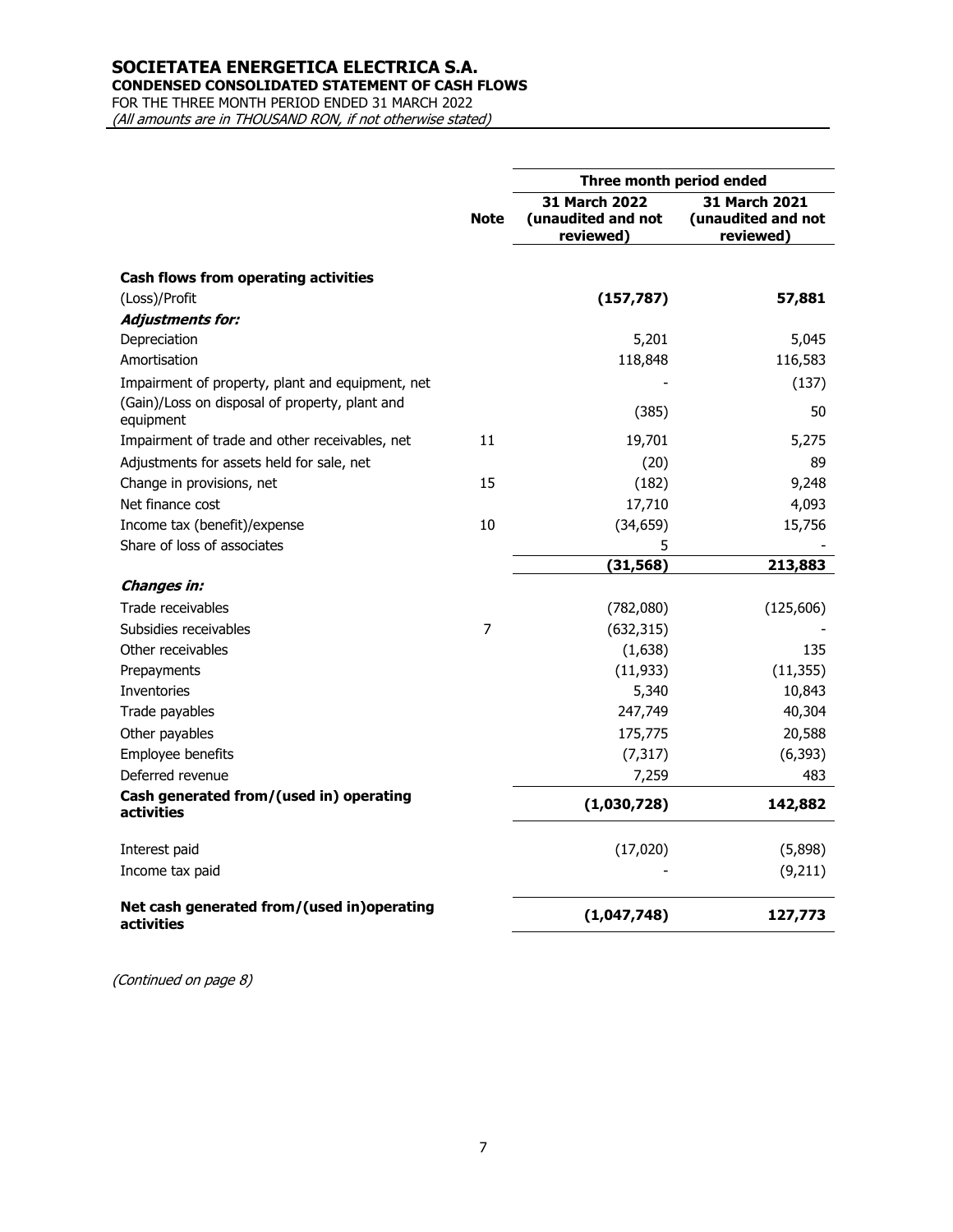**CONDENSED CONSOLIDATED STATEMENT OF CASH FLOWS**

FOR THE THREE MONTH PERIOD ENDED 31 MARCH 2022

(All amounts are in THOUSAND RON, if not otherwise stated)

|                                                                       |             | Three month period ended                         |                                                  |  |  |
|-----------------------------------------------------------------------|-------------|--------------------------------------------------|--------------------------------------------------|--|--|
|                                                                       | <b>Note</b> | 31 March 2022<br>(unaudited and not<br>reviewed) | 31 March 2021<br>(unaudited and not<br>reviewed) |  |  |
| <b>Cash flows from investing activities</b>                           |             |                                                  |                                                  |  |  |
| Payments for purchase of property, plant and<br>equipment             |             | (3, 498)                                         | (3, 158)                                         |  |  |
| Payments for network construction related to<br>concession agreements |             | (147, 176)                                       | (151, 289)                                       |  |  |
| Payments for purchase of other intangible assets                      |             | (982)                                            | (265)                                            |  |  |
| Proceeds from sale of property, plant and<br>equipment                |             | 2,349                                            | 448                                              |  |  |
| Interest received                                                     |             | 222                                              | 1,367                                            |  |  |
| Payments for acquisition of Subsidiaries                              | 18          | (2, 204)                                         |                                                  |  |  |
| Net cash used in investing activities                                 |             | (151, 289)                                       | (152,897)                                        |  |  |
| <b>Cash flows from financing activities</b>                           |             |                                                  |                                                  |  |  |
| Proceeds from long term bank borrowings                               | 14          | 113,451                                          | 96,892                                           |  |  |
| Repayment of long-term bank loans                                     | 14          | (23, 229)                                        | (12,064)                                         |  |  |
| Payment of lease liabilities                                          |             | (3, 574)                                         | (3,694)                                          |  |  |
| Dividends paid                                                        |             | (124)                                            | (95)                                             |  |  |
| Net cash generated from financing activities                          |             | 86,524                                           | 81,039                                           |  |  |
| Net increase/(decrease) in cash and cash<br>equivalents               |             | (1, 112, 513)                                    | 55,915                                           |  |  |
| Cash and cash equivalents at 1 January                                |             | (405, 572)                                       | 405,963                                          |  |  |
| Cash and cash equivalents at 31 March                                 | 12          | (1,518,085)                                      | 461,878                                          |  |  |

The accompanying notes are an integral part of these condensed consolidated interim financial statements.

The non-cash transactions are disclosed in Note 12.

#### **Chief Executive Officer Chief Financial Officer**

Georgeta Corina Popescu Stefan Alexandru Frangulea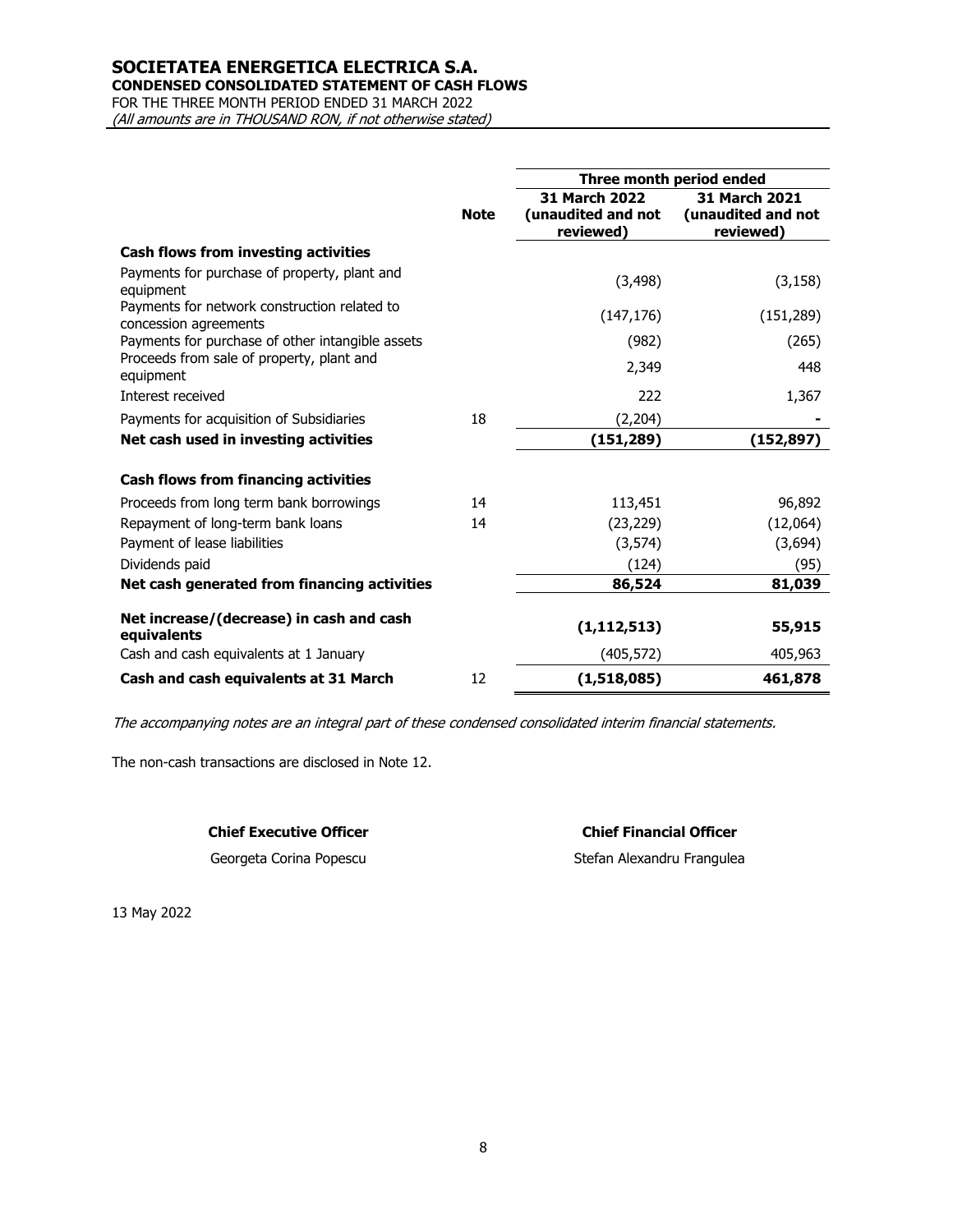#### **1 Reporting entity and general information**

These financial statements are the condensed consolidated interim financial statements of Societatea Energetica Electrica S.A. ("the Company" or "Electrica SA") and its subsidiaries (together "the Group") as at and for the three month period ended 31 March 2022.

The registered office of the Company is 9 Grigore Alexandrescu Street, District 1, Bucharest, Romania. The Company has sole registration code 13267221 and Trade Register registration number J40/7425/2000.

As at 31 March 2022 and 31 December 2021, the major shareholder of Societatea Energetica Electrica S.A. is the Romanian State, represented by the Ministry of Energy with a share of ownership of 48.79% from the share capital.

The Company's shares are listed on the Bucharest Stock Exchange and the global depository receipts ("GDRs") are listed on the London Stock Exchange (LSE). The shares traded on the London Stock Exchange are the global depositary receipts, one global depositary receipt representing four shares. The Bank of New York Mellon is the depositary bank for these securities.

| <b>Subsidiary</b>                                                                                               | <b>Activity</b>                                                                                                  | <b>Sole</b><br>registration<br>code | Head<br><b>Office</b> | at 31 March 2022  | % shareholding as % shareholding as at<br>31 December 2021 |
|-----------------------------------------------------------------------------------------------------------------|------------------------------------------------------------------------------------------------------------------|-------------------------------------|-----------------------|-------------------|------------------------------------------------------------|
| Distributie Energie Electrica<br>Romania S.A. ("DEER")                                                          | Electricity distribution<br>in geographical areas<br>Transilvania Nord,<br>Transilvania Sud and<br>Muntenia Nord | 14476722                            | Cluj-<br>Napoca       | 99.99999929%      | 99.99999929%                                               |
| Electrica Furnizare S.A.                                                                                        | Electricity and natural<br>gas supply                                                                            | 28909028                            | <b>Bucuresti</b>      | 99.9998415011992% | 99.9998415011992%                                          |
| Electrica Serv S.A.                                                                                             | Services in the energy<br>sector (maintenance,<br>repairs, construction)                                         | 17329505                            | <b>Bucuresti</b>      | 99.99998095%      | 99.99998095%                                               |
| Electrica Producție Energie<br>S.A                                                                              | Electricity generation                                                                                           | 44854129                            | <b>Bucuresti</b>      | 99.9920%          | 99.9920%                                                   |
| Electrica Energie Verde 1<br>S.R.L.* ("EEV1" - former<br>Long Bridge Milenium<br>S.R.L.                         | Electricity generation                                                                                           | 19157481                            | <b>Bucuresti</b>      | 100%*             | 100%*                                                      |
| Sunwind Energy S.R.L.                                                                                           | Electricity generation                                                                                           | 42910478                            | Constanta             | 60%               |                                                            |
| *indirect shareholding - Electrica Energie Verde 1 S.R.L. is 100% owned by Electrica Furnizare S.A. subsidiary. |                                                                                                                  |                                     |                       |                   |                                                            |

As at 31 March 2022 and 31 December 2021, the Company's subsidiaries are the following:

As at 31 March 2022 and 31 December 2021, the Company's associates are the following:

| <b>Activity</b><br><b>Associate</b> |                        | Sole<br>registration<br>code | Head<br><b>Office</b> | % shareholding as<br>at 31 March<br>2022 | % shareholding as<br>at 31 December<br>2021 |
|-------------------------------------|------------------------|------------------------------|-----------------------|------------------------------------------|---------------------------------------------|
| Crucea Power Park S.R.L.            | Electricity generation | 25242042                     | Constanta             | <b>30%</b>                               | 30%                                         |
| Sunwind Energy S.R.L.               | Electricity generation | 42910478                     | Constanta             | ٠                                        | 30%                                         |
| New Trend Energy S.R.L.             | Electricity generation | 42921590                     | Constanta             | 30%                                      | 30%                                         |
| Foton Power Energy S.R.L.           | Electricity generation | 43652555                     | Constanta             | 30%                                      | 30%                                         |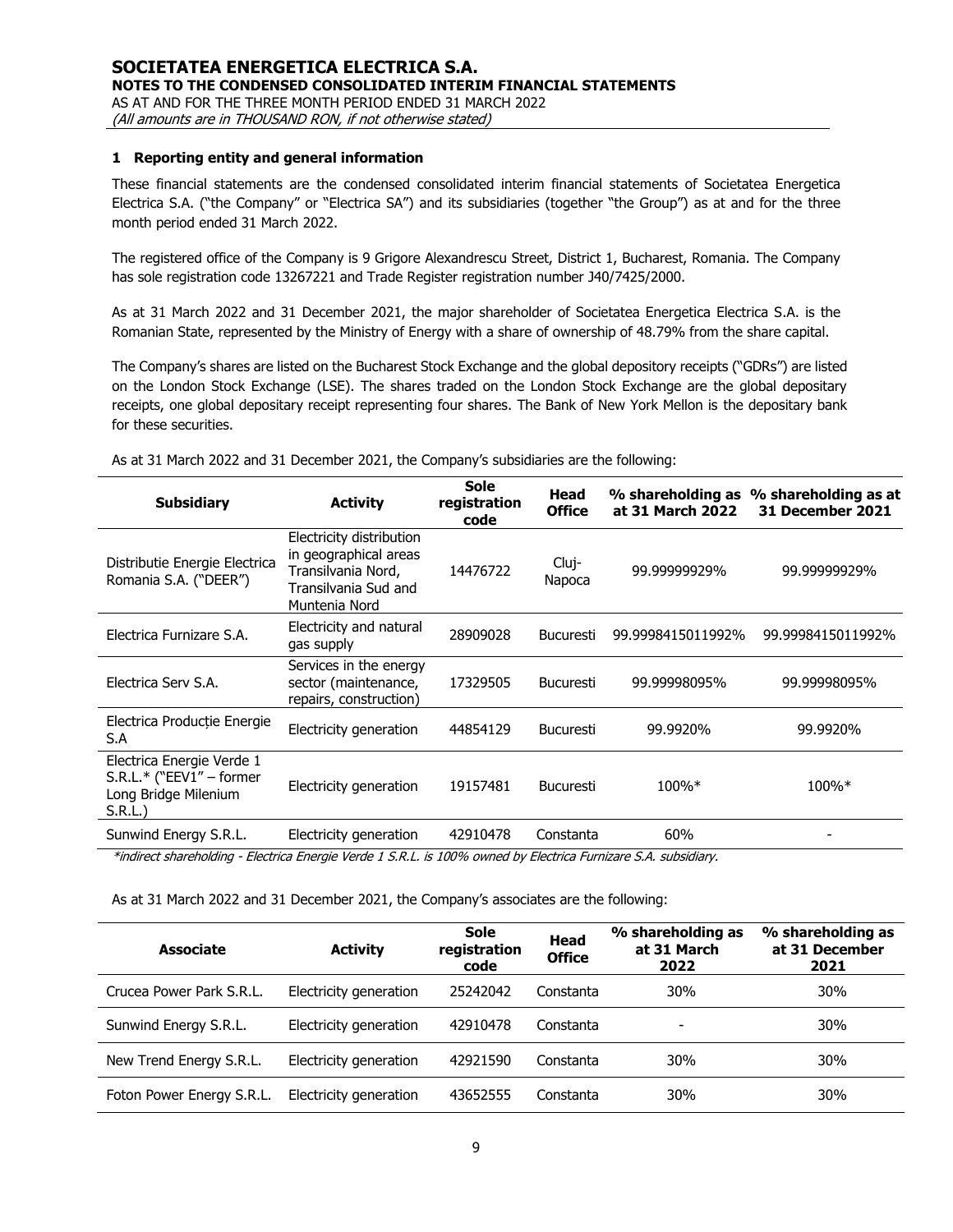#### **SOCIETATEA ENERGETICA ELECTRICA S.A. NOTES TO THE CONDENSED CONSOLIDATED INTERIM FINANCIAL STATEMENTS** AS AT AND FOR THE THREE MONTH PERIOD ENDED 31 MARCH 2022 (All amounts are in THOUSAND RON, if not otherwise stated)

#### **Changes in Group structure in the first quarter of 2022**

On 21 March 2022, the Group acquired an additional 30% of the shares and voting interests in Sunwind Energy S.R.L.. As a result, the Group's equity interest increased from 30% to 60%, granting control of Sunwind Energy S.R.L.. (for further details please see Note 18).

#### **Group's main activities**

The activities of the Group include operation and construction of electricity distribution networks and electricity and natural gas supply to final consumer, as well as energy production from renewable sources. The Group is the electricity distribution operator and the main electricity supplier in Muntenia Nord area (Prahova, Buzau, Dambovita, Braila, Galati and Vrancea counties), Transilvania Nord area (Cluj, Maramures, Satu Mare, Salaj, Bihor and Bistrita Nasaud counties) and Transilvania Sud area (Brasov, Alba, Sibiu, Mures, Harghita and Covasna counties), operating with transformation station and 0.4 kV to 110 kV power lines.

#### **Electricity distribution**

The distribution tariffs approved by the National Authority for Energy Regulation ("ANRE") are as follows (RON/MWh, presented cumulatively for medium and low voltage levels):

|                        | Orders 221, 222, 220/09.12.2020 |                |             |  |  |  |  |  |
|------------------------|---------------------------------|----------------|-------------|--|--|--|--|--|
|                        | <b>Starting 1 January 2021</b>  |                |             |  |  |  |  |  |
|                        | High voltage                    | Medium voltage | Low voltage |  |  |  |  |  |
| Transilvania Nord Area | 19.23                           | 66.35          | 173.93      |  |  |  |  |  |
| Transilvania Sud Area  | 22.23                           | 67.47          | 178.78      |  |  |  |  |  |
| Muntenia Nord Area     | 18.72                           | 56.87          | 184.75      |  |  |  |  |  |

|                        |              | Order 119/25.11.2021           |             |  |  |  |  |  |
|------------------------|--------------|--------------------------------|-------------|--|--|--|--|--|
|                        |              | <b>Starting 1 January 2022</b> |             |  |  |  |  |  |
|                        | High voltage | Medium voltage                 | Low voltage |  |  |  |  |  |
| Transilvania Nord area | 21.79        | 48.13                          | 122.78      |  |  |  |  |  |
| Transilvania Sud area  | 22.34        | 45.49                          | 127.04      |  |  |  |  |  |
| Muntenia Nord area     | 21.02        | 43.54                          | 140.68      |  |  |  |  |  |

#### **Electricity supply**

Due to the increase in energy price on the international and national markets and the impact thereof on Romanian consumers, starting with 1 November 2021 up to 31 March 2022, consumer support schemes were implemented as approved by Order no. 118/2021, approved and modified by Law no. 259/2021 and amended by Order no. 130/2021, Order no. 2/2022, and Order no. 3/2022. The following support mechanisms have been put in place: compensation of household consumers for part of the electricity invoices, exemption (until 31 January 2022) of several types of nonhousehold consumers from payment of regulated tariffs and other taxes/contributions, capping the selling price for household and non-household consumers (until 31 January for certain types of non-household consumers, starting 1 February 2022 for all non-household consumers), suspending the invoice payment for vulnerable consumers.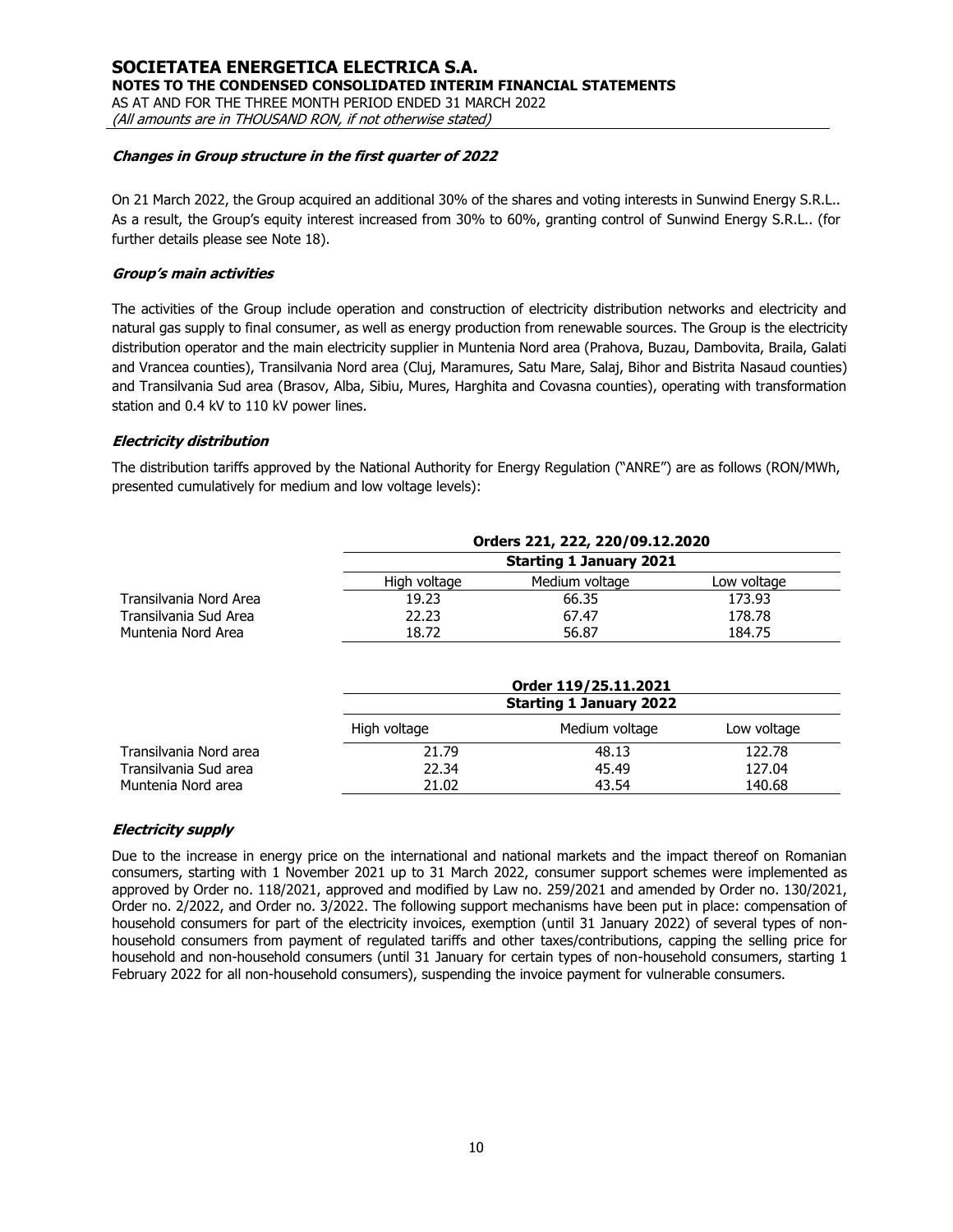The amounts compensated will be received by the Group from the National Agency for Payments and Social Inspection ("ANPIS") for household consumers and from the Ministry of Energy for non-household consumers. The amounts should be recovered in 30 days after submitting the required documentation to ANPIS or Ministry of Energy.

On 18 March 2022, it was issued the Order no. 27 related to the application between 1 April 2022 – 31 March 2023 of new capping schemes for electricity and natural gas, as well as the regularization with the new calculation schemes for the period 1 November 2021 – 31 March 2022. The Order also provides for the method for implementing these schemes and the settlement mechanism of the amounts granted as support to customers and their recoverability from the State budget including the regularization of the amounts to be recovered based on the new schemes for the period 1 November 2021 up to 31 March 2022.

#### **Electricity generation**

#### Green certificates

Electricity producers are entitled by to receive a certain number of green certificates for each MWh of electricity produced from renewable sources and injected into the network, according to Law no. 220/2008 and based on the accreditation issued by ANRE. Photovoltaic Stanesti Park is accredited to receive a number of six green certificates for each MWh of electricity produced and delivered, out of which for the period 2013-2020, two green certificates were postponed for trading and are to be recovered in equal tranches from 1 January 2021 to 31 December 2030.

For the three month period ended 31 March 2022, the trading of green certificates was carried out at the minimum price on all markets, 144.6598 RON/CV (2021: 142.2107 RON/CV) as a result of the excess GC offered for sale compared to the suppliers' purchasing obligations.

#### **COVID-19 impact**

In the fight against the COVID-19 pandemic, the Group has adopted all the necessary measures for the activity of the companies within the Group to continue under normal conditions and issued guidelines aimed at preventing and/or mitigating the effects of contagion at the workplace. The resilience plans were integrated at Group level in order to ensure that actions taken are effectively implemented by each company individually, as well as at Group level. All key functions of the Group were maintained, enabling the Group to provide secure energy distribution and supply services while maintaining the safety of customers and employees.

Moreover, the Group will continue to communicate promptly and transparently any information that is reasonably expected to affect investor's perception and as further effects of the COVID-19 pandemic over the financial results of the Group can be established, such information will be included in the financial statements and will be made available to investors.

#### **Increase in electricity price impact**

Following the total liberalization of the electricity market from 1 January 2021 for all types of consumers, the international context of the energy markets characterized by an imbalance between supply and demand at European level, corroborated with the energy policies developed both at EU and national level, has led to an increase in electricity prices.

The aforementioned difficult conditions led to an increase in operating expenses, mainly for the acquisition of electricity for network losses of electricity distribution networks and for the supply activity. The unstable economic environment led to a decrease in financial performance for 2021 and continued in the three month period ended 2022, but with no significant difficulties in receivables collection.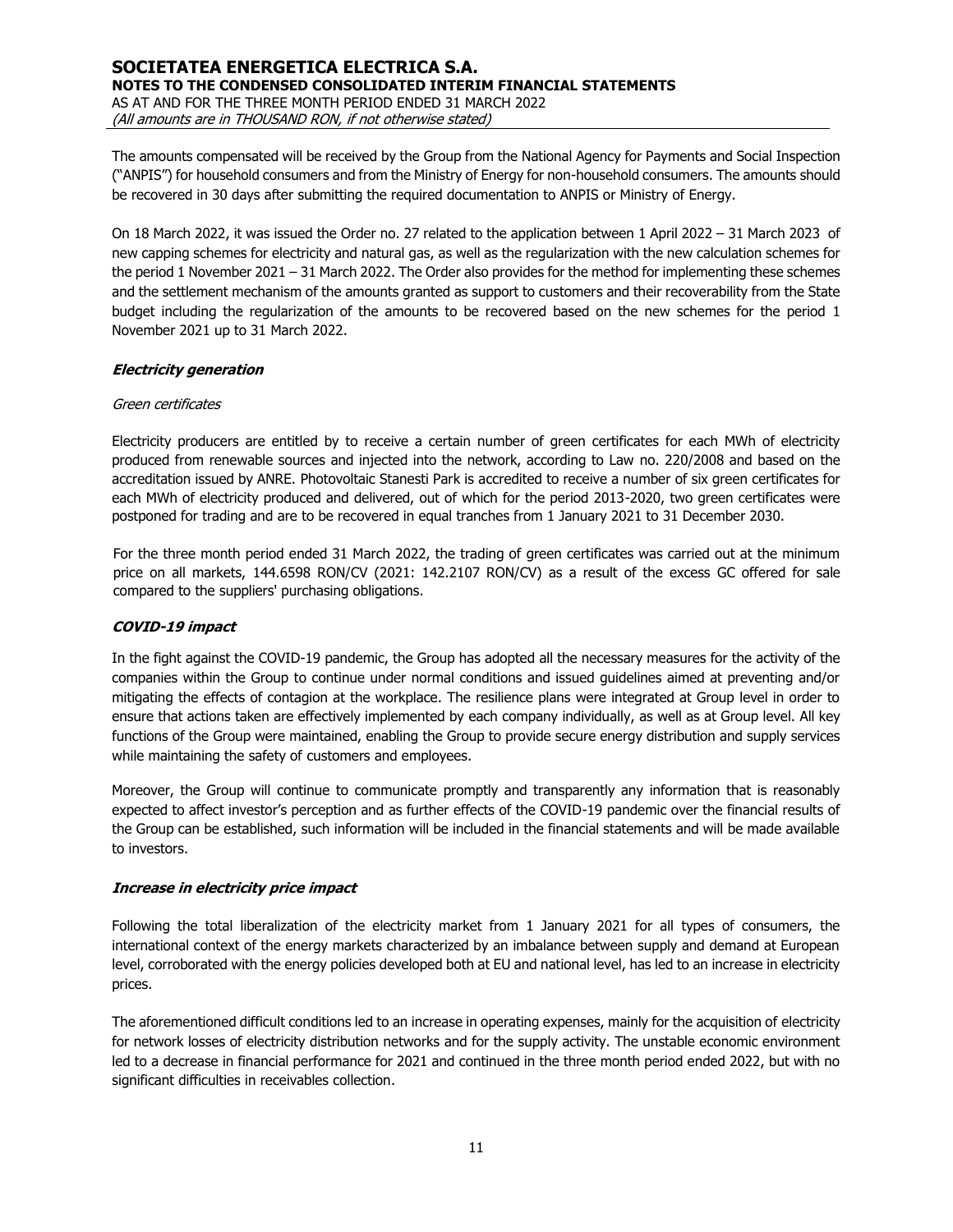The Group actively reviews and implements policies and strategies to recover from the loss generated by the increase in electricity price and liquidity management, which are mainly focused on revising the method used to determine the selling price to final consumers, concluding agreements with specific clauses, ensuring new financing facilities, closely monitoring suppliers and consumers payment terms, monitoring daily and forecasted cash flow.

The Group continues to closely monitor the macroeconomic outlook and as additional information will be available, their effects on the operations of Group companies and over financial results will be analyzed.

#### **Geopolitical tensions**

In February 2022 global geopolitical tensions significantly escalated following military interventions in Ukraine by the Russian Federation. As a result of these escalations, economic uncertainties in energy and capital markets have increased, with global energy prices expected to be highly volatile for the foreseeable future. As at the date of these interim financial statements, management is unable to reliably estimate the effects on the Groups financial outlook and cannot exclude adverse consequence on the business, operations, and financial position. Management believes it is taking all the necessary measures to support the sustainability and growth of the Group's business in the current circumstances and that judgements used in these financial statements remain appropriate.

#### **2 Basis of accounting**

These condensed consolidated interim financial statements ("interim financial statements") have been prepared in accordance with IAS 34 "Interim Financial Reporting" as adopted by the European Union. They do not include all the information required for a complete set of financial statements prepared in accordance with International Financial Reporting Standards ("IFRS") as endorsed by the European Union ("IFRS-EU") and these should be read together with the annual consolidated financial statements as at and for the year ended 31 December 2021. However, selected explanatory notes are included to explain events and transactions that are significant to an understanding of the changes in the Group's financial position and performance since the last annual consolidated financial statements as at and for the year ended 31 December 2021.

These condensed consolidated interim financial statements have been prepared for submission to the Bucharest Stock Exchange. These condensed consolidated interim financial statements were authorized for issue by the Board of Directors on 13 May 2022.

#### **Judgements and estimates**

In preparing these interim financial statements, management has made professional judgements, estimates and assumptions that affect the application of Group's accounting policies and the reported amounts of assets, liabilities, income and expenses. Actual results may differ from these estimates.

The significant professional judgements made by management in applying the Group's accounting policies and the key sources of estimation uncertainty were the same as those that applied to the annual consolidated financial statements as at and for the year ended 31 December 2021.

#### **3 Basis of measurement**

The condensed consolidated interim financial statements have been prepared on the historical cost basis except for land and buildings which are measured based on the revaluation model.

#### **4 Significant accounting policies**

The accounting policies applied in these interim financial statements are the same as those applied in the Group's annual consolidated financial statements as at and for the year ended 31 December 2021.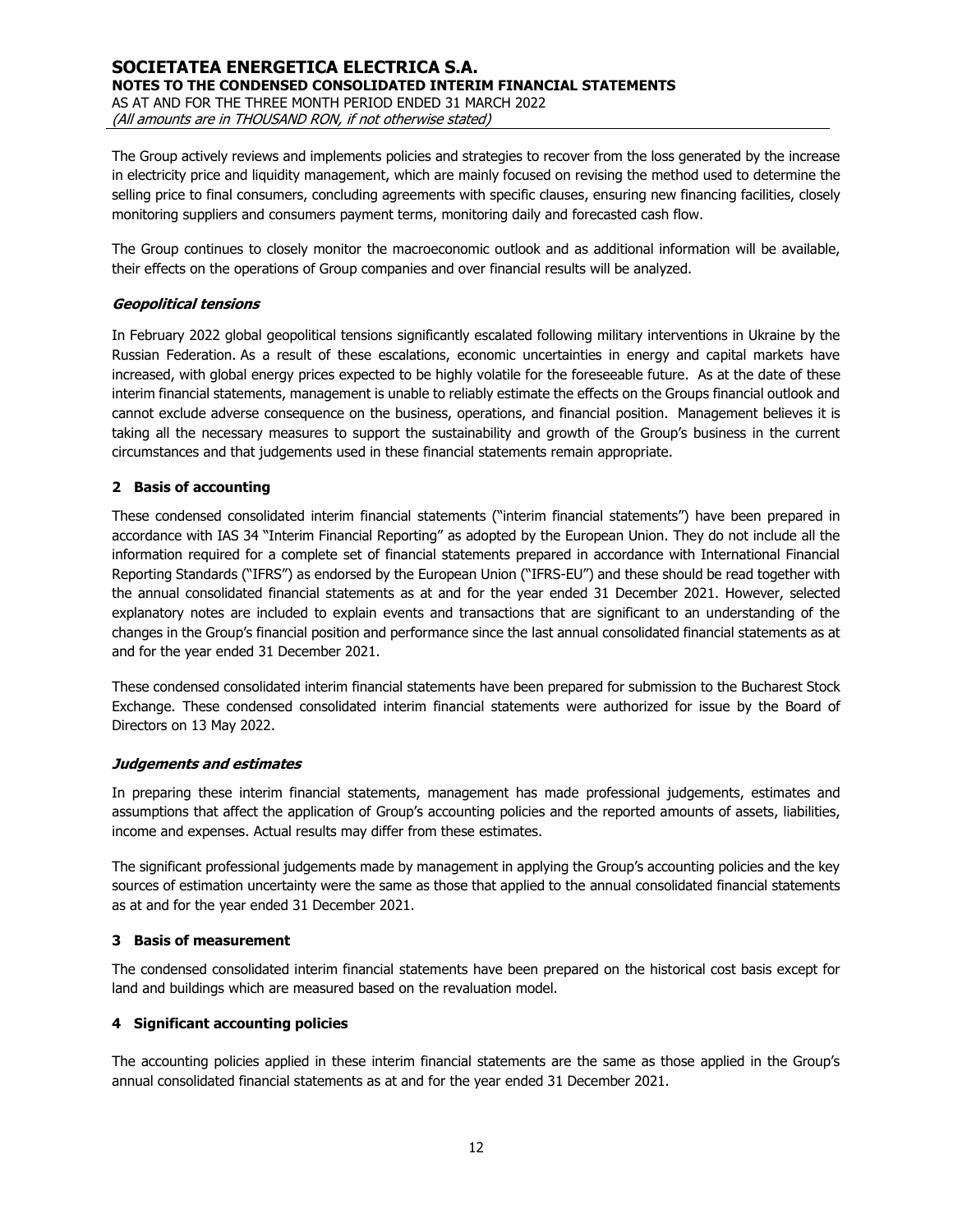The new amendments to existing standards that are effective starting with 1 January 2022 do not have a significant impact over the Group's condensed consolidated interim financial statements.

#### **5 Operating segments**

#### **(a) Basis for segmentation**

The following summary describes the operations of each reportable segment:

| <b>Reportable segments</b>         | <b>Operations</b>                                                                    |  |  |  |  |
|------------------------------------|--------------------------------------------------------------------------------------|--|--|--|--|
| Electricity and natural gas supply | Supplying electricity and natural gas to final consumers (includes Electrica         |  |  |  |  |
|                                    | Furnizare S.A.).                                                                     |  |  |  |  |
|                                    | Operation, maintenance and construction of electricity networks operated by the      |  |  |  |  |
| Electricity distribution           | Group (includes Distributie Energie Electrica Romania S.A. and the activity          |  |  |  |  |
|                                    | performed by Electrica Serv S.A within the distribution network).                    |  |  |  |  |
| Electricity generation             | Production of electricity from renewable sources (includes Electrica Energie         |  |  |  |  |
|                                    | Verde 1 S.R.L., Electrica Productie Energie S.A., and Sunwind Energy S.R.L.).        |  |  |  |  |
| External electricity network       | Repairs, maintenance and other services for electricity networks owned by other      |  |  |  |  |
| maintenance                        | distributors (Electrica Serv S.A., without the activity performed in the electricity |  |  |  |  |
|                                    | distribution segment).                                                               |  |  |  |  |

The Board of Directors of the Company reviews management reports of each segment. Segment earnings before interest, tax, depreciation and amortisation ("EBITDA") is used to measure performance because management believes that such information is one of the most relevant in evaluating the results of the segments.

There are varying levels of integration between the Electricity supply, Electricity distribution and External electricity network maintenance segment. This integration includes electricity distribution and shared electricity network maintenance services. Inter-segment pricing policy is determined on an arm's length basis.

All assets are allocated to reportable segments, except for investments in associates and deferred tax assets.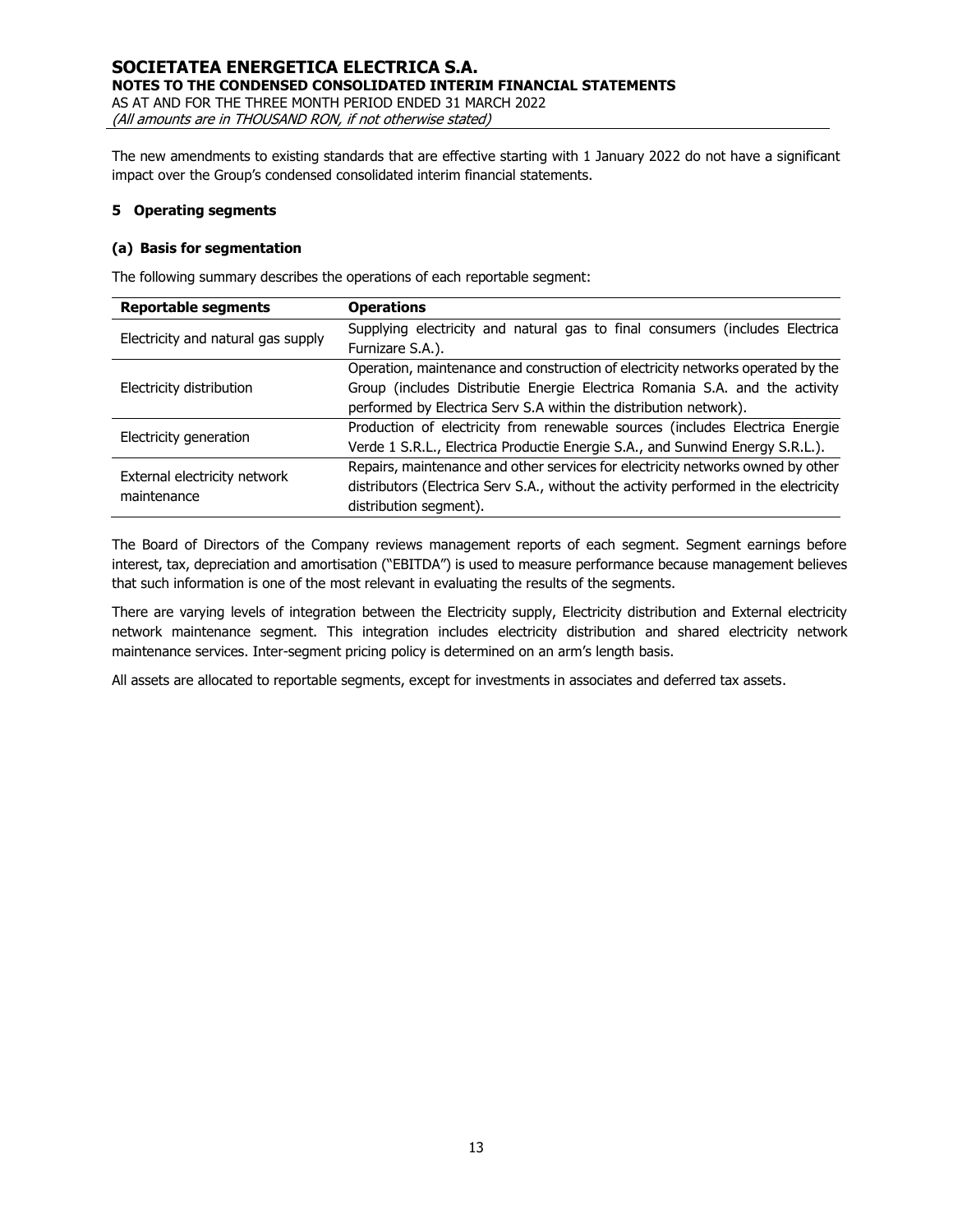### **SOCIETATEA ENERGETICA ELECTRICA S.A. NOTES TO THE CONDENSED CONSOLIDATED INTERIM FINANCIAL STATEMENTS**

AS AT AND FOR THE THREE MONTH PERIOD ENDED 31 MARCH 2022

(All amounts are in THOUSAND RON, if not otherwise stated)

#### **(b) Information about reportable segments**

| Three month period ended<br>31 March 2022<br>(unaudited and not reviewed) | <b>Electricity</b><br>and natural<br>gas supply | <b>Electricity</b><br>distribution | <b>Electricity</b><br>generation | <b>External</b><br>electricity<br>network | <b>Total for</b><br>reportable<br>segments | <b>Headquarter</b> | <b>Consolidation</b><br>eliminations<br>and | <b>Consolidated</b><br>total |
|---------------------------------------------------------------------------|-------------------------------------------------|------------------------------------|----------------------------------|-------------------------------------------|--------------------------------------------|--------------------|---------------------------------------------|------------------------------|
| <b>External revenues</b>                                                  |                                                 |                                    |                                  | maintenance                               |                                            |                    | adjustments                                 |                              |
|                                                                           | 2,190,974                                       | 378,536                            | 3,354                            | 6,181<br>9,477                            | 2,579,045                                  |                    |                                             | 2,579,045                    |
| Inter-segment revenue                                                     | 16,492                                          | 381,459                            |                                  |                                           | 407,428                                    |                    | (407, 428)                                  |                              |
| <b>Segment revenue</b>                                                    | 2,207,466                                       | 759,995                            | 3,354                            | 15,658                                    | 2,986,473                                  |                    | (407, 428)                                  | 2,579,045                    |
| Segment profit/(loss) before tax                                          | 175,748                                         | (363, 767)                         | 1,132                            | (7, 478)                                  | (194, 365)                                 | 1,924              | (5)                                         | (192, 446)                   |
| Net finance (cost)/ income                                                | (8,037)                                         | (25, 423)                          | (151)                            | 870                                       | (32,741)                                   | 15,031             |                                             | (17,710)                     |
| Amortization and depreciation                                             | (2,883)                                         | (117, 173)                         | (571)                            | (2,985)                                   | (123, 612)                                 | (437)              |                                             | (124, 049)                   |
| Impairment of assets held for sale                                        |                                                 |                                    |                                  | 20                                        | 20                                         |                    |                                             | 20                           |
| Adjusted EBITDA*                                                          | 186,668                                         | (221, 171)                         | 1,854                            | (5, 383)                                  | (38, 032)                                  | (12, 670)          | (5)                                         | (50, 707)                    |
| (Impairment)/Reversal of impairment of trade and                          | (24, 123)                                       | 4,227                              |                                  | 195                                       | (19,701)                                   |                    |                                             | (19,701)                     |
| other receivables, net                                                    |                                                 |                                    |                                  |                                           |                                            |                    |                                             |                              |
| Segment profit/(loss) after tax                                           | 150,920                                         | (306, 743)                         | 834                              | (4,717)                                   | (159, 706)                                 | 1,924              | (5)                                         | (157, 787)                   |
| Employee benefits                                                         | (25, 881)                                       | (146, 041)                         | (17)                             | (7, 406)                                  | (179, 345)                                 | (8, 205)           |                                             | (187, 550)                   |
| Capital expenditure                                                       | 1,709                                           | 111,851                            |                                  | 742                                       | 114,302                                    | 1,254              |                                             | 115,556                      |
| Three month period ended                                                  |                                                 |                                    |                                  |                                           |                                            |                    |                                             |                              |
| 31 March 2021                                                             |                                                 |                                    |                                  |                                           |                                            |                    |                                             |                              |
| (unaudited and not reviewed)                                              |                                                 |                                    |                                  |                                           |                                            |                    |                                             |                              |
| <b>External revenues</b>                                                  | 1,379,284                                       | 305,925                            | 601                              | 10,413                                    | 1,696,223                                  | $\sim$             | $\sim$                                      | 1,696,223                    |
| Inter-segment revenue                                                     | 9,900                                           | 356,559                            |                                  | 4,295                                     | 370,754                                    |                    | (370, 754)                                  |                              |
| <b>Segment revenue</b>                                                    | 1,389,184                                       | 662,484                            | 601                              | 14,708                                    | 2,066,977                                  |                    | (370, 754)                                  | 1,696,223                    |
| Segment profit/(loss) before tax                                          | 33,709                                          | 54,912                             | (795)                            | (10,991)                                  | 76,835                                     | (3, 198)           |                                             | 73,637                       |
| Net finance income/(cost)                                                 | 735                                             | (15,904)                           | (280)                            | 422                                       | (15, 027)                                  | 10,934             |                                             | (4,093)                      |
| Amortization and depreciation                                             | (3, 313)                                        | (114, 682)                         | (572)                            | (2, 474)                                  | (121, 041)                                 | (587)              |                                             | (121, 628)                   |
| Reversal of impairment of property, plant and                             |                                                 |                                    |                                  |                                           |                                            |                    |                                             |                              |
| equipment, net                                                            |                                                 |                                    |                                  | 137                                       | 137                                        |                    |                                             | 137                          |
| Impairment of assets held for sale                                        |                                                 |                                    |                                  | (89)                                      | (89)                                       |                    |                                             | (89)                         |
| Adjusted EBITDA*                                                          | 36,287                                          | 185,498                            | 57                               | (8,987)                                   | 212,855                                    | (13, 545)          |                                             | 199,310                      |
| (Impairment)/Reversal of impairment of trade and                          |                                                 |                                    |                                  |                                           |                                            |                    |                                             |                              |
| other receivables, net                                                    | (3,602)                                         | (1,522)                            |                                  | (153)                                     | (5, 277)                                   | 2                  | $\blacksquare$                              | (5, 275)                     |
| Segment profit/(loss) after tax                                           | 27,880                                          | 42,942                             | (667)                            | (9,076)                                   | 61,079                                     | (3, 198)           |                                             | 57,881                       |
| Employee benefits                                                         | (24, 042)                                       | (142, 689)                         |                                  | (12,060)                                  | (178, 791)                                 | (7,653)            |                                             | (186, 444)                   |
| Capital expenditure                                                       | 902                                             | 89,517                             |                                  | 291                                       | 90,710                                     | 569                |                                             | 91,279                       |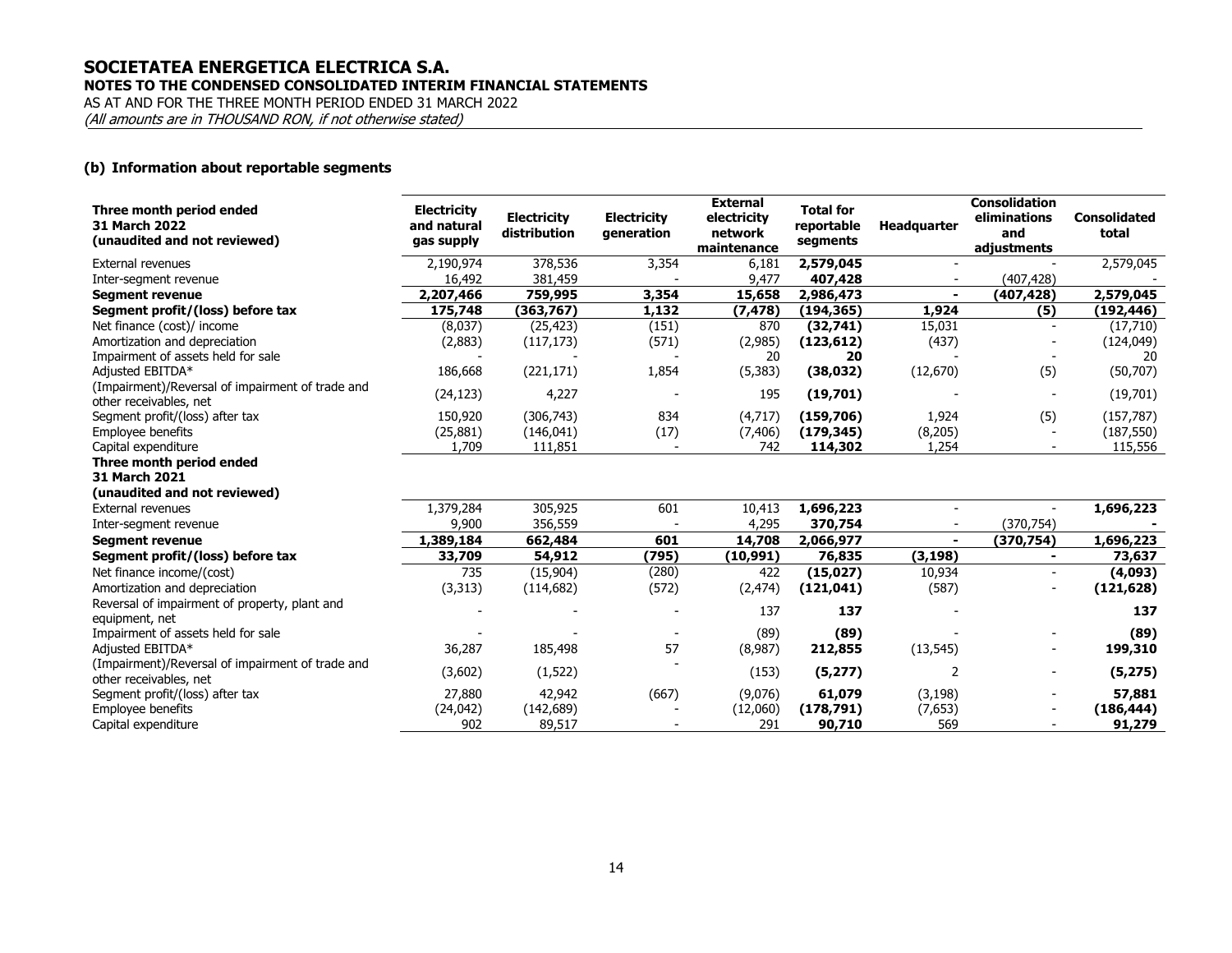### **SOCIETATEA ENERGETICA ELECTRICA S.A. NOTES TO THE CONDENSED CONSOLIDATED INTERIM FINANCIAL STATEMENTS**

AS AT AND FOR THE THREE MONTH PERIOD ENDED 31 MARCH 2022

(All amounts are in THOUSAND RON, if not otherwise stated)

| At 31 March 2022<br>(unaudited and not reviewed)             | <b>Electricity</b><br>and natural<br>gas supply | <b>Electricity</b><br>distribution | <b>Electricity</b><br>generation | <b>External</b><br>electricity<br>network<br>maintenance | <b>Total for</b><br>reportable<br>segments | Headquarter | <b>Consolidation</b><br>eliminations<br>and<br>adjustments | <b>Consolidated</b><br>total |
|--------------------------------------------------------------|-------------------------------------------------|------------------------------------|----------------------------------|----------------------------------------------------------|--------------------------------------------|-------------|------------------------------------------------------------|------------------------------|
| <b>Segment assets</b>                                        | 2,894,696                                       | 7,596,365                          | 44,363                           | 420,084                                                  | 10,955,508                                 | 661,886     | (2,495,069)                                                | 9,122,325                    |
| Trade and other receivables                                  | 1,970,643                                       | 680,542                            | 535                              | 90,935                                                   | 2,742,655                                  | 555,664     | (1, 148, 968)                                              | 2,149,351                    |
| Subsidies receivables                                        | 632,315                                         |                                    |                                  |                                                          | 632,315                                    |             |                                                            | 632,315                      |
| Cash and cash equivalents                                    | 47,851                                          | 33,864                             | 3,500                            | 5,262                                                    | 90,477                                     | 3,830       |                                                            | 94,307                       |
| Trade and other payables and short<br>term employee benefits | 1,878,182                                       | 806,270                            | 23,542                           | 29,833                                                   | 2,737,827                                  | 54,348      | (1, 123, 365)                                              | 1,668,810                    |
| Bank overdrafts                                              | 896,103                                         | 508,376                            |                                  |                                                          | 1,404,479                                  | 207,913     | $\overline{\phantom{a}}$                                   | 1,612,392                    |
| Lease liability                                              | 2,754                                           | 13,834                             | 2,915                            | 2,443                                                    | 21,946                                     | 329         |                                                            | 22,275                       |
| Bank borrowings                                              |                                                 | 719,800                            |                                  |                                                          | 719,800                                    |             |                                                            | 719,800                      |
| At 31 December 2021 (audited)                                |                                                 |                                    |                                  |                                                          |                                            |             |                                                            |                              |
| <b>Segment assets</b>                                        | 1,422,316                                       | 8,085,802                          | 41,206                           | 417,744                                                  | 9,967,068                                  | 182,509     | (2, 266, 441)                                              | 7,883,136                    |
| Trade and other receivables                                  | 1,216,895                                       | 1,057,157                          | 998                              | 85,924                                                   | 2,360,974                                  | 75,106      | (1,042,861)                                                | 1,393,219                    |
| Cash and cash equivalents                                    | 60,231                                          | 145,741                            | 2,635                            | 7,466                                                    | 216,073                                    | 5,757       |                                                            | 221,830                      |
| Trade and other payables and short<br>term employee benefits | 1,380,664                                       | 826,256                            | 24,373                           | 27,917                                                   | 2,259,210                                  | 53,551      | (1,016,329)                                                | 1,296,432                    |
| Bank overdrafts                                              | 298,602                                         | 208,109                            |                                  |                                                          | 506,711                                    | 120,691     |                                                            | 627,402                      |
| Lease liability                                              | 3,270                                           | 15,147                             |                                  | 2,614                                                    | 21,031                                     | 513         |                                                            | 21,544                       |
| Bank borrowings                                              |                                                 | 628,489                            |                                  |                                                          | 628,489                                    |             |                                                            | 628,489                      |

\*Adjusted EBITDA (Earnings before interest, tax, depreciation and amortisation) for operating segments is defined and calculated as segment profit/(loss) before tax of a given operating segment adjusted for i) depreciation, amortization and impairment/reversal of impairment of property, plant and equipment and intangible assets in the operating segment, ii) adjustments for assets held for sale and iii) net finance income in the operating segment. EBITDA is not an IFRS measure and should not be treated as an alternative to IFRS measures. Moreover, EBITDA is not uniformly defined. The method used to calculate EBITDA by other companies may differ significantly from that used by the Group. As a consequence, the EBITDA presented in this note cannot, as such, be relied upon for the purpose of comparison to EBITDA of other companies.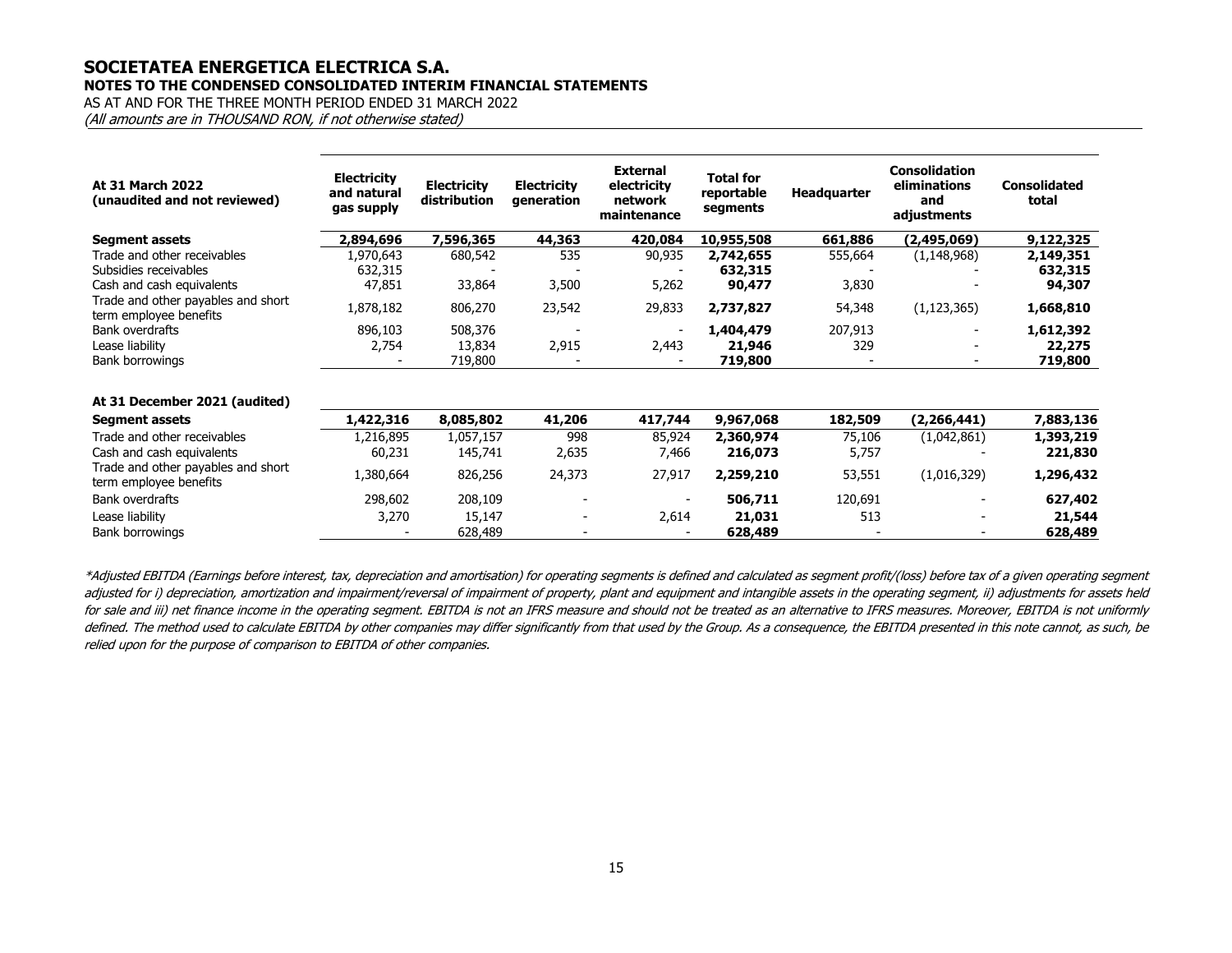#### **SOCIETATEA ENERGETICA ELECTRICA S.A. NOTES TO THE CONDENSED CONSOLIDATED INTERIM FINANCIAL STATEMENTS** AS AT AND FOR THE THREE MONTH PERIOD ENDED 31 MARCH 2022

(All amounts are in THOUSAND RON, if not otherwise stated)

#### **6 Revenue**

|                                                       | Three month period ended                         |                                                         |
|-------------------------------------------------------|--------------------------------------------------|---------------------------------------------------------|
|                                                       | 31 March 2022<br>(unaudited and not<br>reviewed) | <b>31 March 2021</b><br>(unaudited and not<br>reviewed) |
| Electricity distribution and supply                   | 2,355,857                                        | 1,576,590                                               |
| Supply of natural gas                                 | 96,840                                           | 16,165                                                  |
| Construction revenue related to concession agreements | 111,851                                          | 89,518                                                  |
| Repairs, maintenance and other services rendered      | 12,085                                           | 13,351                                                  |
| Sale of green certificates                            | 1,151                                            | 127                                                     |
| Services related to re-connection fees                | 1,093                                            | 64                                                      |
| Sales of merchandise                                  | 168                                              | 408                                                     |
| <b>Total</b>                                          | 2,579,045                                        | 1,696,223                                               |

In respect of timing of revenue recognition, most of the Group's services provided are transferred to the customer over time, only a small part amounting to RON 466 thousand (three month period ended 31 March 2021: RON 505 thousand) being transferred at a point in time (e.g. metering services provided by the distribution companies, providing periodic data analysis to customers for certain taxes collected on their behalf).

#### **7 Other income**

|                                       | Three month period ended                         |                                                         |
|---------------------------------------|--------------------------------------------------|---------------------------------------------------------|
|                                       | 31 March 2022<br>(unaudited and not<br>reviewed) | <b>31 March 2021</b><br>(unaudited and not<br>reviewed) |
| <b>Subsidies</b>                      | 632,315                                          |                                                         |
| Rental income                         | 23,521                                           | 23,936                                                  |
| Late payment penalties from customers | 5,423                                            | 2,554                                                   |
| Revenues from notices                 | 1,067                                            | 1,137                                                   |
| Other                                 | 16,671                                           | 5,469                                                   |
| <b>Total</b>                          | 678,997                                          | 33,096                                                  |

During the three month period ended 31 March 2022, Electrica Furnizare S.A. recognized subsidies in amount of 632,315 to be received from the Ministry of Energy following the application of the capping price mechanism for the electricity and natural gas as approved by Order no. 118/2021 with subsequent amendments and Order no. 27/2022.

#### **8 Electricity and natural gas purchased**

|                              | Three month period ended                         |                                                         |
|------------------------------|--------------------------------------------------|---------------------------------------------------------|
|                              | 31 March 2022<br>(unaudited and not<br>reviewed) | <b>31 March 2021</b><br>(unaudited and not<br>reviewed) |
| Electricity purchased        | 2,518,368                                        | 972,630                                                 |
| Green certificates purchased | 164,578                                          | 151,280                                                 |
| Natural gas purchased        | 189,585                                          | 15,726                                                  |
| Total                        | 2,872,531                                        | 1,139,636                                               |

The supply subsidiary has a legal obligation to purchase green certificates from producers of electricity from renewable sources, based on annual targets or quotas set by law, which are applied to the quantity of electricity purchased and supplied to final customers. The cost of green certificates is then invoiced to final customers separately from electricity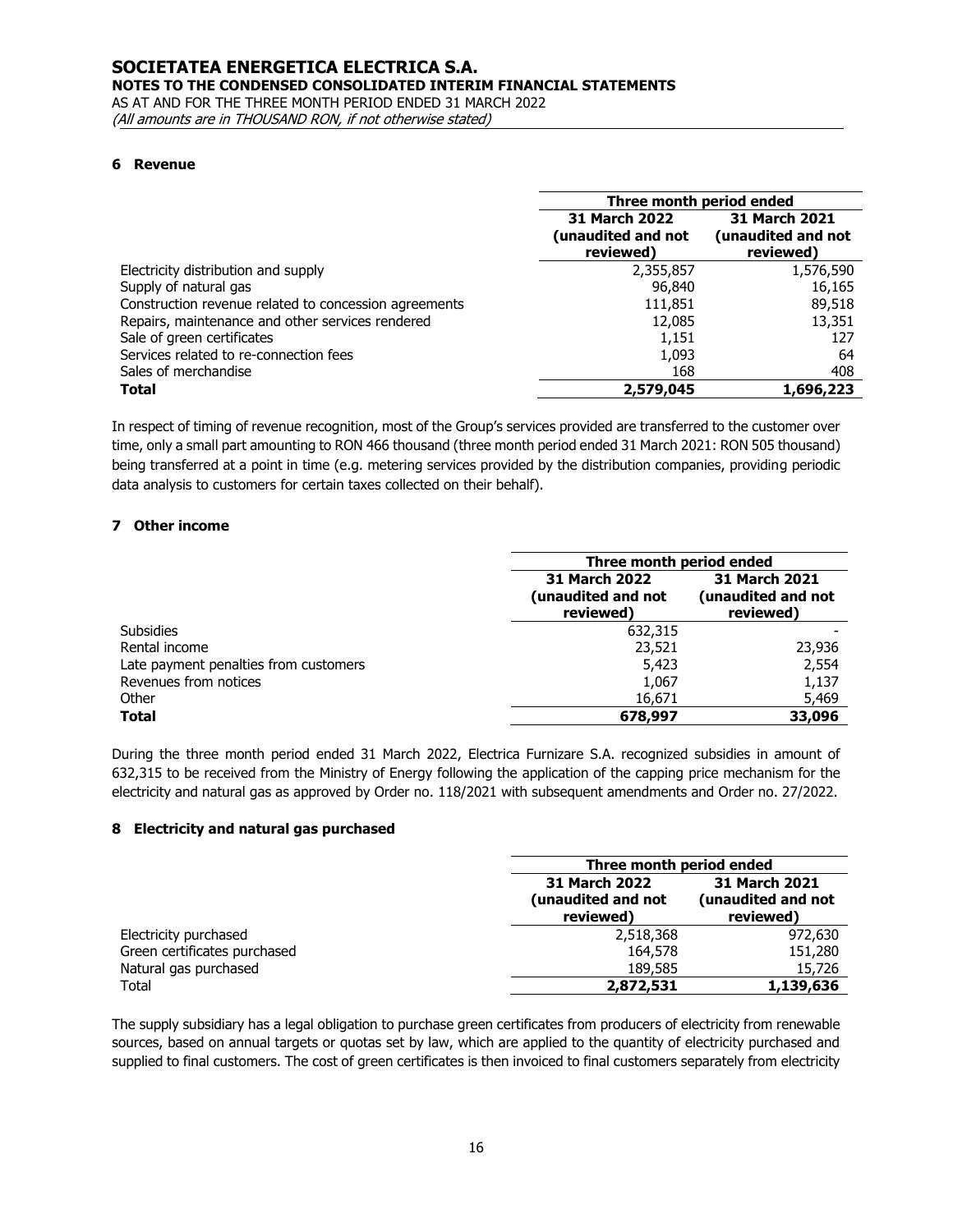tariffs and included in the caption "Electricity distribution and supply" as presented in Note 6.

#### **9 Earnings per share**

The calculation of basic and diluted earnings per share has been based on the following profit or loss attributable to Company's shareholders and weighted-average number of ordinary shares outstanding:

Profit or loss for the period attributable to the Company's shareholders

|                                                                        | Three month period ended                                |                                                  |
|------------------------------------------------------------------------|---------------------------------------------------------|--------------------------------------------------|
|                                                                        | <b>31 March 2022</b><br>(unaudited and not<br>reviewed) | 31 March 2021<br>(unaudited and not<br>reviewed) |
| Profit/(Loss) for the period attributable to the owners of the Company | (157,787)                                               | 57,881                                           |
| Profit/(Loss) for the period attributable to Company's<br>shareholders | (157, 787)                                              | 57,881                                           |

Weighted-average number of outstanding ordinary shares (in number of shares)

For the calculation of the basic and diluted earnings per share, treasury shares (6,890,593 shares) were not treated as outstanding ordinary shares and were deducted from the number of issued ordinary shares.

The weighted average number of outstanding ordinary shares (unaudited and not reviewed) as at 31 March 2022 is 339,553,004 (31 March 2021: 339,553,004).

| Earnings per share                                | Three month period ended                         |                                                  |
|---------------------------------------------------|--------------------------------------------------|--------------------------------------------------|
|                                                   | 31 March 2022<br>(unaudited and not<br>reviewed) | 31 March 2021<br>(unaudited and not<br>reviewed) |
| Basic and diluted earnings/(loss) per share (RON) | (0.46)                                           | 0.17                                             |

#### **10 Income tax**

|                                    | Three month period ended                         |                                                         |
|------------------------------------|--------------------------------------------------|---------------------------------------------------------|
|                                    | 31 March 2022<br>(unaudited and not<br>reviewed) | <b>31 March 2021</b><br>(unaudited and not<br>reviewed) |
| Tax expense                        |                                                  | 9,168                                                   |
| Deferred tax (benefit)/ expense    | (34,659)                                         | 6,588                                                   |
| Total income tax (benefit)/expense | (34,659)                                         | 15,756                                                  |

The Group recognised a deferred tax benefit mainly from the recognition of a deferred tax asset in relation to the tax loss of 2022 incurred by Distributie Energie Electrica Romania S.A. subsidiary. The recognition was based on the latest management assumptions and judgements in which the subsidiary will generate future taxable profit in the following 7 years, against which tax losses can be used. The 7-year period is the maximum period over which the companies are allowed to recover tax losses in the current tax jurisdiction (Romania).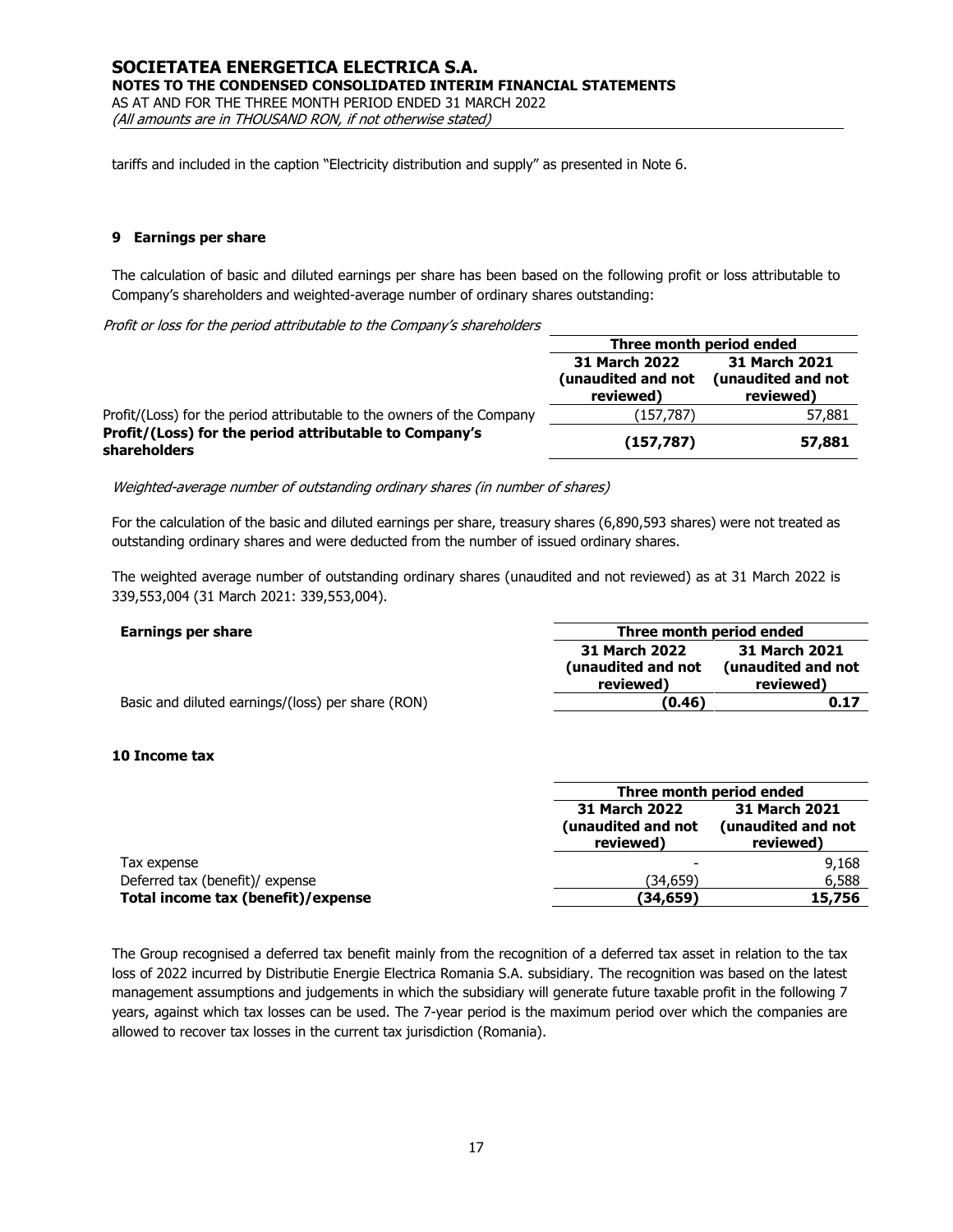(All amounts are in THOUSAND RON, if not otherwise stated)

#### **11 Trade receivables**

|                              | <b>31 March 2022</b><br>(unaudited and not<br>reviewed) | 31 December<br>2021<br>(audited) |
|------------------------------|---------------------------------------------------------|----------------------------------|
| Trade receivables, gross     | 3,099,508                                               | 2,325,477                        |
| Bad debt allowance           | (1,000,249)                                             | (980,858)                        |
| Total trade receivables, net | 2,099,259                                               | 1,344,619                        |

Receivables from related parties are disclosed in Note 17.

Following the adoption of Order no. 118/2021 with subsequent amendments approved by Law no. 259/2021 with subsequent amendments and Order no. 226/2021 on the capping and compensation mechanism, part of the receivables of Electrica Furnizare S.A. subsidiary from sale of electricity and gas to final consumers will be recovered from the Romanian State through the National Agency for Payments and Social Inspection and Ministry of Energy. The amounts estimated to be received are RON 103,352 thousand (31 December 2021: RON 59,271 thousand) from the National Agency for Payments and Social Inspection for household consumers and RON 29,249 thousand (31 December 2021: RON 11,420 thousand) from the Ministry of Energy for non-household consumers.

The amounts will be recovered in 30 days after submitting the required documentation to the National Agency for Payments and Social Inspection or Ministry of Energy, as applicable.

The reconciliation between the opening balances and the closing balances of the impairment on the lifetime expected credit losses is as follows:

| Lifetime expected credit losses                               | Three month period ended                                |                                                         |  |
|---------------------------------------------------------------|---------------------------------------------------------|---------------------------------------------------------|--|
|                                                               | <b>31 March 2022</b><br>(unaudited and not<br>reviewed) | <b>31 March 2021</b><br>(unaudited and not<br>reviewed) |  |
| <b>Balance as at 1 January (audited)</b>                      | 980,858                                                 | 949,573                                                 |  |
| Loss allowance recognized                                     | 30,208                                                  | 12,022                                                  |  |
| Loss allowance reversed                                       | (10, 507)                                               | (6, 747)                                                |  |
| Amounts written off                                           | (310)                                                   | (49)                                                    |  |
| <b>Balance as at 31 March</b><br>(unaudited and not reviewed) | 1,000,249                                               | 954,799                                                 |  |

Bad debt allowances are determined according to IFRS 9 "Financial instruments" based on "expected credit loss" model. In applying IFRS 9, the Group has identified 5 clusters of customers based on shared risk characteristics: 3 separate clusters for the distribution subsidiary and 2 clusters (households and non-households) for the supply subsidiary.

A significant part of the bad debt allowances refers to clients in litigation, insolvency or bankruptcy procedures, many of them being older than five years. The Group will derecognize these receivables together with the related allowances after the completion of bankruptcy procedures. These receivables were treated separately in computing the allowance according to IFRS 9.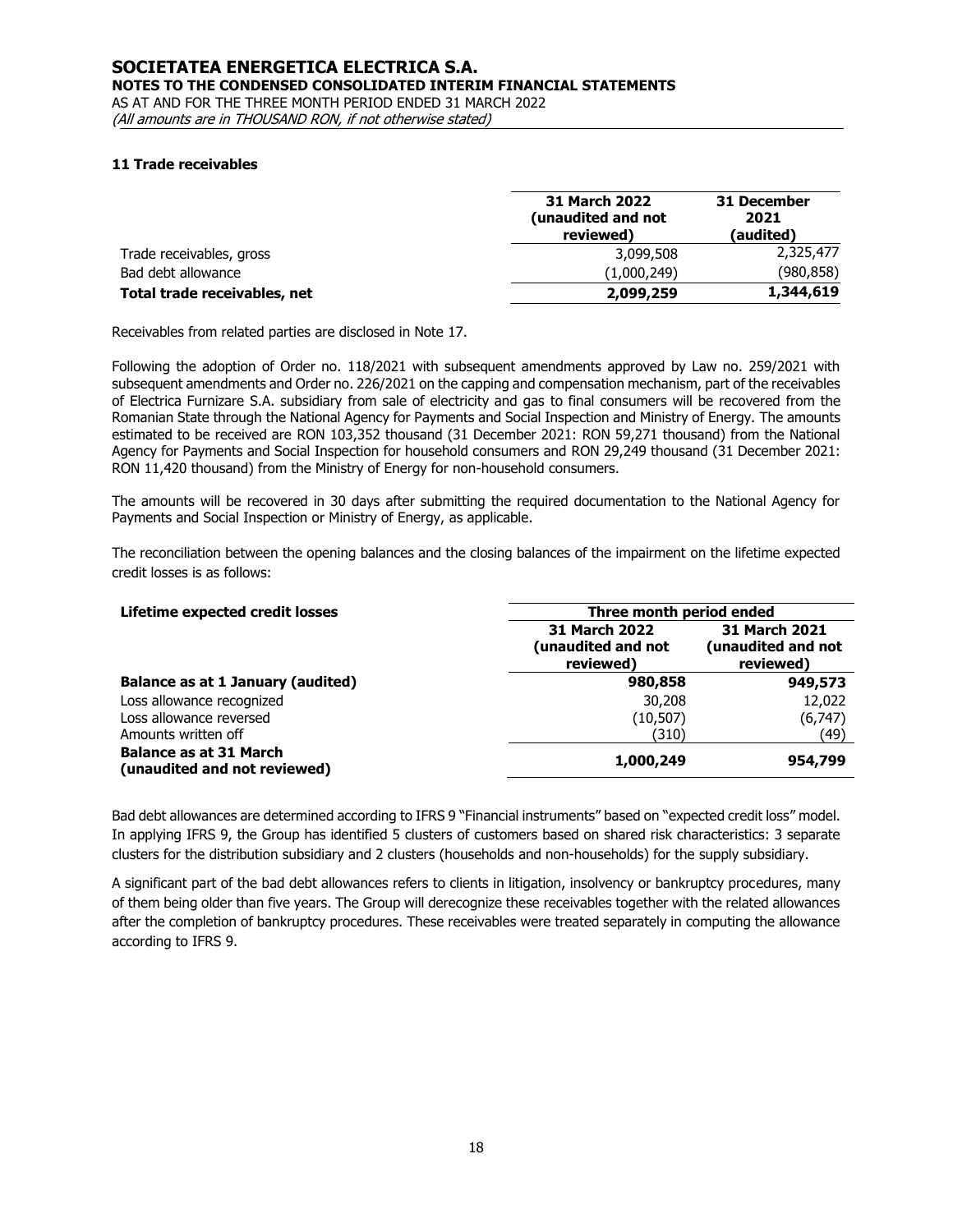# **SOCIETATEA ENERGETICA ELECTRICA S.A. NOTES TO THE CONDENSED CONSOLIDATED INTERIM FINANCIAL STATEMENTS** AS AT AND FOR THE THREE MONTH PERIOD ENDED 31 MARCH 2022

(All amounts are in THOUSAND RON, if not otherwise stated)

#### **12 Cash and cash equivalents**

|                                                                                                  | <b>31 March 2022</b><br>(unaudited and not<br>reviewed) | 31 March 2021<br>(unaudited and not<br>reviewed) |
|--------------------------------------------------------------------------------------------------|---------------------------------------------------------|--------------------------------------------------|
| Total cash and cash equivalents in the condensed<br>consolidated statement of financial position | 94,307                                                  | 581,980                                          |
| Overdrafts used for cash management purposes                                                     | (1,612,392)                                             | (120,102)                                        |
| Total cash and cash equivalents in the condensed<br>consolidated statement of cash flows         | (1,518,085)                                             | 461,878                                          |
| <b>Restricted cash - short term</b>                                                              |                                                         | 320,000                                          |

The Group has overdrafts from various banks (ING Bank N.V., Raiffeisen Bank, Banca Comerciala Romana, Banca Transilvania, BNP Paribas, Intesa Sanpaolo Bank and BRD – Groupe Societe Generale) with a total overdraft limit of up to RON 1,870,000 thousand and maturities ranging from May 2022 to January 2024.

The overdraft facilities are used for cash management purposes.

The following information is relevant in the context of the consolidated statement of cash flows. Non-cash activity includes:

set-off between trade receivables and trade payables of RON 7,776 thousand for the three month period ended 31 March 2022 (three month period ended 31 March 2021: RON 1,170 thousand).

### **13 Other payables**

|                               | <b>31 March 2022</b><br>(unaudited and not<br>reviewed) |                 | 31 December 2021<br>(audited) |                 |
|-------------------------------|---------------------------------------------------------|-----------------|-------------------------------|-----------------|
|                               | <b>Current</b>                                          | Non-<br>current | <b>Current</b>                | Non-<br>current |
| VAT payable                   | 251,302                                                 |                 | 133,833                       |                 |
| Liabilities towards the State | 6,446                                                   | ٠               | 7.148                         |                 |
| Other liabilities             | 186,323                                                 | 35,763          | 130,282                       | 32,732          |
| <b>Total</b>                  | 444,071                                                 | 35,763          | 271,263                       | 32,732          |

Other liabilities include mainly guarantees, connection fees, habitat tax and cogeneration contribution.

Other non-current liabilities refer to guarantees from customers related to electricity supply.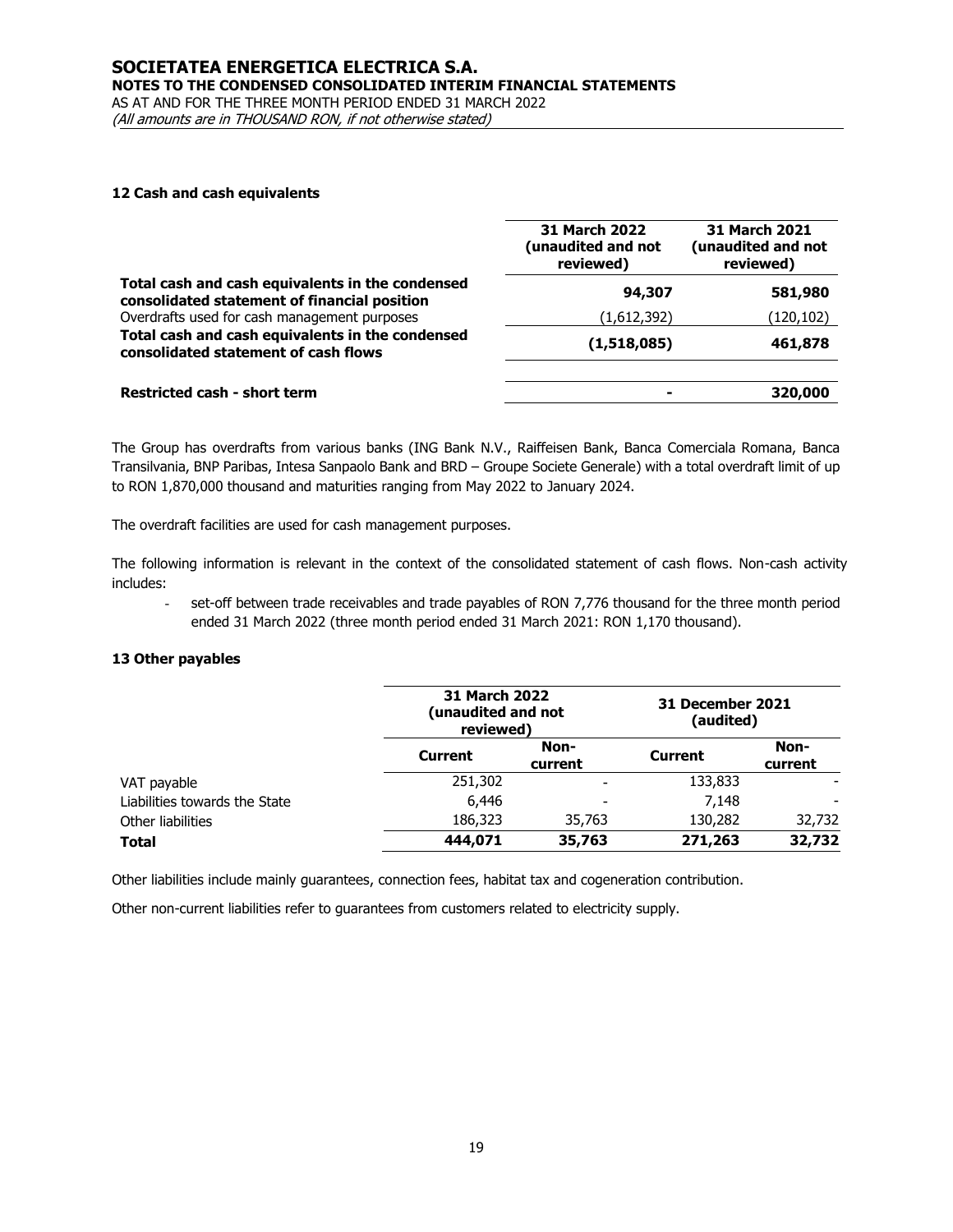#### **SOCIETATEA ENERGETICA ELECTRICA S.A. NOTES TO THE CONDENSED CONSOLIDATED INTERIM FINANCIAL STATEMENTS**

AS AT AND FOR THE THREE MONTH PERIOD ENDED 31 MARCH 2022

(All amounts are in THOUSAND RON, if not otherwise stated)

# **14 Long-term bank borrowings**

Proceeds and payments of borrowings during the three month period ended 31 March 2022 were as follows:

|                                                                 | <b>Currency</b> | Interest rate                                               | <b>Maturity</b><br>year | Amount   |
|-----------------------------------------------------------------|-----------------|-------------------------------------------------------------|-------------------------|----------|
| Balance at 1 January 2022 (audited)                             |                 |                                                             |                         | 628,489  |
| <b>Proceeds during the period, out of which:</b><br>EBRD        | <b>RON</b>      | Floating rate (1.15%<br>+ interbank rate +<br>ROBOR spread) | 2031                    | 113,451  |
| <b>Total proceeds</b>                                           |                 |                                                             |                         | 113,451  |
| Accumulated interest                                            |                 |                                                             |                         | 2,625    |
| Payment of interest                                             |                 |                                                             |                         | (1, 536) |
| Payments of borrowings, out of which:                           |                 |                                                             |                         |          |
| <b>BRD</b>                                                      | <b>RON</b>      | 3.99%                                                       | 2026                    | (5,200)  |
| <b>BRD</b>                                                      | <b>RON</b>      | 3.85%                                                       | 2028                    | (6, 428) |
| Banca Transilvania                                              | <b>RON</b>      | 4.59%                                                       | 2027                    | (4, 464) |
| UniCredit Bank                                                  | <b>RON</b>      | 3.85%                                                       | 2026                    | (2,400)  |
| <b>BCR</b>                                                      | <b>RON</b>      | ROBOR $3M+1%$                                               | 2028                    | (4,737)  |
| <b>Total payments of borrowings</b>                             |                 |                                                             |                         | (23,229) |
| <b>Balance at 31 March 2022</b><br>(unaudited and not reviewed) |                 |                                                             |                         | 719,800  |

As at 31 March 2022 and 31 December 2021, the long term bank borrowings are as follows:

| Lender               | <b>Borrower</b>                                                               | <b>Balance at</b><br><b>31 March 2022</b><br>(unaudited and not<br>reviewed) | <b>Balance at</b><br><b>31 December 2021</b><br>(audited) |
|----------------------|-------------------------------------------------------------------------------|------------------------------------------------------------------------------|-----------------------------------------------------------|
| Banca Transilvania   | Distributie Energie Electrica Romania<br>(former SDEE Transilvania Sud S.A.)  | 93,762                                                                       | 98,227                                                    |
| UniCredit Bank       | Distributie Energie Electrica Romania<br>(former SDEE Transilvania Nord S.A.) | 46,044                                                                       | 48,498                                                    |
| <b>BRD</b>           | Distributie Energie Electrica Romania<br>(former SDEE Muntenia Nord S.A.)     | 98,800                                                                       | 104,000                                                   |
| <b>BRD</b>           | Distributie Energie Electrica Romania<br>(former SDEE Transilvania Nord S.A.) | 89,286                                                                       | 92,857                                                    |
| <b>BRD</b>           | Distributie Energie Electrica Romania<br>(former SDEE Transilvania Sud S.A.)  | 71,482                                                                       | 74,342                                                    |
| <b>BCR</b>           | Distributie Energie Electrica Romania<br>(former SDEE Muntenia Nord S.A.)     | 123,654                                                                      | 128,243                                                   |
| <b>EBRD</b>          | Distributie Energie Electrica Romania                                         | 196,772                                                                      | 82,322                                                    |
| Total, out of which: |                                                                               | 719,800                                                                      | 628,489                                                   |
|                      | Current portion of the long-term bank borrowings                              | 410,146                                                                      | 508,197                                                   |
| Accumulated interest |                                                                               | 2,625                                                                        | 1,536                                                     |
| Long term borrowings |                                                                               | 307,029                                                                      | 118,756                                                   |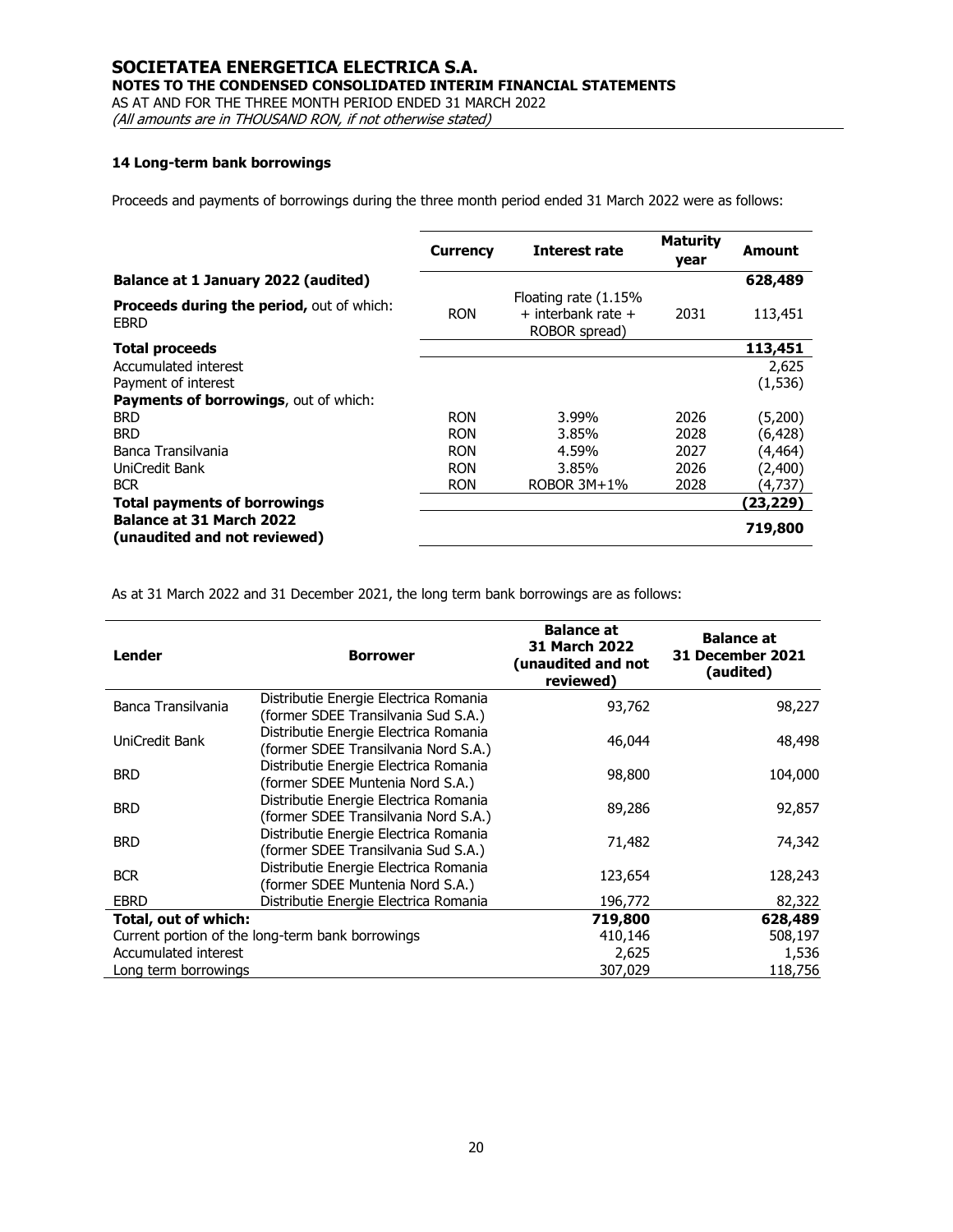### **Financial Covenants**

### 1) Banca Comerciala Romana loan agreement

The agreement with Banca Comerciala Romana stipulates one financial covenant: leverage ratio (Net Consolidated Debt to Consolidated EBITDA) for the 12 months period ending on the last day of the Group's financial year and each 12 months period ending on the last day of the first half of the Group's financial year, of no more than 3:1, which should be fulfilled by the Borrower. The Group exceeded its maximum leverage threshold as at 31 December 2021, the entire amount of the loan being repayable on demand.

As at 31 December 2021 and 31 March 2022 due to the breach in the covenant, the Group presented the entire loan payable in "Current portion of long-term bank borrowings" on the consolidated statement of financial position. The Group is still in the process of obtaining a waiver form the fulfillment of this condition for the loan to not be repayable on demand.

### 2) European Bank for Reconstruction and Development loan agreement

The agreement with European Bank for Reconstruction and Development stipulates two financial covenants: interest coverage ratio (EBITDA for the 12 months preceding the date of calculation to interest payments on all Financial Debt due or accrued during such period) of not less than 3.00:1.00, which should be fulfilled by the Borrower and Net Debt to Consolidated EBITDA for the 12 months preceding the date of calculation of not more than 3.00:1.00 to be fulfilled by the guarantor Electrica SA. Any breach in either of the covenants would constitute non-compliance leading to repayment of the loan on demand.

As at 31 December 2021, the Group exceeded its maximum threshold for the covenant Net Debt to Consolidated EBITDA and recognized the entire debt in "Current portion of long-term bank borrowings" on the Consolidated Statement of Financial Position.

On 24 February 2022, EBRD issued a waiver letter in respect to the Loan agreement for:

(a) the Guarantor's Financial Ratio, but in respect of its financial year ending 31 December 2021 only;

(b) the Event of Default that has occurred and is continuing pursuant to Section 7.01(b) (Financial ratio) of the Loan Agreement, but only in respect of the Guarantor's failure to comply with the Guarantor's Financial Ratio for the financial year ending 31 December 2021.

Following the waver obtained, as at 31 March 2022 there is no risk for the amount to be repayable on demand. The next calculation date is 30 June 2022.

### 3) European Investment Bank loan agreement

The agreement with European Investment Bank with a maximum loan value of EUR 120,000 thousand, out of which no drawings were yet made, stipulates two financial covenants: *interest coverage ratio* (the ratio of EBITDA to Net Finance Charges) shall not be less than 3x and *net leverage ratio* (the ratio of total Net Debt to EBITDA) shall not be more than 3x, which must be fulfilled by the guarantor Electrica SA. As at 31 December 2021 and 31 March 2022 the Group exceed the maximum threshold for both covenants, bearing the risk of not being able to make drawings from the loan. The Group has started the procedures of obtaining a waiver in order to be able to make drawings from the loan.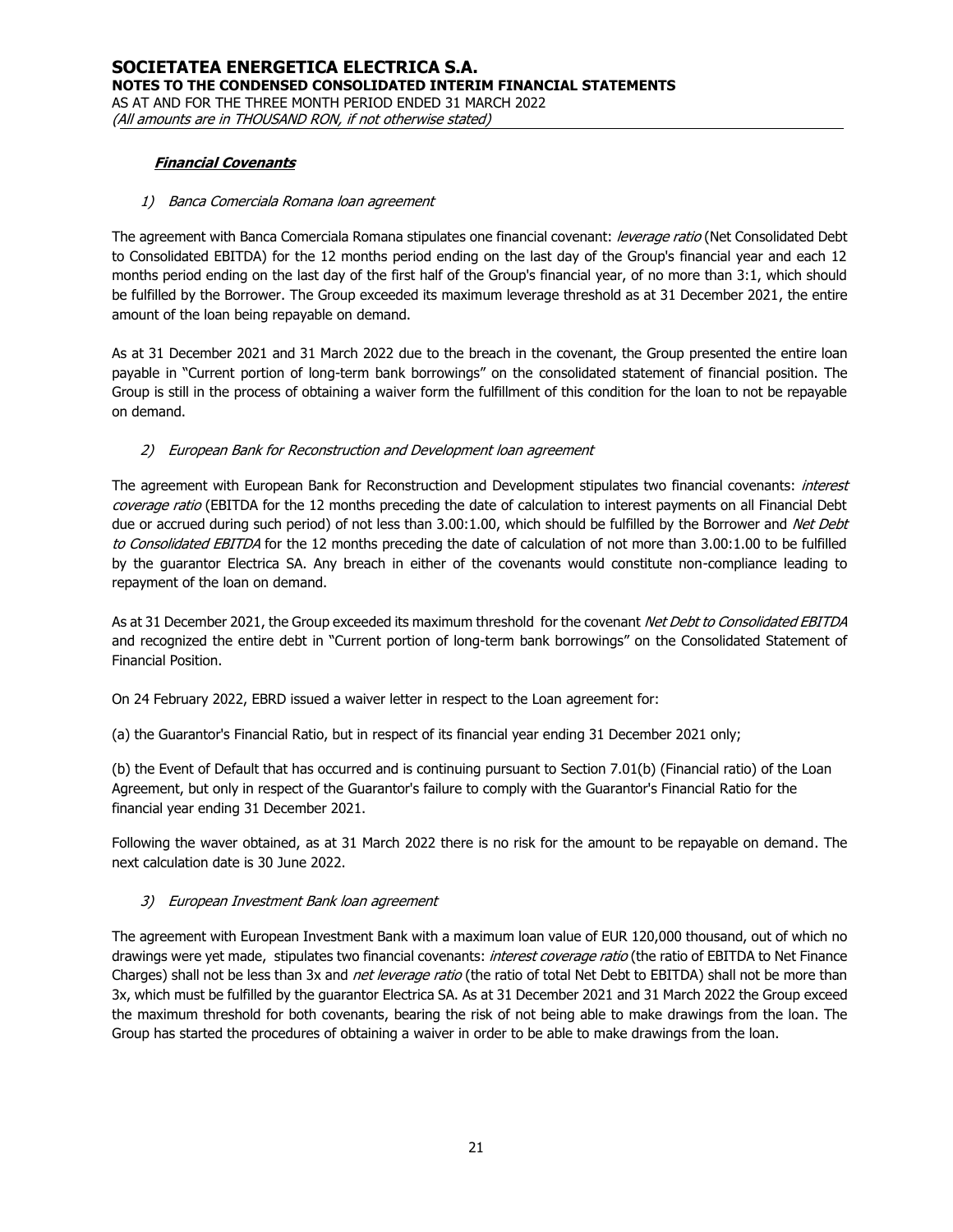### 4) BRD-Groupe Societe Generale loan agreements

In the loan agreements with BRD-Groupe Societe Generale, due to the existence of the non-performance clause with cross effect, whereby the non-fulfillment of financial obligation resulting from other loan agreements concluded with other credit institutions constitutes a breach of current contractual terms having as possible effect repayment on demand, as at 31 December 2021 and 31 March 2021 the Group presented the entire loan payable in "Current portion of long-term bank loans" in the consolidated statement of financial position.

### **15 Provisions**

|                                     | <b>Fiscal</b> | <b>Others</b> | <b>Total provisions</b> |
|-------------------------------------|---------------|---------------|-------------------------|
| Balance at 1 January 2022 (audited) | 1,084         | 33,838        | 34,922                  |
| Provisions recognised               |               | 838           | 838                     |
| Provisions used                     | -             | (647)         | (647)                   |
| Provisions reversed                 | -             | (373)         | (373)                   |
| <b>Balance at 31 March 2022</b>     | 1,084         | 33,656        | 34,740                  |
| (unaudited and not reviewed)        |               |               |                         |

As at 31 March 2022 provisions mainly refer to benefits upon the termination of executive directors' mandate contracts in the form of a non-compete clause of RON 3,514 thousand (31 December 2021: RON 3,971 thousand) and for various claims and litigations involving the Group companies with a total amount of RON 30,142 thousand (31 December 2021: RON 30,951 thousand).

### **16 Financial instruments – fair values**

### **(a) Accounting classifications and fair values**

According to IFRS 9, financial assets are measured at amortised cost because they are held within a business model to collect contractual cash flows and these cash flows consist solely of payments of principal and interest on the principal amount outstanding.

The Group assessed that the carrying amount is a reasonable approximation of the fair value for the financial assets and financial liabilities.

### **(b) Measurement of fair values**

#### Fair value hierarchy

The fair value measurements are categorised into different levels in the fair value hierarchy based on the inputs to valuation techniques used. The different levels are defined as follows:

- Level 1: quoted prices (unadjusted) in active markets for identical assets or liabilities that the Group can access at the measurement date;
- Level 2: inputs other than quoted prices included within Level 1 that are observable for the asset or liability, either directly (eg. prices) or indirectly (eg. derived from prices);
- Level 3: inputs from an asset or a liability that are not based on observable market date (unobservable inputs).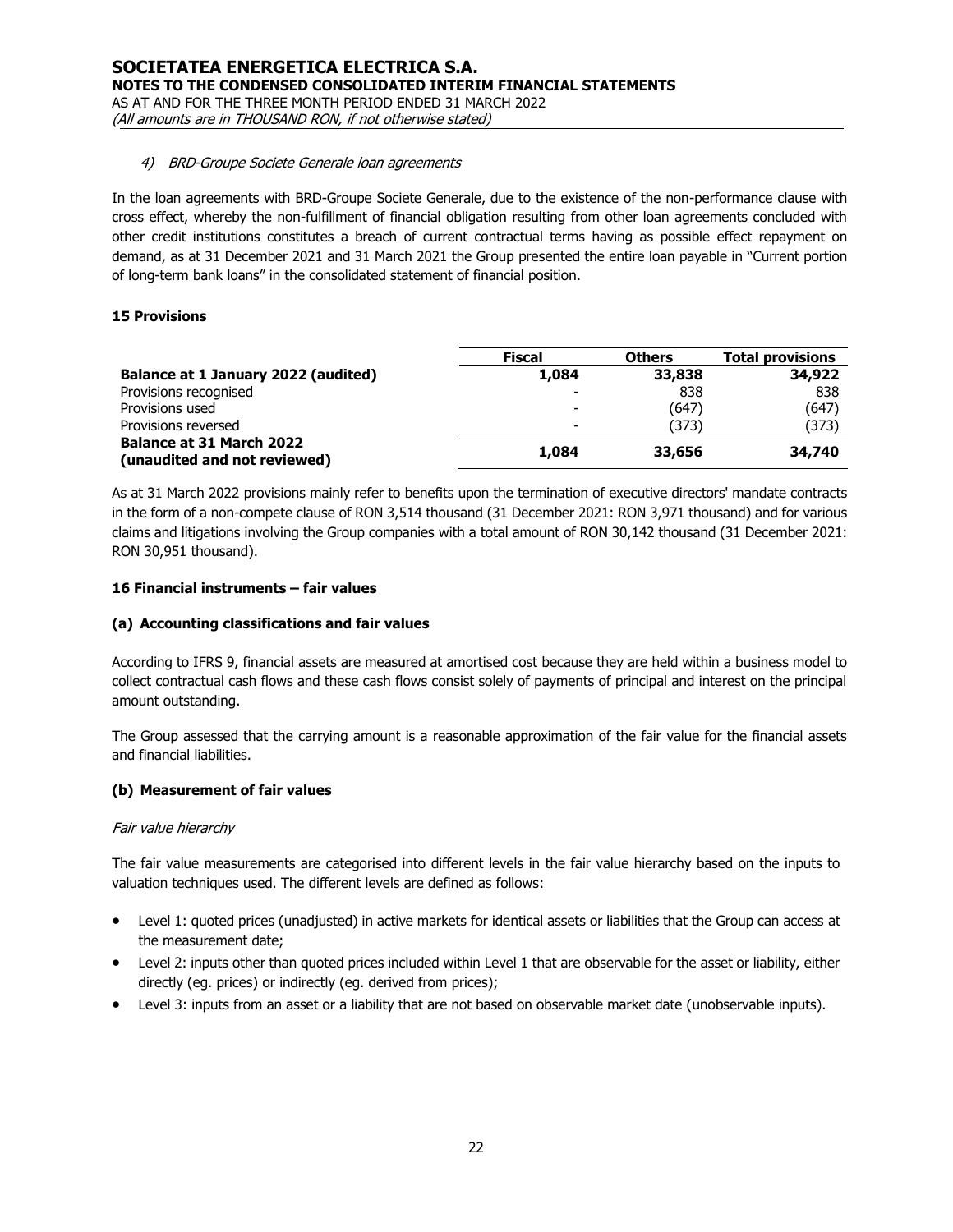#### **17 Related parties**

#### **(a) Main shareholders**

As at 31 March 2022 and 31 December 2021, the major shareholder of Societatea Energetica Electrica S.A. is the Romanian State, represented by the Ministry of Energy with a share of ownership of 48.79% from the share capital.

#### **(b) Management and directors' compensation**

|                                          | Three month period ended                                                                             |       |  |
|------------------------------------------|------------------------------------------------------------------------------------------------------|-------|--|
|                                          | 31 March 2021<br>31 March 2022<br>(unaudited and not<br>(unaudited and not<br>reviewed)<br>reviewed) |       |  |
| <b>Executive management compensation</b> | 8.750                                                                                                | 6.486 |  |

Executive management compensation refers to both the managers with mandate contract and those with labour contract, from both the subsidiaries and Electrica SA. This also includes the benefits in the event of the termination of mandate contracts for executive directors.

Compensations granted to the members of the Board of Directors were as follows:

|                                          | Three month period ended                                                                             |  |  |
|------------------------------------------|------------------------------------------------------------------------------------------------------|--|--|
|                                          | 31 March 2021<br>31 March 2022<br>(unaudited and not<br>(unaudited and not<br>reviewed)<br>reviewed) |  |  |
| <b>Members of the Board of Directors</b> | 1.110                                                                                                |  |  |

### **(c) Transactions with companies in which the State has control or significant influence**

The Group has transactions with companies in which the State has control or significant influence in the ordinary course of business, related mainly to the acquisition of electricity and gas, transport and system services and sale of electricity. Significant purchases and balances are mainly with electricity and gas producers/suppliers, as follows:

|                                             | <b>Purchases (excluding VAT)</b>                                                              |                                                                                        | <b>Balance (including VAT)</b>                          |                                  |
|---------------------------------------------|-----------------------------------------------------------------------------------------------|----------------------------------------------------------------------------------------|---------------------------------------------------------|----------------------------------|
| <b>Supplier</b>                             | <b>Three month</b><br>period ended 31<br><b>March 2022</b><br>(unaudited and not<br>reviewed) | Three month<br>period ended 31<br><b>March 2021</b><br>(unaudited and not<br>reviewed) | <b>31 March 2022</b><br>(unaudited and<br>not reviewed) | 31 December<br>2021<br>(audited) |
| <b>OPCOM</b>                                | 729,077                                                                                       | 201,649                                                                                | 52,199                                                  | 29,203                           |
| Transelectrica                              | 250,324                                                                                       | 176,457                                                                                | 139,262                                                 | 155,931                          |
| Nuclearelectrica                            | 184,792                                                                                       | 130,928                                                                                | 64,815                                                  | 43,343                           |
| Complexul Energetic Oltenia                 | 143,790                                                                                       | 96,955                                                                                 | 49,673                                                  | 31,502                           |
| Hidroelectrica<br>Electrocentrale Bucuresti | 89,213<br>181,919                                                                             | 65,754                                                                                 | 34,039<br>22,255                                        | 19,711                           |
| ANRE                                        | 10,292                                                                                        | 3,255                                                                                  | 7,686                                                   | 132                              |
| Transgaz                                    | 2,706                                                                                         |                                                                                        | 558                                                     | 1,226                            |
| <b>SNGN Romgaz SA</b>                       | 33,440                                                                                        |                                                                                        | 14,181                                                  | 3,305                            |
| Others                                      | 1,487                                                                                         | 3,135                                                                                  | 812                                                     | 1,332                            |
| Total                                       | 1,627,040                                                                                     | 678,133                                                                                | 385,480                                                 | 285,685                          |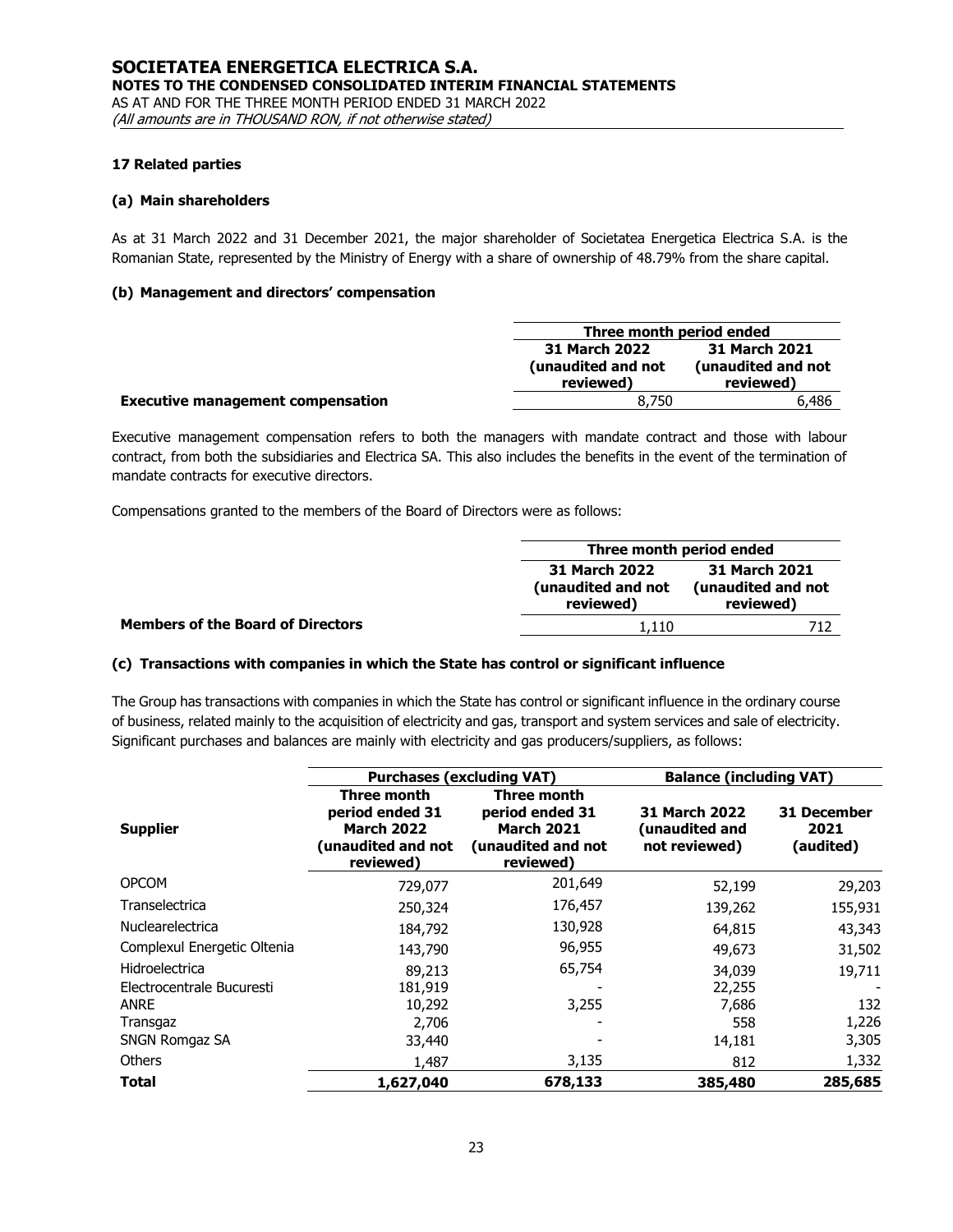#### **SOCIETATEA ENERGETICA ELECTRICA S.A. NOTES TO THE CONDENSED CONSOLIDATED INTERIM FINANCIAL STATEMENTS** AS AT AND FOR THE THREE MONTH PERIOD ENDED 31 MARCH 2022

(All amounts are in THOUSAND RON, if not otherwise stated)

The Group also makes sales to other entities in which the State has control or significant influence representing electricity supply, of which the most significant transactions are the following:

|                                                       | <b>Sales (excluding VAT)</b>                                                        | <b>Balance, gross</b><br>(including VAT)                | <b>Allowance</b> | <b>Balance, net</b> |
|-------------------------------------------------------|-------------------------------------------------------------------------------------|---------------------------------------------------------|------------------|---------------------|
| <b>Client</b>                                         | Three month period ended<br><b>31 March 2022</b><br>(unaudited and not<br>reviewed) | <b>31 March 2022</b><br>(unaudited and not<br>reviewed) |                  |                     |
| <b>OPCOM</b>                                          | 103,874                                                                             | 52,369                                                  |                  | 52,369              |
| Transelectrica                                        | 31,502                                                                              | 11,536                                                  |                  | 11,536              |
| Hidroelectrica                                        | 15,153                                                                              | 8,982                                                   |                  | 8,982               |
| CN Romarm                                             | 6,074                                                                               | 2,946                                                   |                  | 2,946               |
| <b>SNGN Romgaz</b>                                    | 5,478                                                                               | 1,961                                                   |                  | 1,961               |
| Transgaz                                              | 4,711                                                                               | 1,694                                                   |                  | 1,694               |
| <b>CFR Electrificare</b>                              | 2,572                                                                               | 1,996                                                   |                  | 1,996               |
| CN Remin SA                                           | 516                                                                                 | 71,377                                                  | (71, 216)        | 161                 |
| Oltchim                                               |                                                                                     | 536,156                                                 | (536,156)        |                     |
| C.N.C.A.F. MINVEST SA                                 |                                                                                     | 26,802                                                  | (26, 802)        |                     |
| <b>CET Braila</b>                                     |                                                                                     | 3,362                                                   | (3,361)          |                     |
| Termoelectrica                                        |                                                                                     | 1,206                                                   | (1,206)          |                     |
| National Agency for Payments<br>and Social Inspection |                                                                                     | 103,352                                                 |                  | 103,352             |
| Ministry of Energy (*)                                |                                                                                     | 661,564                                                 |                  | 661,564             |
| <b>Others</b>                                         | 7,778                                                                               | 4,046                                                   | (581)            | 3,465               |
| Total                                                 | 177,658                                                                             | 1,489,349                                               | (639,322)        | 850,027             |

(\*) During the three month period ended 31 March 2022, Electrica Furnizare S.A. recognized subsidies in amount of 632,315, to be received from the Ministry of Energy, following the application of the capping price mechanism for the electricity and natural gas as approved by Order no. 118/2021 with subsequent amendments and Order no. 27/2022.

|                                                       | <b>Sales</b><br>(without VAT)                                                | <b>Balance, gross</b><br>(including VAT) | <b>Allowance</b><br>(including VAT) | <b>Balance, net</b> |
|-------------------------------------------------------|------------------------------------------------------------------------------|------------------------------------------|-------------------------------------|---------------------|
| <b>Client</b>                                         | Three month period ended<br>31 March 2021<br>(unaudited and not<br>reviewed) | 31 December 2021<br>(audited)            |                                     |                     |
| <b>OPCOM</b>                                          | 13,982                                                                       | 28,468                                   |                                     | 28,468              |
| Transelectrica                                        | 6,447                                                                        | 27,091                                   |                                     | 27,091              |
| <b>SNGN Romgaz SA</b>                                 | 4,131                                                                        | 1,664                                    |                                     | 1,664               |
| Hidroelectrica                                        | 2,042                                                                        | 2,638                                    |                                     | 2,638               |
| CN Romarm                                             | 3,697                                                                        | 1,093                                    |                                     | 1,093               |
| <b>CFR Electrificare</b>                              | 2,138                                                                        | 507                                      |                                     | 507                 |
| C.N.C.F CFR SA                                        | 1,340                                                                        | 701                                      | (1)                                 | 700                 |
| <b>CNAIR</b>                                          |                                                                              | 962                                      |                                     | 962                 |
| Municipiul Galati                                     | 1,767                                                                        | 12                                       | (12)                                |                     |
| Transgaz                                              |                                                                              | 1,571                                    |                                     | 1,571               |
| <b>CN Remin SA</b>                                    | 115                                                                          | 71,216                                   | (71, 216)                           |                     |
| C.N.C.A.F MINVEST SA                                  |                                                                              | 26,802                                   | (26,802)                            |                     |
| Oltchim                                               |                                                                              | 536,156                                  | (536, 156)                          |                     |
| <b>CET Braila</b>                                     | 6                                                                            | 3,361                                    | (3, 361)                            |                     |
| Termoelectrica                                        |                                                                              | 1,206                                    | (1,206)                             |                     |
| National Agency for Payments and<br>Social Inspection |                                                                              | 59,271                                   |                                     | 59,271              |
| Ministry of Energy                                    |                                                                              | 11,420                                   |                                     | 11,420              |
| Altii                                                 | 8,364                                                                        | 2,204                                    | (536)                               | 1,668               |
| <b>Total</b>                                          | 44,029                                                                       | 776,343                                  | (639,290)                           | 137,053             |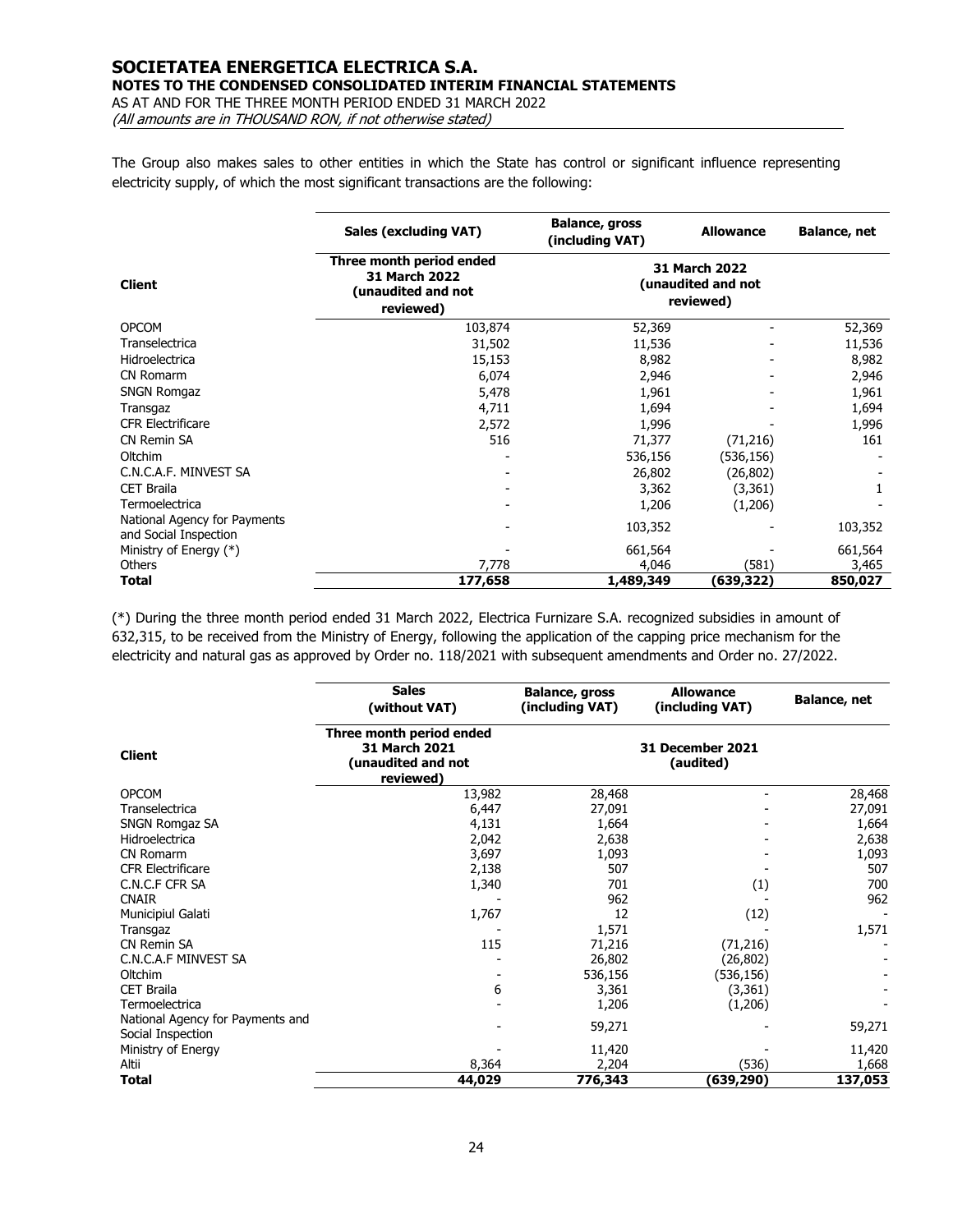#### **18 Acquisition of subsidiaries**

On 21 March 2022 the Group acquired an additional 30% of the shares and voting interests in Sunwind Energy S.R.L.. As a result, the Group's equity interest increased from 30% to 60%, gaining control of Sunwind Energy S.R.L..

The Group has concluded that the acquired set is a business.

Taking control of Sunwind Energy S.R.L. will enable the Group to develop a portfolio of electricity generation capacities from renewable sources.

# **A. Consideration transferred**

The Consideration transferred for the shares acquired was as follows:

|                                     | <b>Sunwind Energy S.R.L.</b><br>(31 March 2022) |  |  |
|-------------------------------------|-------------------------------------------------|--|--|
| Cash                                | 2,204                                           |  |  |
| Fair value of pre-existing interest | 2,190                                           |  |  |
| <b>Consideration transferred</b>    | 4,394                                           |  |  |

#### **B. Acquisition-related costs**

The Group incurred acquisition-related costs of RON 30 thousand relating to external legal fees and due diligence costs. These costs have been included in "Other operating expenses" in the condensed consolidated statement of profit or loss.

### **C. Identifiable assets acquired and liabilities assumed**

The following table summarises the recognised amounts of assets acquired and liabilities assumed at the date of acquisition:

|                               | <b>Sunwind Energy S.R.L.</b><br>(31 March 2022) |  |  |  |
|-------------------------------|-------------------------------------------------|--|--|--|
| Property, plant and equipment | 163                                             |  |  |  |
| Right of use assets           | 2,864                                           |  |  |  |
| Trade and other receivables   | 20                                              |  |  |  |
| <b>Total assets</b>           | 3,047                                           |  |  |  |
| Trade and other payables      | (1)                                             |  |  |  |
| Finance lease liability       | (2, 915)                                        |  |  |  |
| Other non-current liabilities | (191)                                           |  |  |  |
| <b>Total liabilities</b>      | (3, 107)                                        |  |  |  |
| <b>Net assets</b>             | (60)                                            |  |  |  |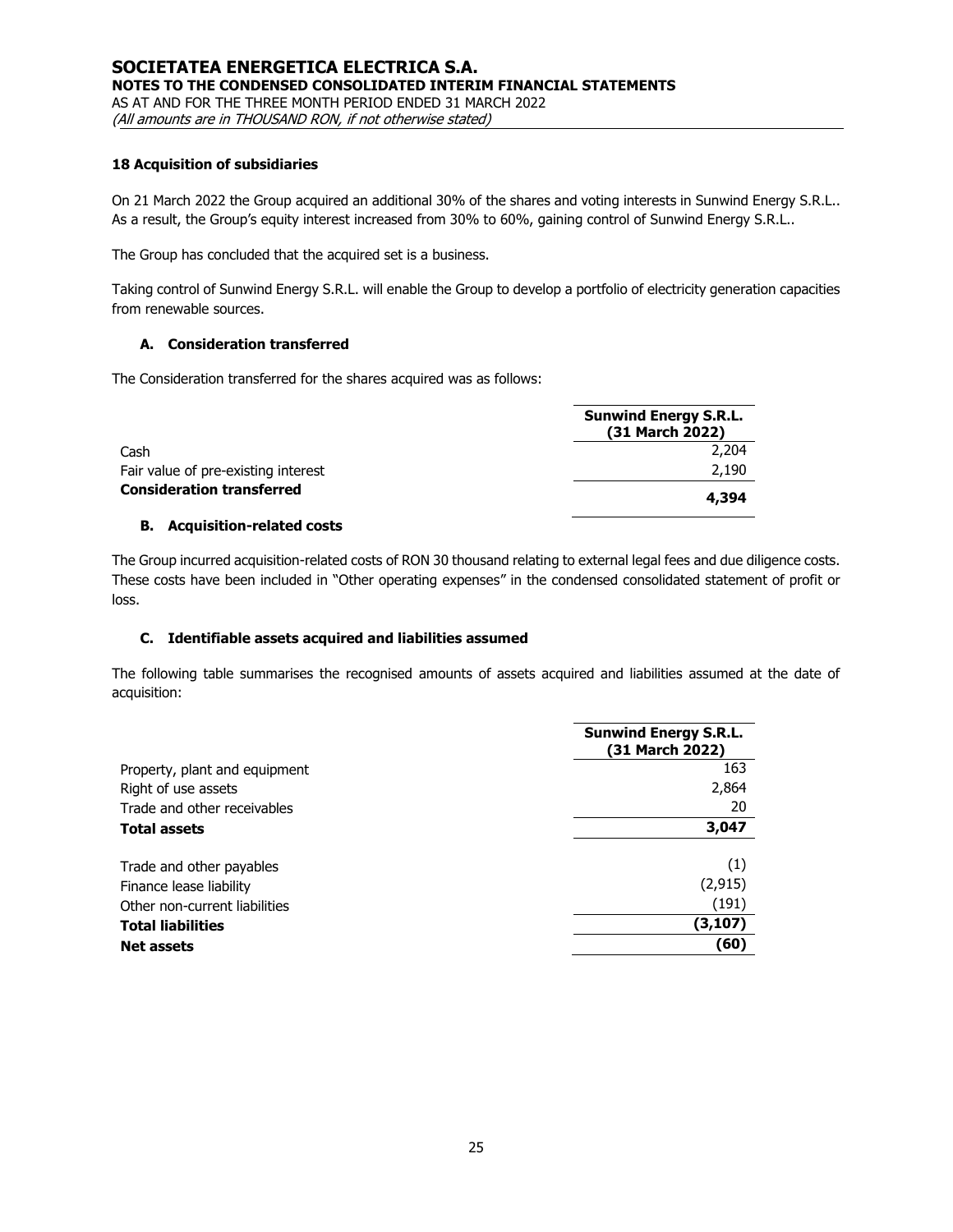### **D. Goodwill**

Goodwill arising from the acquisition has been recognised as follows:

|                                                                                                       | <b>Sunwind Energy S.R.L.</b><br>(31 March 2022) |
|-------------------------------------------------------------------------------------------------------|-------------------------------------------------|
| Consideration transferred                                                                             | 4.394                                           |
| NCI, based on their proportionate interest in the recognised amounts of<br>the assets and liabilities | (24)                                            |
| Fair value of identifiable net assets                                                                 | 60                                              |
| Goodwill                                                                                              | 4,430                                           |

The goodwill is attributable mainly to the know-how of the project and the synergies expected to be achieved from integrating the company into the Group's existing business. None of the goodwill recognized is expected to be deductible for tax purposes.

### **19 Contingencies**

### **Contingent assets**

# **Claim against National Agency of Fiscal Administration ("ANAF")**

In April 2021 Electrica SA filed a new legal action against ANAF - file no. 2444/2/2021, pending before the Bucharest Court of Appeal, with a trial term of 11 May 2022. The subject matter of the litigation is the enforcement of ANAF obligation to correct Electrica SA's tax record in order to reflect the Company's right for a refund of RON 5,860 thousand, paid by Electrica SA in 2020 for the purpose of applying for cancellation of ancillary tax obligations stipulated by the Government Emergency Ordinance no. 69/2020, and an additional amount of RON 818 thousand which was not reflected in the refund made by ANAF in 2020, and legal interest of RON 5,162 thousand computed for the amount reimbursed by ANAF in 2020.

### **Contingent Liabilities**

### **Fiscal environment**

Tax audits are frequent in Romania, consisting of detailed verifications of the accounting records of taxpayers. Such audits sometimes take place after months, even years, from the date liabilities are established. Consequently, companies may be found liable for significant taxes and fines. Moreover, tax legislation is subject to frequent changes and the authorities demonstrate inconsistency in interpretation of the law.

Income tax returns may be subject to revision and corrections by tax authorities, generally for a five year period after they are completed.

The Group may incur expenses related to previous years' tax adjustments because of controls and litigations with tax authorities. The management of the Group believes that adequate provisions and liabilities were recorded in the consolidated financial statements for all significant tax obligations; however, a risk persists that the tax authorities might have different positions.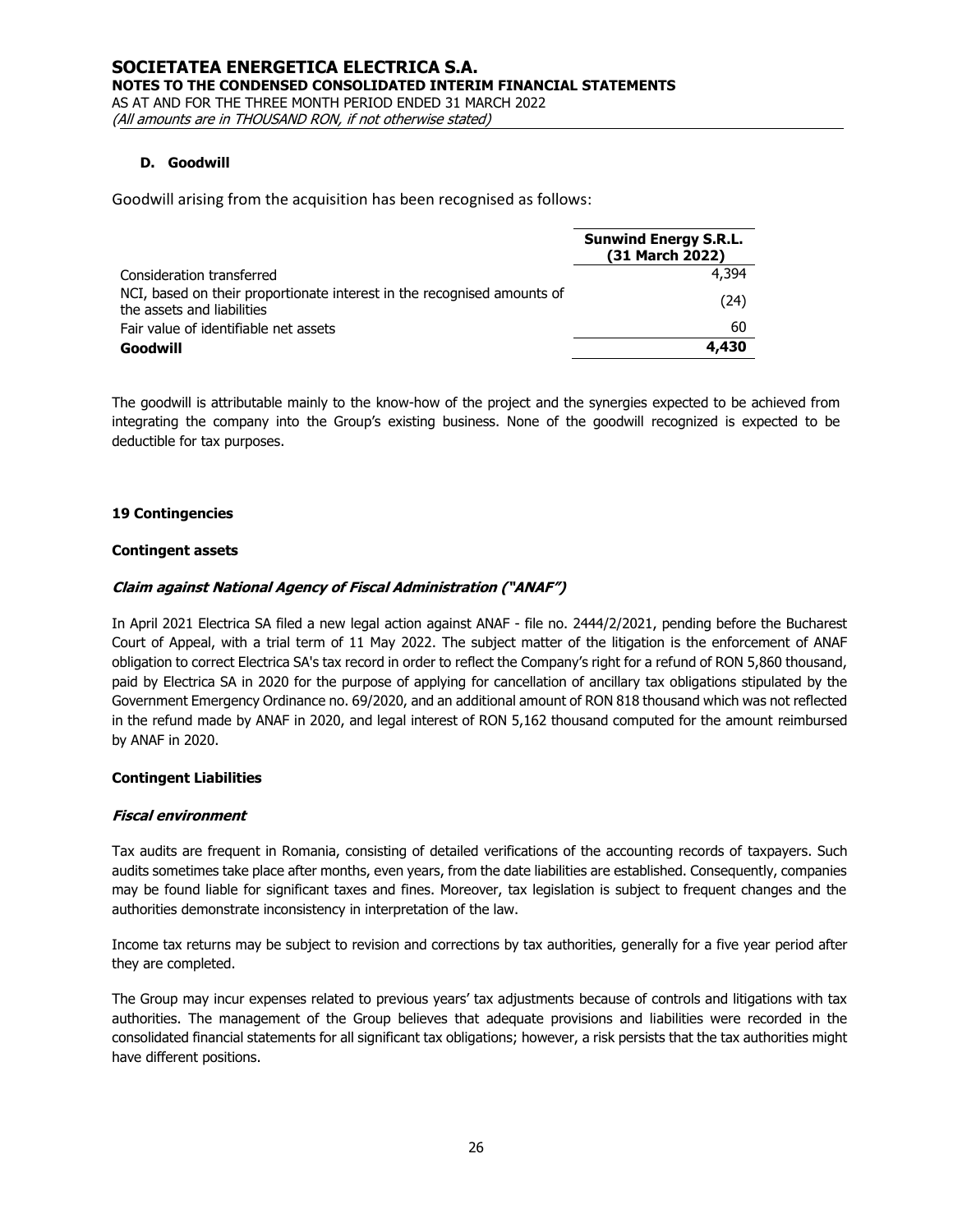# **Tax inspection report for former SDEE Muntenia Nord S.A. subsidiary (currently Distributie Energie Electrica Romania S.A.)**

The former SDEE Muntenia Nord S.A. subsidiary (currently Distributie Energie Electrica Romania S.A.) was subject to a tax audit performed by the Local Taxes Department of Galati City Hall that referred to the taxes on buildings paid for the period 2012-2016. The tax audit was finalized in December 2019, when the fiscal inspection report was communicated to the subsidiary. The fiscal report established additional payment obligations for the subsidiary representing building tax for the period 01.01.2012-31.12.2015 in the total amount of RON 24,831 thousand, of which principal in amount of RON 12,051 thousand and related late-payment penalties computed as of October 2019, in amount of RON 12,780 thousand. Against Galati City Hall, former SDEE Muntenia Nord S.A. subsidiary (currently Distributie Energie Electrica Romania S.A.) filed a legal request registered at Ploiesti Court of Appeal. At the term of 28 April 2022, the ruling was postponed and a new trial will be announced.

The Group recognised an expense of RON 12,051 thousand during the year ended 31 December 2019.

#### **Other litigations and claims**

The Group is involved in a series of litigations and claims (eg. with ANRE, ANAF, Court of Accounts, claims for damages, claims over land titles, labour related litigations etc.).

As summarised in Note 15, the Group made provisions for the litigations or claims for which the management assessed as probable the outflow of resources embodying economic benefits due to low chances of favourable outcomes of those litigations or disputes. The Group does not discloses information in the financial statements and did not made provisions for litigations and claims for which management assessed a remote possibility of outflow of economic benefits.

If applicable, the Group discloses information on the most significant amounts subject to litigations or claims for which the Group did not make provisions as they relate to possible obligations that arise from past events whose existence will be confirmed only by the occurrence or non-occurrence of uncertain future events not wholly within the control of the Group (ie. litigations for which different inconsistent sentences were issued by the courts, or litigations which are in early stages and no preliminary ruling was issued so far).

### **20 Subsequent events**

### **The resolution of the Ordinary General Shareholders Meeting ("OGSM")**

### **Approval of the distribution of dividends**

The Ordinary General Shareholders Meeting dated 20 April 2022 approved the distribution of dividends for the financial year 2021 for a gross amount of RON 152,799 thousand (the gross dividend per share being RON 0.45 and the payment date of the dividends being 17 June 2022).

### **The resolution of the Extraordinary General Shareholders Meeting ("EGSM")**

The EGSM dated 20 April 2022 approved the cap of RON 900,000,000 for the bond issues of Electrica in the period 2022-2023, which may be denominated in both RON and other currencies and may be issued on the Romanian capital market based on a flexible structure with fixed or variable interest rate (including the possibility of including a step-up or step-down mechanism for bonds whose terms and conditions will be correlated with Electrica's sustainability objectives), through one or more separate issues.